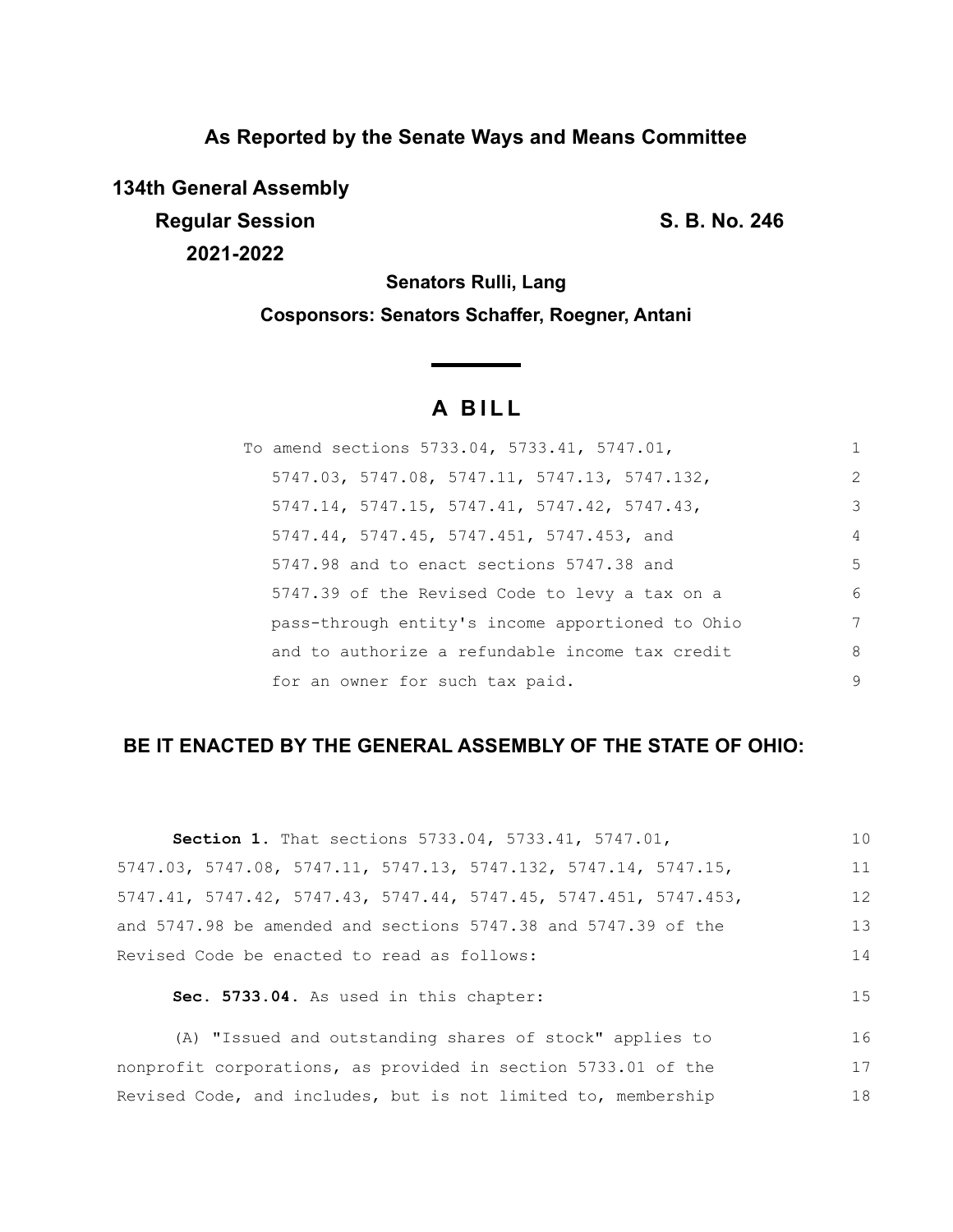#### **S. B. No. 246** Page 2 **As Reported by the Senate Ways and Means Committee**

certificates and other instruments evidencing ownership of an interest in such nonprofit corporations, and with respect to a financial institution that does not have capital stock, "issued and outstanding shares of stock" includes, but is not limited to, ownership interests of depositors in the capital employed in such an institution. (B) "Taxpayer" means a corporation subject to the tax imposed by section 5733.06 of the Revised Code. (C) "Resident" means a corporation organized under the laws of this state. (D) "Commercial domicile" means the principal place from which the trade or business of the taxpayer is directed or managed. (E) "Taxable year" means the period prescribed by division (A) of section 5733.031 of the Revised Code upon the net income of which the value of the taxpayer's issued and outstanding shares of stock is determined under division (B) of section 5733.05 of the Revised Code or the period prescribed by division (A) of section 5733.031 of the Revised Code that immediately precedes the date as of which the total value of the corporation is determined under division (A) or (C) of section 5733.05 of the Revised Code. (F) "Tax year" means the calendar year in and for which the tax imposed by section 5733.06 of the Revised Code is required to be paid. (G) "Internal Revenue Code" means the "Internal Revenue Code of 1986," 100 Stat. 2085, 26 U.S.C.A. 1, as amended. 19 20 21 22 23 24 25 26 27 28 29 30 31 32 33 34 35 36 37 38 39 40 41 42 43 44 45 46

(H) "Federal income tax" means the income tax imposed by the Internal Revenue Code.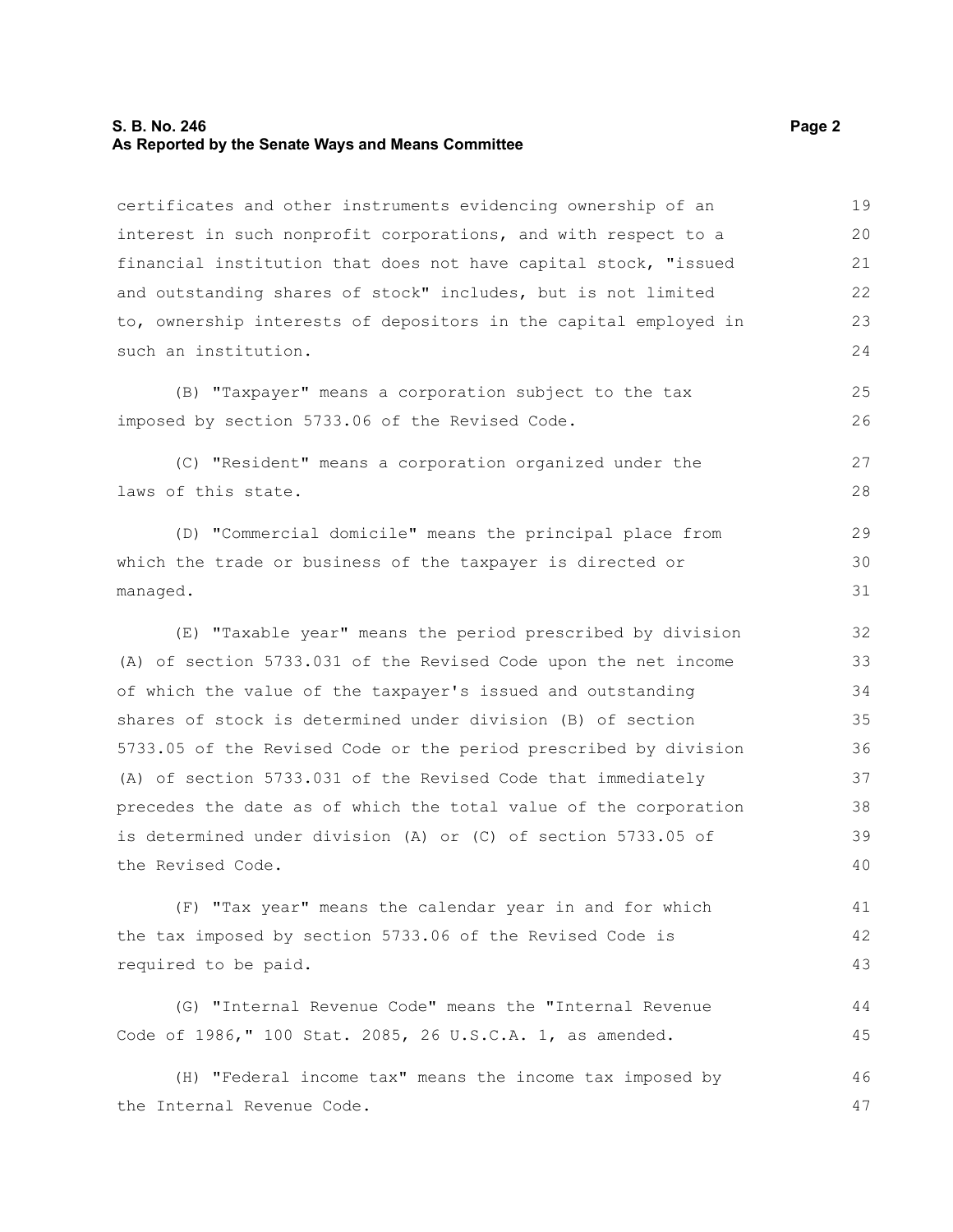# **S. B. No. 246** Page 3 **As Reported by the Senate Ways and Means Committee**

(I) Except as provided in section 5733.058 of the Revised Code, "net income" means the taxpayer's taxable income before operating loss deduction and special deductions, as required to be reported for the taxpayer's taxable year under the Internal Revenue Code, subject to the following adjustments: 48 49 50 51 52

(1)(a) Deduct any net operating loss incurred in any taxable years ending in 1971 or thereafter, but exclusive of any net operating loss incurred in taxable years ending prior to January 1, 1971. This deduction shall not be allowed in any tax year commencing before December 31, 1973, but shall be carried over and allowed in tax years commencing after December 31, 1973, until fully utilized in the next succeeding taxable year or years in which the taxpayer has net income, but in no case for more than the designated carryover period as described in division (I)(1)(b) of this section. The amount of such net operating loss, as determined under the allocation and apportionment provisions of section 5733.051 and division (B) of section 5733.05 of the Revised Code for the year in which the net operating loss occurs, shall be deducted from net income, as determined under the allocation and apportionment provisions of section 5733.051 and division (B) of section 5733.05 of the Revised Code, to the extent necessary to reduce net income to zero with the remaining unused portion of the deduction, if any, carried forward to the remaining years of the designated carryover period as described in division (I)(1)(b) of this section, or until fully utilized, whichever occurs first. 53 54 55 56 57 58 59 60 61 62 63 64 65 66 67 68 69 70 71 72 73

(b) For losses incurred in taxable years ending on or before December 31, 1981, the designated carryover period shall be the five consecutive taxable years after the taxable year in which the net operating loss occurred. For losses incurred in taxable years ending on or after January 1, 1982, and beginning 74 75 76 77 78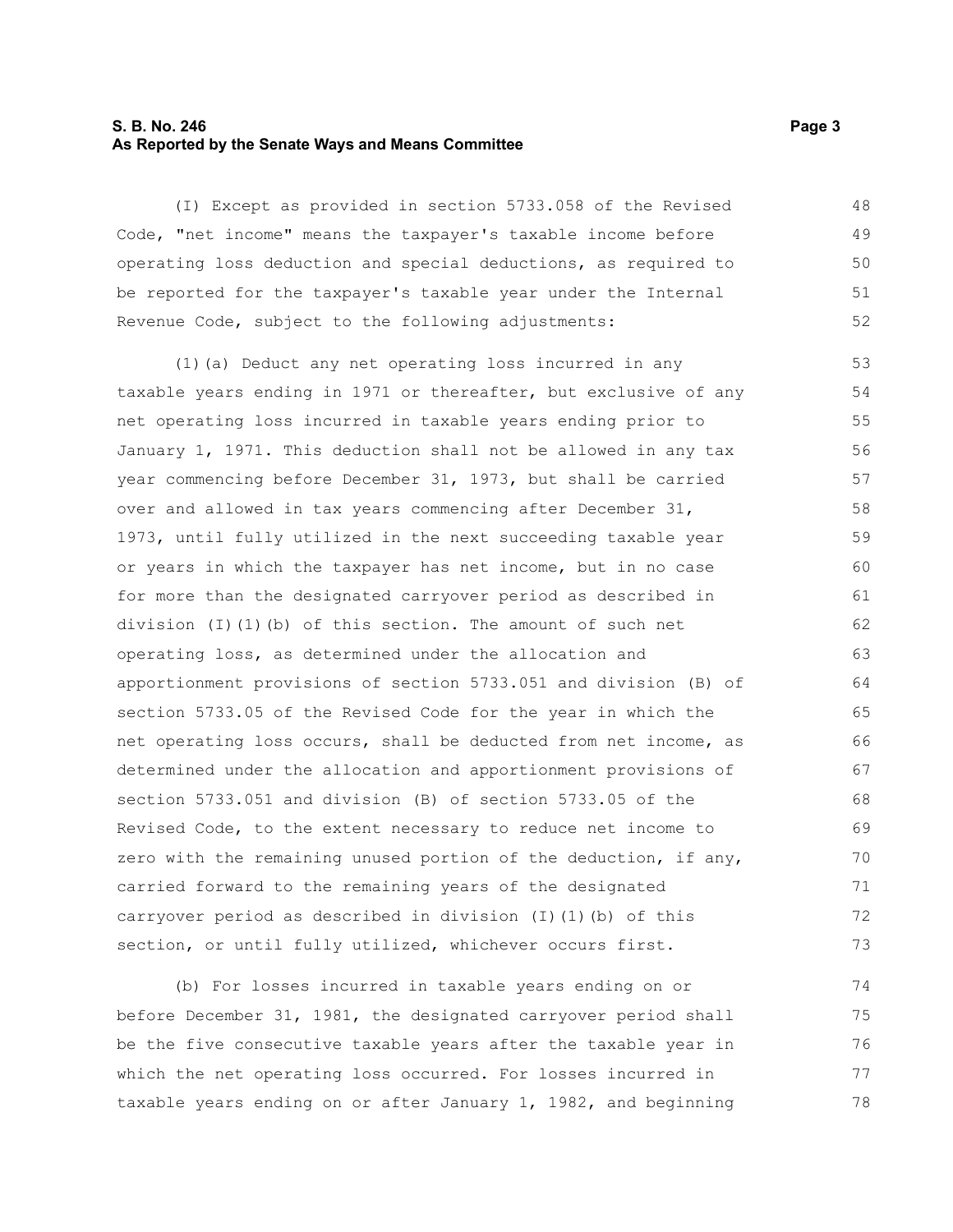## **S. B. No. 246** Page 4 **As Reported by the Senate Ways and Means Committee**

before August 6, 1997, the designated carryover period shall be the fifteen consecutive taxable years after the taxable year in which the net operating loss occurs. For losses incurred in taxable years beginning on or after August 6, 1997, the designated carryover period shall be the twenty consecutive taxable years after the taxable year in which the net operating loss occurs. 79 80 81 82 83 84 85

(c) The tax commissioner may require a taxpayer to furnish any information necessary to support a claim for deduction under division (I)(1)(a) of this section and no deduction shall be allowed unless the information is furnished.

(2) Deduct any amount included in net income by application of section 78 or 951 of the Internal Revenue Code, amounts received for royalties, technical or other services derived from sources outside the United States, and dividends received from a subsidiary, associate, or affiliated corporation that neither transacts any substantial portion of its business nor regularly maintains any substantial portion of its assets within the United States. For purposes of determining net foreign source income deductible under division (I)(2) of this section, the amount of gross income from all such sources other than dividend income and income derived by application of section 78 or 951 of the Internal Revenue Code shall be reduced by: 90 91 92 93 94 95 96 97 98 99 100 101 102

(a) The amount of any reimbursed expenses for personal services performed by employees of the taxpayer for the subsidiary, associate, or affiliated corporation; 103 104 105

(b) Ten per cent of the amount of royalty income and technical assistance fees; 106 107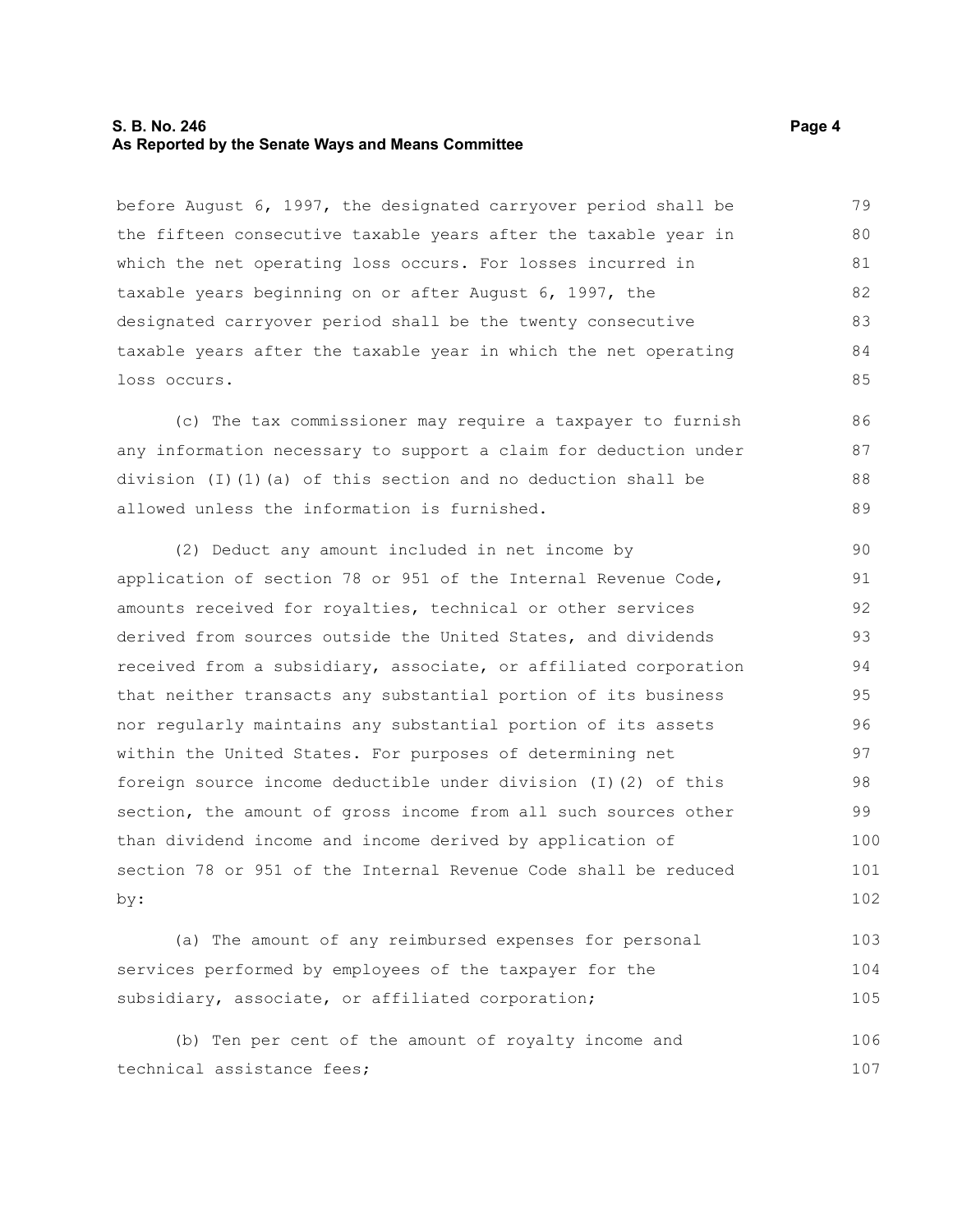# **S. B. No. 246** Page 5 **As Reported by the Senate Ways and Means Committee**

(c) Fifteen per cent of the amount of all other income. 108

The amounts described in divisions  $(I)$   $(2)$   $(a)$  to  $(c)$  of this section are deemed to be the expenses attributable to the production of deductible foreign source income unless the taxpayer shows, by clear and convincing evidence, less actual expenses, or the tax commissioner shows, by clear and convincing evidence, more actual expenses. 109 110 111 112 113 114

(3) Add any loss or deduct any gain resulting from the sale, exchange, or other disposition of a capital asset, or an asset described in section 1231 of the Internal Revenue Code, to the extent that such loss or gain occurred prior to the first taxable year on which the tax provided for in section 5733.06 of the Revised Code is computed on the corporation's net income. For purposes of division (I)(3) of this section, the amount of the prior loss or gain shall be measured by the difference between the original cost or other basis of the asset and the fair market value as of the beginning of the first taxable year on which the tax provided for in section 5733.06 of the Revised Code is computed on the corporation's net income. At the option of the taxpayer, the amount of the prior loss or gain may be a percentage of the gain or loss, which percentage shall be determined by multiplying the gain or loss by a fraction, the numerator of which is the number of months from the acquisition of the asset to the beginning of the first taxable year on which the fee provided in section 5733.06 of the Revised Code is computed on the corporation's net income, and the denominator of which is the number of months from the acquisition of the asset to the sale, exchange, or other disposition of the asset. The adjustments described in this division do not apply to any gain or loss where the gain or loss is recognized by a qualifying taxpayer, as defined in section 5733.0510 of the Revised Code, 115 116 117 118 119 120 121 122 123 124 125 126 127 128 129 130 131 132 133 134 135 136 137 138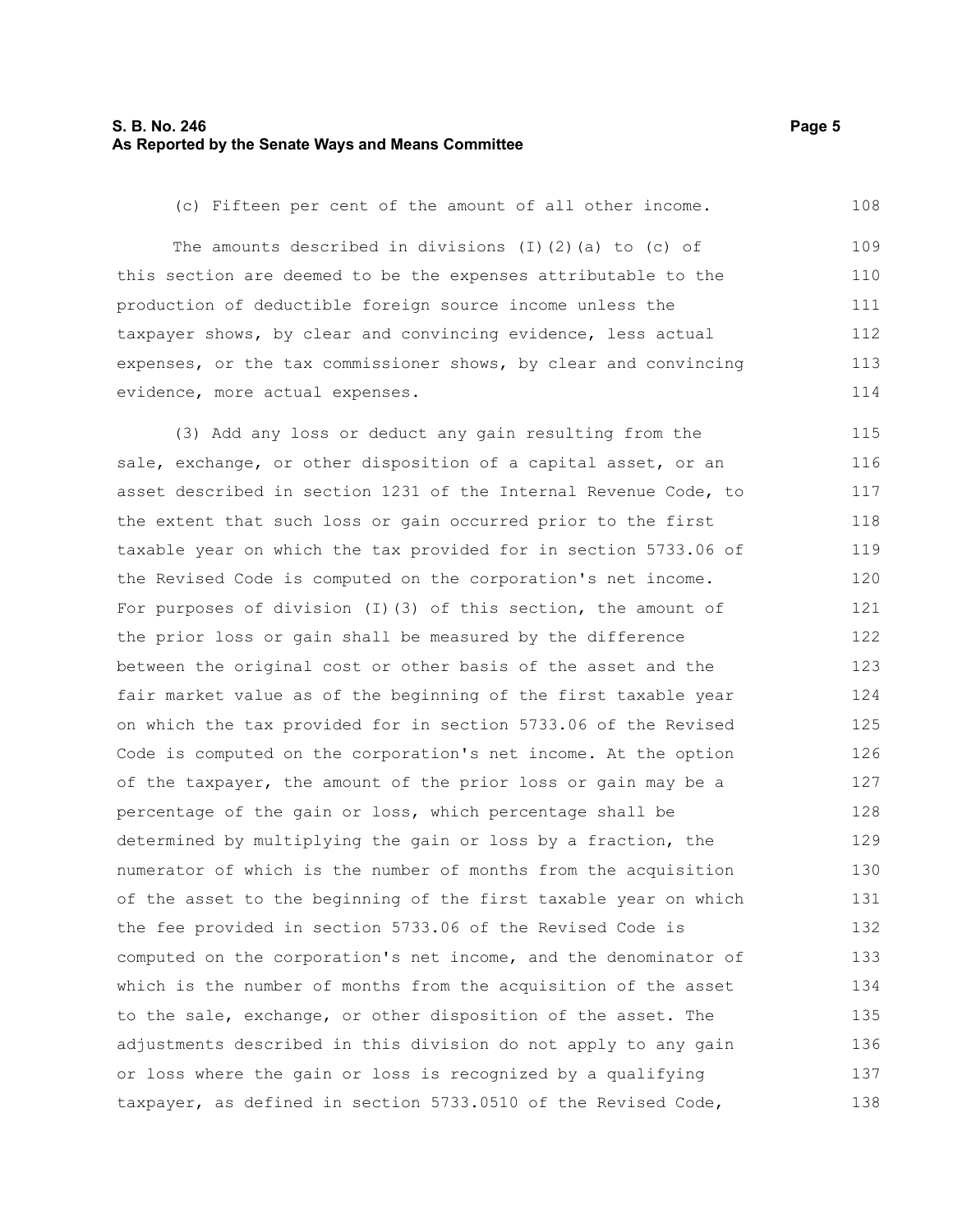with respect to a qualifying taxable event, as defined in that section. 139 140

(4) Deduct the dividend received deduction provided by section 243 of the Internal Revenue Code.

(5) Deduct any interest or interest equivalent on public obligations and purchase obligations to the extent included in federal taxable income. As used in divisions (I)(5) and (6) of this section, "public obligations," "purchase obligations," and "interest or interest equivalent" have the same meanings as in section 5709.76 of the Revised Code. 143 144 145 146 147 148

(6) Add any loss or deduct any gain resulting from the sale, exchange, or other disposition of public obligations to the extent included in federal taxable income. 149 150 151

(7) To the extent not otherwise allowed, deduct any dividends or distributions received by a taxpayer from a public utility, excluding an electric company and a combined company, and, for tax years 2005 and thereafter, a telephone company, if the taxpayer owns at least eighty per cent of the issued and outstanding common stock of the public utility. As used in division (I)(7) of this section, "public utility" means a public utility as defined in Chapter 5727. of the Revised Code, whether or not the public utility is doing business in the state. 152 153 154 155 156 157 158 159 160

(8) To the extent not otherwise allowed, deduct any dividends received by a taxpayer from an insurance company, if the taxpayer owns at least eighty per cent of the issued and outstanding common stock of the insurance company. As used in division (I)(8) of this section, "insurance company" means an insurance company that is taxable under Chapter 5725. or 5729. of the Revised Code. 161 162 163 164 165 166 167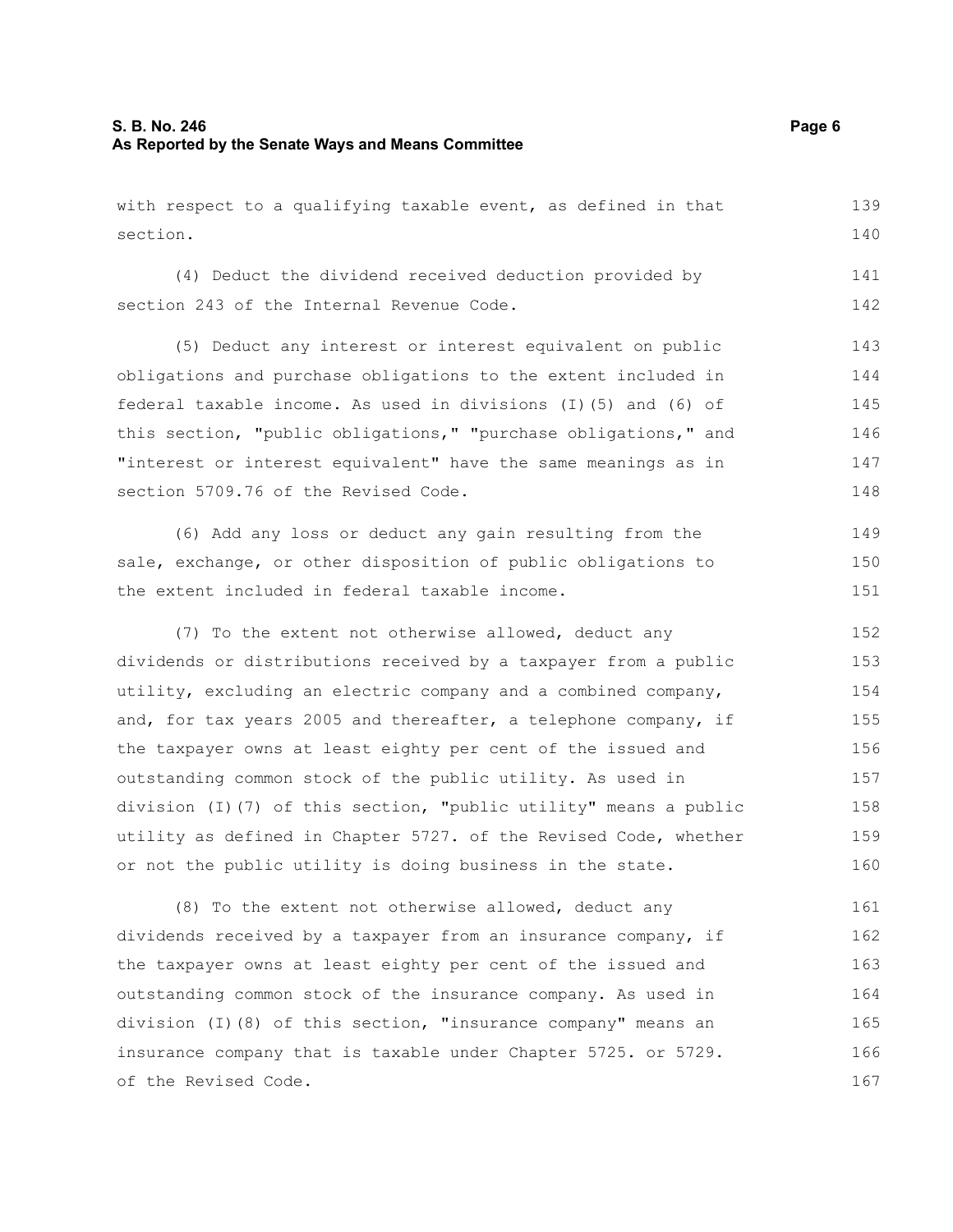# **S. B. No. 246** Page 7 **As Reported by the Senate Ways and Means Committee**

(9) Deduct expenditures for modifying existing buildings or structures to meet American national standards institute standard A-117.1-1961 (R-1971), as amended; provided, that no deduction shall be allowed to the extent that such deduction is not permitted under federal law or under rules of the tax commissioner. Those deductions as are allowed may be taken over a period of five years. The tax commissioner shall adopt rules under Chapter 119. of the Revised Code establishing reasonable limitations on the extent that expenditures for modifying existing buildings or structures are attributable to the purpose of making the buildings or structures accessible to and usable by physically handicapped persons. 168 169 170 171 172 173 174 175 176 177 178 179

(10) Deduct the amount of wages and salaries, if any, not otherwise allowable as a deduction but that would have been allowable as a deduction in computing federal taxable income before operating loss deduction and special deductions for the taxable year, had the targeted jobs credit allowed and determined under sections 38, 51, and 52 of the Internal Revenue Code not been in effect.

(11) Deduct net interest income on obligations of the United States and its territories and possessions or of any authority, commission, or instrumentality of the United States to the extent the laws of the United States prohibit inclusion of the net interest for purposes of determining the value of the taxpayer's issued and outstanding shares of stock under division (B) of section 5733.05 of the Revised Code. As used in division (I)(11) of this section, "net interest" means interest net of any expenses taken on the federal income tax return that would not have been allowed under section 265 of the Internal Revenue Code if the interest were exempt from federal income tax. 187 188 189 190 191 192 193 194 195 196 197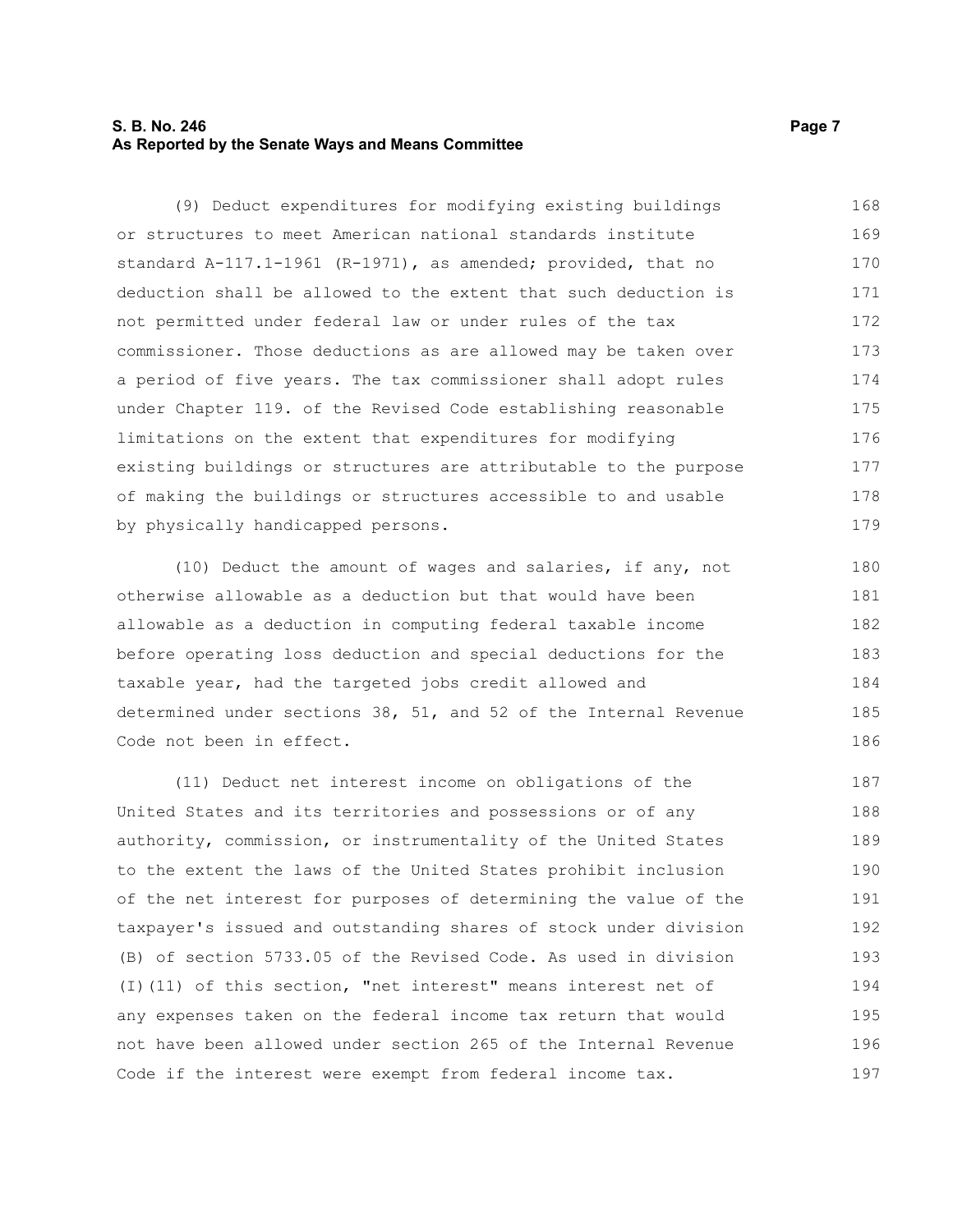# **S. B. No. 246** Page 8 **As Reported by the Senate Ways and Means Committee**

(12)(a) Except as set forth in division (I)(12)(d) of this section, to the extent not included in computing the taxpayer's federal taxable income before operating loss deduction and special deductions, add gains and deduct losses from direct or indirect sales, exchanges, or other dispositions, made by a related entity who is not a taxpayer, of the taxpayer's indirect, beneficial, or constructive investment in the stock or debt of another entity, unless the gain or loss has been included in computing the federal taxable income before operating loss deduction and special deductions of another taxpayer with a more closely related investment in the stock or debt of the other entity. The amount of gain added or loss deducted shall not exceed the product obtained by multiplying such gain or loss by the taxpayer's proportionate share, directly, indirectly, beneficially, or constructively, of the outstanding stock of the related entity immediately prior to the direct or indirect sale, exchange, or other disposition. 198 199 200 201 202 203 204 205 206 207 208 209 210 211 212 213 214

(b) Except as set forth in division (I)(12)(e) of this section, to the extent not included in computing the taxpayer's federal taxable income before operating loss deduction and special deductions, add gains and deduct losses from direct or indirect sales, exchanges, or other dispositions made by a related entity who is not a taxpayer, of intangible property other than stock, securities, and debt, if such property was owned, or used in whole or in part, at any time prior to or at the time of the sale, exchange, or disposition by either the taxpayer or by a related entity that was a taxpayer at any time during the related entity's ownership or use of such property, unless the gain or loss has been included in computing the federal taxable income before operating loss deduction and special deductions of another taxpayer with a more closely 215 216 217 218 219 220 221 222 223 224 225 226 227 228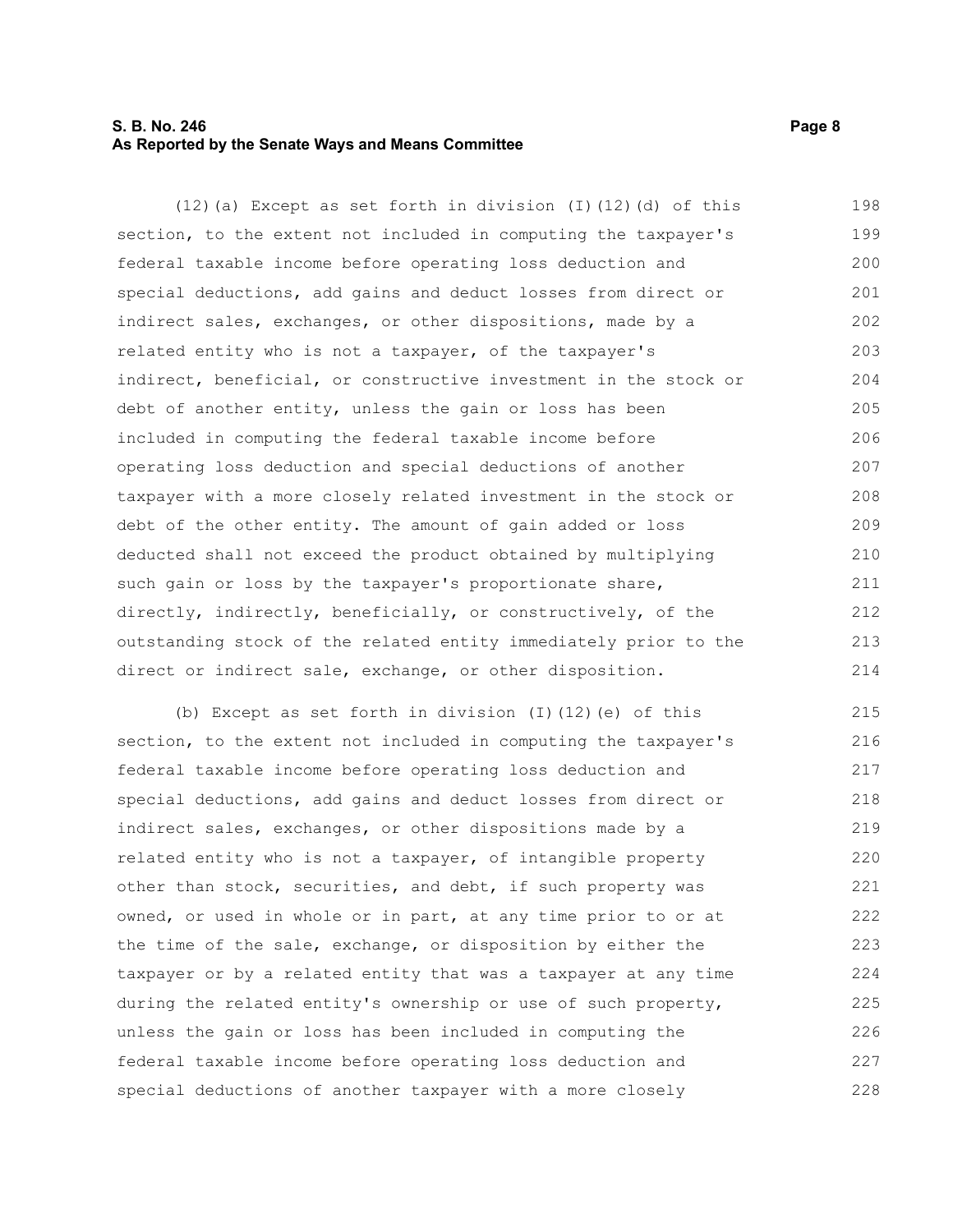# **S. B. No. 246** Page 9 **As Reported by the Senate Ways and Means Committee**

related ownership or use of such intangible property. The amount of gain added or loss deducted shall not exceed the product obtained by multiplying such gain or loss by the taxpayer's proportionate share, directly, indirectly, beneficially, or constructively, of the outstanding stock of the related entity immediately prior to the direct or indirect sale, exchange, or other disposition. 229 230 231 232 233 234 235

(c) As used in division (I)(12) of this section, "related entity" means those entities described in divisions (I)(12)(c) (i) to (iii) of this section: 236 237 238

(i) An individual stockholder, or a member of the stockholder's family enumerated in section 318 of the Internal Revenue Code, if the stockholder and the members of the stockholder's family own, directly, indirectly, beneficially, or constructively, in the aggregate, at least fifty per cent of the value of the taxpayer's outstanding stock; 239 240 241 242 243 244

(ii) A stockholder, or a stockholder's partnership, estate, trust, or corporation, if the stockholder and the stockholder's partnerships, estates, trusts, and corporations own directly, indirectly, beneficially, or constructively, in the aggregate, at least fifty per cent of the value of the taxpayer's outstanding stock; 245 246 247 248 249 250

(iii) A corporation, or a party related to the corporation in a manner that would require an attribution of stock from the corporation to the party or from the party to the corporation under division (I)(12)(c)(iv) of this section, if the taxpayer owns, directly, indirectly, beneficially, or constructively, at least fifty per cent of the value of the corporation's outstanding stock. 251 252 253 254 255 256 257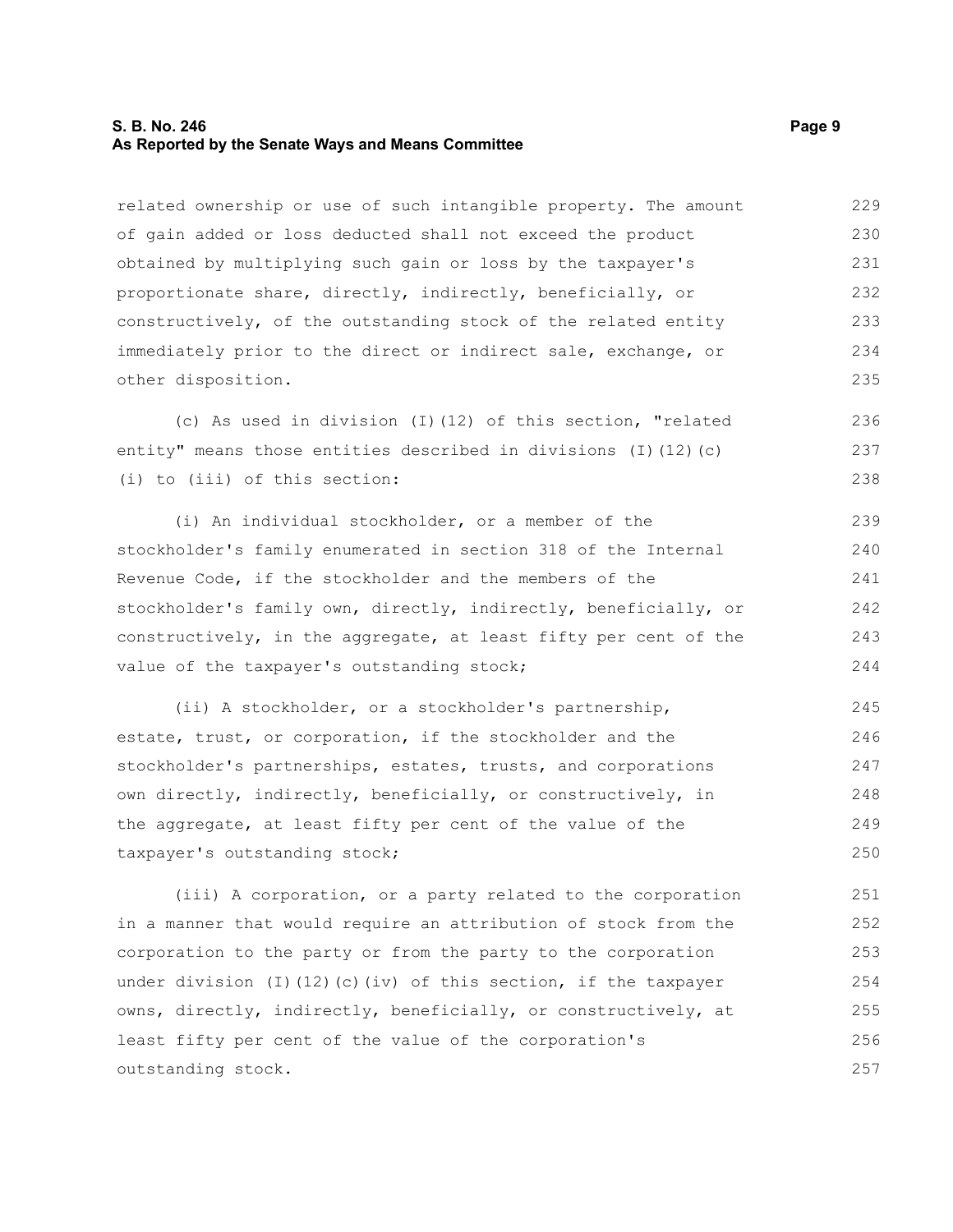# **S. B. No. 246 Page 10 As Reported by the Senate Ways and Means Committee**

(iv) The attribution rules of section 318 of the Internal Revenue Code apply for purposes of determining whether the ownership requirements in divisions (I)(12)(c)(i) to (iii) of this section have been met. 258 259 260 261

(d) For purposes of the adjustments required by division (I)(12)(a) of this section, the term "investment in the stock or debt of another entity" means only those investments where the taxpayer and the taxpayer's related entities directly, indirectly, beneficially, or constructively own, in the aggregate, at any time during the twenty-four month period commencing one year prior to the direct or indirect sale, exchange, or other disposition of such investment at least fifty per cent or more of the value of either the outstanding stock or such debt of such other entity. 262 263 264 265 266 267 268 269 270 271

(e) For purposes of the adjustments required by division (I)(12)(b) of this section, the term "related entity" excludes all of the following: 272 273 274

(i) Foreign corporations as defined in section 7701 of the Internal Revenue Code;

(ii) Foreign partnerships as defined in section 7701 of the Internal Revenue Code; 277 278

(iii) Corporations, partnerships, estates, and trusts created or organized in or under the laws of the Commonwealth of Puerto Rico or any possession of the United States;

(iv) Foreign estates and foreign trusts as defined in section 7701 of the Internal Revenue Code. 282 283

The exclusions described in divisions (I)(12)(e)(i) to (iv) of this section do not apply if the corporation, partnership, estate, or trust is described in any one of 284 285 286

275 276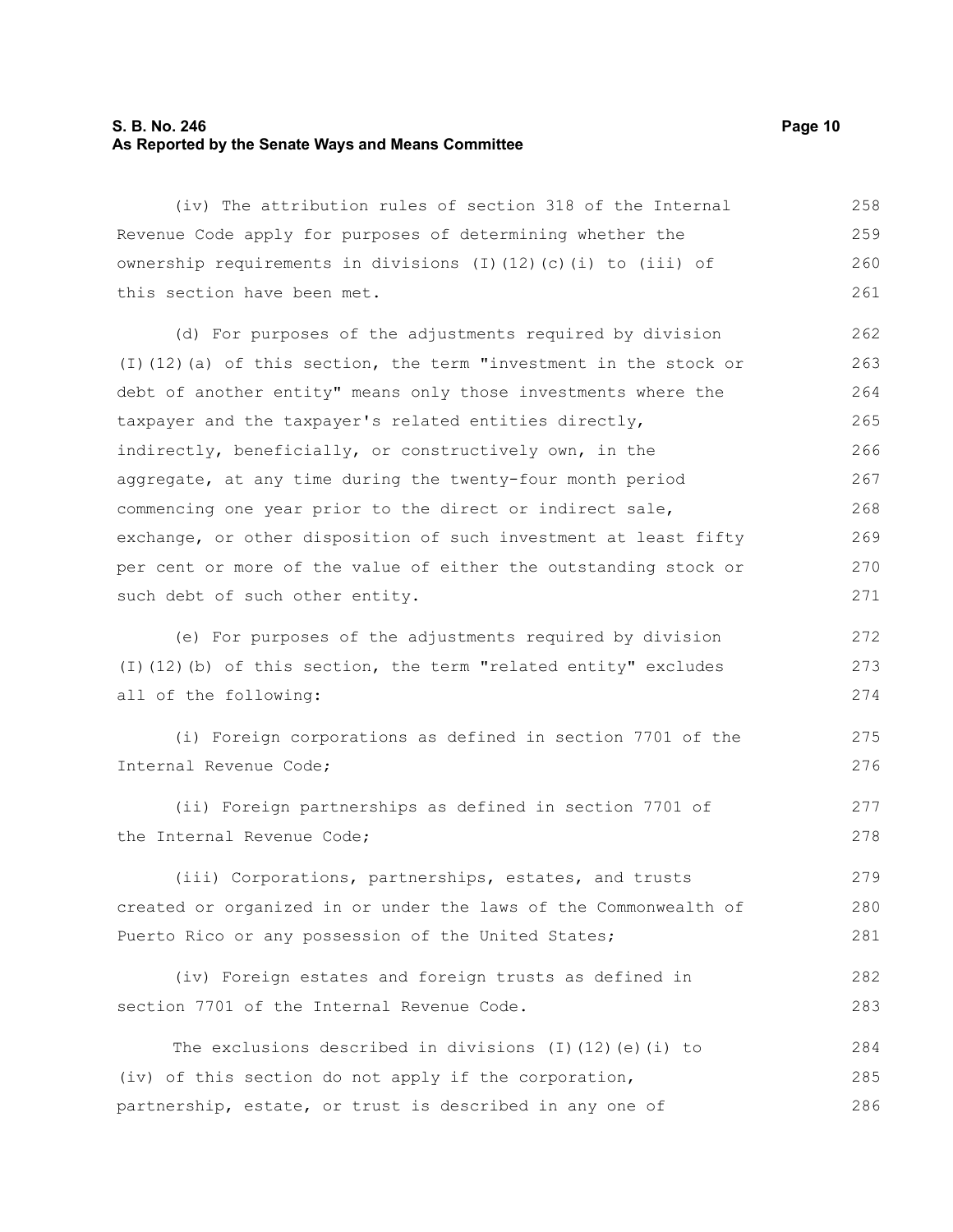#### **S. B. No. 246 Page 11 As Reported by the Senate Ways and Means Committee**

divisions (C)(1) to (5) of section 5733.042 of the Revised Code. (f) Nothing in division (I)(12) of this section shall require or permit a taxpayer to add any gains or deduct any losses described in divisions (I)(12)(f)(i) and (ii) of this section: (i) Gains or losses recognized for federal income tax purposes by an individual, estate, or trust without regard to the attribution rules described in division (I)(12)(c) of this section; (ii) A related entity's gains or losses described in 287 288 289 290 291 292 293 294 295 296

division (I)(12)(b) of this section if the taxpayer's ownership of or use of such intangible property was limited to a period not exceeding nine months and was attributable to a transaction or a series of transactions executed in accordance with the election or elections made by the taxpayer or a related entity pursuant to section 338 of the Internal Revenue Code. 297 298 299 300 301 302

(13) Any adjustment required by section 5733.042 of the Revised Code. 303 304

(14) Add any amount claimed as a credit under section 5733.0611 of the Revised Code to the extent that such amount satisfies either of the following: 305 306 307

(a) It was deducted or excluded from the computation of the corporation's taxable income before operating loss deduction and special deductions as required to be reported for the corporation's taxable year under the Internal Revenue Code; 308 309 310 311

(b) It resulted in a reduction of the corporation's taxable income before operating loss deduction and special deductions as required to be reported for any of the corporation's taxable years under the Internal Revenue Code. 312 313 314 315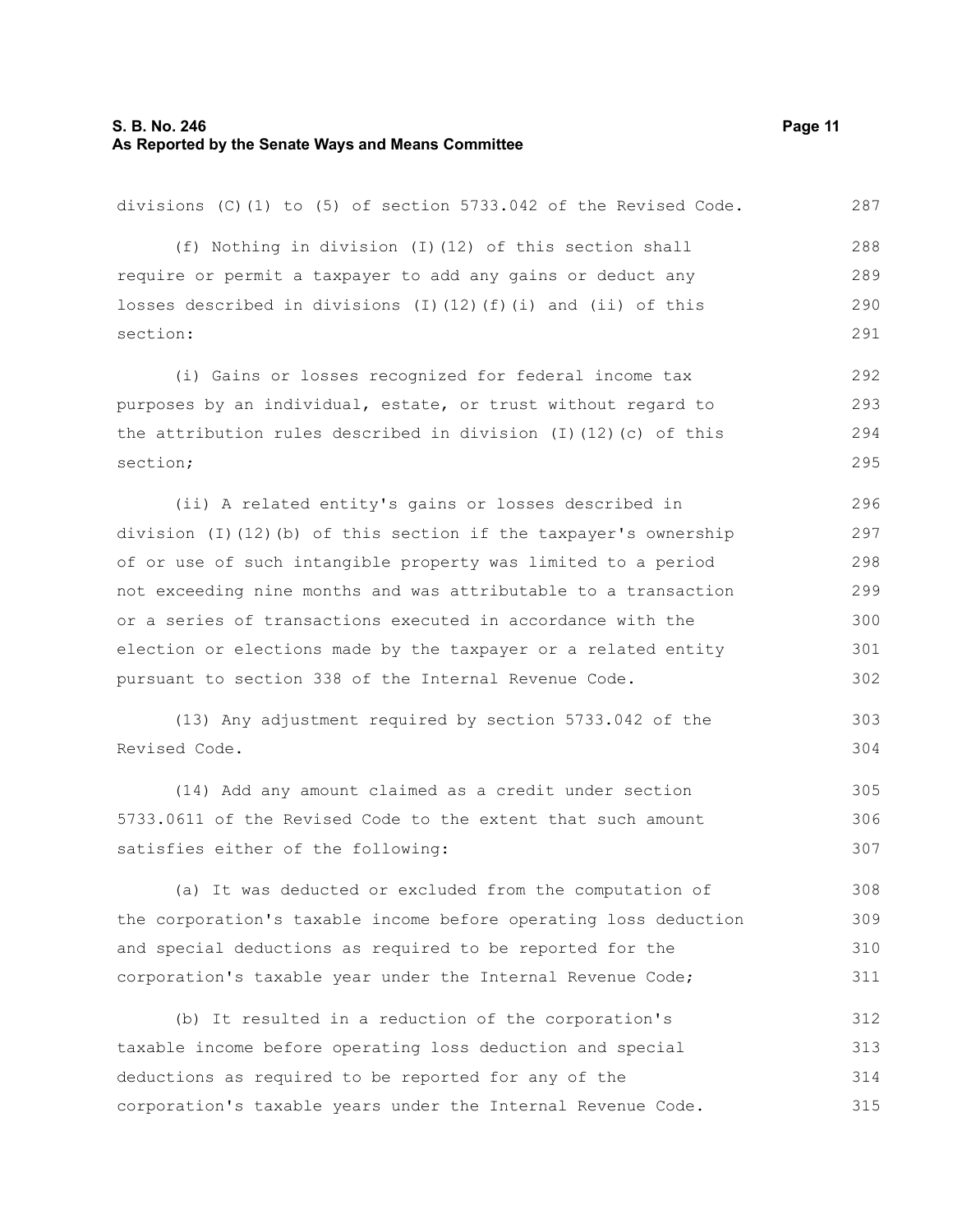## **S. B. No. 246 Page 12 As Reported by the Senate Ways and Means Committee**

(15) Deduct the amount contributed by the taxpayer to an individual development account program established by a county department of job and family services pursuant to sections 329.11 to 329.14 of the Revised Code for the purpose of matching funds deposited by program participants. On request of the tax commissioner, the taxpayer shall provide any information that, in the tax commissioner's opinion, is necessary to establish the amount deducted under division (I)(15) of this section. 316 317 318 319 320 321 322 323

(16) Any adjustment required by section 5733.0510 or 5733.0511 of the Revised Code. 324 325

(17)(a)(i) Add five-sixths of the amount of depreciation expense allowed under subsection (k) of section 168 of the Internal Revenue Code, including a person's proportionate or distributive share of the amount of depreciation expense allowed by that subsection to any pass-through entity in which the person has direct or indirect ownership. 326 327 328 329 330 331

(ii) Add five-sixths of the amount of qualifying section 179 depreciation expense, including a person's proportionate or distributive share of the amount of qualifying section 179 depreciation expense allowed to any pass-through entity in which the person has a direct or indirect ownership. For the purposes of this division, "qualifying section 179 depreciation expense" means the difference between (I) the amount of depreciation expense directly or indirectly allowed to the taxpayer under section 179 of the Internal Revenue Code, and (II) the amount of depreciation expense directly or indirectly allowed to the taxpayer under section 179 of the Internal Revenue Code as that section existed on December 31, 2002. 332 333 334 335 336 337 338 339 340 341 342 343

The tax commissioner, under procedures established by the commissioner, may waive the add-backs related to a pass-through 344 345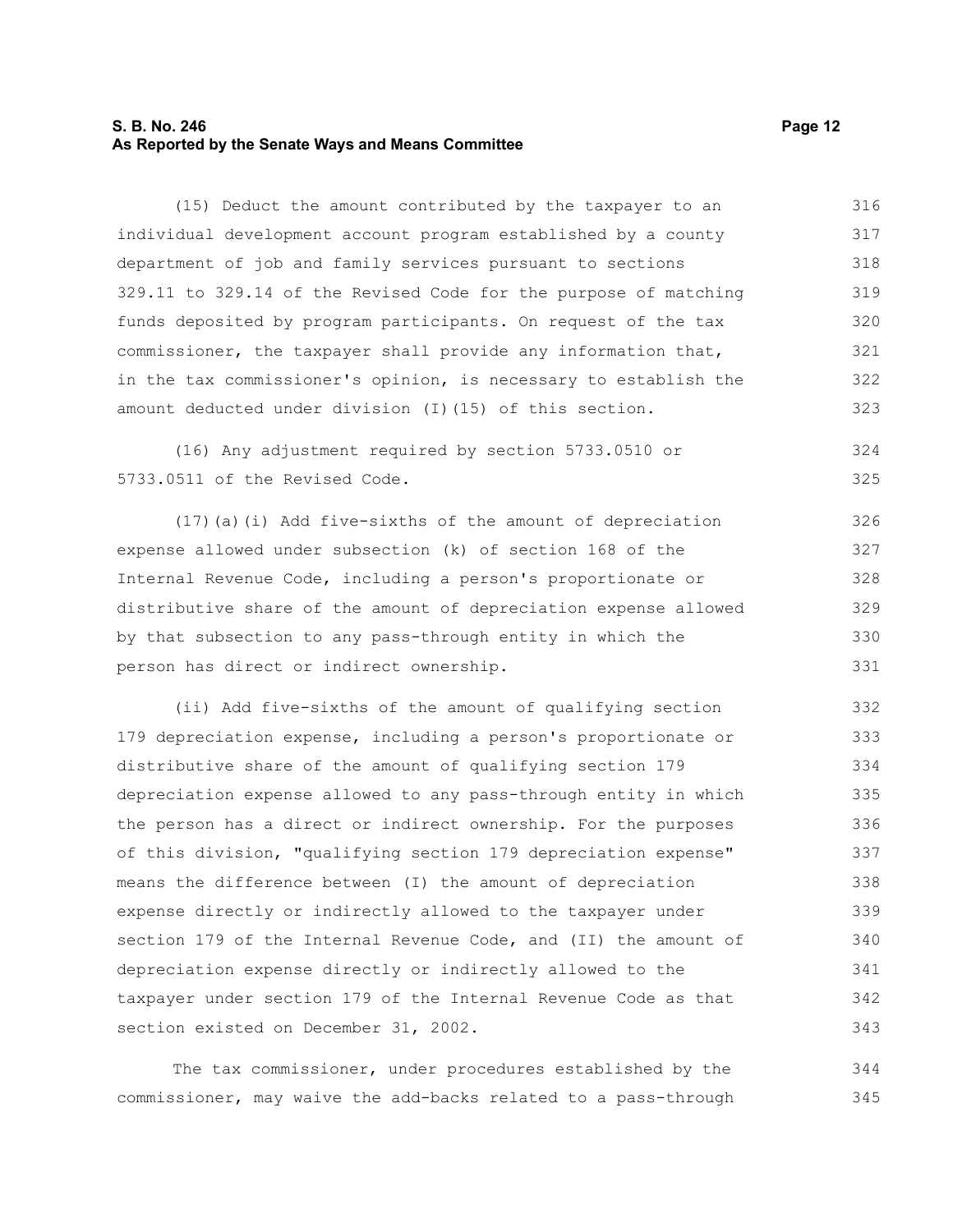#### **S. B. No. 246 Page 13 As Reported by the Senate Ways and Means Committee**

entity if the person owns, directly or indirectly, less than five per cent of the pass-through entity. 346 347

(b) Nothing in division (I)(17) of this section shall be construed to adjust or modify the adjusted basis of any asset. 348 349

(c) To the extent the add-back is attributable to property generating income or loss allocable under section 5733.051 of the Revised Code, the add-back shall be allocated to the same location as the income or loss generated by that property. Otherwise, the add-back shall be apportioned, subject to division (B)(2)(d) of section 5733.05 of the Revised Code. 350 351 352 353 354 355

(18)(a) If a person is required to make the add-back under division (I)(17)(a) of this section for a tax year, the person shall deduct one-fifth of the amount added back for each of the succeeding five tax years.

(b) If the amount deducted under division (I)(18)(a) of this section is attributable to an add-back allocated under division (I)(17)(c) of this section, the amount deducted shall be allocated to the same location. Otherwise, the amount shall be apportioned using the apportionment factors for the taxable year in which the deduction is taken, subject to division (B)(2) (d) of section 5733.05 of the Revised Code.

(J) Except as otherwise expressly provided or clearly appearing from the context, any term used in this chapter has the same meaning as when used in a comparable context in the laws of the United States relating to federal income taxes. Any reference in this chapter to the Internal Revenue Code includes other laws of the United States relating to federal income taxes. 367 368 369 370 371 372 373

(K) "Financial institution" has the meaning given by 374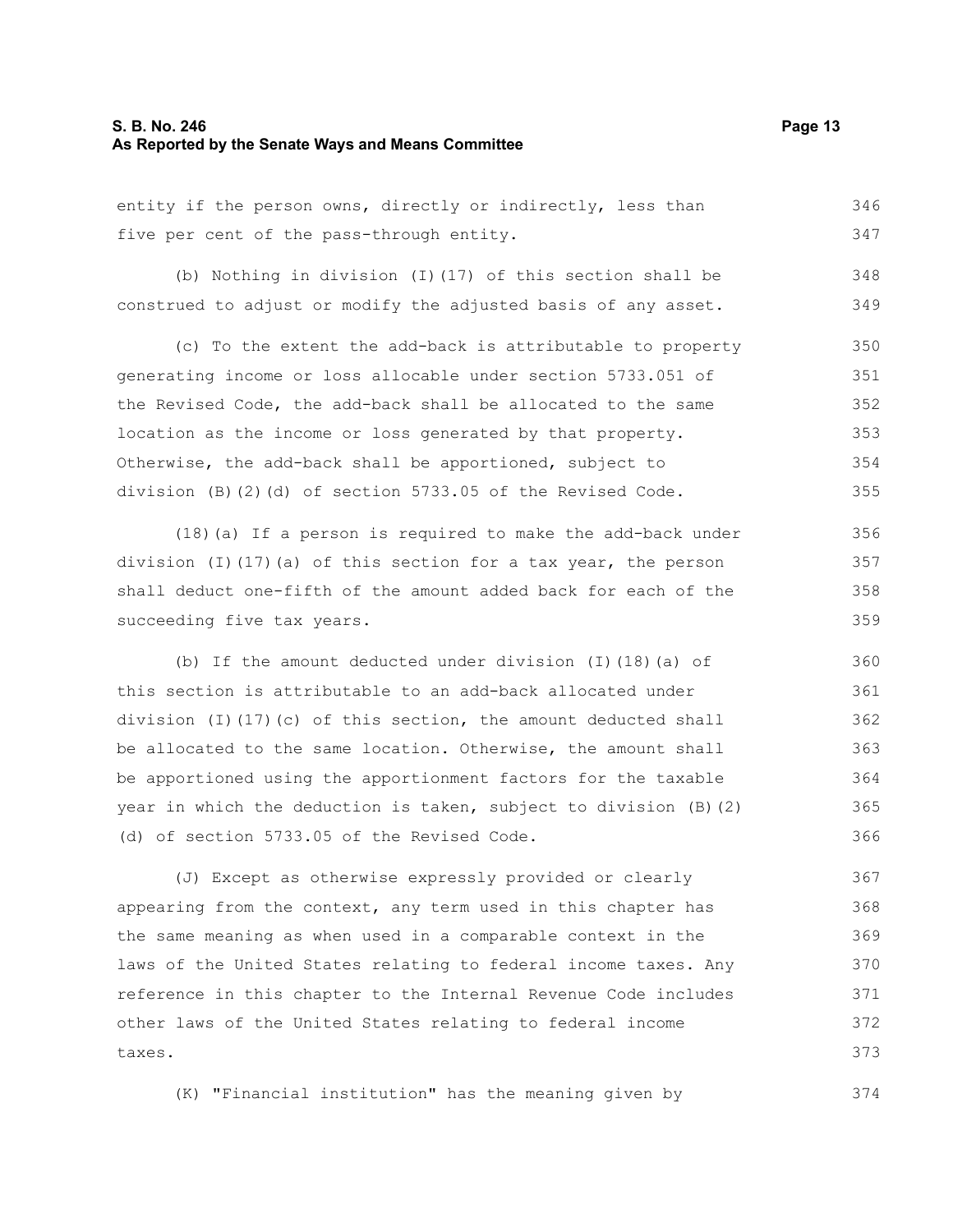# **S. B. No. 246 Page 14 As Reported by the Senate Ways and Means Committee**

section 5725.01 of the Revised Code but does not include a production credit association as described in 85 Stat. 597, 12 U.S.C.A. 2091. 375 376 377

(L)(1) A "qualifying holding company" is any corporation satisfying all of the following requirements: 378 379

(a) Subject to divisions (L)(2) and (3) of this section, the net book value of the corporation's intangible assets is greater than or equal to ninety per cent of the net book value of all of its assets and at least fifty per cent of the net book value of all of its assets represents direct or indirect investments in the equity of, loans and advances to, and accounts receivable due from related members; 380 381 382 383 384 385 386

(b) At least ninety per cent of the corporation's gross income for the taxable year is attributable to the following: 387 388

(i) The maintenance, management, ownership, acquisition, use, and disposition of its intangible property, its aircraft the use of which is not subject to regulation under 14 C.F.R. part 121 or part 135, and any real property described in division (L)(2)(c) of this section; 389 390 391 392 393

(ii) The collection and distribution of income from such property. 394 395

(c) The corporation is not a financial institution on the last day of the taxable year ending prior to the first day of the tax year; 396 397 398

(d) The corporation's related members make a good faith and reasonable effort to make timely and fully the adjustments required by division (D) of section 5733.05 of the Revised Code and to pay timely and fully all uncontested taxes, interest, penalties, and other fees and charges imposed under this 399 400 401 402 403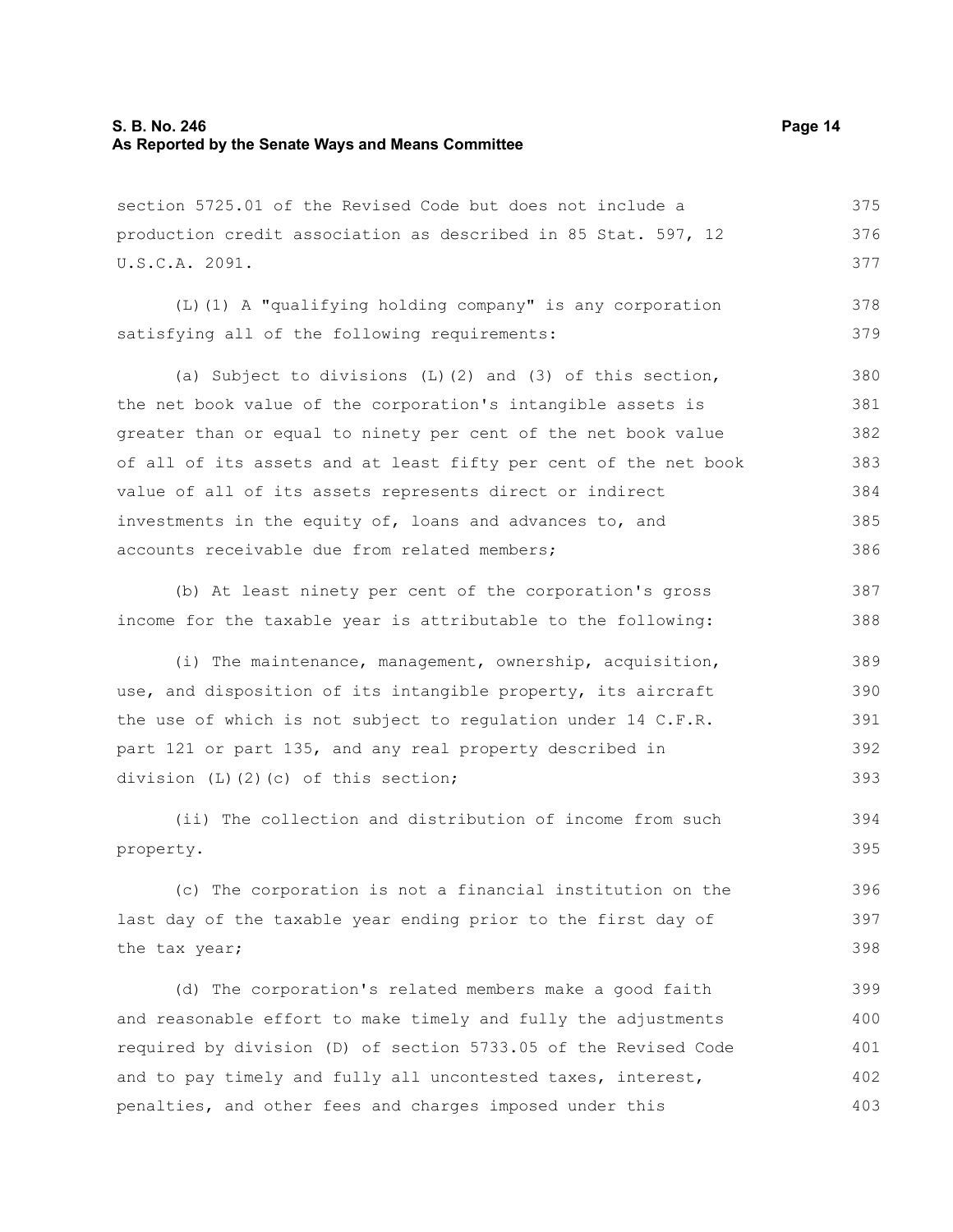# **S. B. No. 246 Page 15 As Reported by the Senate Ways and Means Committee**

chapter;

(e) Subject to division (L)(4) of this section, the corporation elects to be treated as a qualifying holding company for the tax year. 405 406 407

A corporation otherwise satisfying divisions (L)(1)(a) to (e) of this section that does not elect to be a qualifying holding company is not a qualifying holding company for the purposes of this chapter. 408 409 410 411

(2)(a)(i) For purposes of making the ninety per cent computation under division  $(L)$  (1)(a) of this section, the net book value of the corporation's assets shall not include the net book value of aircraft or real property described in division  $(L)$  $(l)$  $(b)$  $(i)$  of this section. 412 413 414 415 416

(ii) For purposes of making the fifty per cent computation under division  $(L)$  (1)(a) of this section, the net book value of assets shall include the net book value of aircraft or real property described in division (L)(1)(b)(i) of this section.

(b)(i) As used in division (L) of this section, "intangible asset" includes, but is not limited to, the corporation's direct interest in each pass-through entity only if at all times during the corporation's taxable year ending prior to the first day of the tax year the corporation's and the corporation's related members' combined direct and indirect interests in the capital or profits of such pass-through entity do not exceed fifty per cent. If the corporation's interest in the pass-through entity is an intangible asset for that taxable year, then the distributive share of any income from the passthrough entity shall be income from an intangible asset for that taxable year. 421 422 423 424 425 426 427 428 429 430 431 432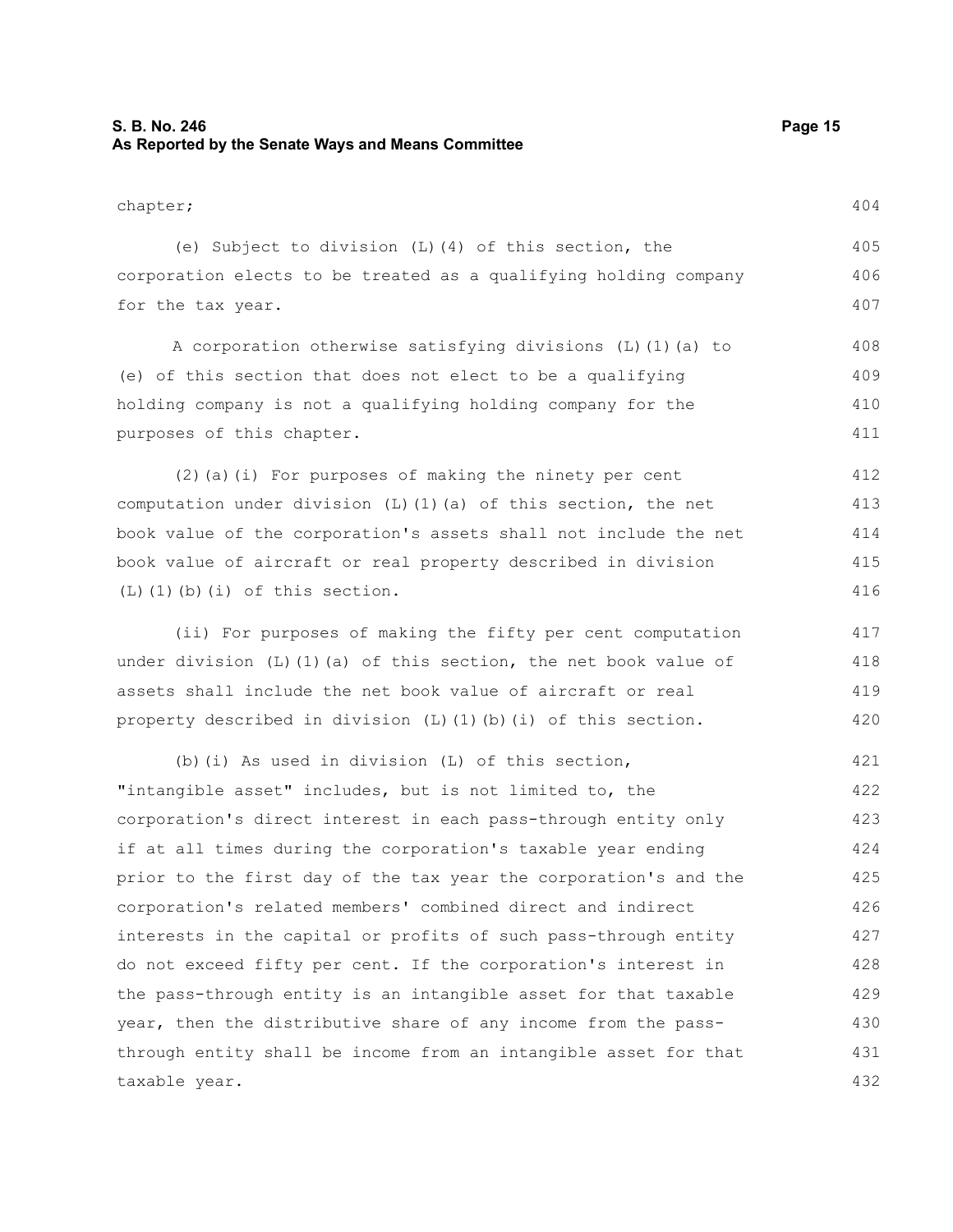# **S. B. No. 246 Page 16 As Reported by the Senate Ways and Means Committee**

(ii) If a corporation's and the corporation's related members' combined direct and indirect interests in the capital or profits of a pass-through entity exceed fifty per cent at any time during the corporation's taxable year ending prior to the first day of the tax year, "intangible asset" does not include the corporation's direct interest in the pass-through entity, and the corporation shall include in its assets its proportionate share of the assets of any such pass-through entity and shall include in its gross income its distributive share of the gross income of such pass-through entity in the same form as was earned by the pass-through entity. 433 434 435 436 437 438 439 440 441 442 443

(iii) A pass-through entity's direct or indirect proportionate share of any other pass-through entity's assets shall be included for the purpose of computing the corporation's proportionate share of the pass-through entity's assets under division (L)(2)(b)(ii) of this section, and such pass-through entity's distributive share of any other pass-through entity's gross income shall be included for purposes of computing the corporation's distributive share of the pass-through entity's gross income under division (L)(2)(b)(ii) of this section. 444 445 446 447 448 449 450 451 452

(c) For the purposes of divisions  $(L)$   $(1)$   $(b)$   $(i)$ ,  $(1)$   $(b)$ (ii), (2)(a)(i), and (2)(a)(ii) of this section, real property is described in division (L)(2)(c) of this section only if all of the following conditions are present at all times during the taxable year ending prior to the first day of the tax year: 453 454 455 456 457

(i) The real property serves as the headquarters of the corporation's trade or business, or is the place from which the corporation's trade or business is principally managed or directed; 458 459 460 461

(ii) Not more than ten per cent of the value of the real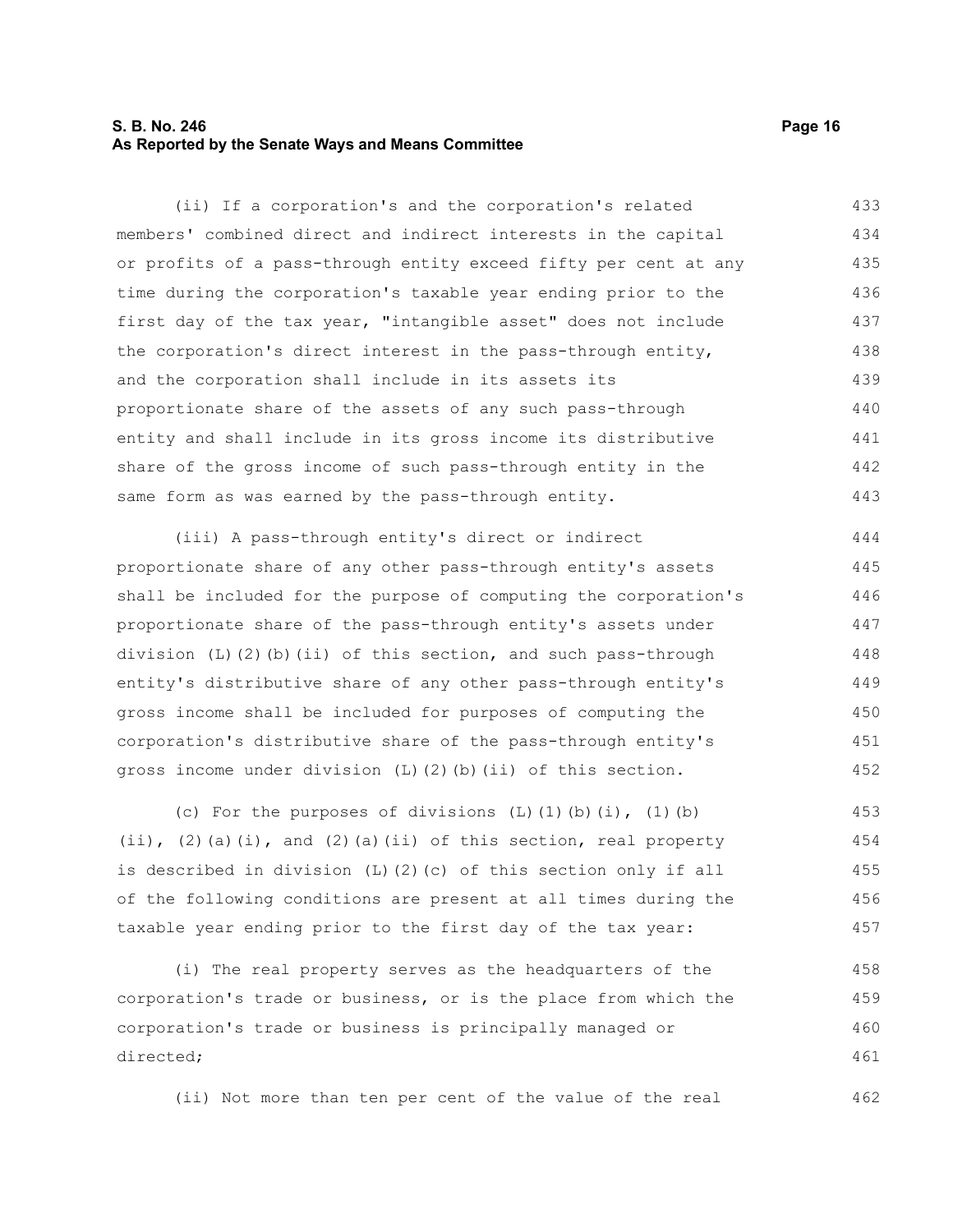# **S. B. No. 246 Page 17 As Reported by the Senate Ways and Means Committee**

property and not more than ten per cent of the square footage of the building or buildings that are part of the real property is used, made available, or occupied for the purpose of providing, acquiring, transferring, selling, or disposing of tangible property or services in the normal course of business to persons other than related members, the corporation's employees and their families, and such related members' employees and their families. 463 464 465 466 467 468 469 470

(d) As used in division (L) of this section, "related member" has the same meaning as in division (A)(6) of section 5733.042 of the Revised Code without regard to division (B) of that section. 471 472 473 474

(3) The percentages described in division (L)(1)(a) of this section shall be equal to the quarterly average of those percentages as calculated during the corporation's taxable year ending prior to the first day of the tax year. 475 476 477 478

(4) With respect to the election described in division (L) (1)(e) of this section: 479 480

(a) The election need not accompany a timely filed report; 481

(b) The election need not accompany the report; rather, the election may accompany a subsequently filed but timely application for refund and timely amended report, or a subsequently filed but timely petition for reassessment; 482 483 484 485

(c) The election is not irrevocable; 486

(d) The election applies only to the tax year specified by the corporation; 487 488

(e) The corporation's related members comply with division (L)(1)(d) of this section. 489 490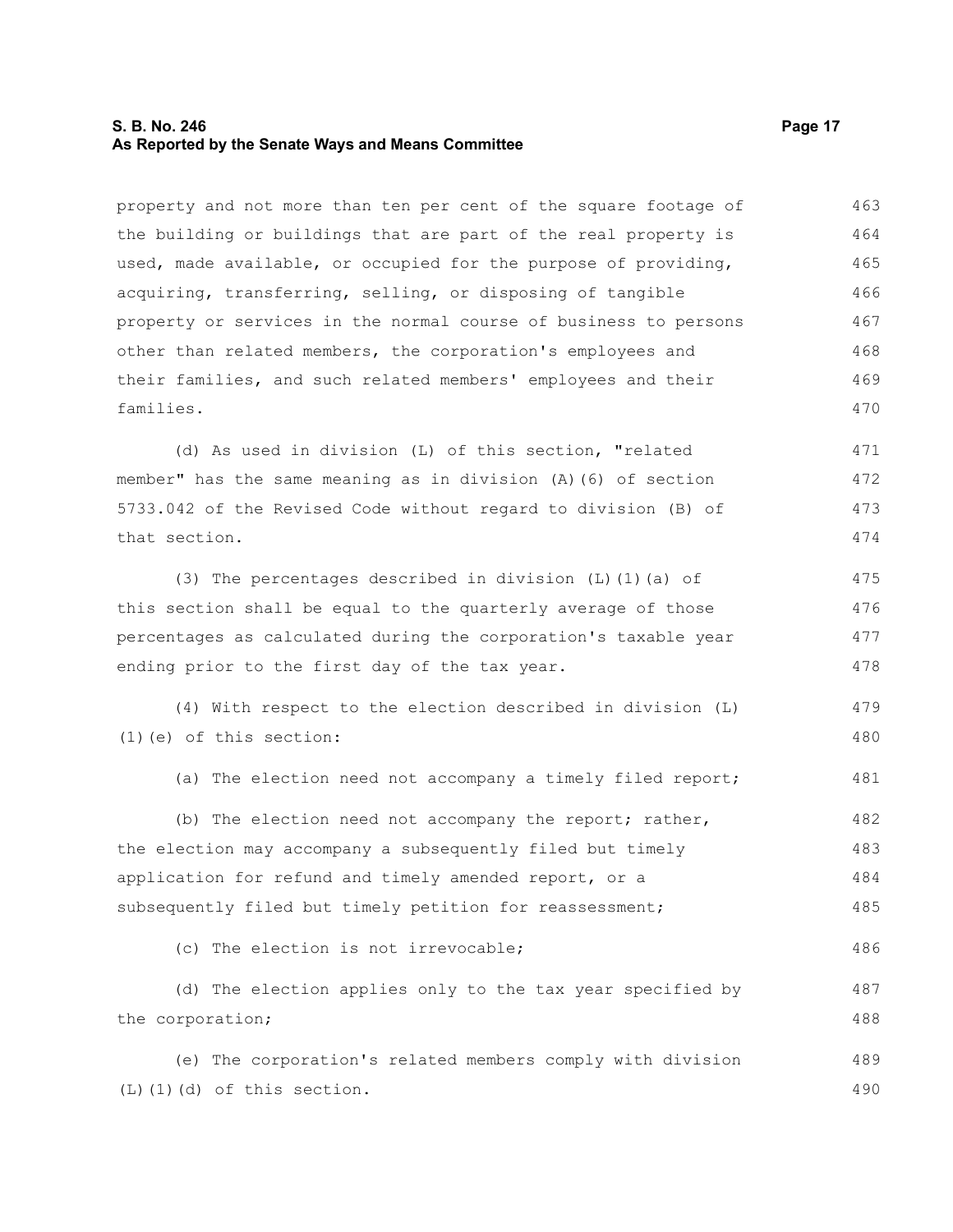# **S. B. No. 246 Page 18 As Reported by the Senate Ways and Means Committee**

Nothing in division (L)(4) of this section shall be construed to extend any statute of limitations set forth in this chapter. 491 492 493

(M) "Qualifying controlled group" means two or more corporations that satisfy the ownership and control requirements of division (A) of section 5733.052 of the Revised Code. 494 495 496

(N) "Limited liability company" means any limited liability company formed under Chapter 1705. or 1706. of the Revised Code or under the laws of any other state. 497 498 499

(0) "Pass-through entity" means a corporation any entity that is eligible to make and that has made an election under subchapter S of Chapter 1 of Subtitle A of the Internal Revenue Code for its taxable year under that code, or a partnership, limited liability company, or any other person, other than an individual, trust, or estate, if the partnership, limited liability company, or other person is not classified for federal income tax purposes as an association taxed as a corporation. 500 501 502 503 504 505 506 507

(P) "Electric company," "combined company," and "telephone company" have the same meanings as in section 5727.01 of the Revised Code. 508 509 510

(Q) "Business income" means income arising from transactions, activities, and sources in the regular course of a trade or business and includes income from real property, tangible personal property, and intangible personal property if the acquisition, rental, management, and disposition of the property constitute integral parts of the regular course of a trade or business operation. "Business income" includes income, including gain or loss, from a partial or complete liquidation of a business, including, but not limited to, gain or loss from 511 512 513 514 515 516 517 518 519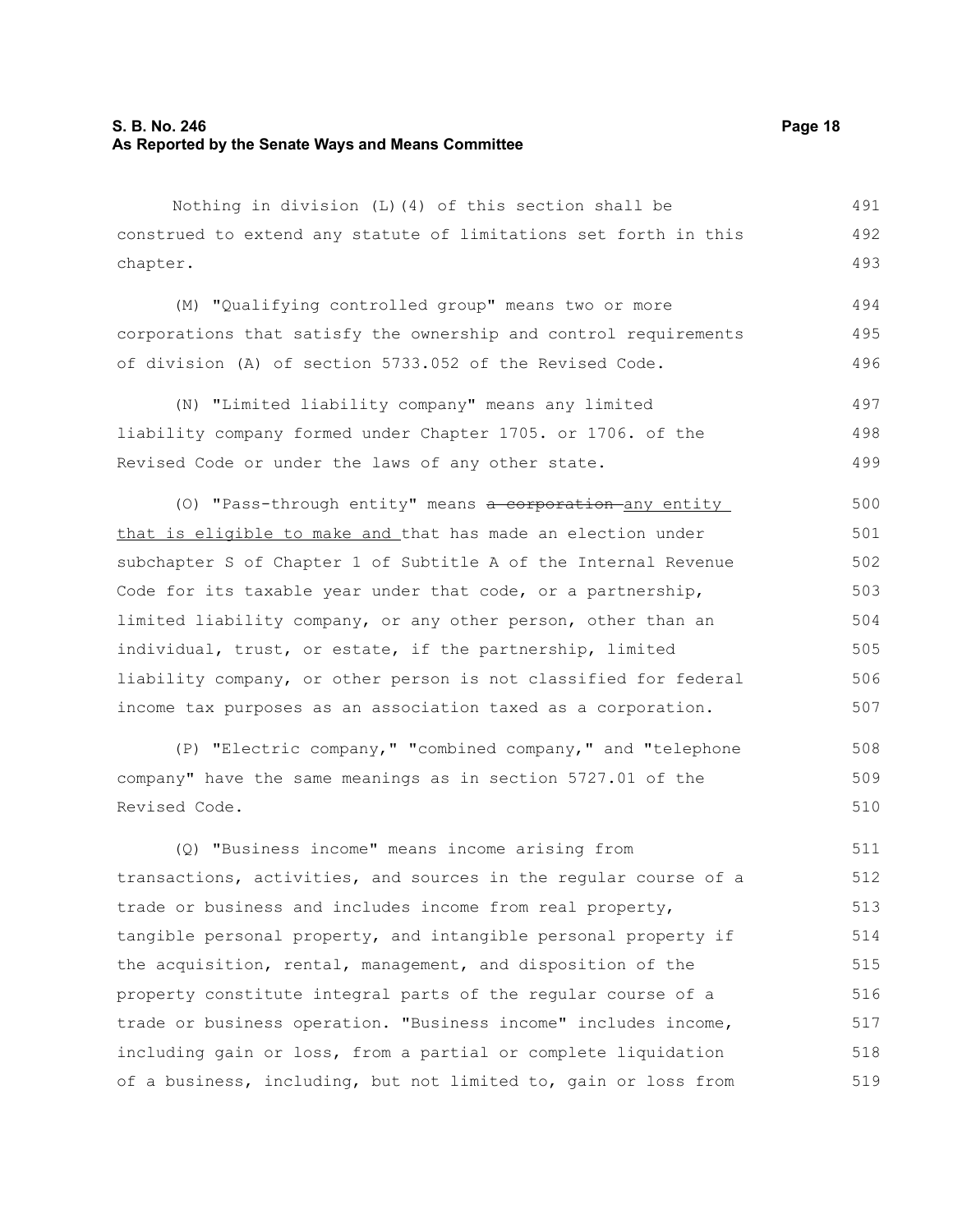(R) "Nonbusiness income" means all income other than business income.

**Sec. 5733.41.** The purpose of the tax imposed by this section is to complement and to reinforce the tax imposed under section 5733.06 of the Revised Code.

For the same purposes for which the tax is levied under section 5733.06 of the Revised Code, there is hereby levied a tax on every qualifying pass-through entity having at least one qualifying investor that is not an individual. The tax imposed by this section is imposed on the sum of the adjusted qualifying amounts of the qualifying pass-through entity's qualifying investors, that are neither individuals nor subject to division (G)(2) of section 5733.01 of the Revised Code, at a rate equal to the tax rate imposed on taxable business income under division (A)(4)(a) of section 5747.02 of the Revised Code. 526 527 528 529 530 531 532 533 534 535

The tax imposed by this section applies only if the qualifying entity has nexus with this state under the Constitution of the United States for any portion of the qualifying entity's qualifying taxable year, and the sum of the qualifying entity's adjusted qualifying amounts exceeds one thousand dollars for the qualifying entity's qualifying taxable year. This section does not apply to a pass-through entity if all of the partners, shareholders, members, or investors of the pass-through entity are taxpayers for the purposes of section 5733.04 of the Revised Code without regard to section 5733.09 of the Revised Code for the entire qualifying taxable year of the pass-through entity. 536 537 538 539 540 541 542 543 544 545 546 547

If, prior to the due date of the return, a qualifying

548

520

521 522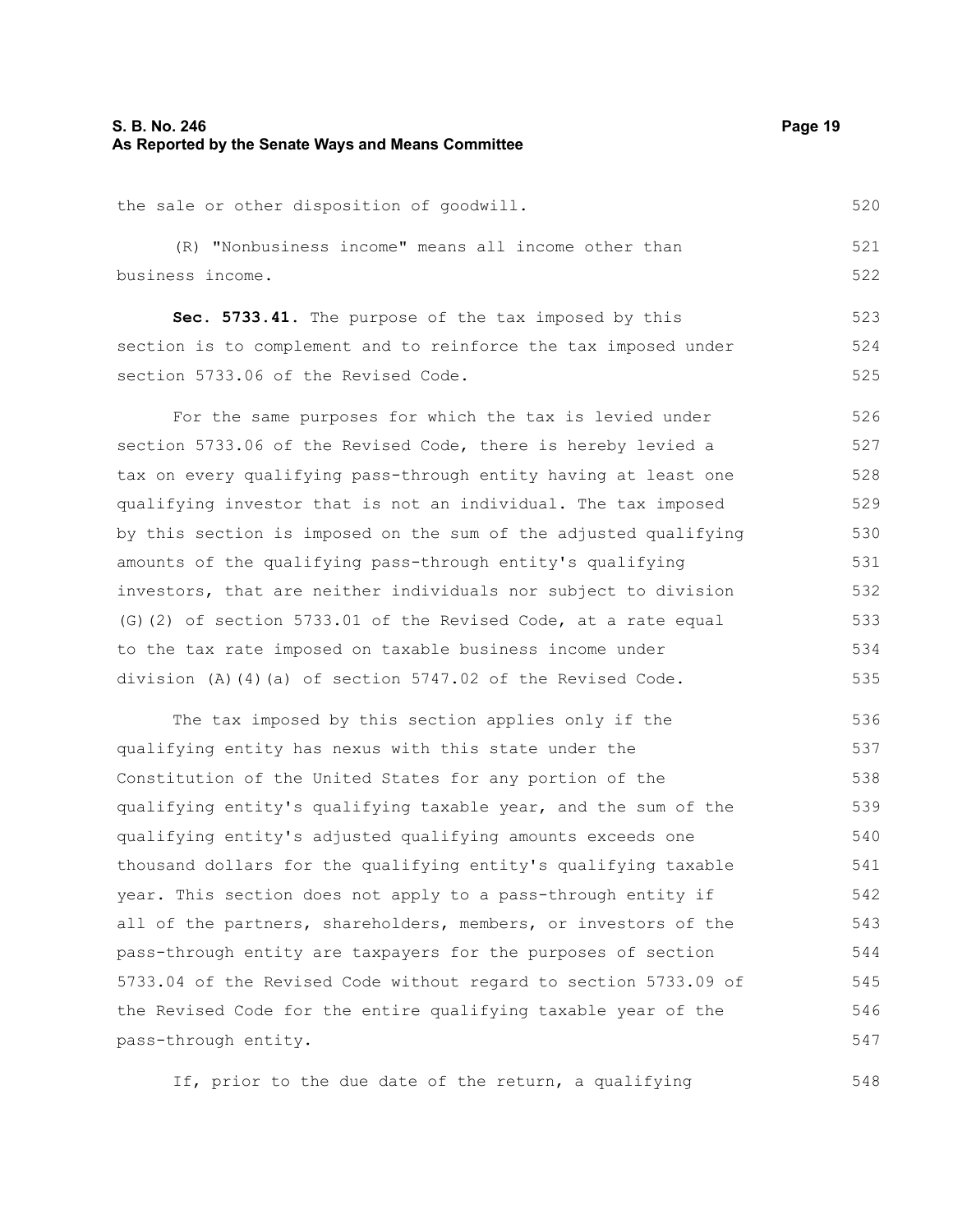#### **S. B. No. 246 Page 20 As Reported by the Senate Ways and Means Committee**

pass-through entity receives from an investor a written representation, under penalties of perjury, that the investor is described in division (I)(1), (2), (6), (7), (8), or (9) of section 5733.40 of the Revised Code for the qualifying passthrough entity's entire qualifying taxable year, the qualifying pass-through entity is not required to withhold or pay the taxes or estimated taxes imposed under this section or sections 5747.41 to 5747.453 of the Revised Code with respect to that investor for that qualifying taxable year, and is not subject to any interest or interest penalties for failure to withhold or pay those taxes or estimated taxes with respect to that investor for that qualifying taxable year. 549 550 551 552 553 554 555 556 557 558 559 560

If, prior to the due date of the return, a qualifying trust receives from a beneficiary of that trust a written representation, under penalties of perjury, that the beneficiary is a resident taxpayer for the purposes of Chapter 5747. of the Revised Code for the qualifying trust's entire qualifying taxable year, the qualifying trust is not required to withhold or pay the taxes or estimated taxes imposed under this section or sections 5747.41 to 5747.453 of the Revised Code with respect to that beneficiary for that qualifying taxable year, and is not subject to any interest or interest penalties for failure to withhold or pay those taxes or estimated taxes with respect to that beneficiary for that qualifying taxable year. 561 562 563 564 565 566 567 568 569 570 571 572

The tax commissioner may adopt rules for the purpose of the tax levied by this section or section 5747.41 of the Revised Code, including a rule defining "qualifying investor" or "qualifying beneficiary," and a rule requiring or permitting a qualifying entity to combine its income with related members and to pay the tax and estimated tax on a combined basis. 573 574 575 576 577 578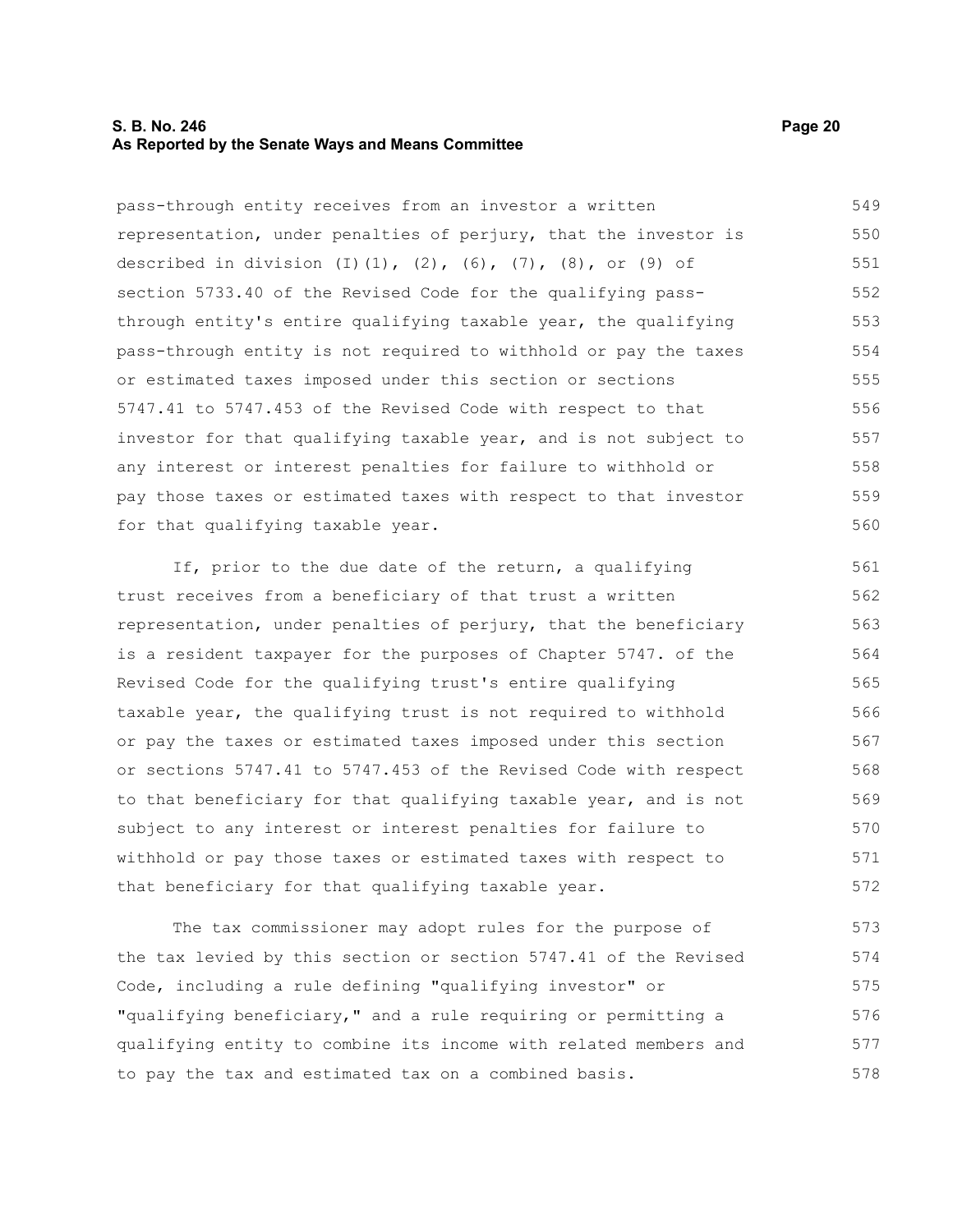# **S. B. No. 246 Page 21 As Reported by the Senate Ways and Means Committee**

Sections 5747.10 to 5747.19 and 5747.42 to 5747.453 of the Revised Code apply to a qualifying entity subject to the tax imposed under this section. 579 580 581

The levy of the tax under this section does not prevent a municipal corporation or a joint economic development district created under section 715.70, 715.71, or 715.72 of the Revised Code from levying a tax on income. 582 583 584 585

The tax imposed under this section does not apply to a qualifying pass-through entity that makes an election under division (C) of section 5747.38 of the Revised Code to be subject to the tax levied under that section for the entity's qualifying taxable year. 586 587 588 589 590

**Sec. 5747.01.** Except as otherwise expressly provided or clearly appearing from the context, any term used in this chapter that is not otherwise defined in this section has the same meaning as when used in a comparable context in the laws of the United States relating to federal income taxes or if not used in a comparable context in those laws, has the same meaning as in section 5733.40 of the Revised Code. Any reference in this chapter to the Internal Revenue Code includes other laws of the United States relating to federal income taxes. 591 592 593 594 595 596 597 598 599

As used in this chapter:

(A) "Adjusted gross income" or "Ohio adjusted gross income" means federal adjusted gross income, as defined and used in the Internal Revenue Code, adjusted as provided in this section:

(1) Add interest or dividends on obligations or securities of any state or of any political subdivision or authority of any state, other than this state and its subdivisions and 605 606 607

600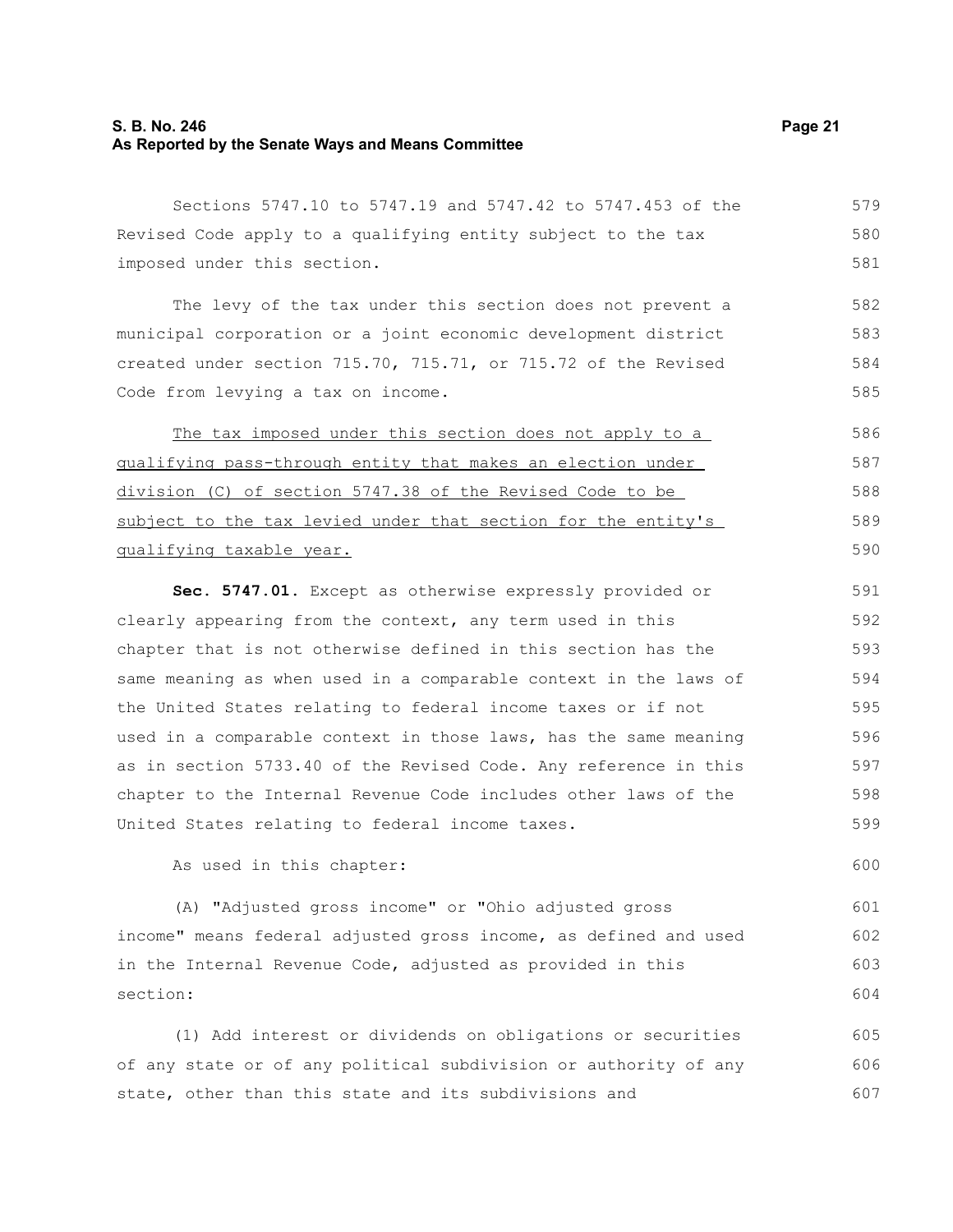# **S. B. No. 246 Page 22 As Reported by the Senate Ways and Means Committee**

authorities. (2) Add interest or dividends on obligations of any authority, commission, instrumentality, territory, or possession of the United States to the extent that the interest or dividends are exempt from federal income taxes but not from state income taxes. (3) Deduct interest or dividends on obligations of the United States and its territories and possessions or of any authority, commission, or instrumentality of the United States to the extent that the interest or dividends are included in federal adjusted gross income but exempt from state income taxes under the laws of the United States. (4) Deduct disability and survivor's benefits to the extent included in federal adjusted gross income. (5) Deduct the following, to the extent not otherwise deducted or excluded in computing federal or Ohio adjusted gross income: (a) Benefits under Title II of the Social Security Act and tier 1 railroad retirement; (b) Railroad retirement benefits, other than tier 1 railroad retirement benefits, to the extent such amounts are exempt from state taxation under federal law. (6) Deduct the amount of wages and salaries, if any, not otherwise allowable as a deduction but that would have been allowable as a deduction in computing federal adjusted gross income for the taxable year, had the work opportunity tax credit allowed and determined under sections 38, 51, and 52 of the Internal Revenue Code not been in effect. 608 609 610 611 612 613 614 615 616 617 618 619 620 621 622 623 624 625 626 627 628 629 630 631 632 633 634 635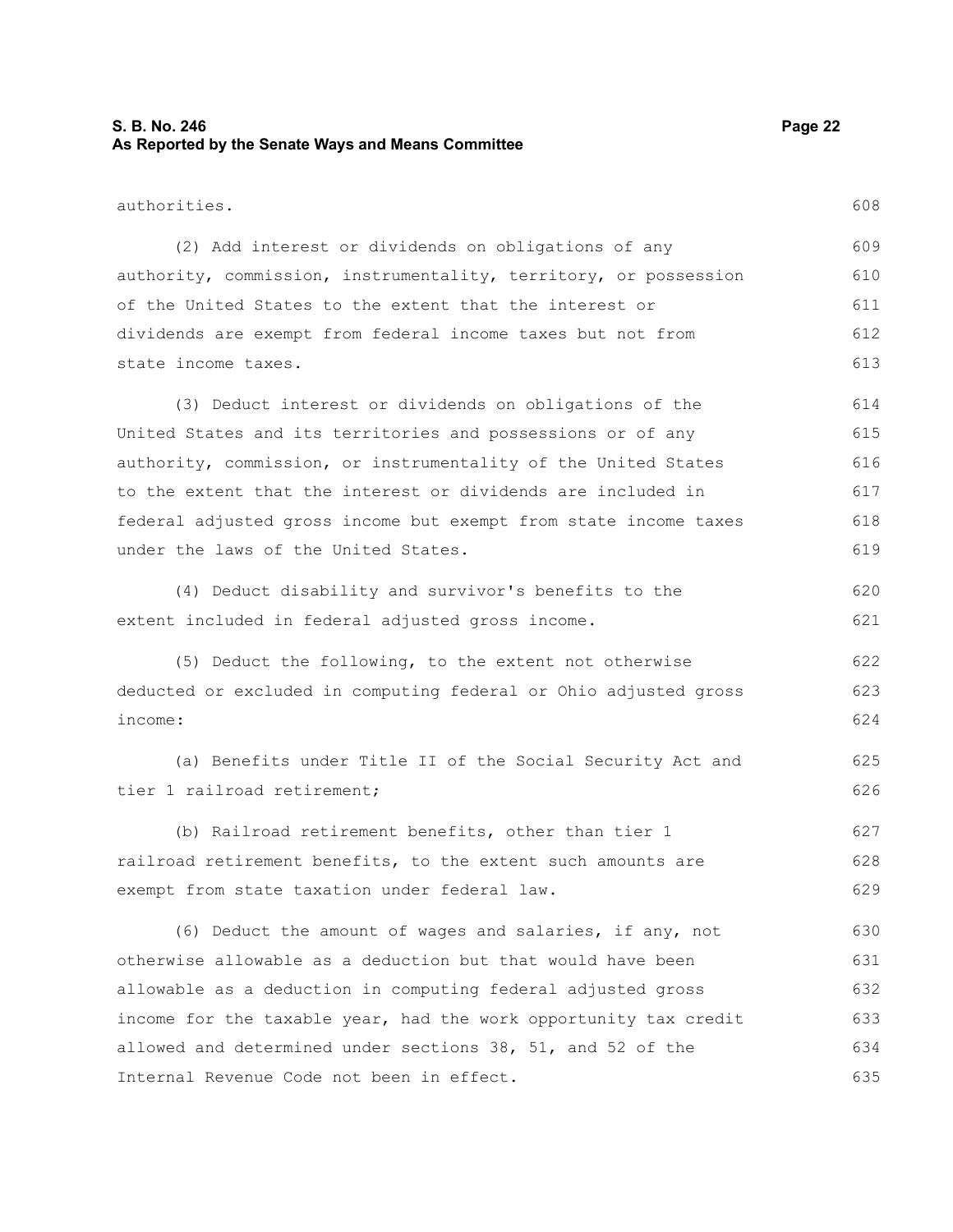# **S. B. No. 246 Page 23 As Reported by the Senate Ways and Means Committee**

(7) Deduct any interest or interest equivalent on public obligations and purchase obligations to the extent that the interest or interest equivalent is included in federal adjusted gross income. 636 637 638 639

(8) Add any loss or deduct any gain resulting from the sale, exchange, or other disposition of public obligations to the extent that the loss has been deducted or the gain has been included in computing federal adjusted gross income. 640 641 642 643

(9) Deduct or add amounts, as provided under section 5747.70 of the Revised Code, related to contributions to variable college savings program accounts made or tuition units purchased pursuant to Chapter 3334. of the Revised Code. 644 645 646 647

(10)(a) Deduct, to the extent not otherwise allowable as a deduction or exclusion in computing federal or Ohio adjusted gross income for the taxable year, the amount the taxpayer paid during the taxable year for medical care insurance and qualified long-term care insurance for the taxpayer, the taxpayer's spouse, and dependents. No deduction for medical care insurance under division (A)(10)(a) of this section shall be allowed either to any taxpayer who is eligible to participate in any subsidized health plan maintained by any employer of the taxpayer or of the taxpayer's spouse, or to any taxpayer who is entitled to, or on application would be entitled to, benefits under part A of Title XVIII of the "Social Security Act," 49 Stat. 620 (1935), 42 U.S.C. 301, as amended. For the purposes of division (A)(10)(a) of this section, "subsidized health plan" means a health plan for which the employer pays any portion of the plan's cost. The deduction allowed under division (A)(10)(a) of this section shall be the net of any related premium refunds, related premium reimbursements, or related insurance premium 648 649 650 651 652 653 654 655 656 657 658 659 660 661 662 663 664 665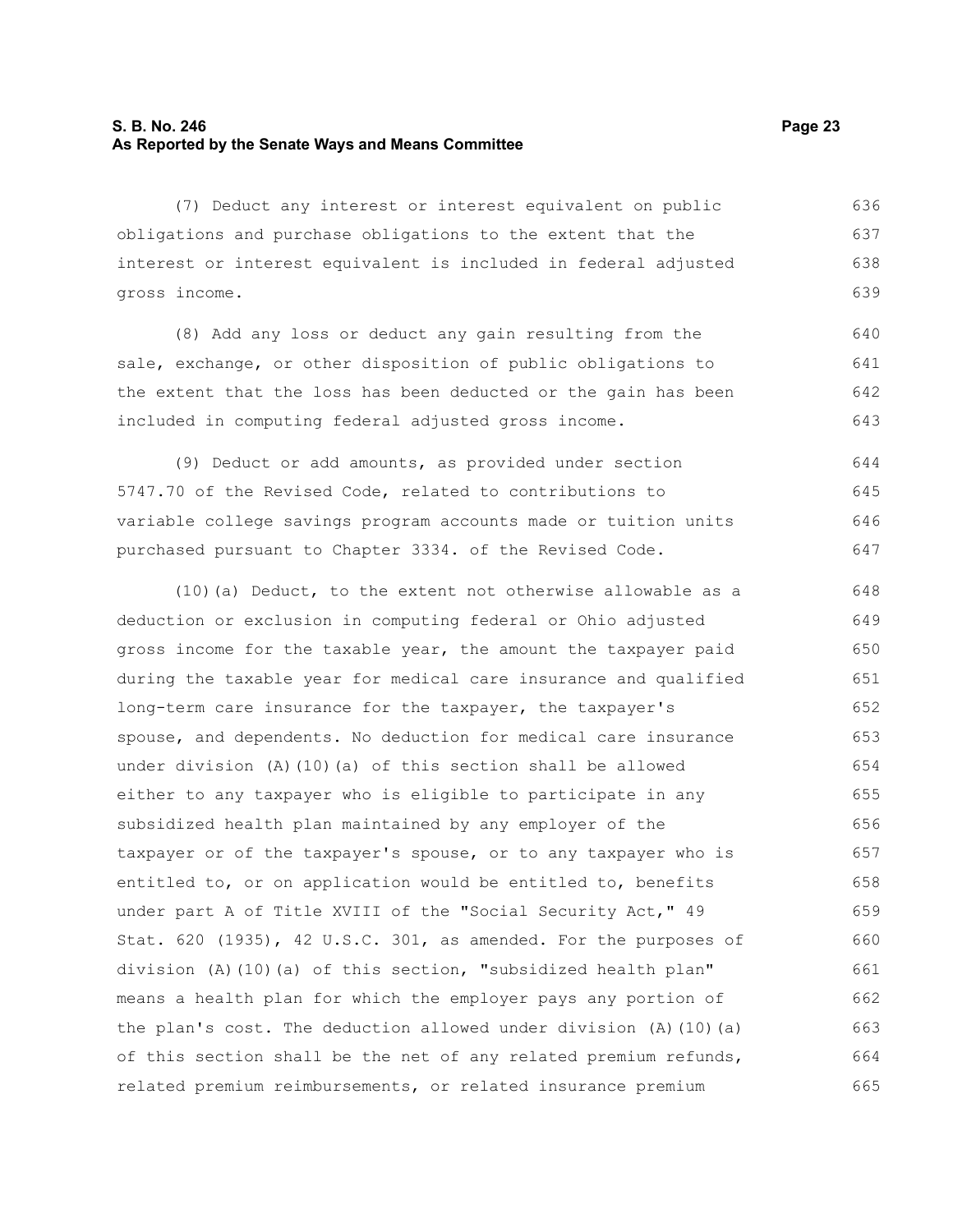# **S. B. No. 246 Page 24 As Reported by the Senate Ways and Means Committee**

dividends received during the taxable year.

(b) Deduct, to the extent not otherwise deducted or excluded in computing federal or Ohio adjusted gross income during the taxable year, the amount the taxpayer paid during the taxable year, not compensated for by any insurance or otherwise, for medical care of the taxpayer, the taxpayer's spouse, and dependents, to the extent the expenses exceed seven and one-half per cent of the taxpayer's federal adjusted gross income. 667 668 669 670 671 672 673

(c) For purposes of division (A)(10) of this section, "medical care" has the meaning given in section 213 of the Internal Revenue Code, subject to the special rules, limitations, and exclusions set forth therein, and "qualified long-term care" has the same meaning given in section 7702B(c) of the Internal Revenue Code. Solely for purposes of division (A)(10)(a) of this section, "dependent" includes a person who otherwise would be a "qualifying relative" and thus a "dependent" under section 152 of the Internal Revenue Code but for the fact that the person fails to meet the income and support limitations under section 152(d)(1)(B) and (C) of the Internal Revenue Code. 674 675 676 677 678 679 680 681 682 683 684 685

(11)(a) Deduct any amount included in federal adjusted gross income solely because the amount represents a reimbursement or refund of expenses that in any year the taxpayer had deducted as an itemized deduction pursuant to section 63 of the Internal Revenue Code and applicable United States department of the treasury regulations. The deduction otherwise allowed under division (A)(11)(a) of this section shall be reduced to the extent the reimbursement is attributable to an amount the taxpayer deducted under this section in any taxable year. 686 687 688 689 690 691 692 693 694 695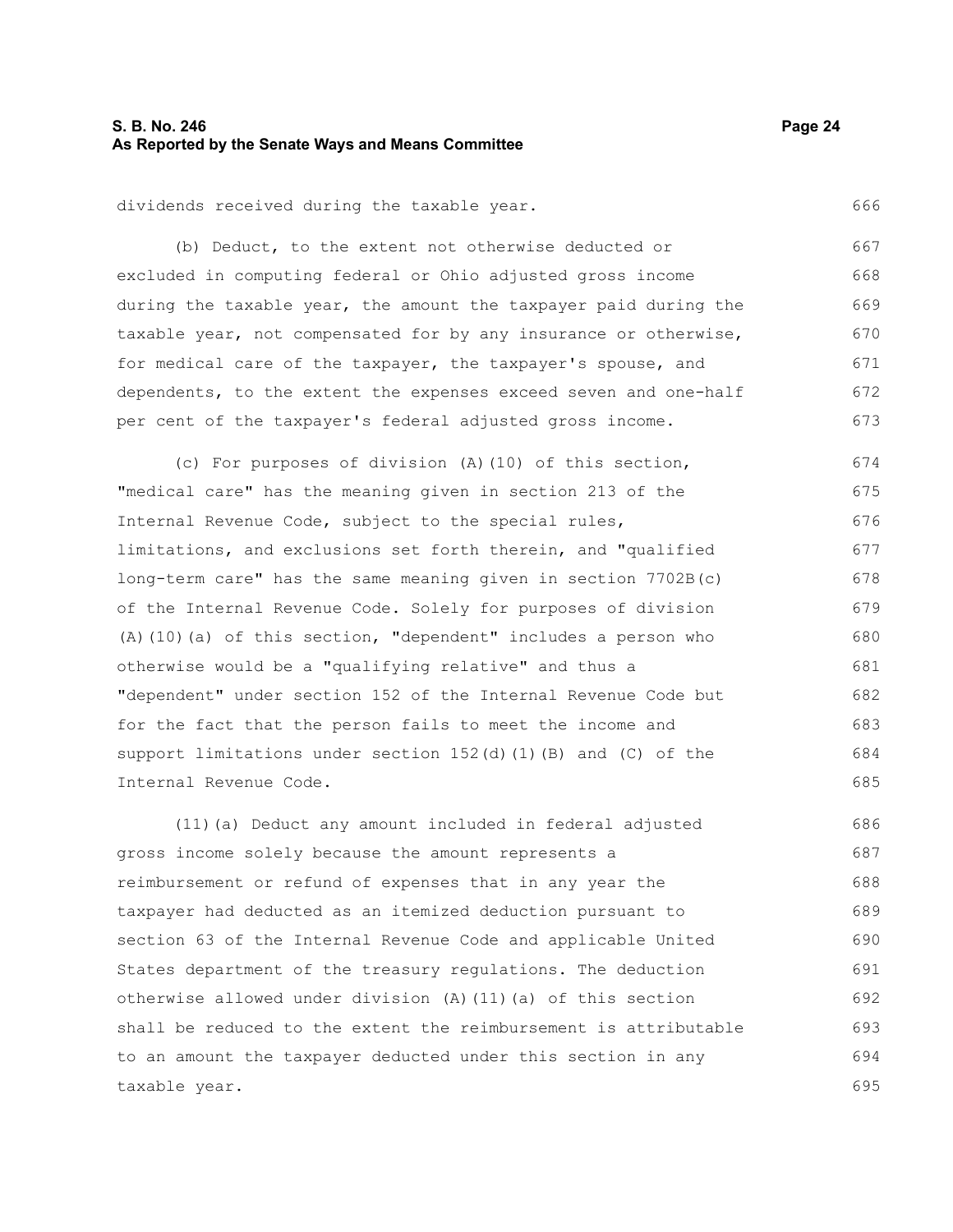## **S. B. No. 246 Page 25 As Reported by the Senate Ways and Means Committee**

(b) Add any amount not otherwise included in Ohio adjusted gross income for any taxable year to the extent that the amount is attributable to the recovery during the taxable year of any amount deducted or excluded in computing federal or Ohio adjusted gross income in any taxable year. 696 697 698 699 700

(12) Deduct any portion of the deduction described in section 1341(a)(2) of the Internal Revenue Code, for repaying previously reported income received under a claim of right, that meets both of the following requirements: 701 702 703 704

(a) It is allowable for repayment of an item that was included in the taxpayer's adjusted gross income for a prior taxable year and did not qualify for a credit under division (A) or (B) of section 5747.05 of the Revised Code for that year; 705 706 707 708

(b) It does not otherwise reduce the taxpayer's adjusted gross income for the current or any other taxable year. 709 710

(13) Deduct an amount equal to the deposits made to, and net investment earnings of, a medical savings account during the taxable year, in accordance with section 3924.66 of the Revised Code. The deduction allowed by division (A)(13) of this section does not apply to medical savings account deposits and earnings otherwise deducted or excluded for the current or any other taxable year from the taxpayer's federal adjusted gross income. 711 712 713 714 715 716 717

(14)(a) Add an amount equal to the funds withdrawn from a medical savings account during the taxable year, and the net investment earnings on those funds, when the funds withdrawn were used for any purpose other than to reimburse an account holder for, or to pay, eligible medical expenses, in accordance with section 3924.66 of the Revised Code; 718 719 720 721 722 723

(b) Add the amounts distributed from a medical savings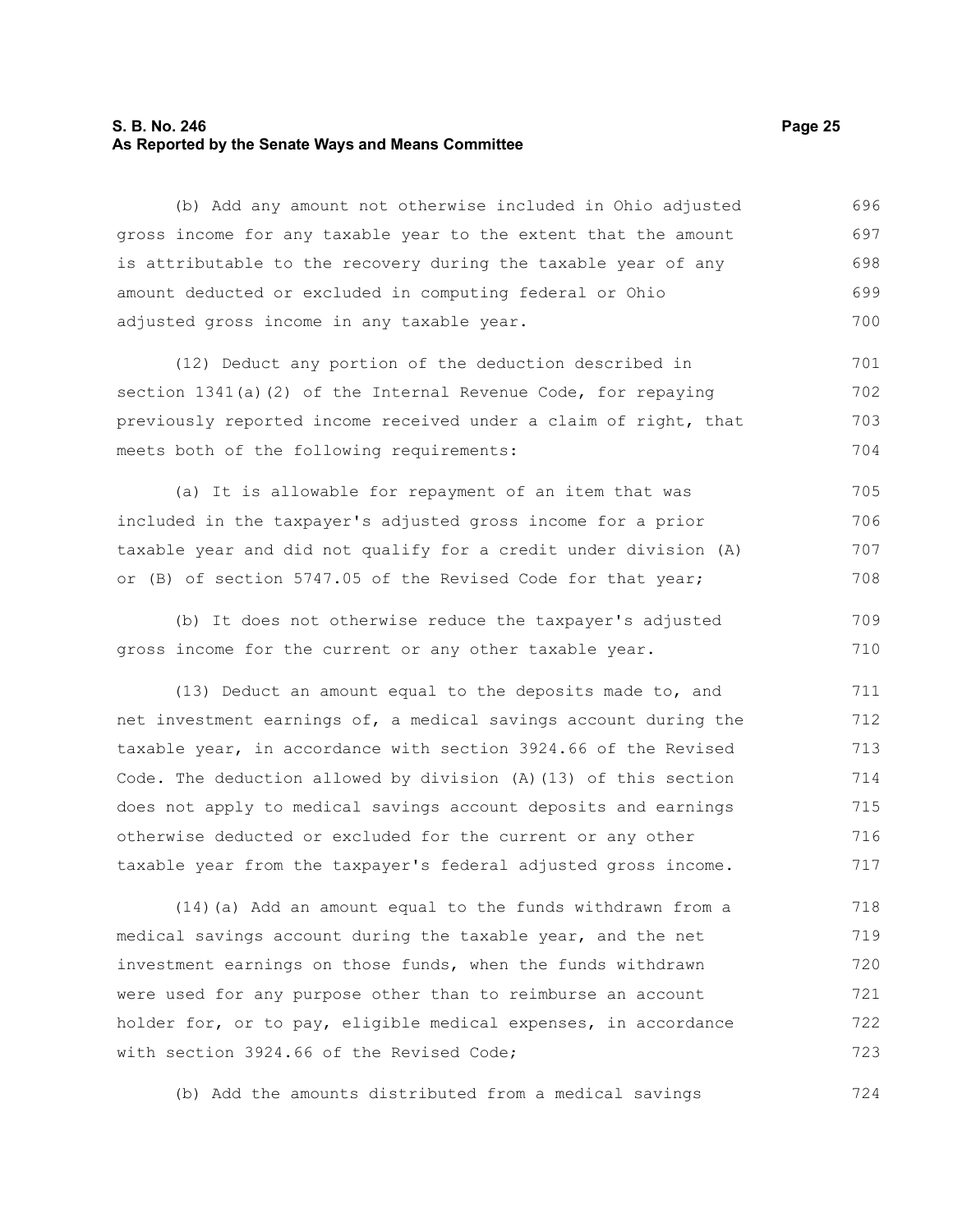# **S. B. No. 246 Page 26 As Reported by the Senate Ways and Means Committee**

account under division (A)(2) of section 3924.68 of the Revised Code during the taxable year. (15) Add any amount claimed as a credit under section 5747.059 of the Revised Code to the extent that such amount satisfies either of the following: 725 726 727 728 729

(a) The amount was deducted or excluded from the computation of the taxpayer's federal adjusted gross income as required to be reported for the taxpayer's taxable year under the Internal Revenue Code; 730 731 732 733

(b) The amount resulted in a reduction of the taxpayer's federal adjusted gross income as required to be reported for any of the taxpayer's taxable years under the Internal Revenue Code. 734 735 736

(16) Deduct the amount contributed by the taxpayer to an individual development account program established by a county department of job and family services pursuant to sections 329.11 to 329.14 of the Revised Code for the purpose of matching funds deposited by program participants. On request of the tax commissioner, the taxpayer shall provide any information that, in the tax commissioner's opinion, is necessary to establish the amount deducted under division (A)(16) of this section. 737 738 739 740 741 742 743 744

(17)(a)(i) Subject to divisions (A)(17)(a)(iii), (iv), and (v) of this section, add five-sixths of the amount of depreciation expense allowed by subsection (k) of section 168 of the Internal Revenue Code, including the taxpayer's proportionate or distributive share of the amount of depreciation expense allowed by that subsection to a passthrough entity in which the taxpayer has a direct or indirect ownership interest. 745 746 747 748 749 750 751 752

(ii) Subject to divisions (A)(17)(a)(iii), (iv), and (v) 753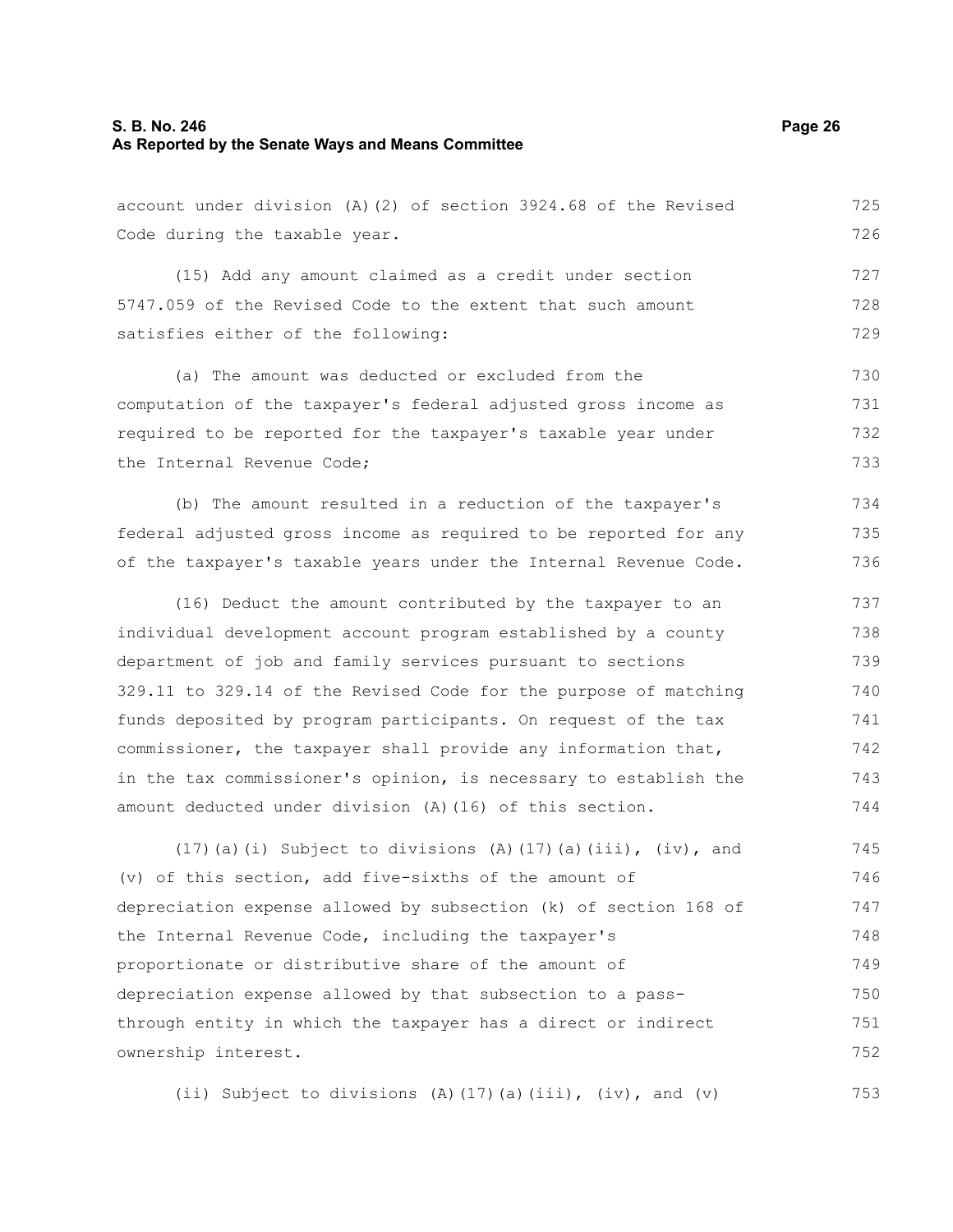#### **S. B. No. 246 Page 27 As Reported by the Senate Ways and Means Committee**

of this section, add five-sixths of the amount of qualifying section 179 depreciation expense, including the taxpayer's proportionate or distributive share of the amount of qualifying section 179 depreciation expense allowed to any pass-through entity in which the taxpayer has a direct or indirect ownership interest. 754 755 756 757 758 759

(iii) Subject to division (A)(17)(a)(v) of this section, for taxable years beginning in 2012 or thereafter, if the increase in income taxes withheld by the taxpayer is equal to or greater than ten per cent of income taxes withheld by the taxpayer during the taxpayer's immediately preceding taxable year, "two-thirds" shall be substituted for "five-sixths" for the purpose of divisions  $(A)$  (17)(a)(i) and (ii) of this section. 760 761 762 763 764 765 766

(iv) Subject to division (A)(17)(a)(v) of this section, for taxable years beginning in 2012 or thereafter, a taxpayer is not required to add an amount under division (A)(17) of this section if the increase in income taxes withheld by the taxpayer and by any pass-through entity in which the taxpayer has a direct or indirect ownership interest is equal to or greater than the sum of (I) the amount of qualifying section 179 depreciation expense and (II) the amount of depreciation expense allowed to the taxpayer by subsection (k) of section 168 of the Internal Revenue Code, and including the taxpayer's proportionate or distributive shares of such amounts allowed to any such pass-through entities. 767 768 769 770 771 772 773 774 775 776 777 778

(v) If a taxpayer directly or indirectly incurs a net operating loss for the taxable year for federal income tax purposes, to the extent such loss resulted from depreciation expense allowed by subsection (k) of section 168 of the Internal Revenue Code and by qualifying section 179 depreciation expense, 779 780 781 782 783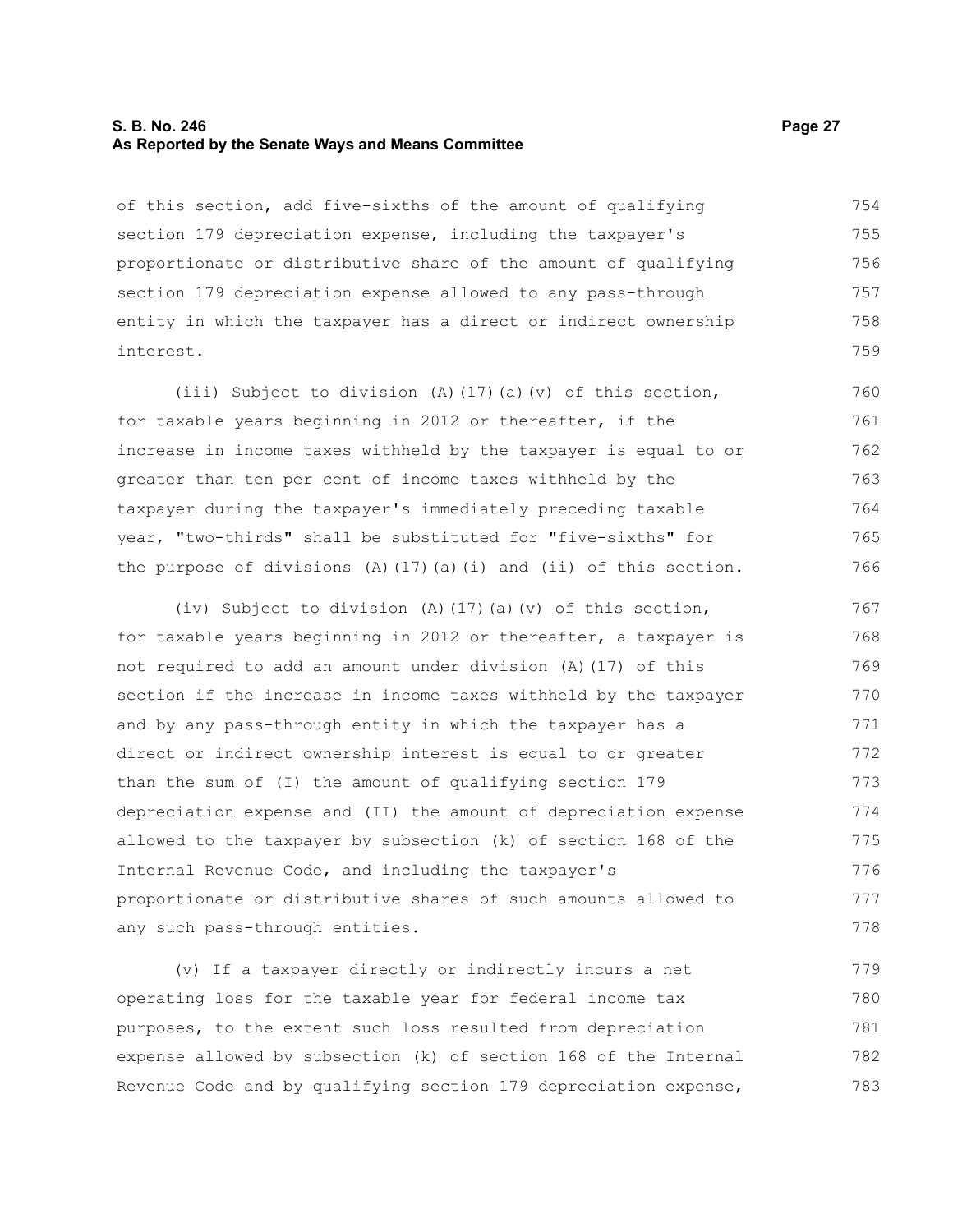#### **S. B. No. 246 Page 28 As Reported by the Senate Ways and Means Committee**

"the entire" shall be substituted for "five-sixths of the" for the purpose of divisions  $(A)$  (17)(a)(i) and (ii) of this section. 784 785

The tax commissioner, under procedures established by the commissioner, may waive the add-backs related to a pass-through entity if the taxpayer owns, directly or indirectly, less than five per cent of the pass-through entity. 786 787 788 789

(b) Nothing in division (A)(17) of this section shall be construed to adjust or modify the adjusted basis of any asset. 790 791

(c) To the extent the add-back required under division (A) (17)(a) of this section is attributable to property generating nonbusiness income or loss allocated under section 5747.20 of the Revised Code, the add-back shall be sitused to the same location as the nonbusiness income or loss generated by the property for the purpose of determining the credit under division (A) of section 5747.05 of the Revised Code. Otherwise, the add-back shall be apportioned, subject to one or more of the four alternative methods of apportionment enumerated in section 5747.21 of the Revised Code. 792 793 794 795 796 797 798 799 800 801

(d) For the purposes of division (A)(17)(a)(v) of this section, net operating loss carryback and carryforward shall not include the allowance of any net operating loss deduction carryback or carryforward to the taxable year to the extent such loss resulted from depreciation allowed by section 168(k) of the Internal Revenue Code and by the qualifying section 179 depreciation expense amount. 802 803 804 805 806 807 808

(e) For the purposes of divisions (A)(17) and (18) of this section: 809 810

(i) "Income taxes withheld" means the total amount withheld and remitted under sections 5747.06 and 5747.07 of the 811 812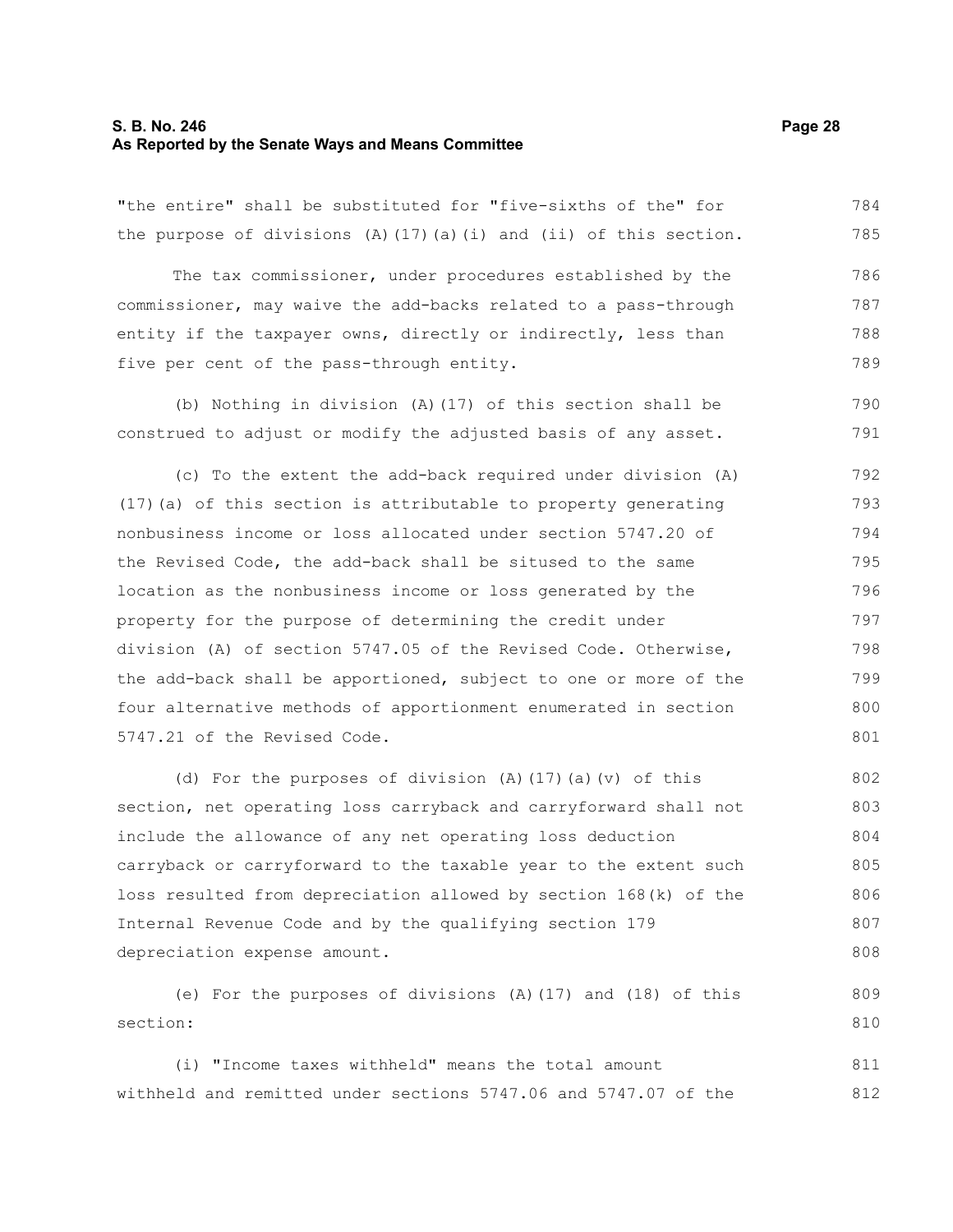# **S. B. No. 246 Page 29 As Reported by the Senate Ways and Means Committee**

(ii) "Increase in income taxes withheld" means the amount by which the amount of income taxes withheld by an employer during the employer's current taxable year exceeds the amount of income taxes withheld by that employer during the employer's immediately preceding taxable year. (iii) "Qualifying section 179 depreciation expense" means the difference between (I) the amount of depreciation expense directly or indirectly allowed to a taxpayer under section 179 of the Internal Revised Code, and (II) the amount of depreciation expense directly or indirectly allowed to the taxpayer under section 179 of the Internal Revenue Code as that section existed on December 31, 2002. 814 815 816 817 818 819 820 821 822 823 824 825

Revised Code by an employer during the employer's taxable year.

(18)(a) If the taxpayer was required to add an amount under division (A)(17)(a) of this section for a taxable year, deduct one of the following: 826 827 828

(i) One-fifth of the amount so added for each of the five succeeding taxable years if the amount so added was five-sixths of qualifying section 179 depreciation expense or depreciation expense allowed by subsection (k) of section 168 of the Internal Revenue Code; 829 830 831 832 833

(ii) One-half of the amount so added for each of the two succeeding taxable years if the amount so added was two-thirds of such depreciation expense; 834 835 836

(iii) One-sixth of the amount so added for each of the six succeeding taxable years if the entire amount of such depreciation expense was so added.

(b) If the amount deducted under division (A)(18)(a) of this section is attributable to an add-back allocated under 840 841

813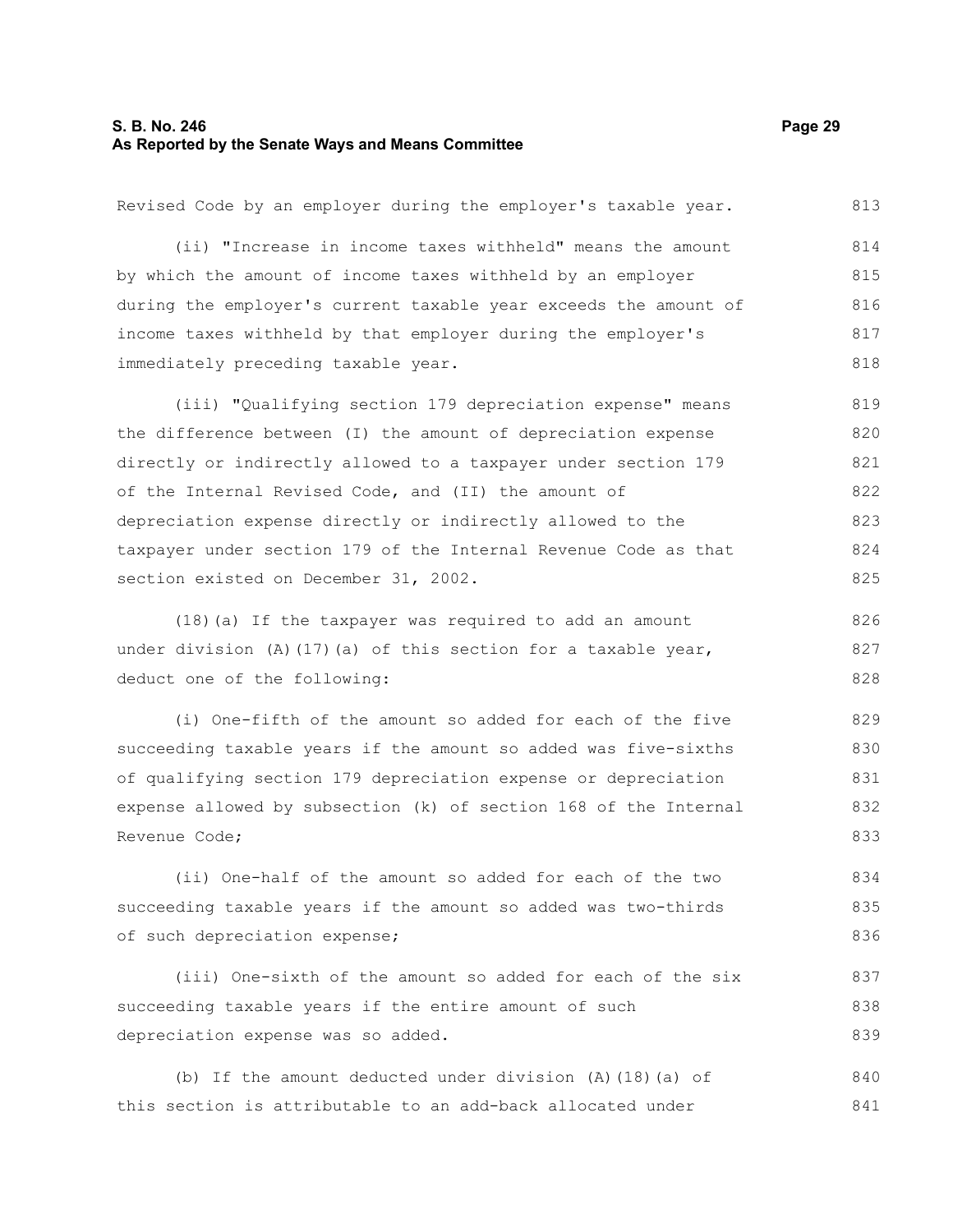#### **S. B. No. 246 Page 30 As Reported by the Senate Ways and Means Committee**

division (A)(17)(c) of this section, the amount deducted shall be sitused to the same location. Otherwise, the add-back shall be apportioned using the apportionment factors for the taxable year in which the deduction is taken, subject to one or more of the four alternative methods of apportionment enumerated in section 5747.21 of the Revised Code. 842 843 844 845 846 847

(c) No deduction is available under division (A)(18)(a) of this section with regard to any depreciation allowed by section 168(k) of the Internal Revenue Code and by the qualifying section 179 depreciation expense amount to the extent that such depreciation results in or increases a federal net operating loss carryback or carryforward. If no such deduction is available for a taxable year, the taxpayer may carry forward the amount not deducted in such taxable year to the next taxable year and add that amount to any deduction otherwise available under division  $(A)$  (18)(a) of this section for that next taxable year. The carryforward of amounts not so deducted shall continue until the entire addition required by division (A)(17)(a) of this section has been deducted. 848 849 850 851 852 853 854 855 856 857 858 859 860

(19) Deduct, to the extent not otherwise deducted or excluded in computing federal or Ohio adjusted gross income for the taxable year, the amount the taxpayer received during the taxable year as reimbursement for life insurance premiums under section 5919.31 of the Revised Code. 861 862 863 864 865

(20) Deduct, to the extent not otherwise deducted or excluded in computing federal or Ohio adjusted gross income for the taxable year, the amount the taxpayer received during the taxable year as a death benefit paid by the adjutant general under section 5919.33 of the Revised Code. 866 867 868 869 870

(21) Deduct, to the extent included in federal adjusted 871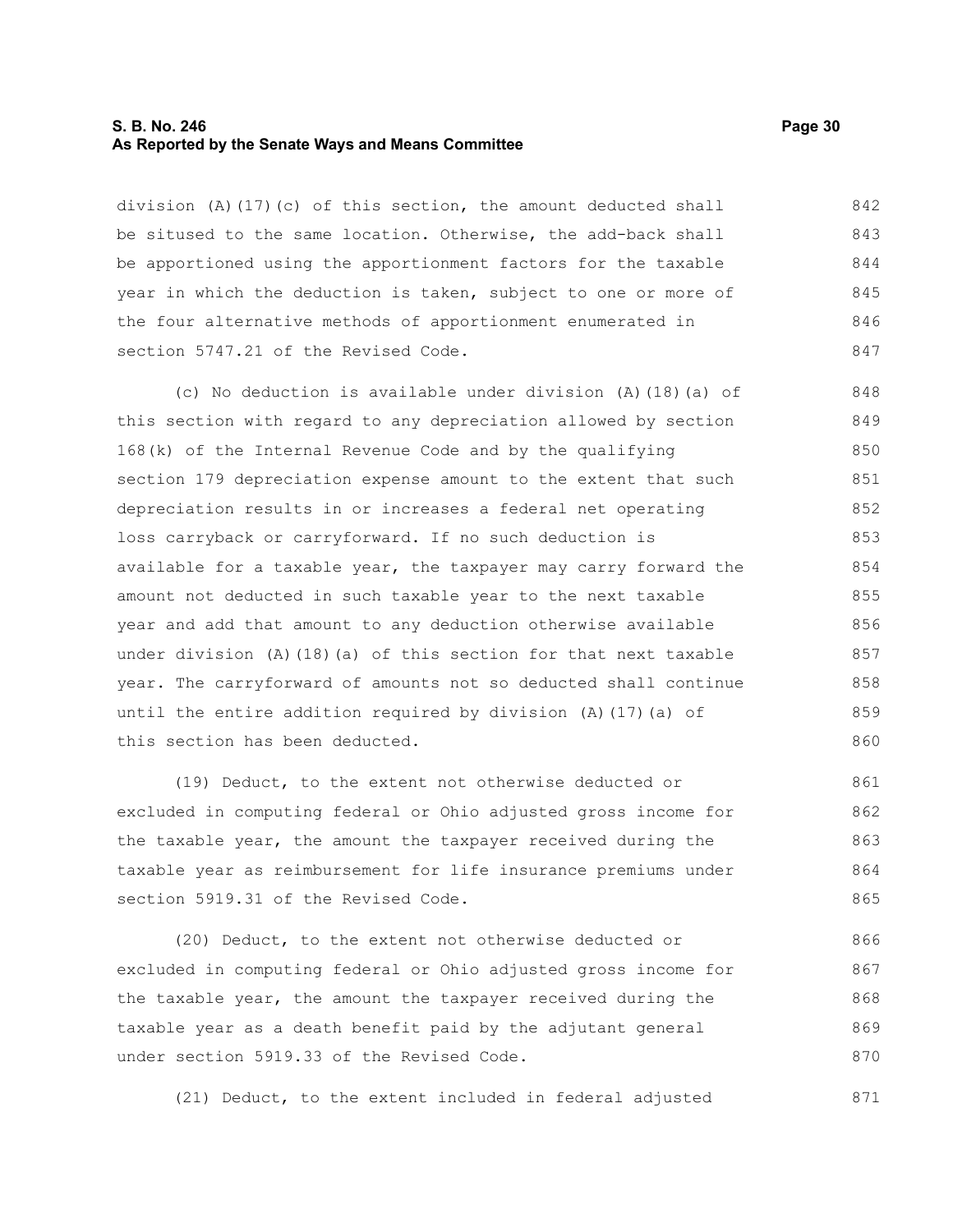## **S. B. No. 246 Page 31 As Reported by the Senate Ways and Means Committee**

gross income and not otherwise allowable as a deduction or exclusion in computing federal or Ohio adjusted gross income for the taxable year, military pay and allowances received by the taxpayer during the taxable year for active duty service in the United States army, air force, navy, marine corps, or coast guard or reserve components thereof or the national guard. The deduction may not be claimed for military pay and allowances received by the taxpayer while the taxpayer is stationed in this state. 872 873 874 875 876 877 878 879 880

(22) Deduct, to the extent not otherwise allowable as a deduction or exclusion in computing federal or Ohio adjusted gross income for the taxable year and not otherwise compensated for by any other source, the amount of qualified organ donation expenses incurred by the taxpayer during the taxable year, not to exceed ten thousand dollars. A taxpayer may deduct qualified organ donation expenses only once for all taxable years beginning with taxable years beginning in 2007. 881 882 883 884 885 886 887 888

For the purposes of division (A)(22) of this section:

(a) "Human organ" means all or any portion of a human liver, pancreas, kidney, intestine, or lung, and any portion of human bone marrow. 890 891 892

(b) "Qualified organ donation expenses" means travel expenses, lodging expenses, and wages and salary forgone by a taxpayer in connection with the taxpayer's donation, while living, of one or more of the taxpayer's human organs to another human being. 893 894 895 896 897

(23) Deduct, to the extent not otherwise deducted or excluded in computing federal or Ohio adjusted gross income for the taxable year, amounts received by the taxpayer as retired 898 899 900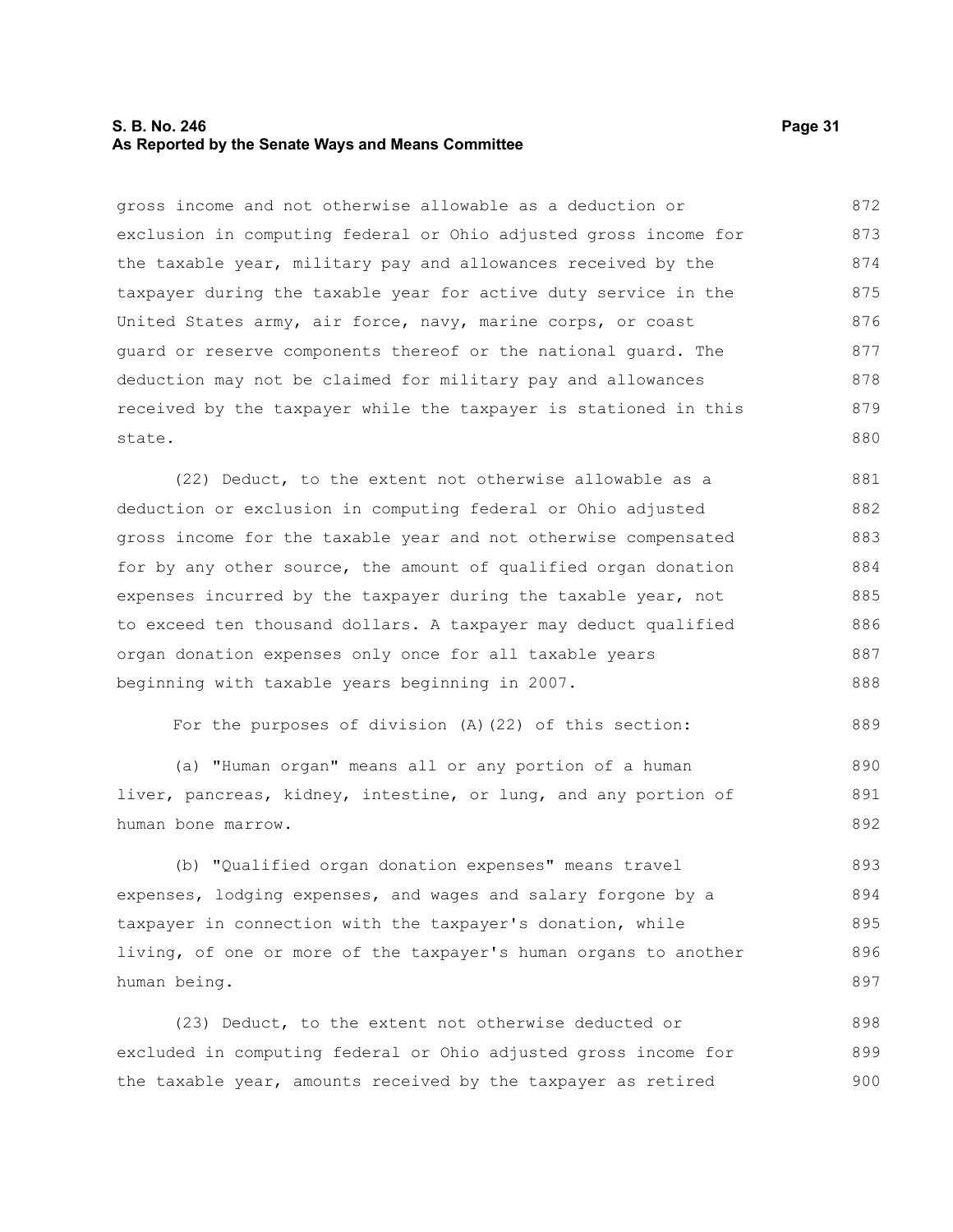## **S. B. No. 246 Page 32 As Reported by the Senate Ways and Means Committee**

personnel pay for service in the uniformed services or reserve components thereof, or the national guard, or received by the surviving spouse or former spouse of such a taxpayer under the survivor benefit plan on account of such a taxpayer's death. If the taxpayer receives income on account of retirement paid under the federal civil service retirement system or federal employees retirement system, or under any successor retirement program enacted by the congress of the United States that is established and maintained for retired employees of the United States government, and such retirement income is based, in whole or in part, on credit for the taxpayer's uniformed service, the deduction allowed under this division shall include only that portion of such retirement income that is attributable to the taxpayer's uniformed service, to the extent that portion of such retirement income is otherwise included in federal adjusted gross income and is not otherwise deducted under this section. Any amount deducted under division (A)(23) of this section is not included in a taxpayer's adjusted gross income for the purposes of section 5747.055 of the Revised Code. No amount may be deducted under division (A)(23) of this section on the basis of which a credit was claimed under section 5747.055 of the Revised Code. 901 902 903 904 905 906 907 908 909 910 911 912 913 914 915 916 917 918 919 920 921 922

(24) Deduct, to the extent not otherwise deducted or excluded in computing federal or Ohio adjusted gross income for the taxable year, the amount the taxpayer received during the taxable year from the military injury relief fund created in section 5902.05 of the Revised Code.

(25) Deduct, to the extent not otherwise deducted or excluded in computing federal or Ohio adjusted gross income for the taxable year, the amount the taxpayer received as a veterans bonus during the taxable year from the Ohio department of 928 929 930 931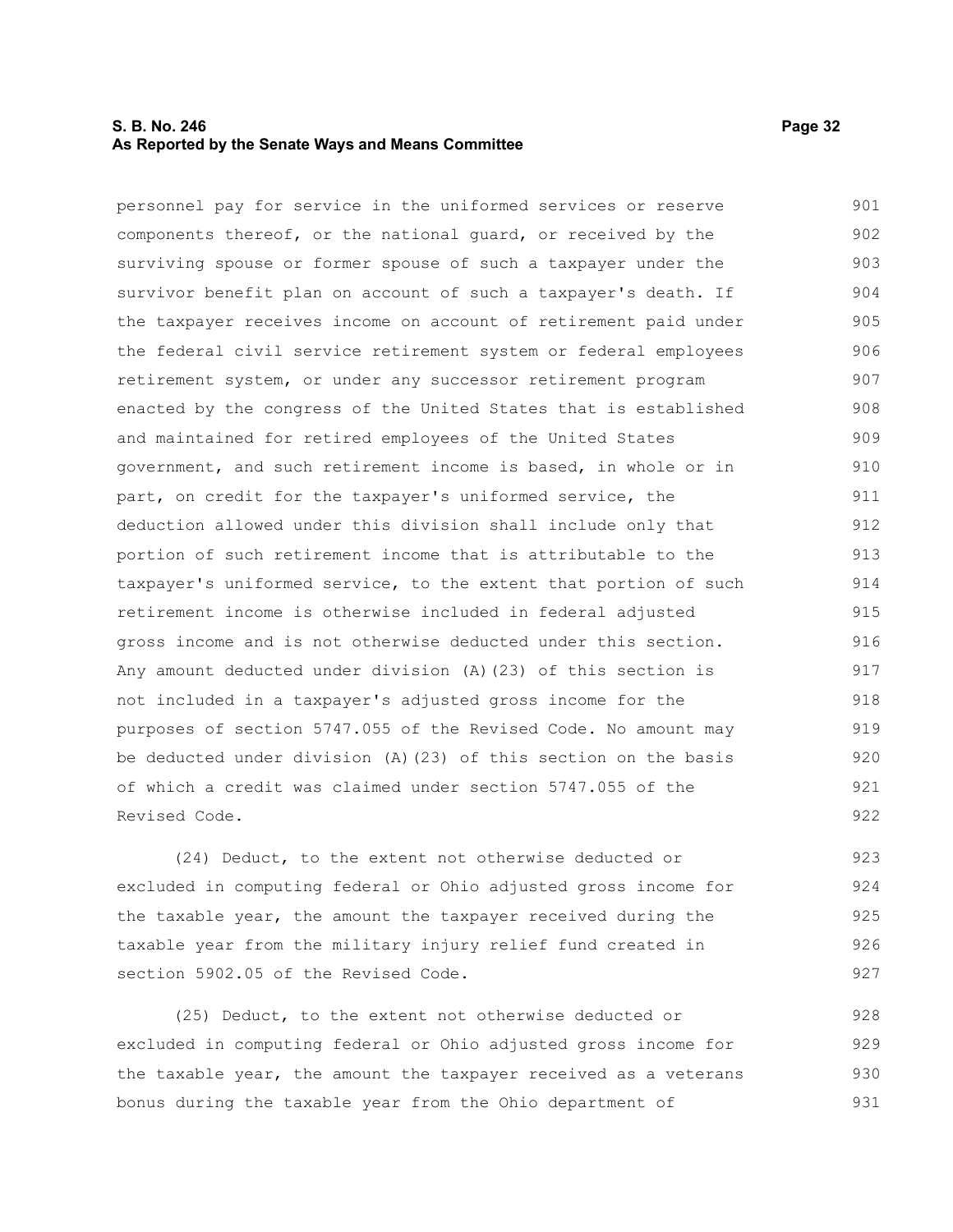# **S. B. No. 246 Page 33 As Reported by the Senate Ways and Means Committee**

veterans services as authorized by Section 2r of Article VIII, Ohio Constitution. 932 933

(26) Deduct, to the extent not otherwise deducted or excluded in computing federal or Ohio adjusted gross income for the taxable year, any income derived from a transfer agreement or from the enterprise transferred under that agreement under section 4313.02 of the Revised Code. 934 935 936 937 938

(27) Deduct, to the extent not otherwise deducted or excluded in computing federal or Ohio adjusted gross income for the taxable year, Ohio college opportunity or federal Pell grant amounts received by the taxpayer or the taxpayer's spouse or dependent pursuant to section 3333.122 of the Revised Code or 20 U.S.C. 1070a, et seq., and used to pay room or board furnished by the educational institution for which the grant was awarded at the institution's facilities, including meal plans administered by the institution. For the purposes of this division, receipt of a grant includes the distribution of a grant directly to an educational institution and the crediting of the grant to the enrollee's account with the institution. 939 940 941 942 943 944 945 946 947 948 949 950

(28) Deduct from the portion of an individual's federal adjusted gross income that is business income, to the extent not otherwise deducted or excluded in computing federal adjusted gross income for the taxable year, one hundred twenty-five thousand dollars for each spouse if spouses file separate returns under section 5747.08 of the Revised Code or two hundred fifty thousand dollars for all other individuals. 951 952 953 954 955 956 957

(29) Deduct, as provided under section 5747.78 of the Revised Code, contributions to ABLE savings accounts made in accordance with sections 113.50 to 113.56 of the Revised Code. 958 959 960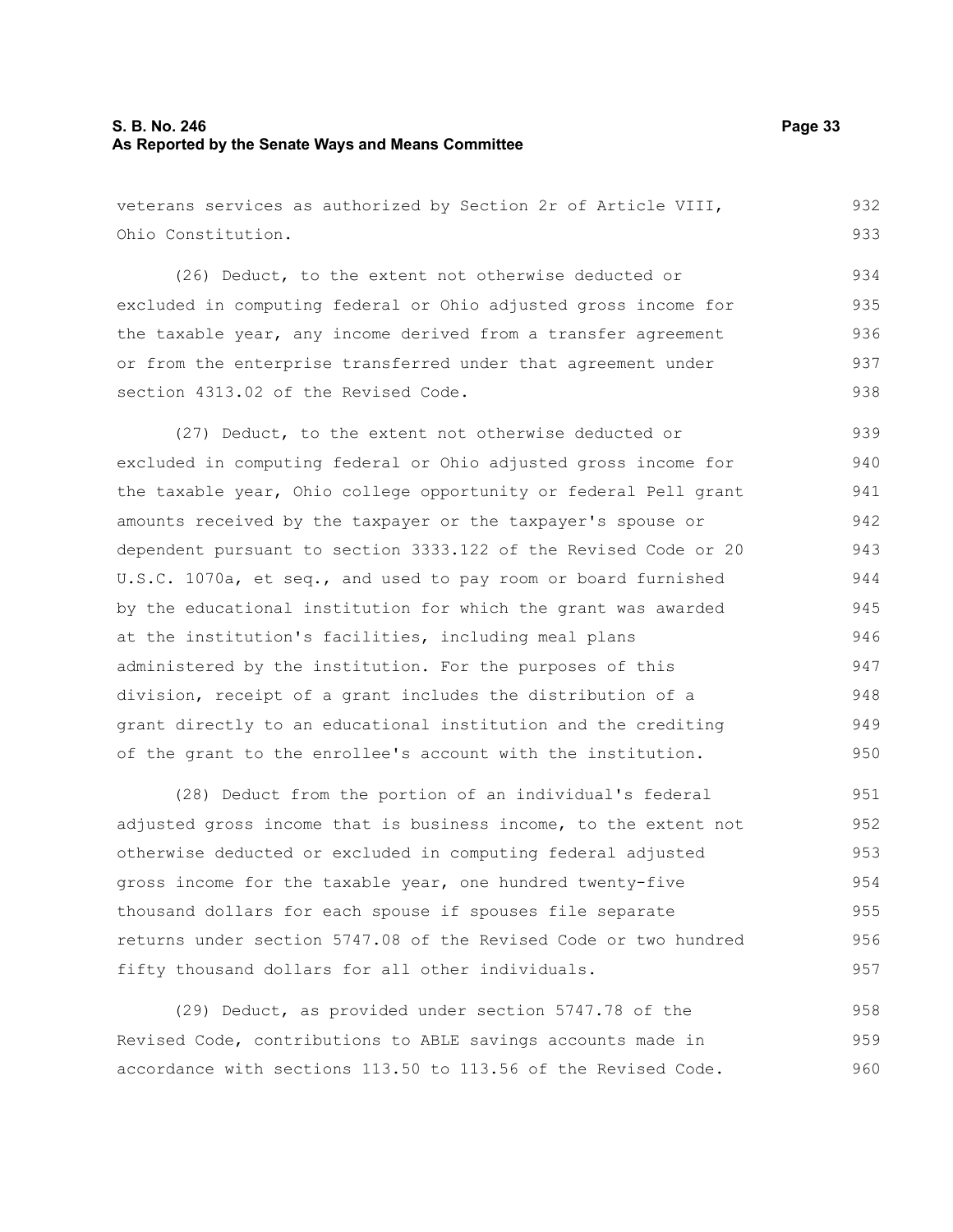# **S. B. No. 246 Page 34 As Reported by the Senate Ways and Means Committee**

(30)(a) Deduct, to the extent not otherwise deducted or excluded in computing federal or Ohio adjusted gross income during the taxable year, all of the following: 961 962 963

(i) Compensation paid to a qualifying employee described in division (A)(14)(a) of section 5703.94 of the Revised Code to the extent such compensation is for disaster work conducted in this state during a disaster response period pursuant to a qualifying solicitation received by the employee's employer; 964 965 966 967 968

(ii) Compensation paid to a qualifying employee described in division (A)(14)(b) of section 5703.94 of the Revised Code to the extent such compensation is for disaster work conducted in this state by the employee during the disaster response period on critical infrastructure owned or used by the employee's employer; 969 970 971 972 973 974

(iii) Income received by an out-of-state disaster business for disaster work conducted in this state during a disaster response period, or, if the out-of-state disaster business is a pass-through entity, a taxpayer's distributive share of the pass-through entity's income from the business conducting disaster work in this state during a disaster response period, if, in either case, the disaster work is conducted pursuant to a qualifying solicitation received by the business. 975 976 977 978 979 980 981 982

(b) All terms used in division (A)(30) of this section have the same meanings as in section 5703.94 of the Revised Code. 983 984 985

(31) For a taxpayer who is a qualifying Ohio educator, deduct, to the extent not otherwise deducted or excluded in computing federal or Ohio adjusted gross income for the taxable year, the lesser of two hundred fifty dollars or the amount of 986 987 988 989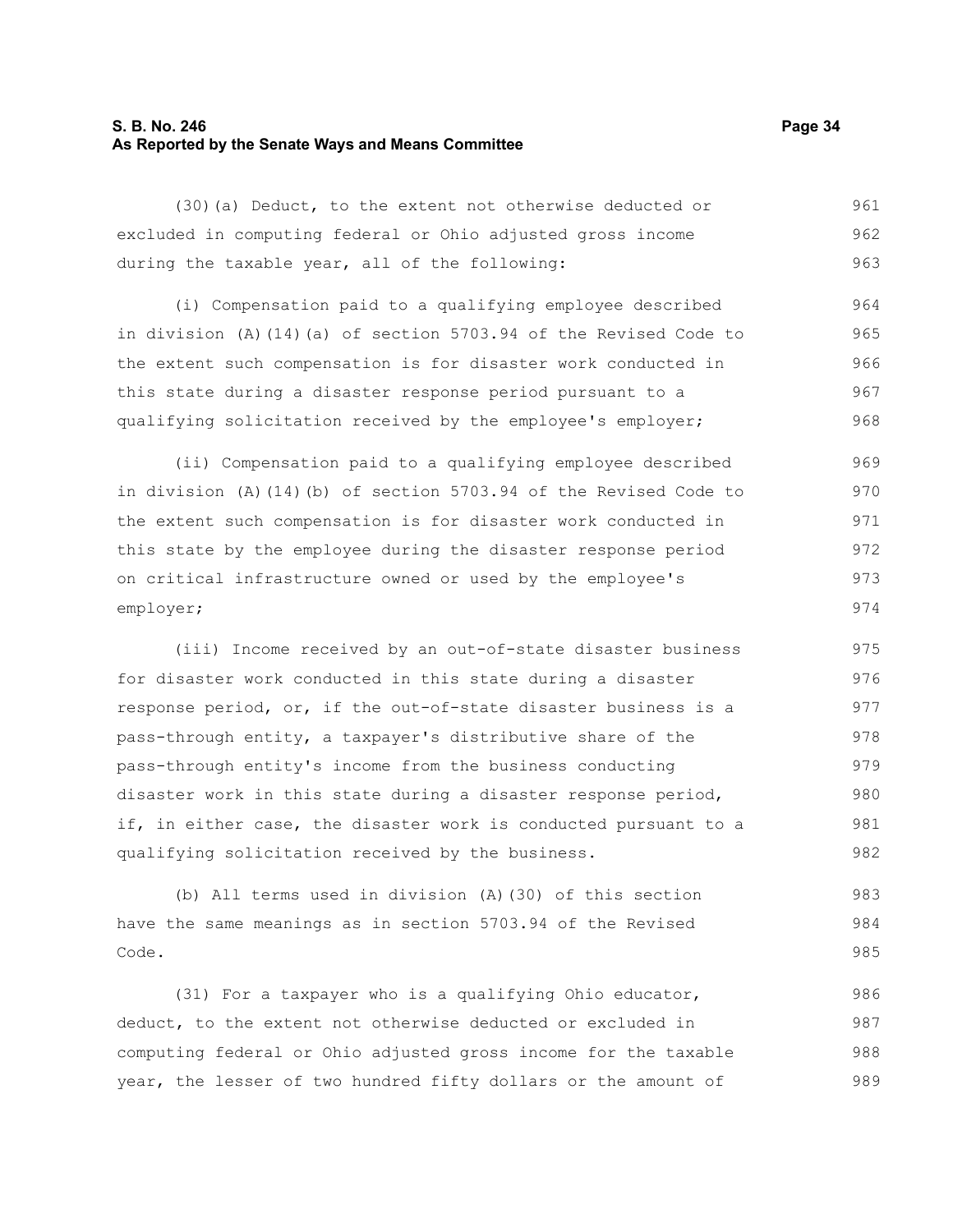#### **S. B. No. 246 Page 35 As Reported by the Senate Ways and Means Committee**

expenses described in subsections (a)(2)(D)(i) and (ii) of section 62 of the Internal Revenue Code paid or incurred by the taxpayer during the taxpayer's taxable year in excess of the amount the taxpayer is authorized to deduct for that taxable year under subsection (a)(2)(D) of that section. 990 991 992 993 994

(32) Deduct, to the extent not otherwise deducted or excluded in computing federal or Ohio adjusted gross income for the taxable year, amounts received by the taxpayer as a disability severance payment, computed under 10 U.S.C. 1212, following discharge or release under honorable conditions from the armed forces, as defined by 10 U.S.C. 101. 995 996 997 998 999 1000

(33) Deduct, to the extent not otherwise deducted or excluded in computing federal adjusted gross income or Ohio adjusted gross income, amounts not subject to tax due to an agreement entered into under division (A)(2) of section 5747.05 of the Revised Code. 1001 1002 1003 1004 1005

(34) Deduct amounts as provided under section 5747.79 of the Revised Code related to the taxpayer's qualifying capital gains and deductible payroll. 1006 1007 1008

To the extent a qualifying capital gain described under division (A)(34) of this section is business income, the taxpayer shall deduct those gains under this division before deducting any such gains under division (A)(28) of this section. 1009 1010 1011 1012

(35)(a) For taxable years beginning in or after 2026, deduct, to the extent not otherwise deducted or excluded in computing federal or Ohio adjusted gross income for the taxable year: 1013 1014 1015 1016

(i) One hundred per cent of the capital gain received by the taxpayer in the taxable year from a qualifying interest in 1017 1018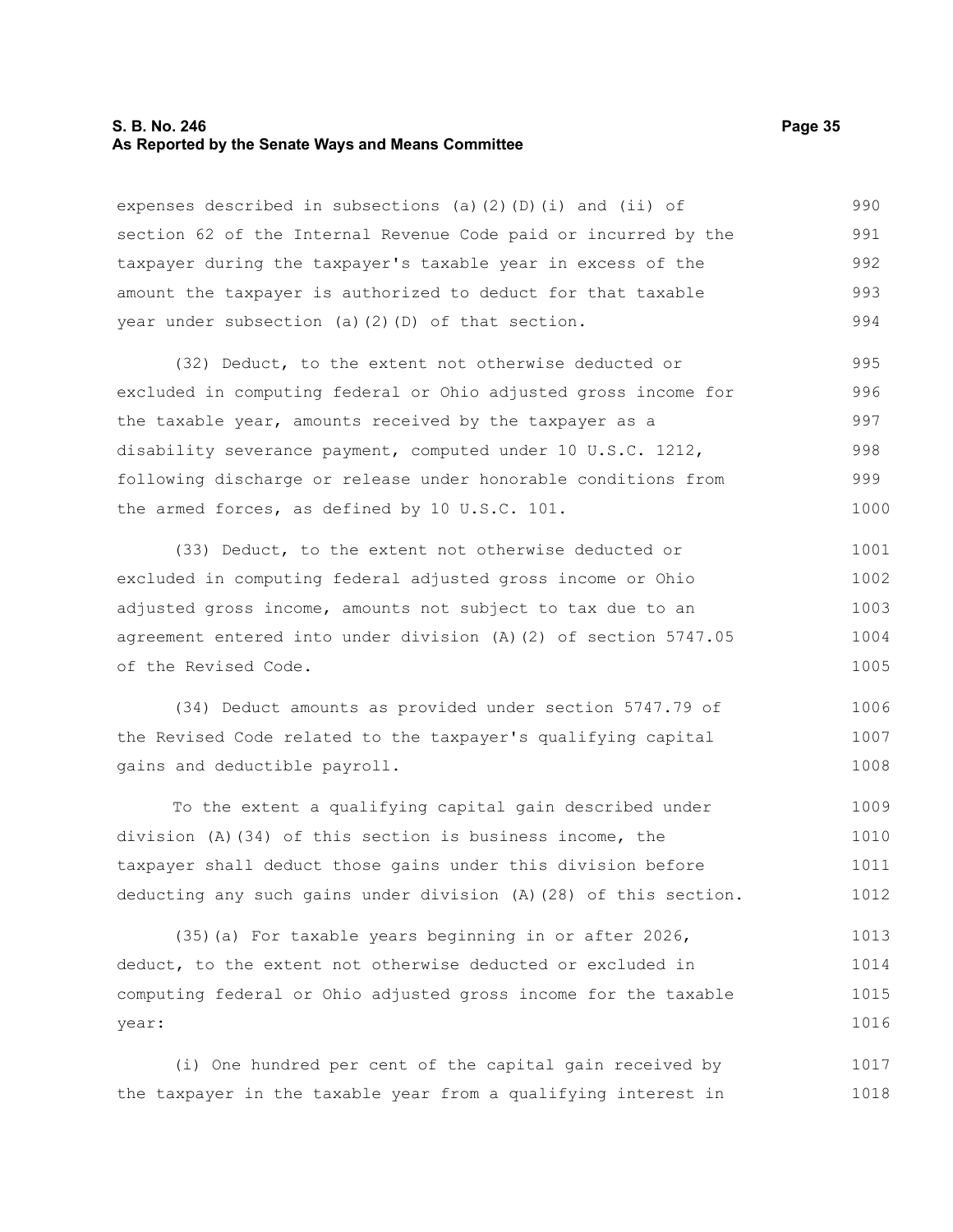#### **S. B. No. 246 Page 36 As Reported by the Senate Ways and Means Committee**

section.

an Ohio venture capital operating company attributable to the

company's investments in Ohio businesses during the period for which the company was an Ohio venture operating company; and (ii) Fifty per cent of the capital gain received by the taxpayer in the taxable year from a qualifying interest in an Ohio venture capital operating company attributable to the company's investments in all other businesses during the period for which the company was an Ohio venture operating company. (b) Add amounts previously deducted by the taxpayer under division (A)(35)(a) of this section if the director of development certifies to the tax commissioner that the requirements for the deduction were not met. (c) All terms used in division (A)(35) of this section have the same meanings as in section 122.851 of the Revised Code. (d) To the extent a capital gain described in division (A) (35)(a) of this section is business income, the taxpayer shall apply that division before applying division (A)(28) of this 1020 1021 1022 1023 1024 1025 1026 1027 1028 1029 1030 1031 1032 1033 1034 1035 1036

(36) Add, to the extent not otherwise included in computing federal or Ohio adjusted gross income for any taxable year, the taxpayer's proportionate share of the amount of the tax levied under section 5747.38 of the Revised Code and paid by an electing pass-through entity for the taxable year. 1038 1039 1040 1041 1042

(B) "Business income" means income, including gain or loss, arising from transactions, activities, and sources in the regular course of a trade or business and includes income, gain, or loss from real property, tangible property, and intangible property if the acquisition, rental, management, and disposition 1043 1044 1045 1046 1047

1019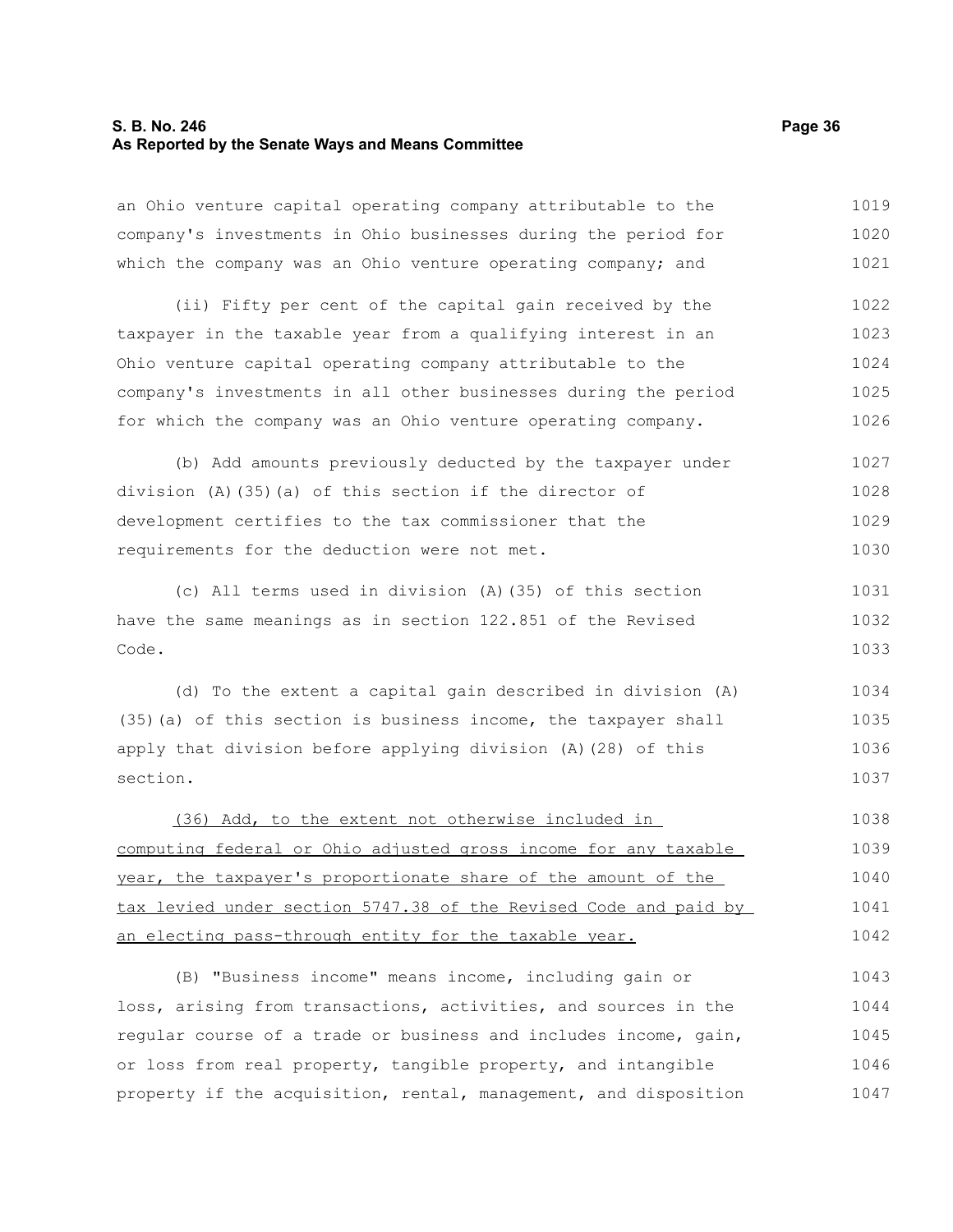#### **S. B. No. 246 Page 37 As Reported by the Senate Ways and Means Committee**

of the property constitute integral parts of the regular course of a trade or business operation. "Business income" includes income, including gain or loss, from a partial or complete liquidation of a business, including, but not limited to, gain or loss from the sale or other disposition of goodwill. 1048 1049 1050 1051 1052

(C) "Nonbusiness income" means all income other than business income and may include, but is not limited to, compensation, rents and royalties from real or tangible personal property, capital gains, interest, dividends and distributions, patent or copyright royalties, or lottery winnings, prizes, and awards. 1053 1054 1055 1056 1057 1058

(D) "Compensation" means any form of remuneration paid to an employee for personal services. 1059 1060

(E) "Fiduciary" means a guardian, trustee, executor, administrator, receiver, conservator, or any other person acting in any fiduciary capacity for any individual, trust, or estate. 1061 1062 1063

(F) "Fiscal year" means an accounting period of twelve months ending on the last day of any month other than December. 1064 1065

(G) "Individual" means any natural person. 1066

(H) "Internal Revenue Code" means the "Internal Revenue Code of 1986," 100 Stat. 2085, 26 U.S.C.A. 1, as amended. 1067 1068

(I) "Resident" means any of the following: 1069

(1) An individual who is domiciled in this state, subject to section 5747.24 of the Revised Code; 1070 1071

(2) The estate of a decedent who at the time of death was domiciled in this state. The domicile tests of section 5747.24 of the Revised Code are not controlling for purposes of division (I)(2) of this section. 1072 1073 1074 1075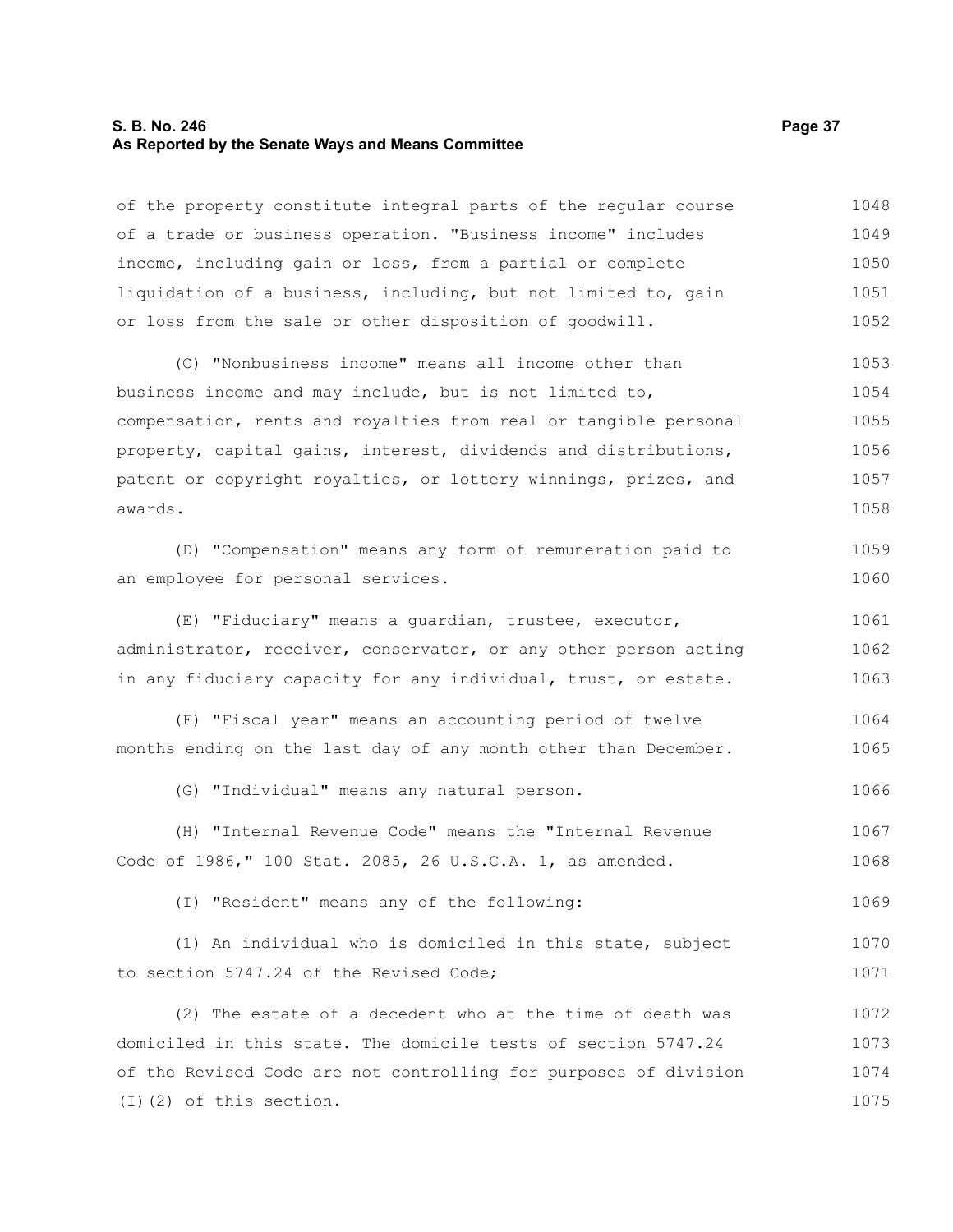### **S. B. No. 246 Page 38 As Reported by the Senate Ways and Means Committee**

(3) A trust that, in whole or part, resides in this state. If only part of a trust resides in this state, the trust is a resident only with respect to that part. For the purposes of division (I)(3) of this section: (a) A trust resides in this state for the trust's current taxable year to the extent, as described in division  $(I)$  (3)(d) of this section, that the trust consists directly or indirectly, in whole or in part, of assets, net of any related liabilities, that were transferred, or caused to be transferred, directly or indirectly, to the trust by any of the following: (i) A person, a court, or a governmental entity or instrumentality on account of the death of a decedent, but only if the trust is described in division (I)(3)(e)(i) or (ii) of this section; (ii) A person who was domiciled in this state for the purposes of this chapter when the person directly or indirectly transferred assets to an irrevocable trust, but only if at least one of the trust's qualifying beneficiaries is domiciled in this 1077 1078 1079 1080 1081 1082 1083 1084 1085 1086 1087 1088 1089 1090 1091 1092 1093

(iii) A person who was domiciled in this state for the purposes of this chapter when the trust document or instrument or part of the trust document or instrument became irrevocable, but only if at least one of the trust's qualifying beneficiaries is a resident domiciled in this state for the purposes of this chapter during all or some portion of the trust's current taxable year. If a trust document or instrument became irrevocable upon the death of a person who at the time of death was domiciled in this state for purposes of this chapter, that 1096 1097 1098 1099 1100 1101 1102 1103 1104

state for the purposes of this chapter during all or some

portion of the trust's current taxable year;

1076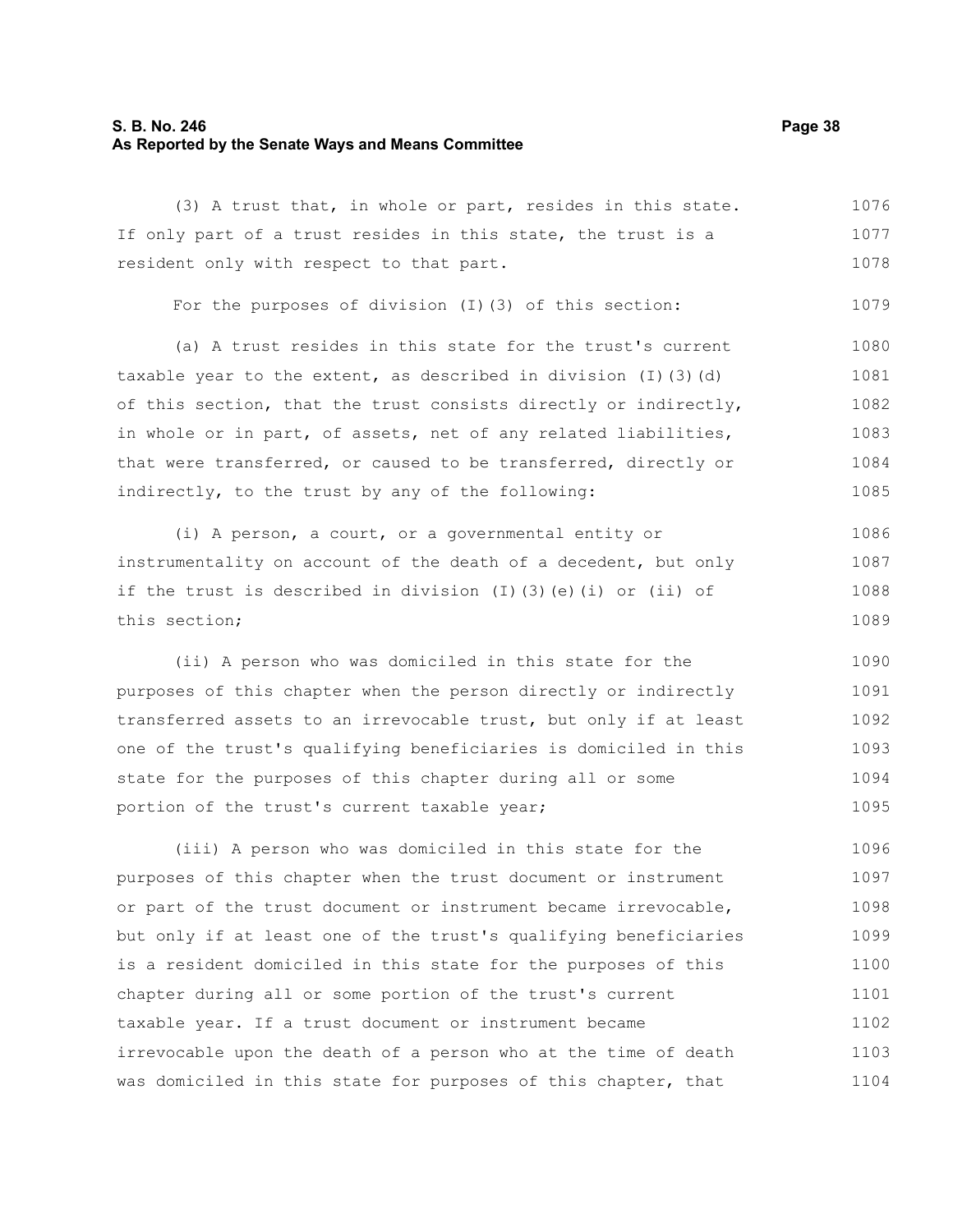person is a person described in division  $(I)(3)(a)(iii)$  of this section.

(b) A trust is irrevocable to the extent that the transferor is not considered to be the owner of the net assets of the trust under sections 671 to 678 of the Internal Revenue Code. 1107 1108 1109 1110

(c) With respect to a trust other than a charitable lead trust, "qualifying beneficiary" has the same meaning as "potential current beneficiary" as defined in section 1361(e)(2) of the Internal Revenue Code, and with respect to a charitable lead trust "qualifying beneficiary" is any current, future, or contingent beneficiary, but with respect to any trust "qualifying beneficiary" excludes a person or a governmental entity or instrumentality to any of which a contribution would qualify for the charitable deduction under section 170 of the Internal Revenue Code. 1111 1112 1113 1114 1115 1116 1117 1118 1119 1120

(d) For the purposes of division (I)(3)(a) of this section, the extent to which a trust consists directly or indirectly, in whole or in part, of assets, net of any related liabilities, that were transferred directly or indirectly, in whole or part, to the trust by any of the sources enumerated in that division shall be ascertained by multiplying the fair market value of the trust's assets, net of related liabilities, by the qualifying ratio, which shall be computed as follows: 1121 1122 1123 1124 1125 1126 1127 1128

(i) The first time the trust receives assets, the numerator of the qualifying ratio is the fair market value of those assets at that time, net of any related liabilities, from sources enumerated in division (I)(3)(a) of this section. The denominator of the qualifying ratio is the fair market value of all the trust's assets at that time, net of any related 1129 1130 1131 1132 1133 1134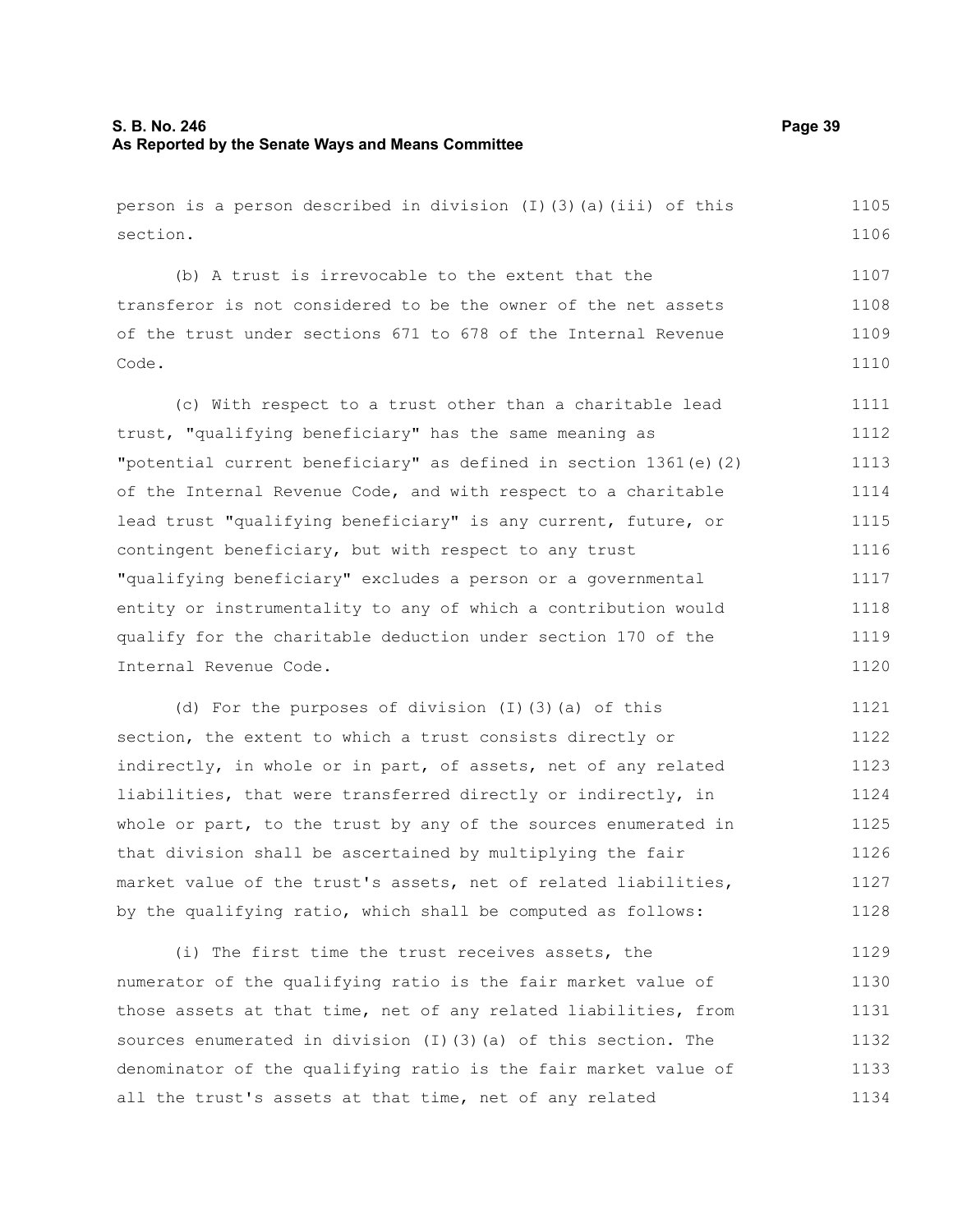## **S. B. No. 246 Page 40 As Reported by the Senate Ways and Means Committee**

liabilities.

(ii) Each subsequent time the trust receives assets, a revised qualifying ratio shall be computed. The numerator of the revised qualifying ratio is the sum of (1) the fair market value of the trust's assets immediately prior to the subsequent transfer, net of any related liabilities, multiplied by the qualifying ratio last computed without regard to the subsequent transfer, and (2) the fair market value of the subsequently transferred assets at the time transferred, net of any related liabilities, from sources enumerated in division (I)(3)(a) of this section. The denominator of the revised qualifying ratio is the fair market value of all the trust's assets immediately after the subsequent transfer, net of any related liabilities. 1136 1137 1138 1139 1140 1141 1142 1143 1144 1145 1146 1147

(iii) Whether a transfer to the trust is by or from any of the sources enumerated in division (I)(3)(a) of this section shall be ascertained without regard to the domicile of the trust's beneficiaries. 1148 1149 1150 1151

(e) For the purposes of division (I)(3)(a)(i) of this section: 1152 1153

(i) A trust is described in division (I)(3)(e)(i) of this section if the trust is a testamentary trust and the testator of that testamentary trust was domiciled in this state at the time of the testator's death for purposes of the taxes levied under Chapter 5731. of the Revised Code. 1154 1155 1156 1157 1158

(ii) A trust is described in division (I)(3)(e)(ii) of this section if the transfer is a qualifying transfer described in any of divisions (I)(3)(f)(i) to (vi) of this section, the trust is an irrevocable inter vivos trust, and at least one of the trust's qualifying beneficiaries is domiciled in this state 1159 1160 1161 1162 1163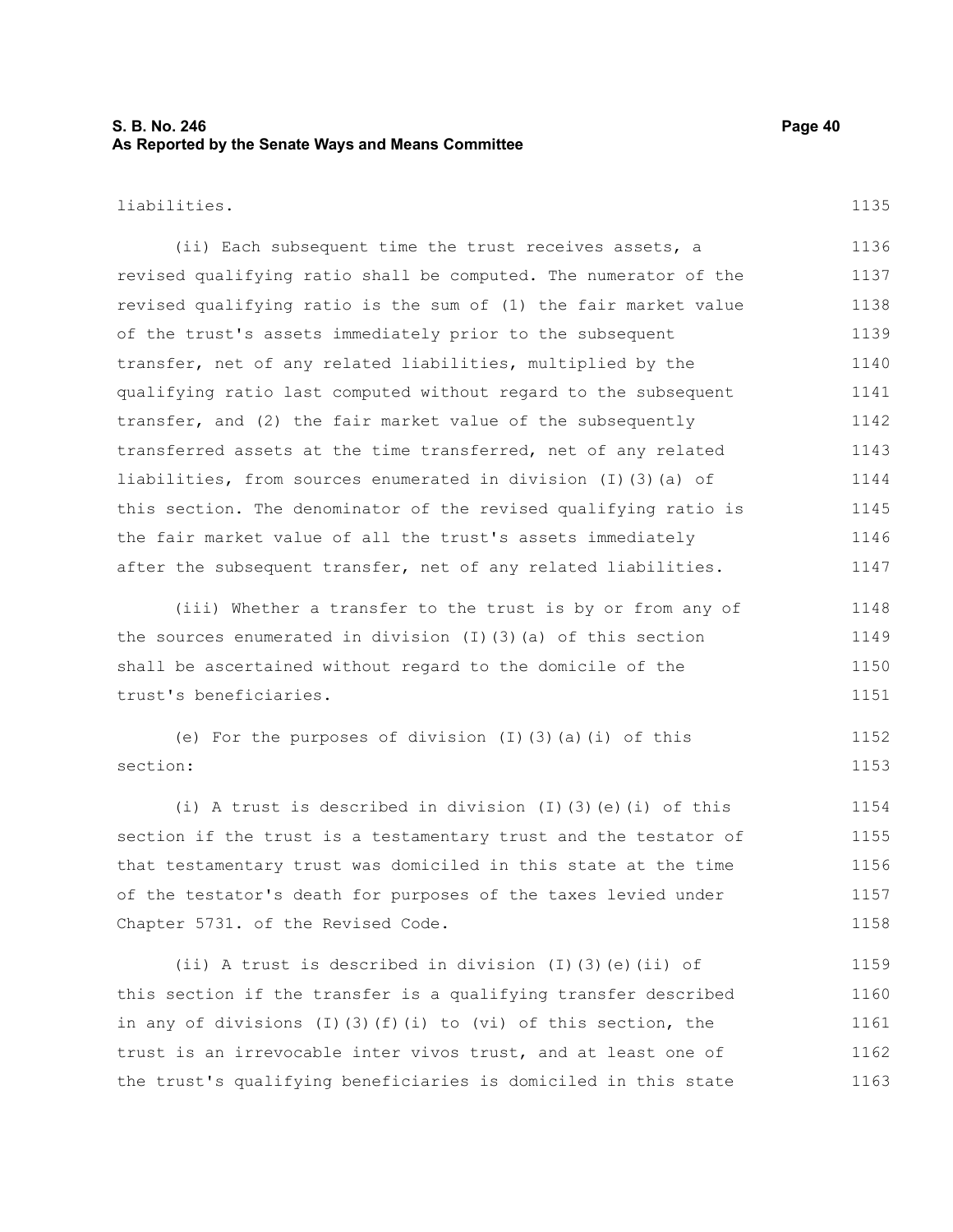### **S. B. No. 246 Page 41 As Reported by the Senate Ways and Means Committee**

for purposes of this chapter during all or some portion of the trust's current taxable year. 1164 1165

(f) For the purposes of division (I)(3)(e)(ii) of this section, a "qualifying transfer" is a transfer of assets, net of any related liabilities, directly or indirectly to a trust, if the transfer is described in any of the following: 1166 1167 1168 1169

(i) The transfer is made to a trust, created by the decedent before the decedent's death and while the decedent was domiciled in this state for the purposes of this chapter, and, prior to the death of the decedent, the trust became irrevocable while the decedent was domiciled in this state for the purposes of this chapter. 1170 1171 1172 1173 1174 1175

(ii) The transfer is made to a trust to which the decedent, prior to the decedent's death, had directly or indirectly transferred assets, net of any related liabilities, while the decedent was domiciled in this state for the purposes of this chapter, and prior to the death of the decedent the trust became irrevocable while the decedent was domiciled in this state for the purposes of this chapter. 1176 1177 1178 1179 1180 1181 1182

(iii) The transfer is made on account of a contractual relationship existing directly or indirectly between the transferor and either the decedent or the estate of the decedent at any time prior to the date of the decedent's death, and the decedent was domiciled in this state at the time of death for purposes of the taxes levied under Chapter 5731. of the Revised Code. 1183 1184 1185 1186 1187 1188 1189

(iv) The transfer is made to a trust on account of a contractual relationship existing directly or indirectly between the transferor and another person who at the time of the 1190 1191 1192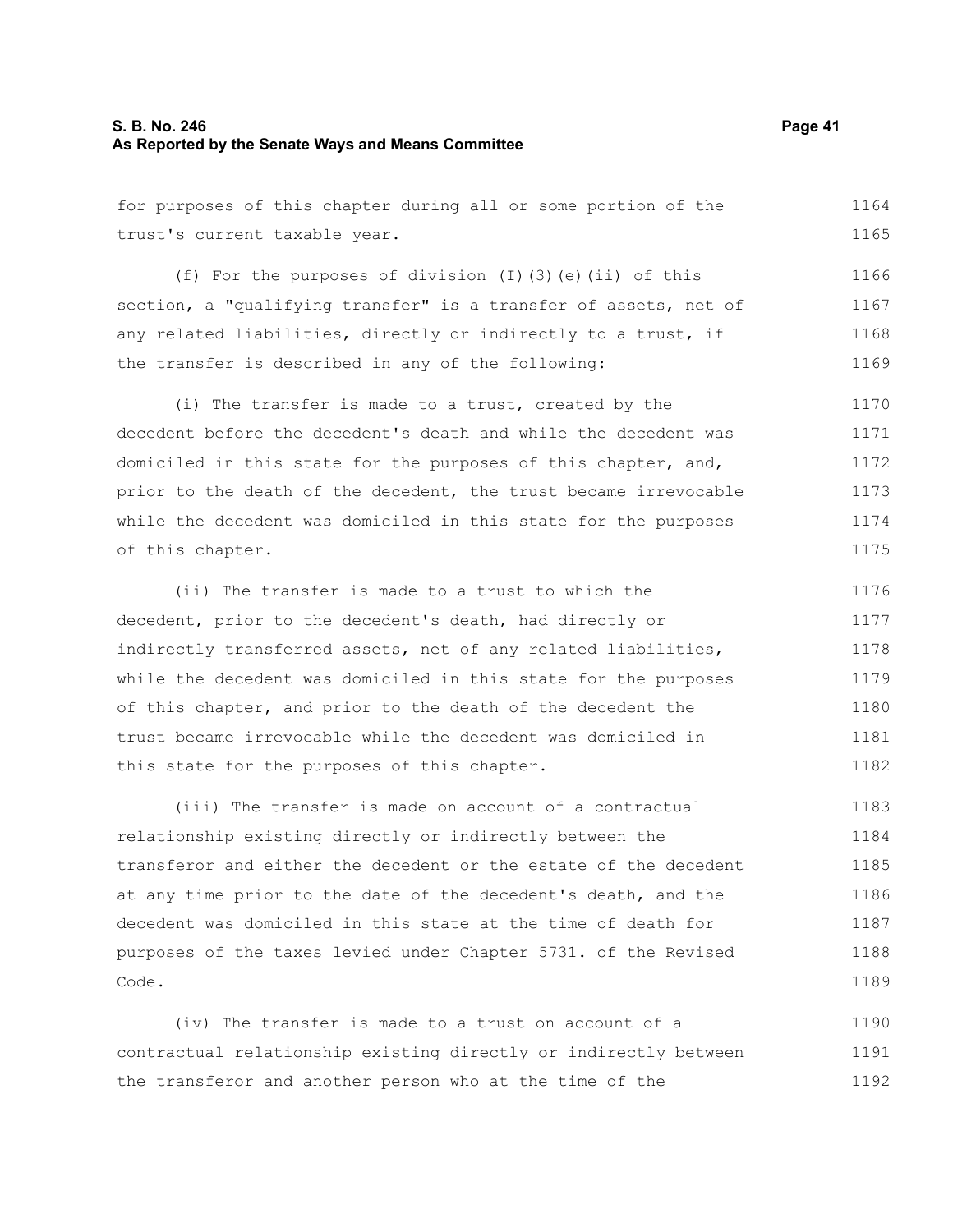### **S. B. No. 246 Page 42 As Reported by the Senate Ways and Means Committee**

decedent's death was domiciled in this state for purposes of this chapter. (v) The transfer is made to a trust on account of the will of a testator who was domiciled in this state at the time of the testator's death for purposes of the taxes levied under Chapter 5731. of the Revised Code. (vi) The transfer is made to a trust created by or caused to be created by a court, and the trust was directly or indirectly created in connection with or as a result of the death of an individual who, for purposes of the taxes levied under Chapter 5731. of the Revised Code, was domiciled in this state at the time of the individual's death. (g) The tax commissioner may adopt rules to ascertain the part of a trust residing in this state. (J) "Nonresident" means an individual or estate that is not a resident. An individual who is a resident for only part of a taxable year is a nonresident for the remainder of that taxable year. (K) "Pass-through entity" has the same meaning as in section 5733.04 of the Revised Code. (L) "Return" means the notifications and reports required to be filed pursuant to this chapter for the purpose of reporting the tax due and includes declarations of estimated tax when so required. (M) "Taxable year" means the calendar year or the taxpayer's fiscal year ending during the calendar year, or fractional part thereof, upon which the adjusted gross income is calculated pursuant to this chapter. 1193 1194 1195 1196 1197 1198 1199 1200 1201 1202 1203 1204 1205 1206 1207 1208 1209 1210 1211 1212 1213 1214 1215 1216 1217 1218 1219 1220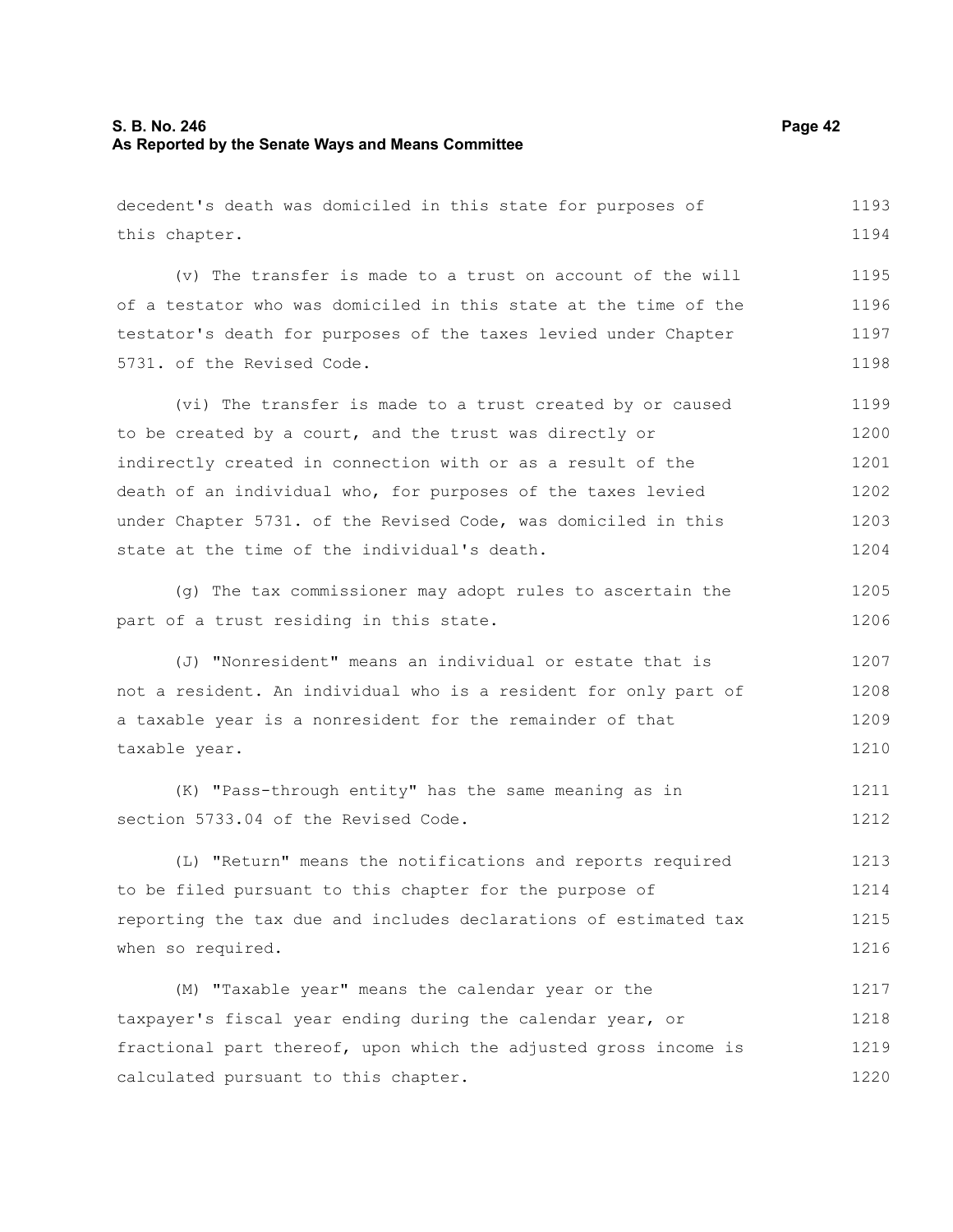# **S. B. No. 246 Page 43 As Reported by the Senate Ways and Means Committee**

| (N) "Taxpayer" means any person subject to the tax imposed       | 1221 |
|------------------------------------------------------------------|------|
| by section 5747.02 of the Revised Code or any pass-through       | 1222 |
| entity that makes the election under division (D) of section     | 1223 |
| 5747.08 of the Revised Code.                                     | 1224 |
| (0) "Dependents" means one of the following:                     | 1225 |
| (1) For taxable years beginning on or after January 1,           | 1226 |
| 2018, and before January 1, 2026, dependents as defined in the   | 1227 |
| Internal Revenue Code;                                           | 1228 |
| (2) For all other taxable years, dependents as defined in        | 1229 |
| the Internal Revenue Code and as claimed in the taxpayer's       | 1230 |
| federal income tax return for the taxable year or which the      | 1231 |
| taxpayer would have been permitted to claim had the taxpayer     | 1232 |
| filed a federal income tax return.                               | 1233 |
| (P) "Principal county of employment" means, in the case of       | 1234 |
| a nonresident, the county within the state in which a taxpayer   | 1235 |
| performs services for an employer or, if those services are      | 1236 |
| performed in more than one county, the county in which the major | 1237 |
| portion of the services are performed.                           | 1238 |
| $(Q)$ As used in sections 5747.50 to 5747.55 of the Revised      | 1239 |
| Code:                                                            | 1240 |
| (1) "Subdivision" means any county, municipal corporation,       | 1241 |
| park district, or township.                                      | 1242 |
| (2) "Essential local government purposes" includes all           | 1243 |
| functions that any subdivision is required by general law to     | 1244 |
| exercise, including like functions that are exercised under a    | 1245 |
| charter adopted pursuant to the Ohio Constitution.               | 1246 |
| "Overpayment" means any amount already paid that<br>(R)          | 1247 |

exceeds the figure determined to be the correct amount of the 1248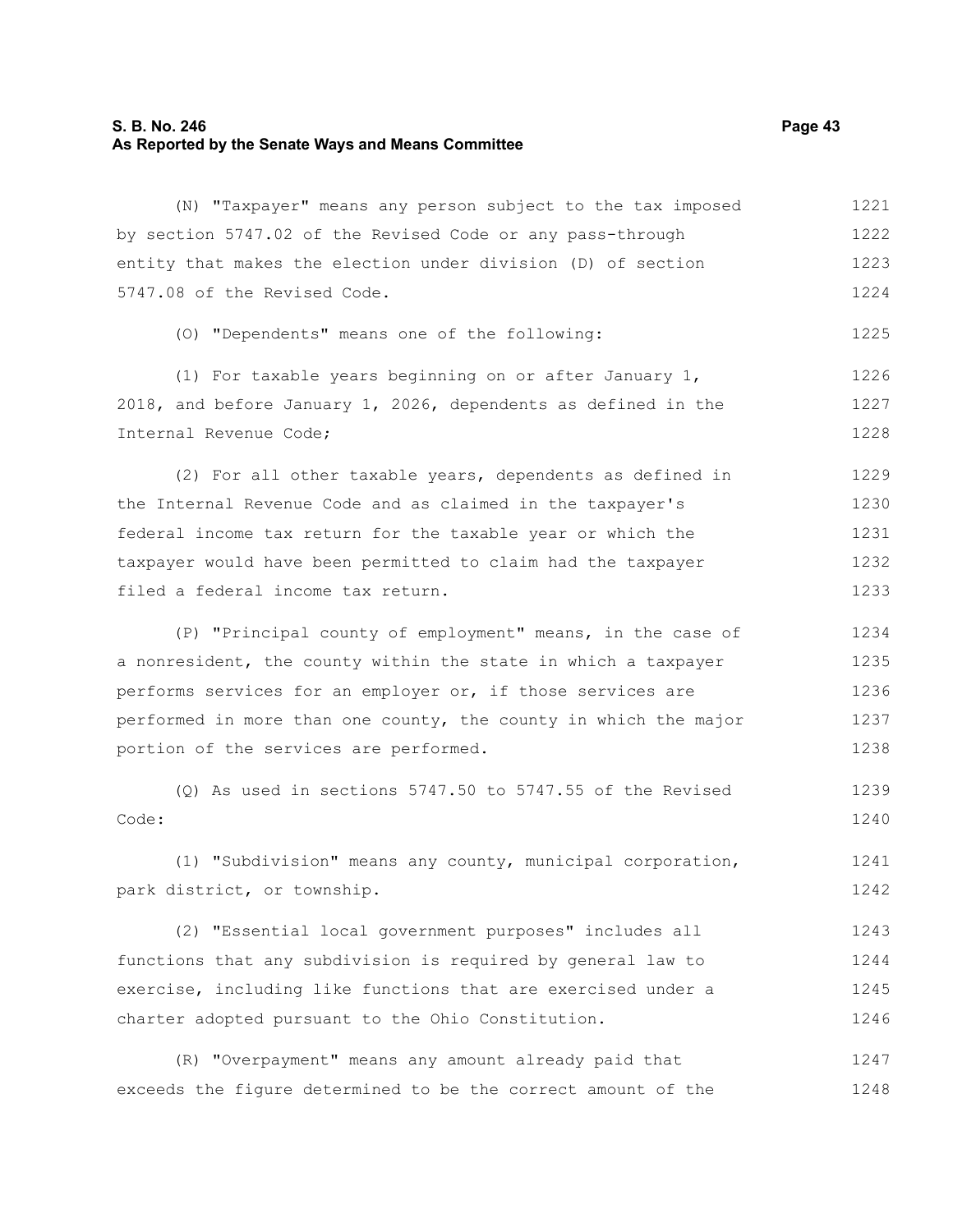## **S. B. No. 246 Page 44 As Reported by the Senate Ways and Means Committee**

tax.

(S) "Taxable income" or "Ohio taxable income" applies only to estates and trusts, and means federal taxable income, as defined and used in the Internal Revenue Code, adjusted as follows: 1250 1251 1252 1253

(1) Add interest or dividends, net of ordinary, necessary, and reasonable expenses not deducted in computing federal taxable income, on obligations or securities of any state or of any political subdivision or authority of any state, other than this state and its subdivisions and authorities, but only to the extent that such net amount is not otherwise includible in Ohio taxable income and is described in either division (S)(1)(a) or (b) of this section: 1254 1255 1256 1257 1258 1259 1260 1261

(a) The net amount is not attributable to the S portion of an electing small business trust and has not been distributed to beneficiaries for the taxable year; 1262 1263 1264

(b) The net amount is attributable to the S portion of an electing small business trust for the taxable year. 1265 1266

(2) Add interest or dividends, net of ordinary, necessary, and reasonable expenses not deducted in computing federal taxable income, on obligations of any authority, commission, instrumentality, territory, or possession of the United States to the extent that the interest or dividends are exempt from federal income taxes but not from state income taxes, but only to the extent that such net amount is not otherwise includible in Ohio taxable income and is described in either division (S) (1)(a) or (b) of this section; 1267 1268 1269 1270 1271 1272 1273 1274 1275

(3) Add the amount of personal exemption allowed to the estate pursuant to section 642(b) of the Internal Revenue Code; 1276 1277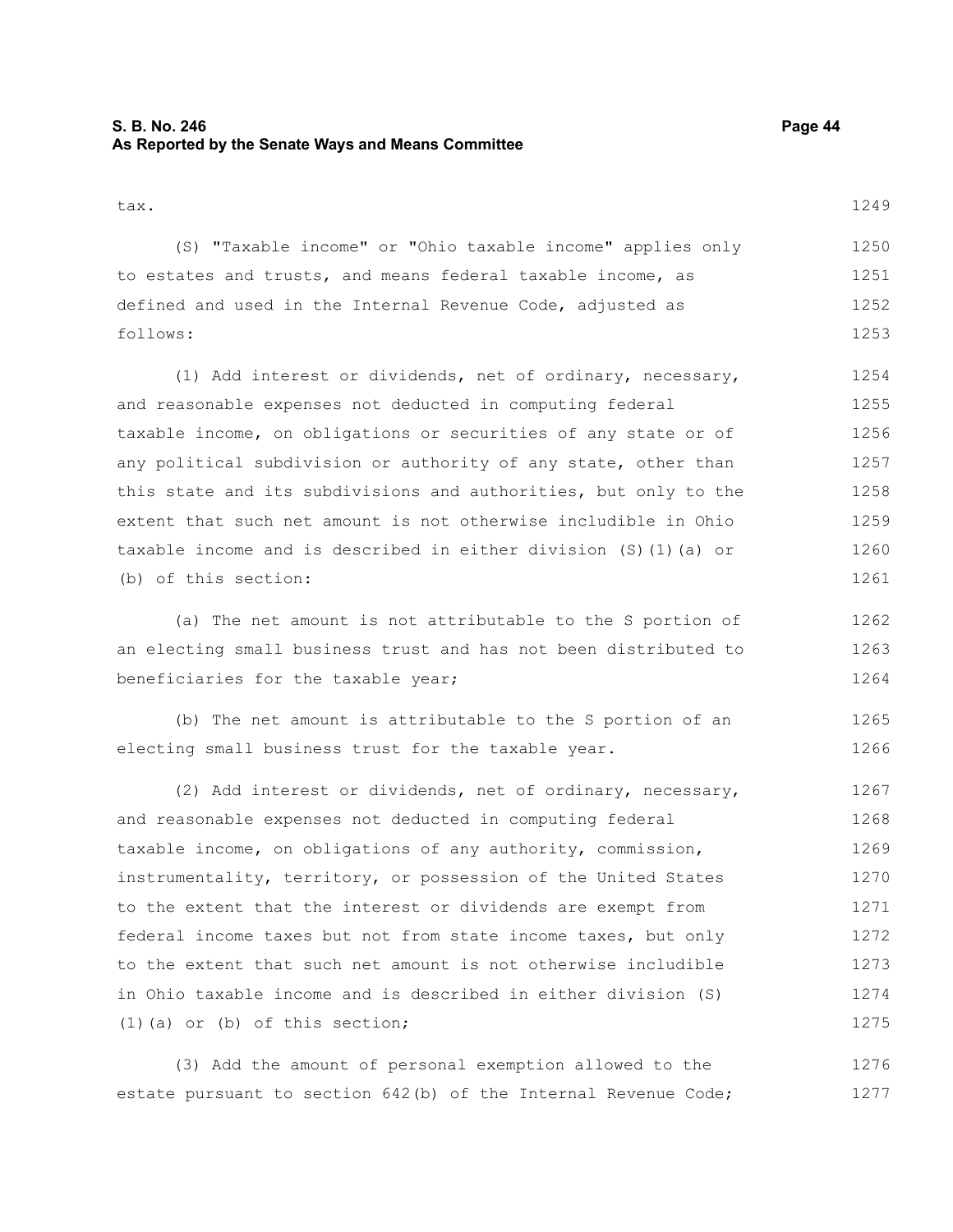### **S. B. No. 246 Page 45 As Reported by the Senate Ways and Means Committee**

(4) Deduct interest or dividends, net of related expenses deducted in computing federal taxable income, on obligations of the United States and its territories and possessions or of any authority, commission, or instrumentality of the United States to the extent that the interest or dividends are exempt from state taxes under the laws of the United States, but only to the extent that such amount is included in federal taxable income and is described in either division (S)(1)(a) or (b) of this section; 1278 1279 1280 1281 1282 1283 1284 1285 1286

(5) Deduct the amount of wages and salaries, if any, not otherwise allowable as a deduction but that would have been allowable as a deduction in computing federal taxable income for the taxable year, had the work opportunity tax credit allowed under sections 38, 51, and 52 of the Internal Revenue Code not been in effect, but only to the extent such amount relates either to income included in federal taxable income for the taxable year or to income of the S portion of an electing small business trust for the taxable year; 1287 1288 1289 1290 1291 1292 1293 1294 1295

(6) Deduct any interest or interest equivalent, net of related expenses deducted in computing federal taxable income, on public obligations and purchase obligations, but only to the extent that such net amount relates either to income included in federal taxable income for the taxable year or to income of the S portion of an electing small business trust for the taxable year; 1296 1297 1298 1299 1300 1301 1302

(7) Add any loss or deduct any gain resulting from sale, exchange, or other disposition of public obligations to the extent that such loss has been deducted or such gain has been included in computing either federal taxable income or income of the S portion of an electing small business trust for the 1303 1304 1305 1306 1307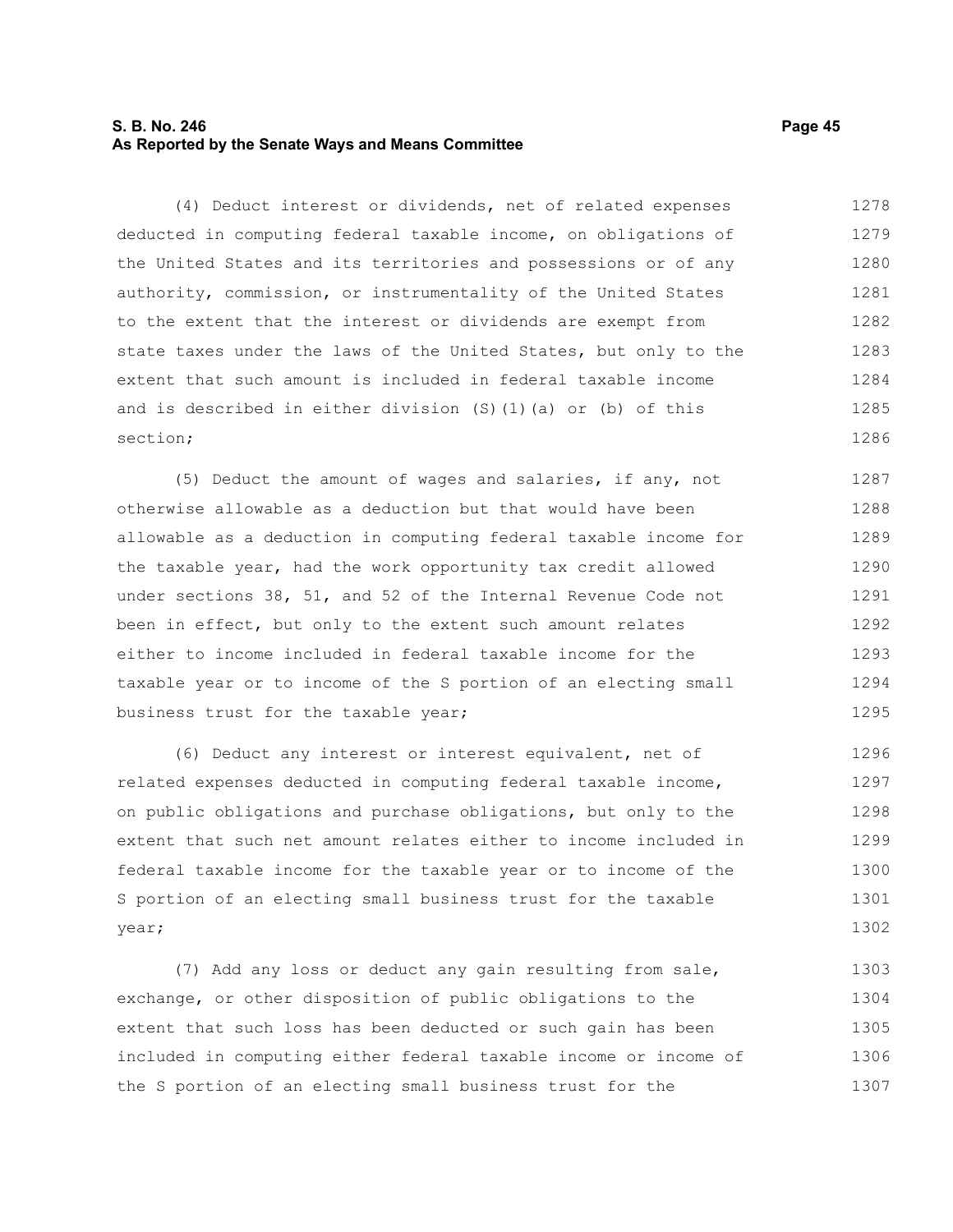## **S. B. No. 246 Page 46 As Reported by the Senate Ways and Means Committee**

(8) Except in the case of the final return of an estate, add any amount deducted by the taxpayer on both its Ohio estate tax return pursuant to section 5731.14 of the Revised Code, and on its federal income tax return in determining federal taxable income; 1309 1310 1311 1312 1313

(9)(a) Deduct any amount included in federal taxable income solely because the amount represents a reimbursement or refund of expenses that in a previous year the decedent had deducted as an itemized deduction pursuant to section 63 of the Internal Revenue Code and applicable treasury regulations. The deduction otherwise allowed under division (S)(9)(a) of this section shall be reduced to the extent the reimbursement is attributable to an amount the taxpayer or decedent deducted under this section in any taxable year. 1314 1315 1316 1317 1318 1319 1320 1321 1322

(b) Add any amount not otherwise included in Ohio taxable income for any taxable year to the extent that the amount is attributable to the recovery during the taxable year of any amount deducted or excluded in computing federal or Ohio taxable income in any taxable year, but only to the extent such amount has not been distributed to beneficiaries for the taxable year. 1323 1324 1325 1326 1327 1328

(10) Deduct any portion of the deduction described in section 1341(a)(2) of the Internal Revenue Code, for repaying previously reported income received under a claim of right, that meets both of the following requirements: 1329 1330 1331 1332

(a) It is allowable for repayment of an item that was included in the taxpayer's taxable income or the decedent's adjusted gross income for a prior taxable year and did not qualify for a credit under division (A) or (B) of section 1333 1334 1335 1336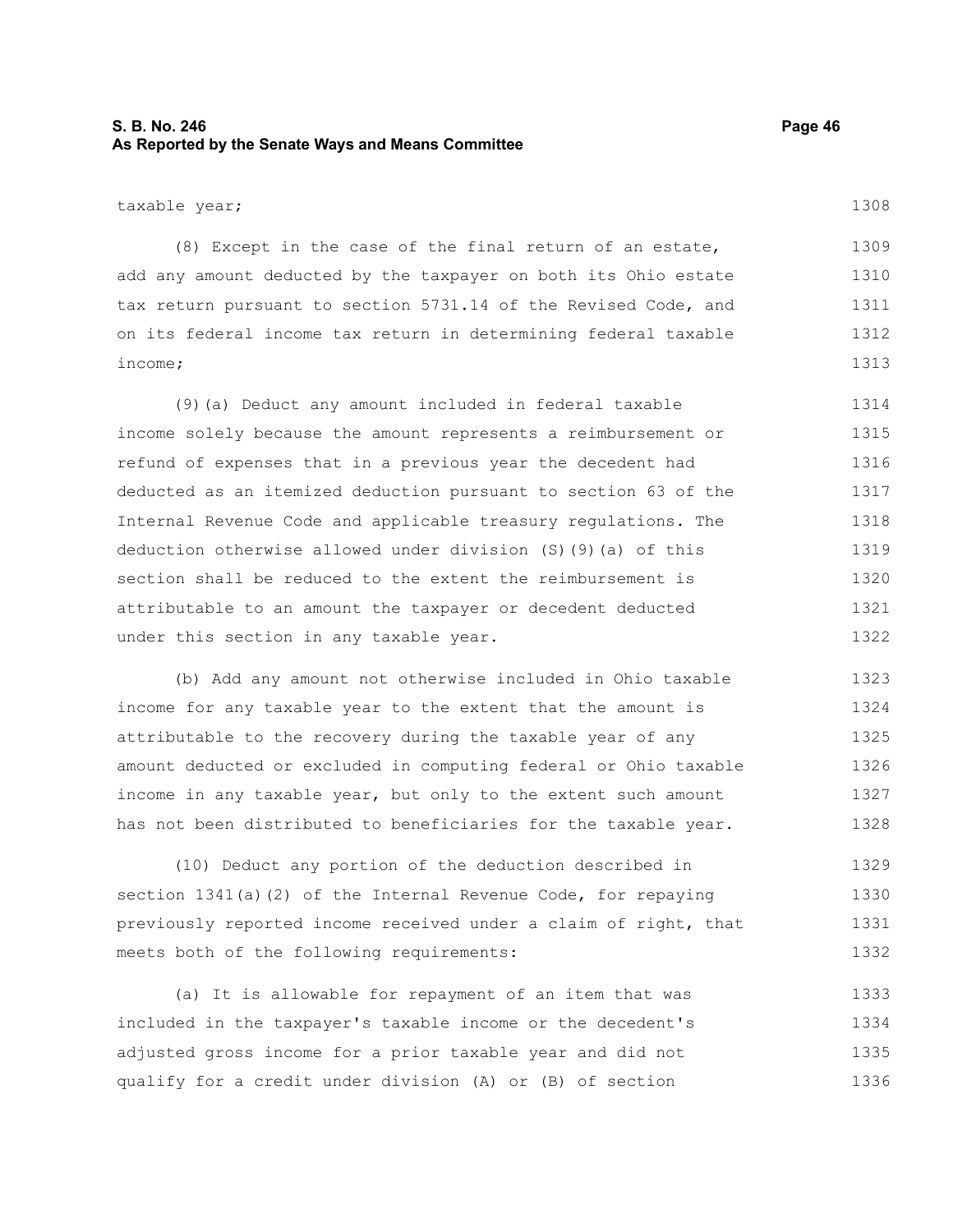### **S. B. No. 246 Page 47 As Reported by the Senate Ways and Means Committee**

5747.05 of the Revised Code for that year.

(b) It does not otherwise reduce the taxpayer's taxable income or the decedent's adjusted gross income for the current or any other taxable year. 1338 1339 1340

(11) Add any amount claimed as a credit under section 5747.059 of the Revised Code to the extent that the amount satisfies either of the following: 1341 1342 1343

(a) The amount was deducted or excluded from the computation of the taxpayer's federal taxable income as required to be reported for the taxpayer's taxable year under the Internal Revenue Code; 1344 1345 1346 1347

(b) The amount resulted in a reduction in the taxpayer's federal taxable income as required to be reported for any of the taxpayer's taxable years under the Internal Revenue Code. 1348 1349 1350

(12) Deduct any amount, net of related expenses deducted in computing federal taxable income, that a trust is required to report as farm income on its federal income tax return, but only if the assets of the trust include at least ten acres of land satisfying the definition of "land devoted exclusively to agricultural use" under section 5713.30 of the Revised Code, regardless of whether the land is valued for tax purposes as such land under sections 5713.30 to 5713.38 of the Revised Code. If the trust is a pass-through entity investor, section 5747.231 of the Revised Code applies in ascertaining if the trust is eligible to claim the deduction provided by division (S)(12) of this section in connection with the pass-through entity's farm income. 1351 1352 1353 1354 1355 1356 1357 1358 1359 1360 1361 1362 1363

Except for farm income attributable to the S portion of an electing small business trust, the deduction provided by 1364 1365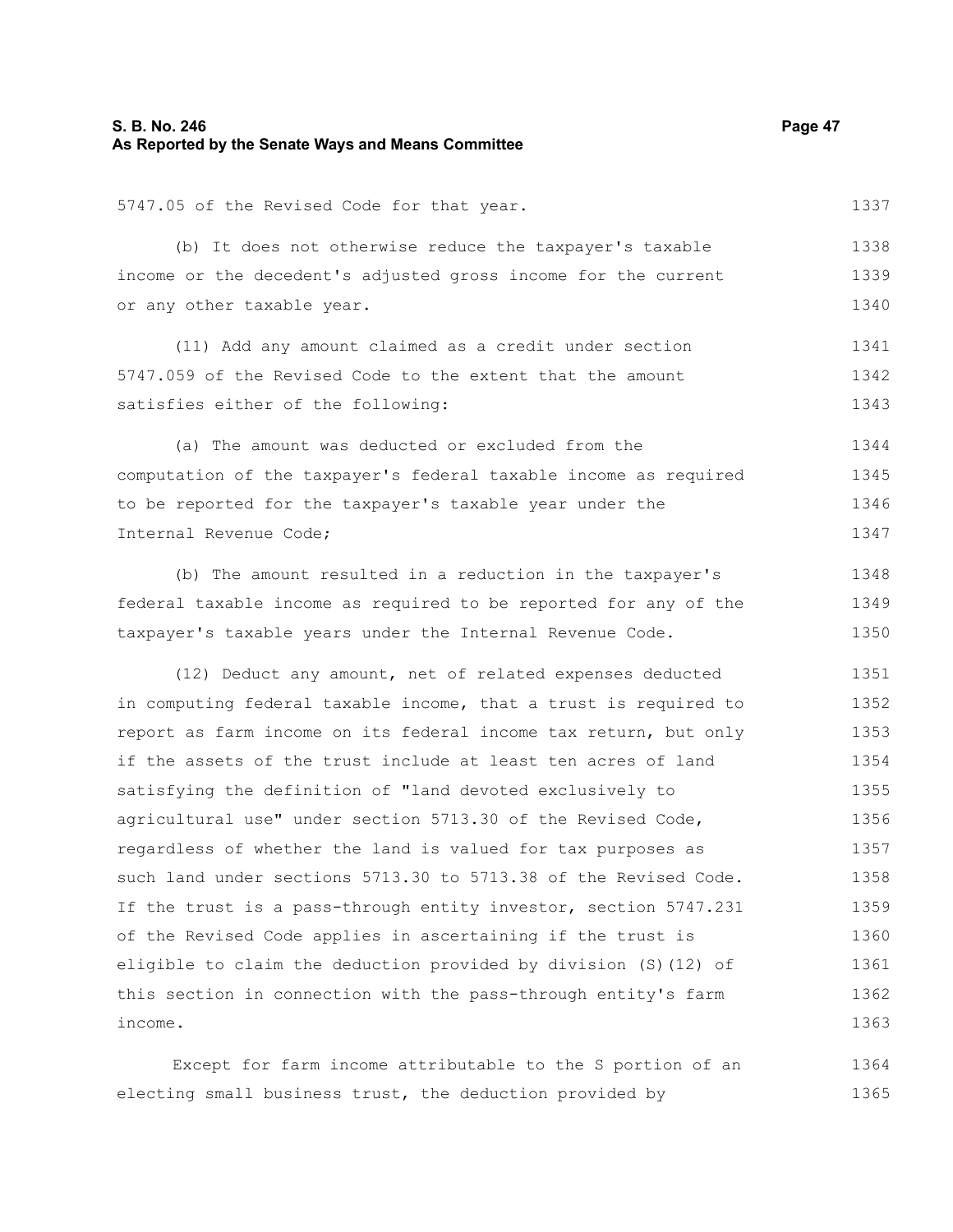#### **S. B. No. 246 Page 48 As Reported by the Senate Ways and Means Committee**

division (S)(12) of this section is allowed only to the extent that the trust has not distributed such farm income. (13) Add the net amount of income described in section 641(c) of the Internal Revenue Code to the extent that amount is not included in federal taxable income. (14) Add or deduct the amount the taxpayer would be required to add or deduct under division (A)(17) or (18) of this section if the taxpayer's Ohio taxable income were computed in the same manner as an individual's Ohio adjusted gross income is computed under this section. (15) Add, to the extent not otherwise included in computing taxable income or Ohio taxable income for any taxable year, the taxpayer's proportionate share of the amount of the tax levied under section 5747.38 of the Revised Code and paid by an electing pass-through entity for the taxable year. (T) "School district income" and "school district income tax" have the same meanings as in section 5748.01 of the Revised Code. (U) As used in divisions (A)(7), (A)(8), (S)(6), and (S) (7) of this section, "public obligations," "purchase obligations," and "interest or interest equivalent" have the same meanings as in section 5709.76 of the Revised Code. (V) "Limited liability company" means any limited liability company formed under Chapter 1705. or 1706. of the Revised Code or under the laws of any other state. 1366 1367 1368 1369 1370 1371 1372 1373 1374 1375 1376 1377 1378 1379 1380 1381 1382 1383 1384 1385 1386 1387 1388 1389 1390

(W) "Pass-through entity investor" means any person who, during any portion of a taxable year of a pass-through entity, is a partner, member, shareholder, or equity investor in that pass-through entity. 1391 1392 1393 1394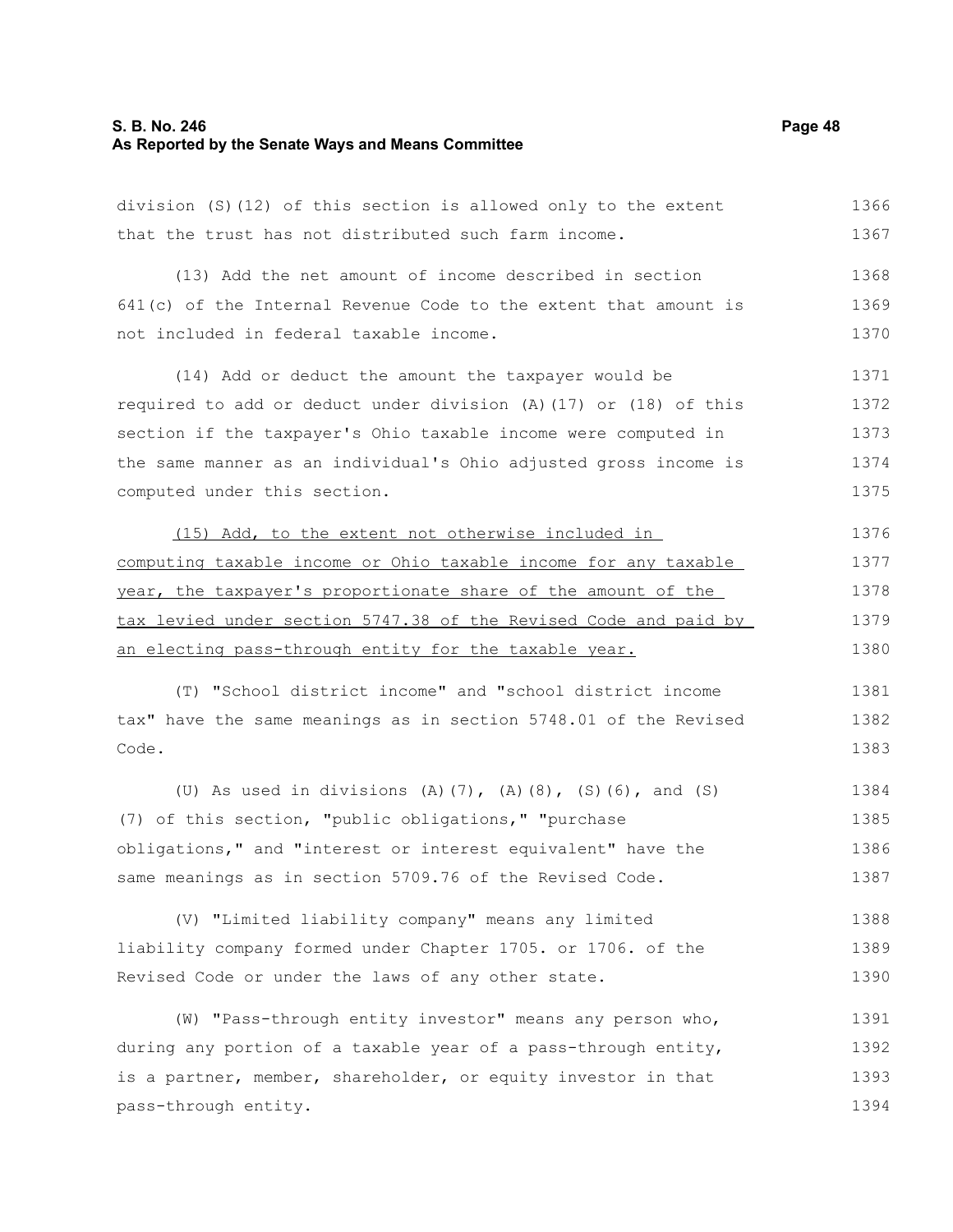### **S. B. No. 246 Page 49 As Reported by the Senate Ways and Means Committee**

(X) "Banking day" has the same meaning as in section 1304.01 of the Revised Code. 1395 1396

(Y) "Month" means a calendar month.

(Z) "Quarter" means the first three months, the second three months, the third three months, or the last three months of the taxpayer's taxable year. 1398 1399 1400

(AA)(1) "Modified business income" means the business income included in a trust's Ohio taxable income after such taxable income is first reduced by the qualifying trust amount, if any. 1401 1402 1403 1404

(2) "Qualifying trust amount" of a trust means capital gains and losses from the sale, exchange, or other disposition of equity or ownership interests in, or debt obligations of, a qualifying investee to the extent included in the trust's Ohio taxable income, but only if the following requirements are satisfied: 1405 1406 1407 1408 1409 1410

(a) The book value of the qualifying investee's physical assets in this state and everywhere, as of the last day of the qualifying investee's fiscal or calendar year ending immediately prior to the date on which the trust recognizes the gain or loss, is available to the trust. 1411 1412 1413 1414 1415

(b) The requirements of section 5747.011 of the Revised Code are satisfied for the trust's taxable year in which the trust recognizes the gain or loss. 1416 1417 1418

Any gain or loss that is not a qualifying trust amount is modified business income, qualifying investment income, or modified nonbusiness income, as the case may be. 1419 1420 1421

(3) "Modified nonbusiness income" means a trust's Ohio 1422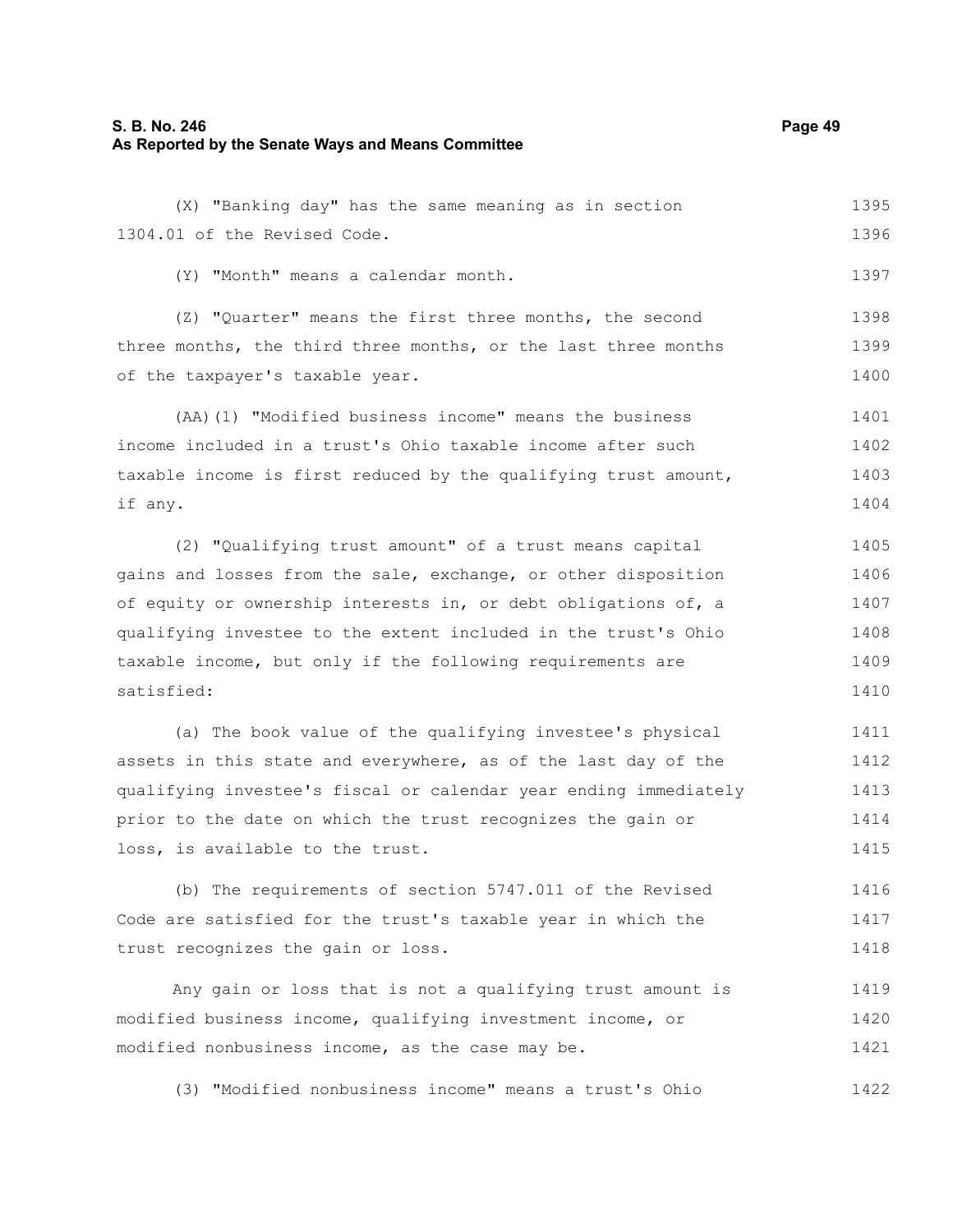#### **S. B. No. 246 Page 50 As Reported by the Senate Ways and Means Committee**

taxable income other than modified business income, other than the qualifying trust amount, and other than qualifying investment income, as defined in section 5747.012 of the Revised Code, to the extent such qualifying investment income is not otherwise part of modified business income. (4) "Modified Ohio taxable income" applies only to trusts, and means the sum of the amounts described in divisions (AA)(4) (a) to (c) of this section: (a) The fraction, calculated under section 5747.013, and applying section 5747.231 of the Revised Code, multiplied by the sum of the following amounts: (i) The trust's modified business income; (ii) The trust's qualifying investment income, as defined in section 5747.012 of the Revised Code, but only to the extent the qualifying investment income does not otherwise constitute modified business income and does not otherwise constitute a qualifying trust amount. (b) The qualifying trust amount multiplied by a fraction, the numerator of which is the sum of the book value of the qualifying investee's physical assets in this state on the last day of the qualifying investee's fiscal or calendar year ending immediately prior to the day on which the trust recognizes the qualifying trust amount, and the denominator of which is the sum of the book value of the qualifying investee's total physical assets everywhere on the last day of the qualifying investee's fiscal or calendar year ending immediately prior to the day on which the trust recognizes the qualifying trust amount. If, for a taxable year, the trust recognizes a qualifying trust amount with respect to more than one qualifying investee, the amount 1423 1424 1425 1426 1427 1428 1429 1430 1431 1432 1433 1434 1435 1436 1437 1438 1439 1440 1441 1442 1443 1444 1445 1446 1447 1448 1449 1450 1451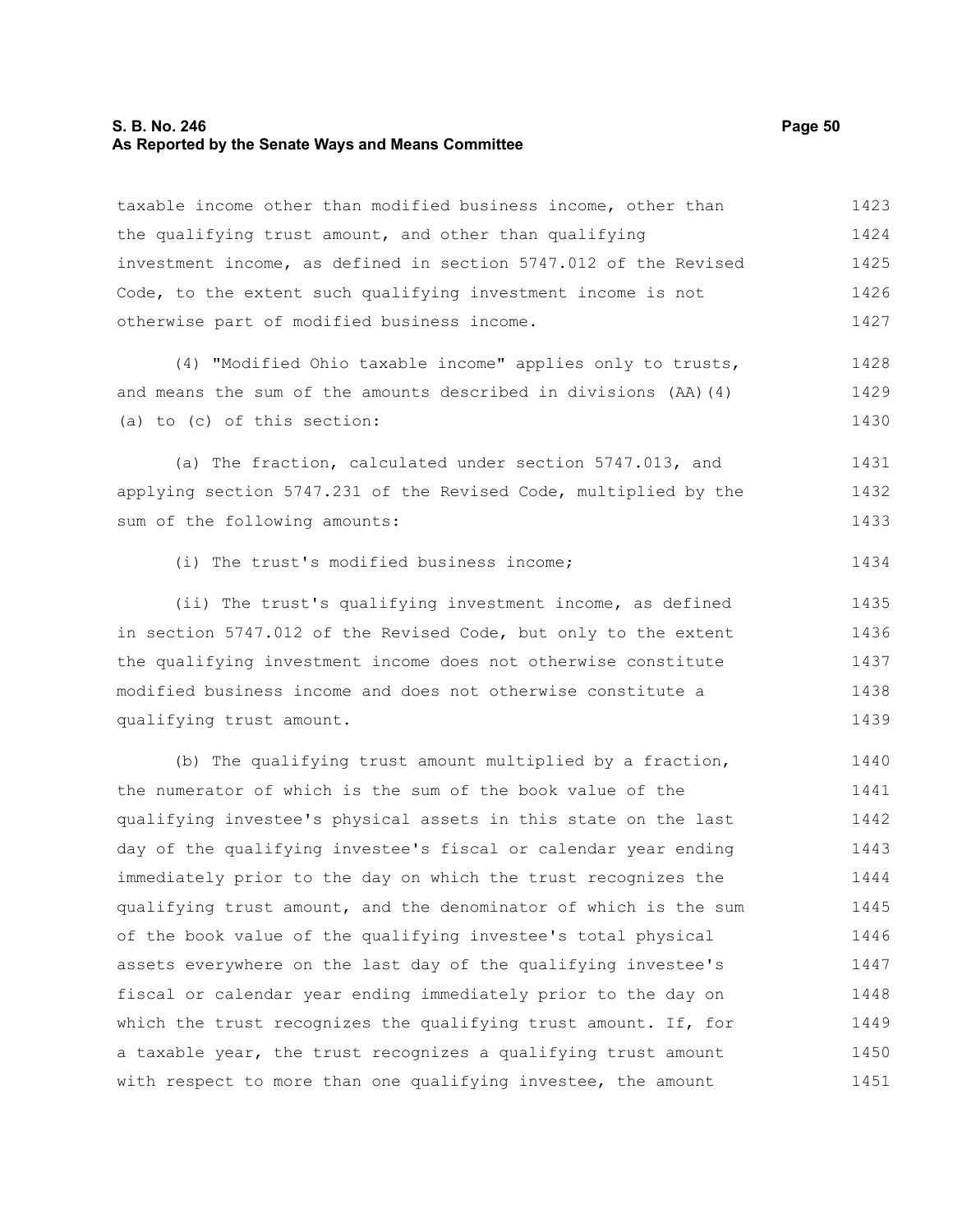### **S. B. No. 246 Page 51 As Reported by the Senate Ways and Means Committee**

described in division (AA)(4)(b) of this section shall equal the sum of the products so computed for each such qualifying investee. 1452 1453 1454

(c)(i) With respect to a trust or portion of a trust that is a resident as ascertained in accordance with division (I)(3) (d) of this section, its modified nonbusiness income. 1455 1456 1457

(ii) With respect to a trust or portion of a trust that is not a resident as ascertained in accordance with division (I)(3) (d) of this section, the amount of its modified nonbusiness income satisfying the descriptions in divisions (B)(2) to (5) of section 5747.20 of the Revised Code, except as otherwise provided in division (AA)(4)(c)(ii) of this section. With respect to a trust or portion of a trust that is not a resident as ascertained in accordance with division (I)(3)(d) of this section, the trust's portion of modified nonbusiness income recognized from the sale, exchange, or other disposition of a debt interest in or equity interest in a section 5747.212 entity, as defined in section 5747.212 of the Revised Code, without regard to division (A) of that section, shall not be allocated to this state in accordance with section 5747.20 of the Revised Code but shall be apportioned to this state in accordance with division (B) of section 5747.212 of the Revised Code without regard to division (A) of that section. 1458 1459 1460 1461 1462 1463 1464 1465 1466 1467 1468 1469 1470 1471 1472 1473 1474

If the allocation and apportionment of a trust's income under divisions (AA)(4)(a) and (c) of this section do not fairly represent the modified Ohio taxable income of the trust in this state, the alternative methods described in division (C) of section 5747.21 of the Revised Code may be applied in the manner and to the same extent provided in that section. 1475 1476 1477 1478 1479 1480

(5)(a) Except as set forth in division (AA)(5)(b) of this 1481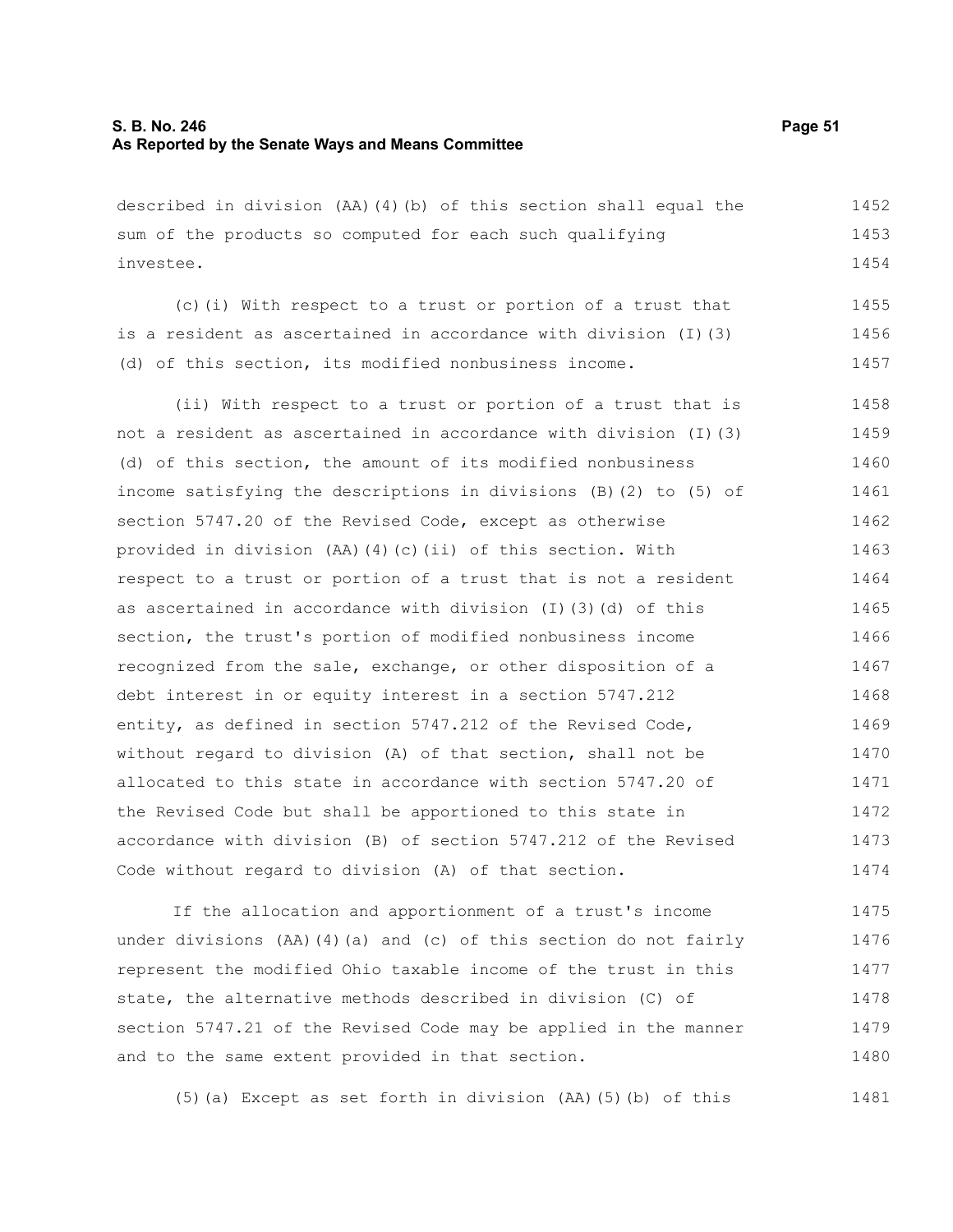### **S. B. No. 246 Page 52 As Reported by the Senate Ways and Means Committee**

section, "qualifying investee" means a person in which a trust has an equity or ownership interest, or a person or unit of government the debt obligations of either of which are owned by a trust. For the purposes of division (AA)(2)(a) of this section and for the purpose of computing the fraction described in division (AA)(4)(b) of this section, all of the following apply: 1482 1483 1484 1485 1486 1487

(i) If the qualifying investee is a member of a qualifying controlled group on the last day of the qualifying investee's fiscal or calendar year ending immediately prior to the date on which the trust recognizes the gain or loss, then "qualifying investee" includes all persons in the qualifying controlled group on such last day. 1488 1489 1490 1491 1492 1493

(ii) If the qualifying investee, or if the qualifying investee and any members of the qualifying controlled group of which the qualifying investee is a member on the last day of the qualifying investee's fiscal or calendar year ending immediately prior to the date on which the trust recognizes the gain or loss, separately or cumulatively own, directly or indirectly, on the last day of the qualifying investee's fiscal or calendar year ending immediately prior to the date on which the trust recognizes the qualifying trust amount, more than fifty per cent of the equity of a pass-through entity, then the qualifying investee and the other members are deemed to own the proportionate share of the pass-through entity's physical assets which the pass-through entity directly or indirectly owns on the last day of the pass-through entity's calendar or fiscal year ending within or with the last day of the qualifying investee's fiscal or calendar year ending immediately prior to the date on which the trust recognizes the qualifying trust amount. 1494 1495 1496 1497 1498 1499 1500 1501 1502 1503 1504 1505 1506 1507 1508 1509 1510

(iii) For the purposes of division (AA)(5)(a)(iii) of this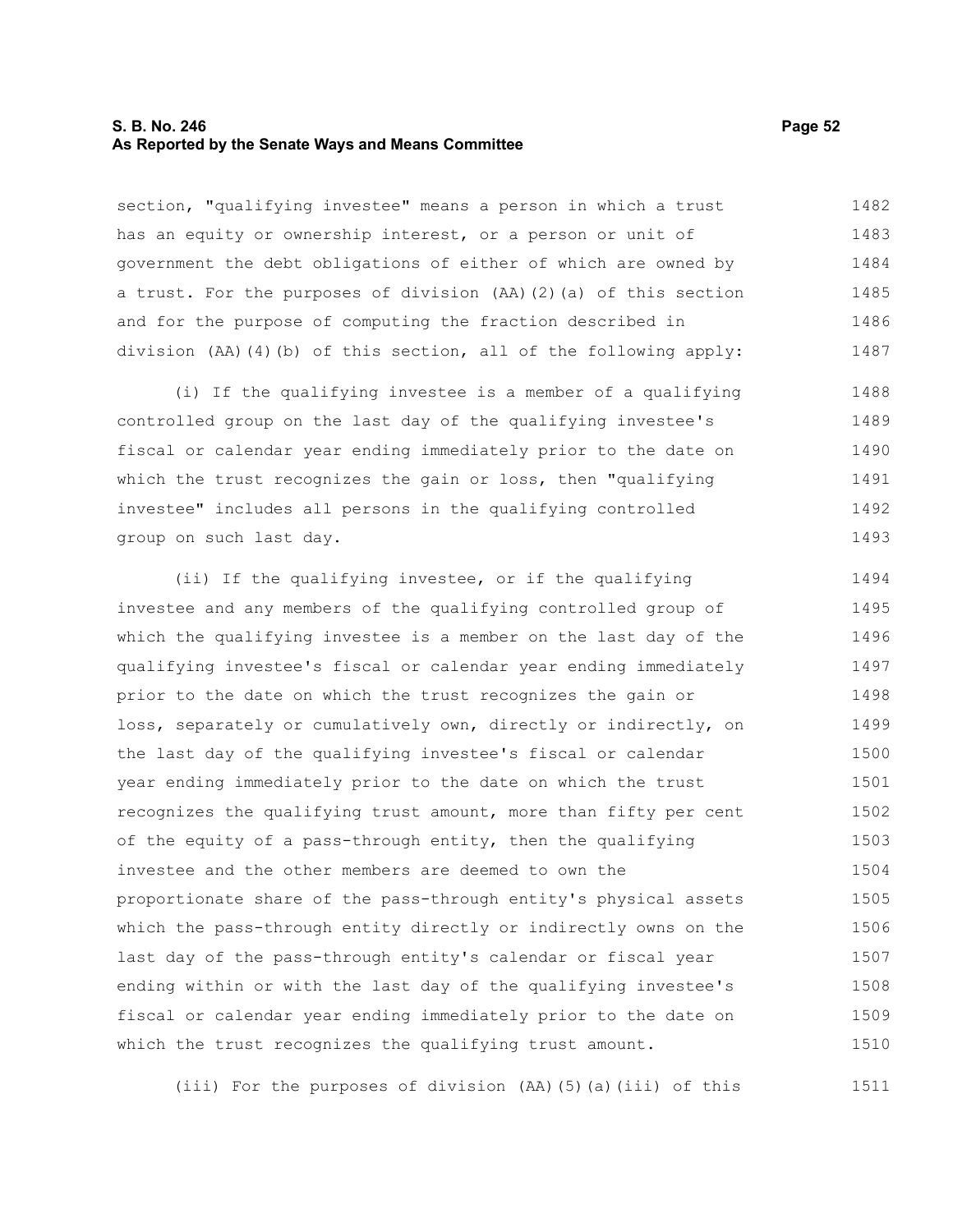### **S. B. No. 246 Page 53 As Reported by the Senate Ways and Means Committee**

section, "upper level pass-through entity" means a pass-through entity directly or indirectly owning any equity of another passthrough entity, and "lower level pass-through entity" means that other pass-through entity. 1512 1513 1514 1515

An upper level pass-through entity, whether or not it is also a qualifying investee, is deemed to own, on the last day of the upper level pass-through entity's calendar or fiscal year, the proportionate share of the lower level pass-through entity's physical assets that the lower level pass-through entity directly or indirectly owns on the last day of the lower level pass-through entity's calendar or fiscal year ending within or with the last day of the upper level pass-through entity's fiscal or calendar year. If the upper level pass-through entity directly and indirectly owns less than fifty per cent of the equity of the lower level pass-through entity on each day of the upper level pass-through entity's calendar or fiscal year in which or with which ends the calendar or fiscal year of the lower level pass-through entity and if, based upon clear and convincing evidence, complete information about the location and cost of the physical assets of the lower pass-through entity is not available to the upper level pass-through entity, then solely for purposes of ascertaining if a gain or loss constitutes a qualifying trust amount, the upper level passthrough entity shall be deemed as owning no equity of the lower level pass-through entity for each day during the upper level pass-through entity's calendar or fiscal year in which or with which ends the lower level pass-through entity's calendar or fiscal year. Nothing in division (AA)(5)(a)(iii) of this section shall be construed to provide for any deduction or exclusion in computing any trust's Ohio taxable income. 1516 1517 1518 1519 1520 1521 1522 1523 1524 1525 1526 1527 1528 1529 1530 1531 1532 1533 1534 1535 1536 1537 1538 1539 1540 1541

(b) With respect to a trust that is not a resident for the 1542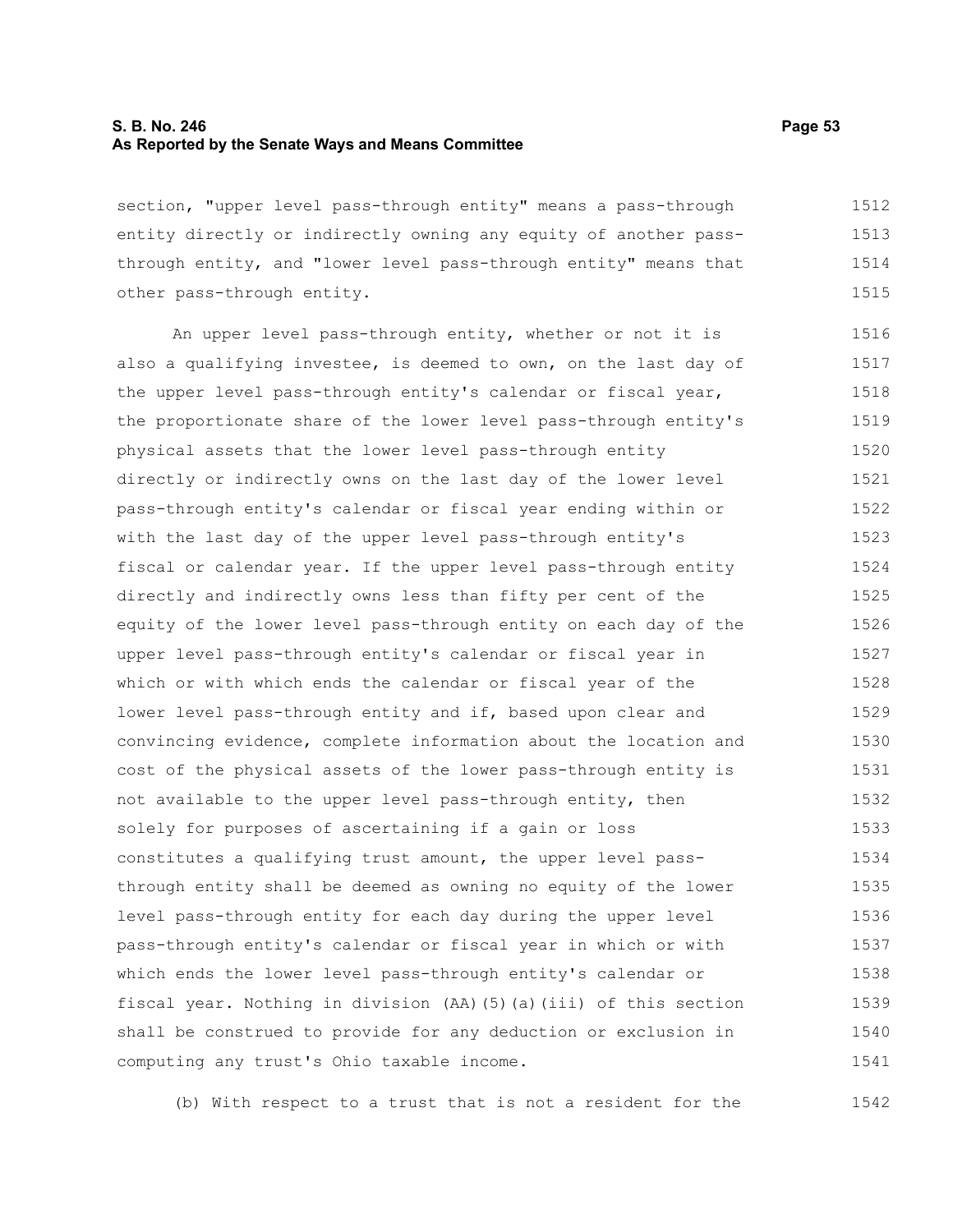### **S. B. No. 246 Page 54 As Reported by the Senate Ways and Means Committee**

taxable year and with respect to a part of a trust that is not a resident for the taxable year, "qualifying investee" for that taxable year does not include a C corporation if both of the following apply: (i) During the taxable year the trust or part of the trust recognizes a gain or loss from the sale, exchange, or other disposition of equity or ownership interests in, or debt obligations of, the C corporation. (ii) Such gain or loss constitutes nonbusiness income. (6) "Available" means information is such that a person is able to learn of the information by the due date plus extensions, if any, for filing the return for the taxable year in which the trust recognizes the gain or loss. (BB) "Qualifying controlled group" has the same meaning as in section 5733.04 of the Revised Code. (CC) "Related member" has the same meaning as in section 5733.042 of the Revised Code. (DD)(1) For the purposes of division (DD) of this section: (a) "Qualifying person" means any person other than a qualifying corporation. (b) "Qualifying corporation" means any person classified for federal income tax purposes as an association taxable as a corporation, except either of the following: (i) A corporation that has made an election under subchapter S, chapter one, subtitle A, of the Internal Revenue Code for its taxable year ending within, or on the last day of, the investor's taxable year; 1543 1544 1545 1546 1547 1548 1549 1550 1551 1552 1553 1554 1555 1556 1557 1558 1559 1560 1561 1562 1563 1564 1565 1566 1567 1568 1569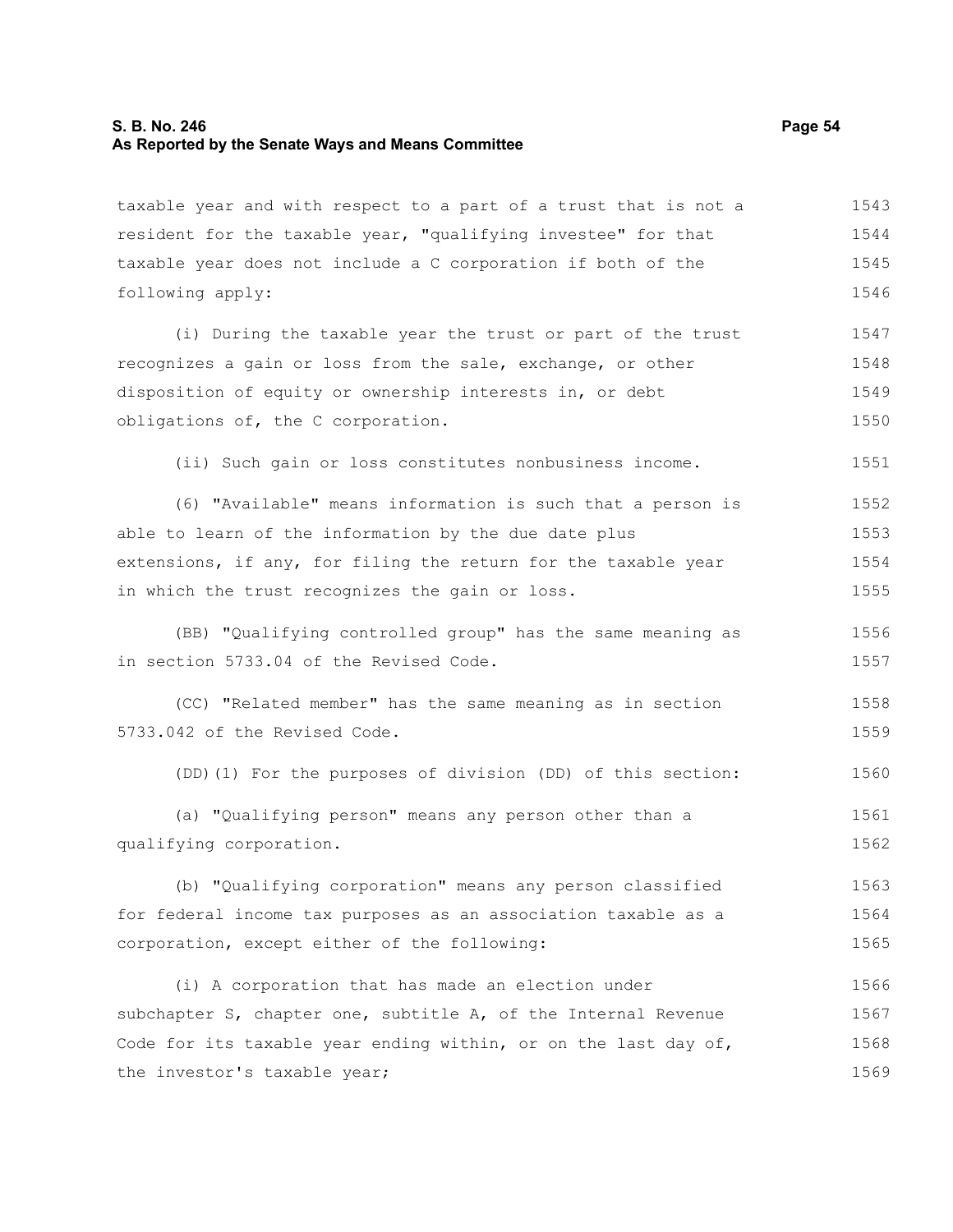### **S. B. No. 246 Page 55 As Reported by the Senate Ways and Means Committee**

(ii) A subsidiary that is wholly owned by any corporation that has made an election under subchapter S, chapter one, subtitle A of the Internal Revenue Code for its taxable year ending within, or on the last day of, the investor's taxable year. 1570 1571 1572 1573 1574

(2) For the purposes of this chapter, unless expressly stated otherwise, no qualifying person indirectly owns any asset directly or indirectly owned by any qualifying corporation. 1575 1576 1577

(EE) For purposes of this chapter and Chapter 5751. of the Revised Code: 1578 1579

(1) "Trust" does not include a qualified pre-income tax trust. 1580 1581

(2) A "qualified pre-income tax trust" is any pre-income tax trust that makes a qualifying pre-income tax trust election as described in division (EE)(3) of this section. 1582 1583 1584

(3) A "qualifying pre-income tax trust election" is an election by a pre-income tax trust to subject to the tax imposed by section 5751.02 of the Revised Code the pre-income tax trust and all pass-through entities of which the trust owns or controls, directly, indirectly, or constructively through related interests, five per cent or more of the ownership or equity interests. The trustee shall notify the tax commissioner in writing of the election on or before April 15, 2006. The election, if timely made, shall be effective on and after January 1, 2006, and shall apply for all tax periods and tax years until revoked by the trustee of the trust. 1585 1586 1587 1588 1589 1590 1591 1592 1593 1594 1595

(4) A "pre-income tax trust" is a trust that satisfies all of the following requirements: 1596 1597

(a) The document or instrument creating the trust was 1598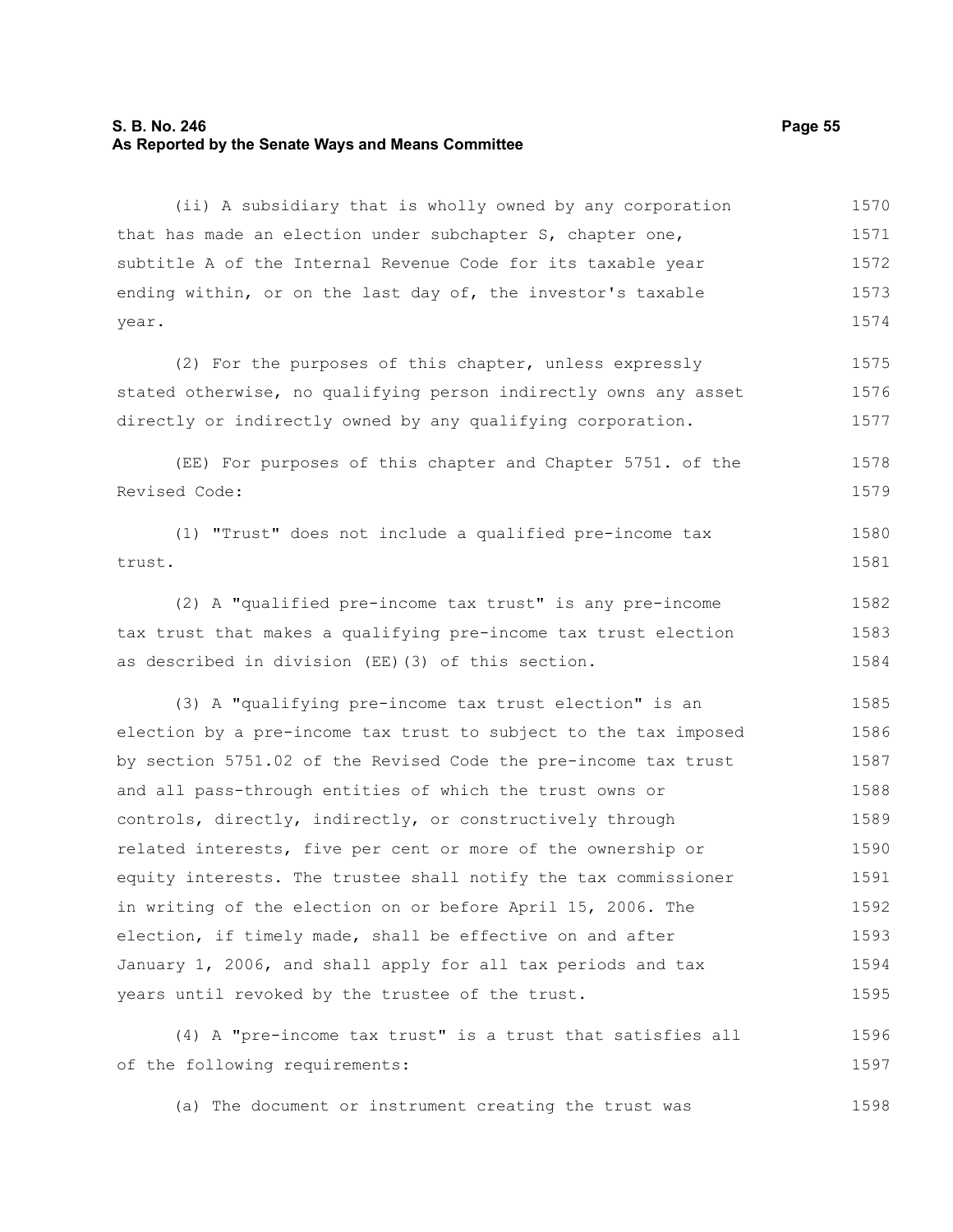executed by the grantor before January 1, 1972; (b) The trust became irrevocable upon the creation of the trust; and (c) The grantor was domiciled in this state at the time the trust was created. (FF) "Uniformed services" has the same meaning as in 10 U.S.C. 101. (GG) "Taxable business income" means the amount by which an individual's business income that is included in federal adjusted gross income exceeds the amount of business income the individual is authorized to deduct under division (A)(28) of this section for the taxable year. (HH) "Employer" does not include a franchisor with respect to the franchisor's relationship with a franchisee or an employee of a franchisee, unless the franchisor agrees to assume that role in writing or a court of competent jurisdiction determines that the franchisor exercises a type or degree of control over the franchisee or the franchisee's employees that 1599 1600 1601 1602 1603 1604 1605 1606 1607 1608 1609 1610 1611 1612 1613 1614 1615 1616

is not customarily exercised by a franchisor for the purpose of protecting the franchisor's trademark, brand, or both. For purposes of this division, "franchisor" and "franchisee" have the same meanings as in 16 C.F.R. 436.1. 1617 1618 1619 1620

(II) "Modified adjusted gross income" means Ohio adjusted gross income plus any amount deducted under divisions (A)(28) and (34) of this section for the taxable year. 1621 1622 1623

(JJ) "Qualifying Ohio educator" means an individual who, for a taxable year, qualifies as an eligible educator, as that term is defined in section 62 of the Internal Revenue Code, and who holds a certificate, license, or permit described in Chapter 1624 1625 1626 1627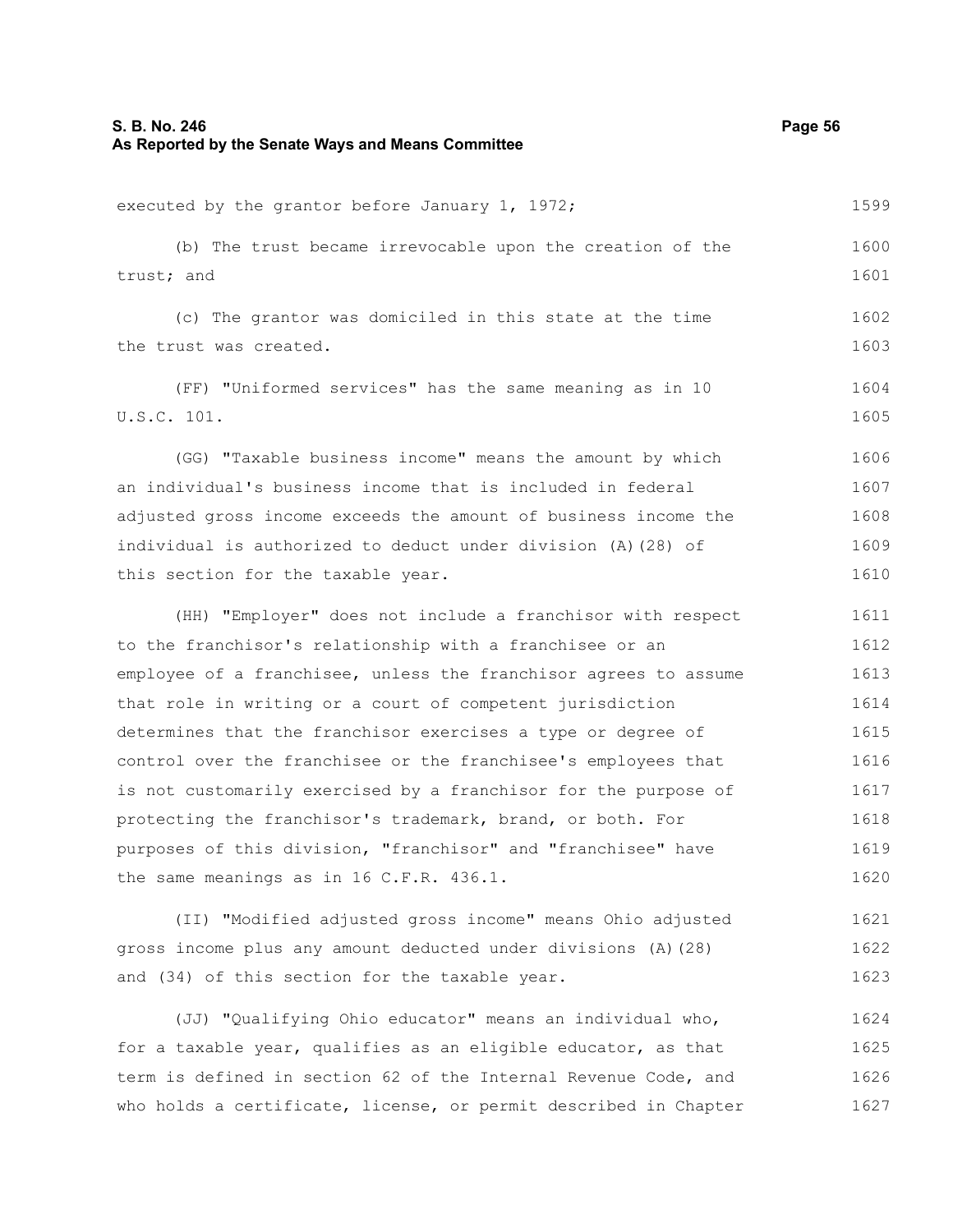### **S. B. No. 246 Page 57 As Reported by the Senate Ways and Means Committee**

#### 3319. or section 3301.071 of the Revised Code.

**Sec. 5747.03.** (A)(1) All money collected under this chapter arising from the taxes imposed by section  $5747.02-\text{er}$ , 5747.38, or 5747.41 of the Revised Code shall be credited to the general revenue fund and distributed pursuant to division (F) of section 321.24 and section 323.156 of the Revised Code: to make subsidy payments to institutions of higher education from appropriations to the department of higher education; to support expenditures for programs and services for the mentally ill, persons with developmental disabilities, and the elderly; for primary and secondary education; for medical assistance; and for any other purposes authorized by law, subject to the limitation that at least fifty per cent of the income tax collected by the state from the tax imposed by section 5747.02 of the Revised Code shall be returned pursuant to Section 9 of Article XII, Ohio Constitution. 1629 1630 1631 1632 1633 1634 1635 1636 1637 1638 1639 1640 1641 1642 1643

(2) To ensure that such constitutional requirement is satisfied the tax commissioner shall, on or before the thirtieth day of June of each year, from the best information available to the tax commissioner, determine and certify for each county to the director of budget and management the amount of taxes collected under this chapter from the tax imposed under section 5747.02 of the Revised Code during the preceding calendar year that are required to be returned to the county by Section 9 of Article XII, Ohio Constitution. The director shall provide for payment from the general revenue fund to the county in the amount, if any, that the sum of the amount so certified for that county exceeds the sum of the following: 1644 1645 1646 1647 1648 1649 1650 1651 1652 1653 1654 1655

(a) The sum of the payments from the general revenue fund for the preceding calendar year credited to the county's 1656 1657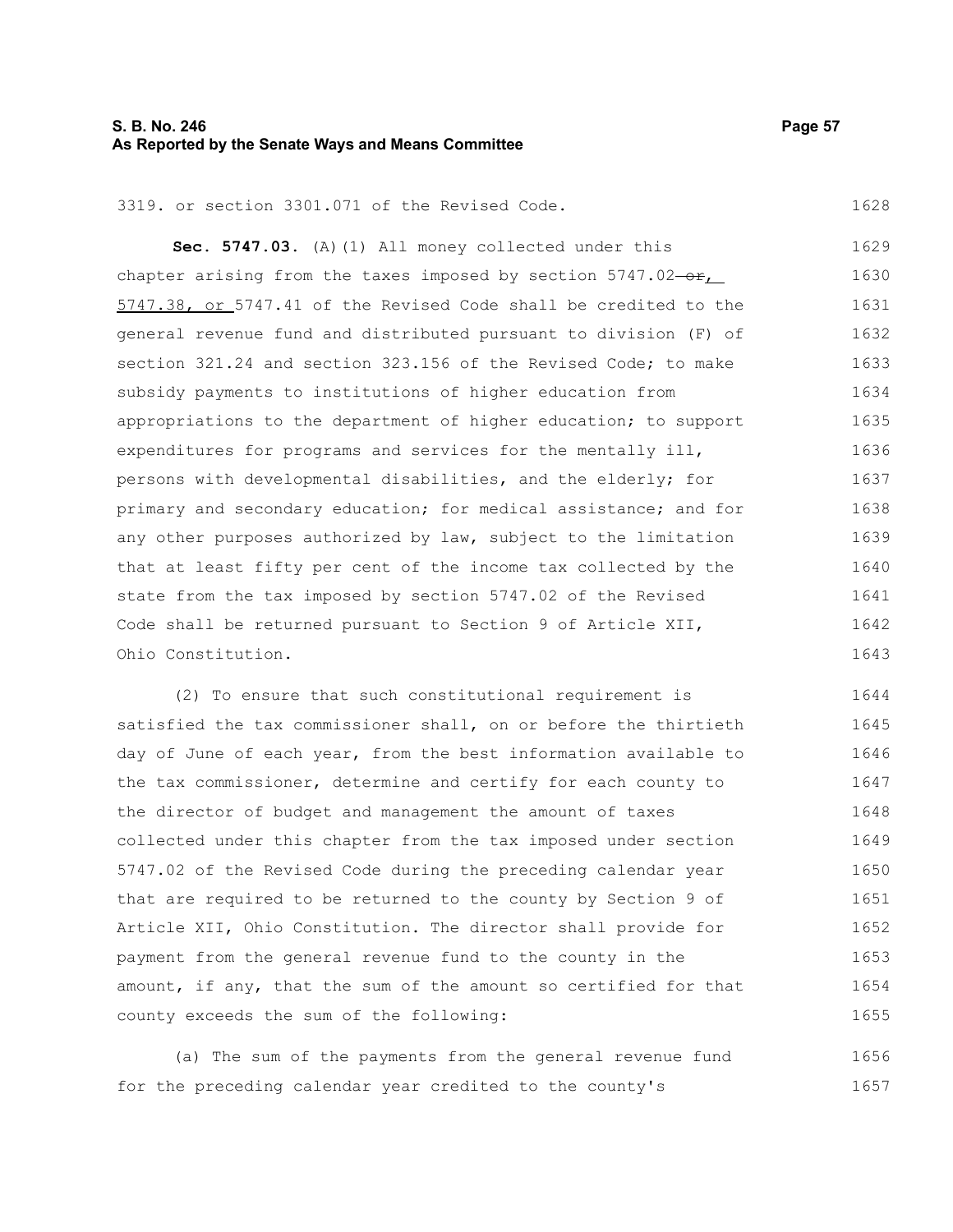### **S. B. No. 246 Page 58 As Reported by the Senate Ways and Means Committee**

undivided income tax fund pursuant to division (F) of section 321.24 and section 323.156 of the Revised Code or made directly from the general revenue fund to political subdivisions located in the county; 1658 1659 1660 1661

(b) The sum of the amounts from the general revenue fund distributed in the county during the preceding calendar year for subsidy payments to institutions of higher education from appropriations to the department of higher education; for programs and services for mentally ill persons, persons with developmental disabilities, and elderly persons; for primary and secondary education; and for medical assistance. 1662 1663 1664 1665 1666 1667 1668

(c) In the case of payments made by the director under this division in 2007, the total amount distributed to the county during the preceding calendar year from the local government fund and the local government revenue assistance fund, and, in the case of payments made by the director under this division in subsequent calendar years, the amount distributed to the county from the local government fund; 1669 1670 1671 1672 1673 1674 1675

(d) In the case of payments made by the director under this division, the total amount distributed to the county during the preceding calendar year from the public library fund. 1676 1677 1678

Payments under this division shall be credited to the county's undivided income tax fund, except that, notwithstanding section 5705.14 of the Revised Code, such payments may be transferred by the board of county commissioners to the county general fund by resolution adopted with the affirmative vote of two-thirds of the members thereof. 1679 1680 1681 1682 1683 1684

(B) All payments received in each month from taxes imposed under Chapter 5748. of the Revised Code and any penalties or 1685 1686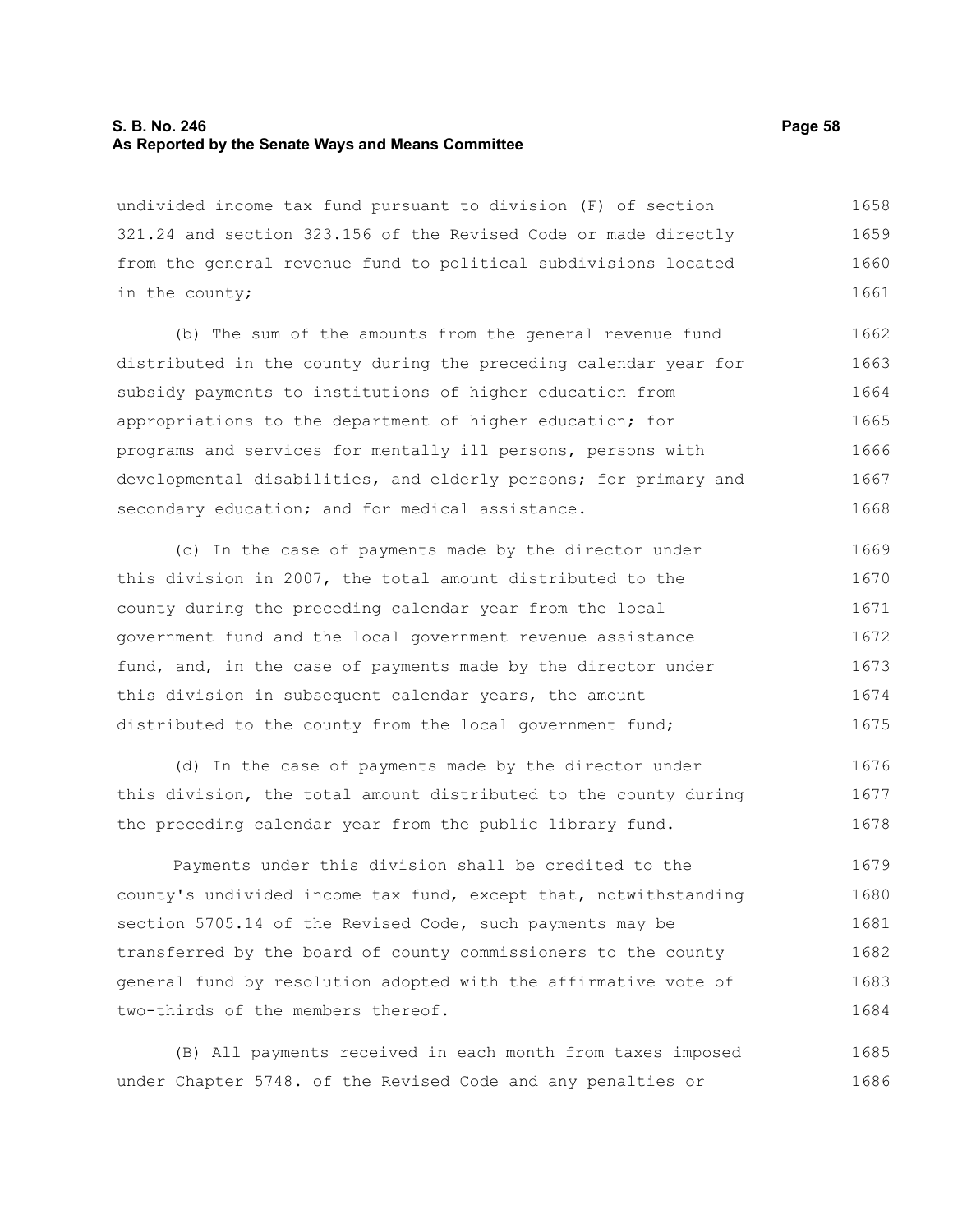#### **S. B. No. 246 Page 59 As Reported by the Senate Ways and Means Committee**

interest thereon shall be paid into the school district income tax fund, which is hereby created in the state treasury, except that an amount equal to the following portion of such payments shall be paid into the general school district income tax administrative fund, which is hereby created in the state treasury: 1687 1688 1689 1690 1691 1692

(1) One and three-quarters of one per cent of those received in fiscal year 1996; 1693 1694

(2) One and one-half per cent of those received in fiscal year 1997 and thereafter. 1695 1696

Money in the school district income tax administrative fund shall be used by the tax commissioner to defray costs incurred in administering the school district's income tax, including the cost of providing employers with information regarding the rate of tax imposed by any school district. Any moneys remaining in the fund after such use shall be deposited in the school district income tax fund. 1697 1698 1699 1700 1701 1702 1703

```
All interest earned on moneys in the school district
income tax fund shall be credited to the fund. 
                                                                            1704
                                                                            1705
```
(C)(1)(a) Within thirty days of the end of each calendar quarter ending on the last day of March, June, September, and December, the director of budget and management shall make a payment from the school district income tax fund to each school district for which school district income tax revenue was received during that quarter. The amount of the payment shall equal the balance in the school district's account at the end of that quarter. 1706 1707 1708 1709 1710 1711 1712 1713

(b) After a school district ceases to levy an income tax, the director of budget and management shall adjust the payments 1714 1715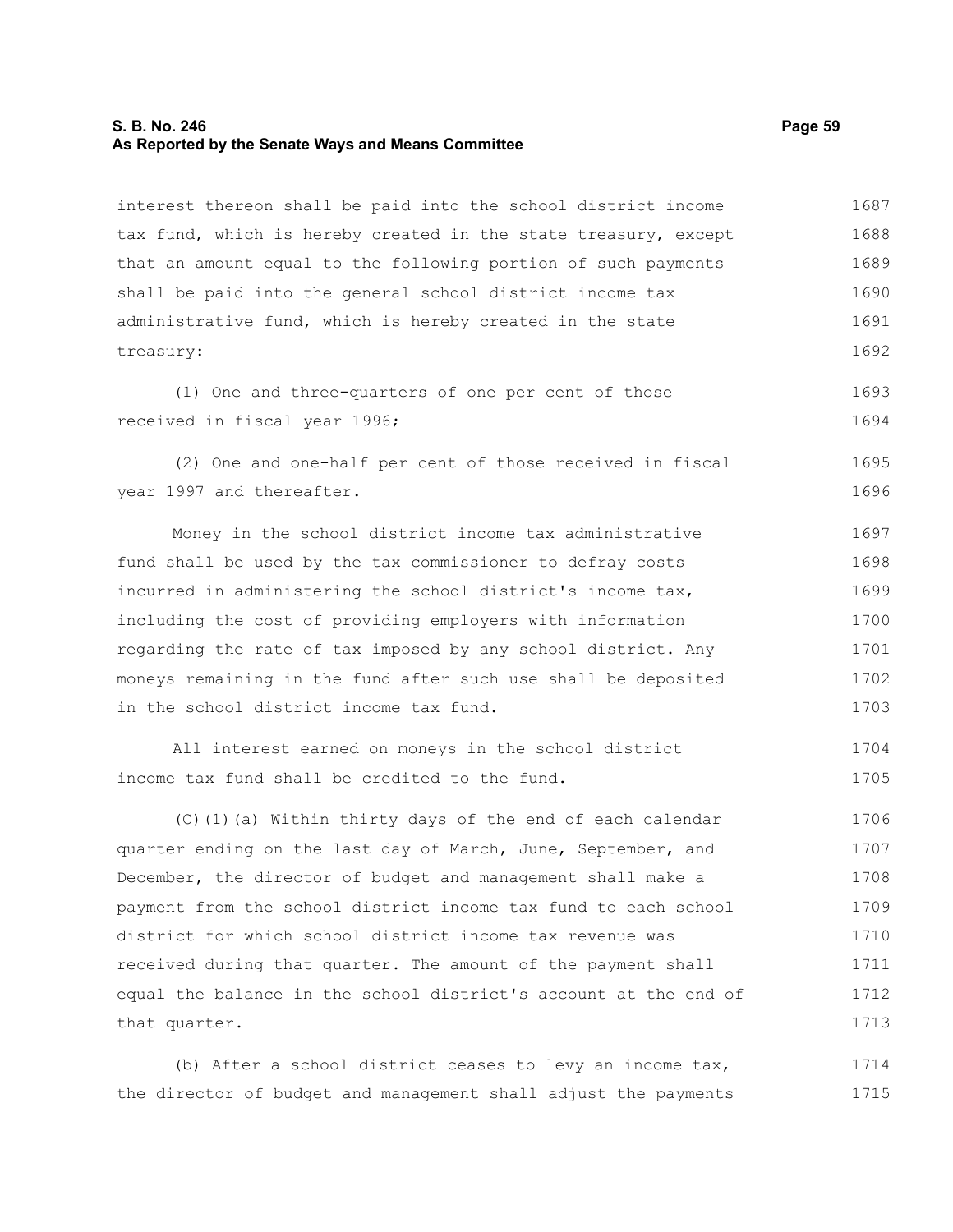### **S. B. No. 246 Page 60 As Reported by the Senate Ways and Means Committee**

under division (C)(1)(a) of this section to retain sufficient money in the school district's account to pay refunds. For the calendar quarters ending on the last day of March and December of the calendar year following the last calendar year the tax is levied, the director shall make the payments in the amount required under division (C)(1)(a) of this section. For the calendar quarter ending on the last day of June of the calendar year following the last calendar year the tax is levied, the director shall make a payment equal to nine-tenths of the balance in the account at the end of that quarter. For the calendar quarter ending on the last day of September of the calendar year following the last calendar year the tax is levied, the director shall make no payment. For the second and succeeding calendar years following the last calendar year the tax is levied, the director shall make one payment each year, within thirty days of the last day of June, in an amount equal to the balance in the district's account on the last day of June. 1716 1717 1718 1719 1720 1721 1722 1723 1724 1725 1726 1727 1728 1729 1730 1731 1732 1733

(2) Moneys paid to a school district under this division shall be deposited in its school district income tax fund. All interest earned on moneys in the school district income tax fund shall be apportioned by the tax commissioner pro rata among the school districts in the proportions and at the times the districts are entitled to receive payments under this division. 1734 1735 1736 1737 1738 1739

**Sec. 5747.08.** An annual return with respect to the tax imposed by section 5747.02 of the Revised Code and each tax imposed under Chapter 5748. of the Revised Code shall be made by every taxpayer for any taxable year for which the taxpayer is liable for the tax imposed by that section or under that chapter, unless the total credits allowed under division (E) of section 5747.05 and divisions (F) and (G) of section 5747.055 of 1740 1741 1742 1743 1744 1745 1746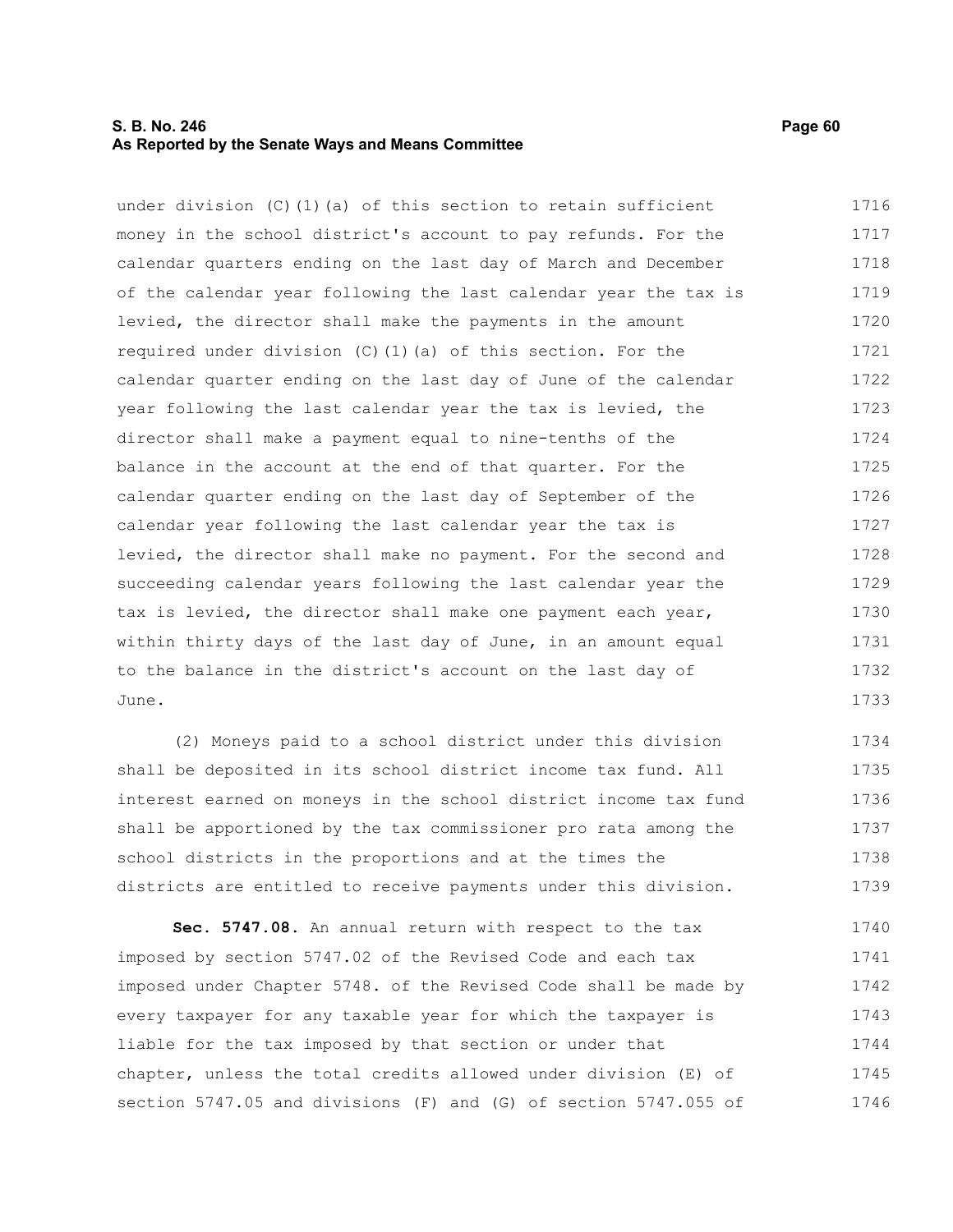### **S. B. No. 246 Page 61 As Reported by the Senate Ways and Means Committee**

the Revised Code for the year are equal to or exceed the tax imposed by section 5747.02 of the Revised Code, in which case no return shall be required unless the taxpayer is liable for a tax imposed pursuant to Chapter 5748. of the Revised Code. 1747 1748 1749 1750

(A) If an individual is deceased, any return or notice required of that individual under this chapter shall be made and filed by that decedent's executor, administrator, or other person charged with the property of that decedent. 1751 1752 1753 1754

(B) If an individual is unable to make a return or notice required by this chapter, the return or notice required of that individual shall be made and filed by the individual's duly authorized agent, guardian, conservator, fiduciary, or other person charged with the care of the person or property of that individual. 1755 1756 1757 1758 1759 1760

(C) Returns or notices required of an estate or a trust shall be made and filed by the fiduciary of the estate or trust. 1761 1762

(D)(1)(a) Except as otherwise provided in division (D)(1) (b) of this section, any pass-through entity may file a single return on behalf of one or more of the entity's investors other than an investor that is a person subject to the tax imposed under section 5733.06 of the Revised Code. The single return shall set forth the name, address, and social security number or other identifying number of each of those pass-through entity investors and shall indicate the distributive share of each of those pass-through entity investor's income taxable in this state in accordance with sections 5747.20 to 5747.231 of the Revised Code. Such pass-through entity investors for whom the pass-through entity elects to file a single return are not entitled to the exemption or credit provided for by sections 5747.02 and 5747.022 of the Revised Code; shall calculate the 1763 1764 1765 1766 1767 1768 1769 1770 1771 1772 1773 1774 1775 1776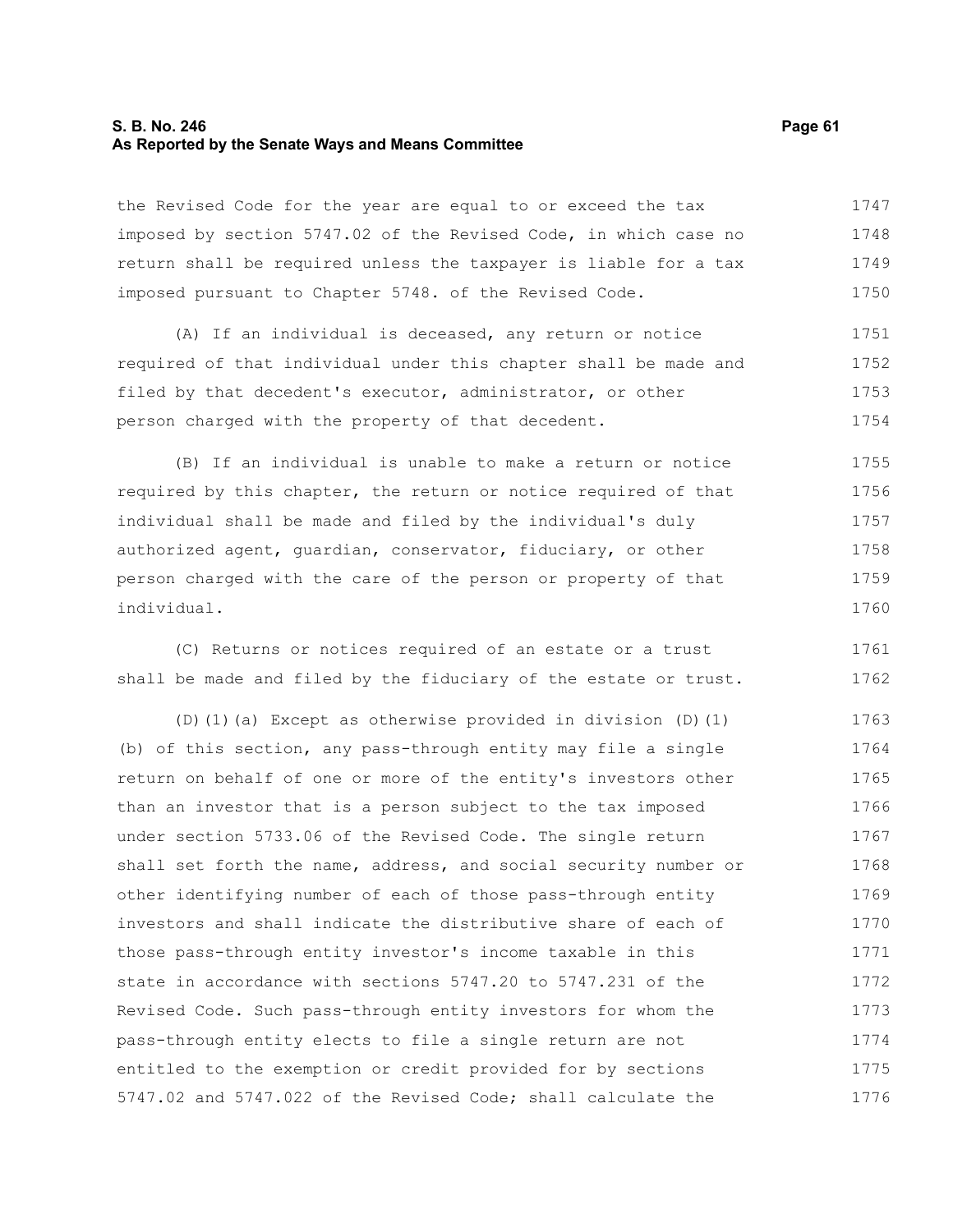### **S. B. No. 246 Page 62 As Reported by the Senate Ways and Means Committee**

tax before business credits at the highest rate of tax set forth in section 5747.02 of the Revised Code for the taxable year for which the return is filed; and are entitled to only their distributive share of the business credits as defined in division (D)(2) of this section. A single check drawn by the pass-through entity shall accompany the return in full payment of the tax due, as shown on the single return, for such investors, other than investors who are persons subject to the tax imposed under section 5733.06 of the Revised Code. 1777 1778 1779 1780 1781 1782 1783 1784 1785

(b)(i) A pass-through entity shall not include in such a single return any investor that is a trust to the extent that any direct or indirect current, future, or contingent beneficiary of the trust is a person subject to the tax imposed under section 5733.06 of the Revised Code. 1786 1787 1788 1789 1790

(ii) A pass-through entity shall not include in such a single return any investor that is itself a pass-through entity to the extent that any direct or indirect investor in the second pass-through entity is a person subject to the tax imposed under section 5733.06 of the Revised Code. 1791 1792 1793 1794 1795

(c) Nothing Except as provided by division (L) of this section, nothing in division (D) of this section precludes the tax commissioner from requiring such investors to file the return and make the payment of taxes and related interest, penalty, and interest penalty required by this section or section 5747.02, 5747.09, or 5747.15 of the Revised Code. Nothing in division (D) of this section precludes such an investor from filing the annual return under this section, utilizing the refundable credit equal to the investor's proportionate share of the tax paid by the pass-through entity on behalf of the investor under division (I) of this section, 1796 1797 1798 1799 1800 1801 1802 1803 1804 1805 1806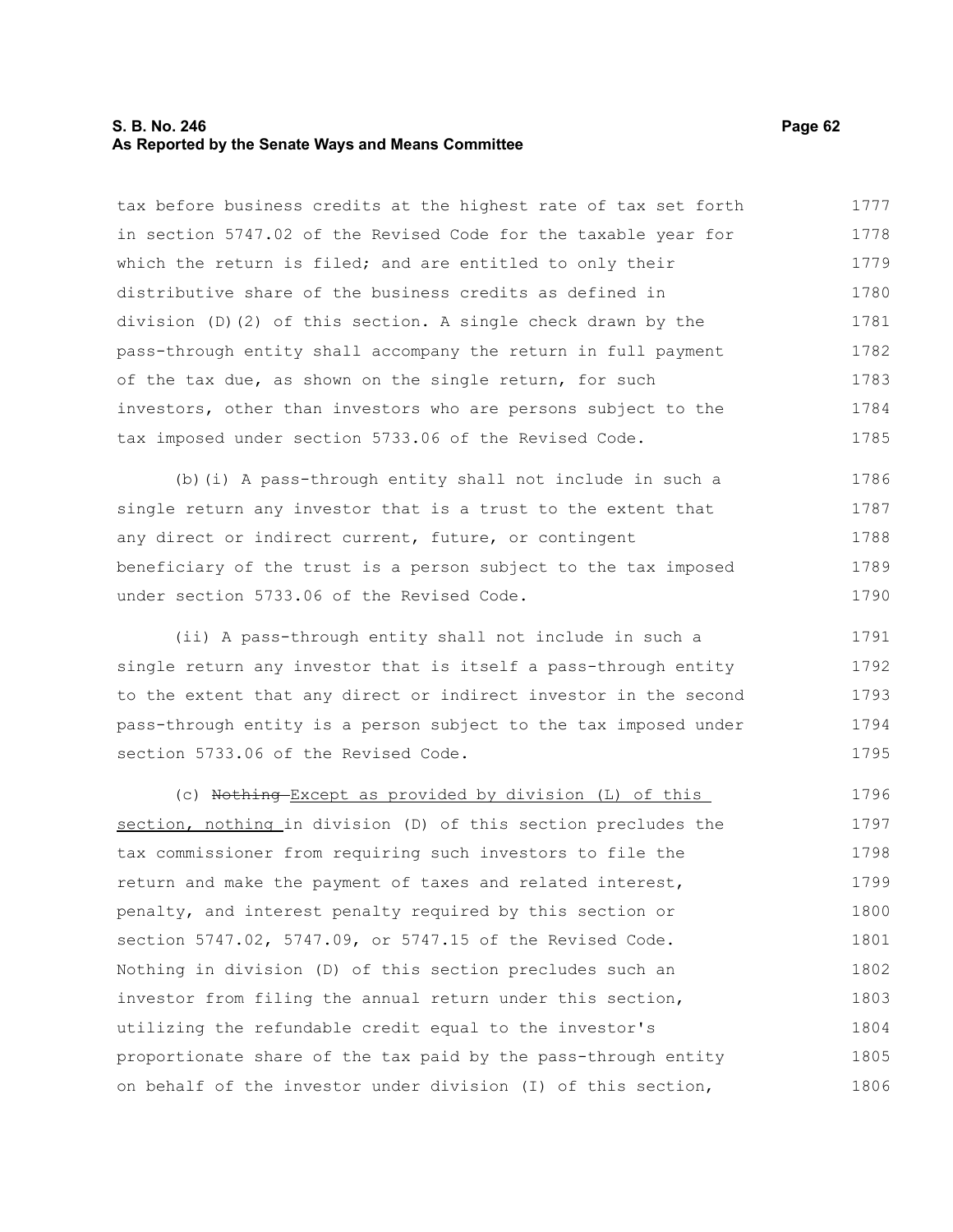### **S. B. No. 246 Page 63 As Reported by the Senate Ways and Means Committee**

and making the payment of taxes imposed under section 5747.02 of the Revised Code. Nothing in division (D) of this section shall be construed to provide to such an investor or pass-through entity any additional deduction or credit, other than the credit provided by division (I) of this section, solely on account of the entity's filing a return in accordance with this section. Such a pass-through entity also shall make the filing and payment of estimated taxes on behalf of the pass-through entity investors other than an investor that is a person subject to the tax imposed under section 5733.06 of the Revised Code. (2) For the purposes of this section, "business credits" means the credits listed in section 5747.98 of the Revised Code excluding the following credits: (a) The retirement income credit under division (B) of section 5747.055 of the Revised Code: (b) The senior citizen credit under division (F) of section 5747.055 of the Revised Code; (c) The lump sum distribution credit under division (G) of section 5747.055 of the Revised Code; (d) The dependent care credit under section 5747.054 of the Revised Code; (e) The lump sum retirement income credit under division (C) of section 5747.055 of the Revised Code; (f) The lump sum retirement income credit under division (D) of section 5747.055 of the Revised Code; (g) The lump sum retirement income credit under division (E) of section 5747.055 of the Revised Code; (h) The credit for displaced workers who pay for job 1807 1808 1809 1810 1811 1812 1813 1814 1815 1816 1817 1818 1819 1820 1821 1822 1823 1824 1825 1826 1827 1828 1829 1830 1831 1832 1833 1834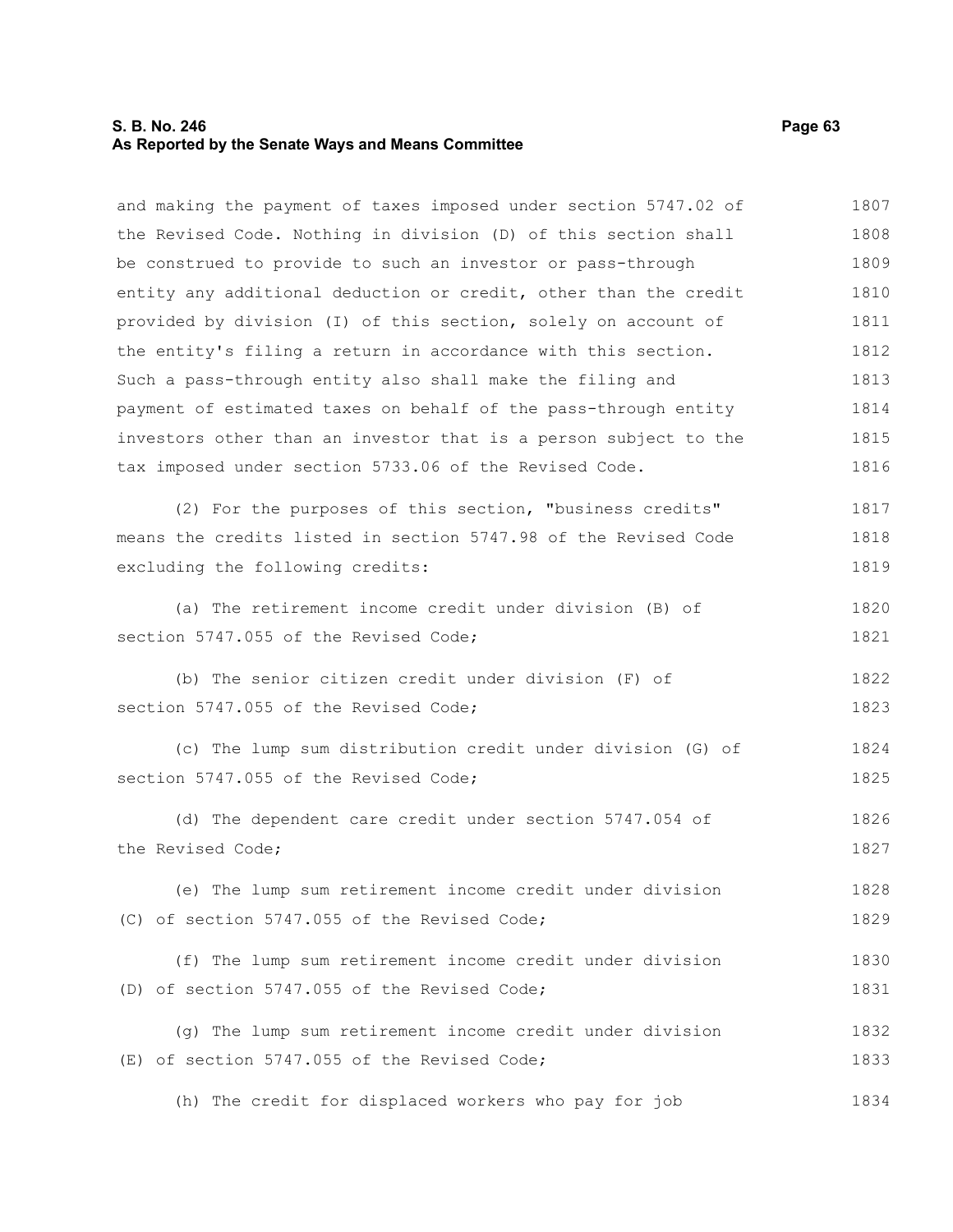### **S. B. No. 246 Page 64 As Reported by the Senate Ways and Means Committee**

training under section 5747.27 of the Revised Code;

(i) The twenty-dollar personal exemption credit under section 5747.022 of the Revised Code; (j) The joint filing credit under division (E) of section 5747.05 of the Revised Code; (k) The nonresident credit under division (A) of section 5747.05 of the Revised Code; (l) The credit for a resident's out-of-state income under division (B) of section 5747.05 of the Revised Code; (m) The earned income tax credit under section 5747.71 of the Revised Code; (n) The lead abatement credit under section 5747.26 of the Revised Code; (o) The credit for education expenses under section 5747.72 of the Revised Code; (p) The credit for tuition paid to a nonchartered

nonpublic school under section 5747.75 of the Revised Code. 1850 1851

(3) The election provided for under division (D) of this section applies only to the taxable year for which the election is made by the pass-through entity. Unless the tax commissioner provides otherwise, this election, once made, is binding and irrevocable for the taxable year for which the election is made. Nothing in this division shall be construed to provide for any deduction or credit that would not be allowable if a nonresident pass-through entity investor were to file an annual return. 1852 1853 1854 1855 1856 1857 1858 1859

(4) If a pass-through entity makes the election provided for under division (D) of this section, the pass-through entity 1860 1861

1835

1836 1837

1838 1839

1840 1841

1842 1843

1844 1845

1846 1847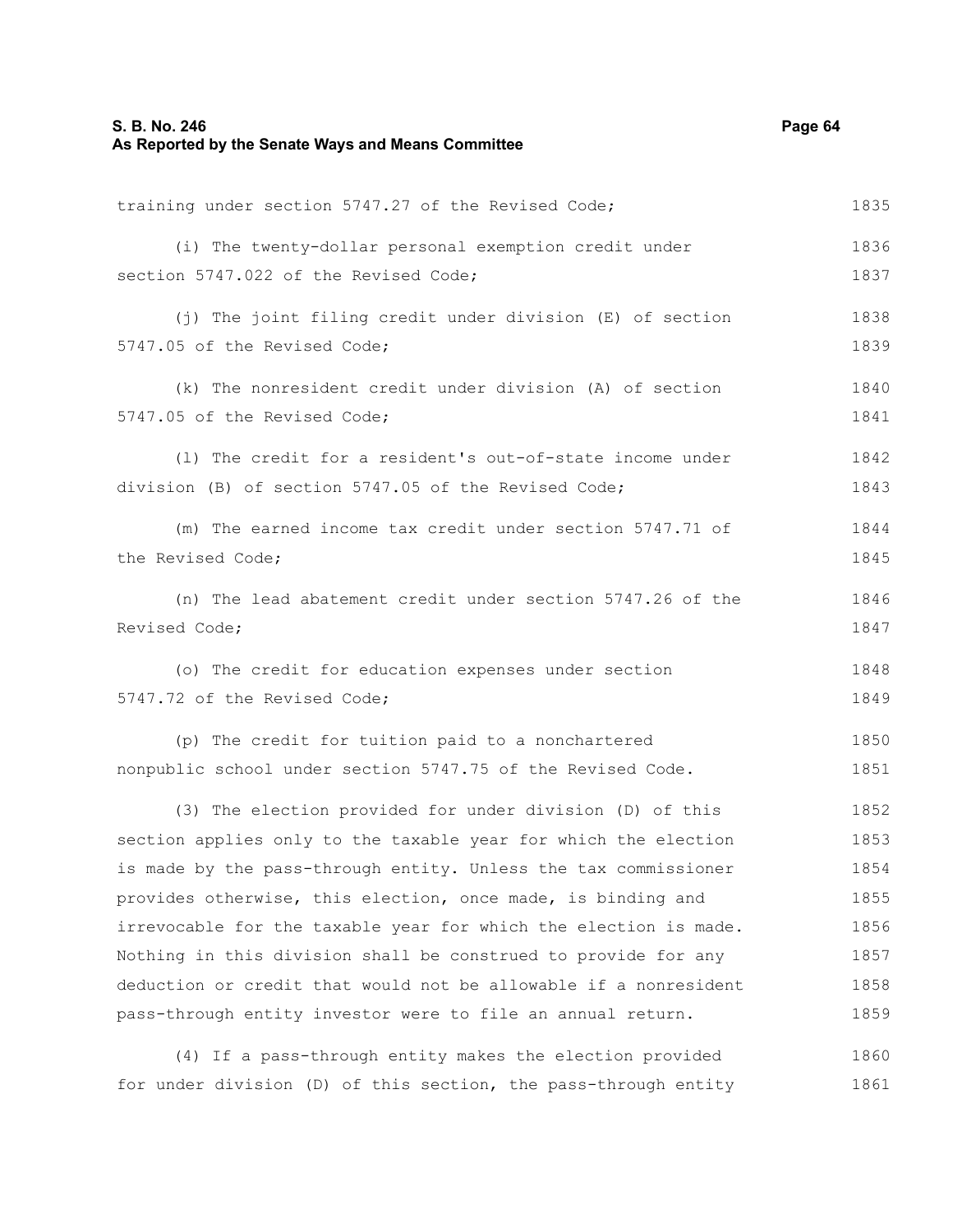### **S. B. No. 246 Page 65 As Reported by the Senate Ways and Means Committee**

shall be liable for any additional taxes, interest, interest penalty, or penalties imposed by this chapter if the tax commissioner finds that the single return does not reflect the correct tax due by the pass-through entity investors covered by that return. Nothing in this division shall be construed to limit or alter the liability, if any, imposed on pass-through entity investors for unpaid or underpaid taxes, interest, interest penalty, or penalties as a result of the pass-through entity's making the election provided for under division (D) of this section. For the purposes of division (D) of this section, "correct tax due" means the tax that would have been paid by the pass-through entity had the single return been filed in a manner reflecting the commissioner's findings. Nothing in division (D) of this section shall be construed to make or hold a passthrough entity liable for tax attributable to a pass-through entity investor's income from a source other than the passthrough entity electing to file the single return. 1862 1863 1864 1865 1866 1867 1868 1869 1870 1871 1872 1873 1874 1875 1876 1877 1878

(E) If a husband and wife file a joint federal income tax return for a taxable year, they shall file a joint return under this section for that taxable year, and their liabilities are joint and several, but, if the federal income tax liability of either spouse is determined on a separate federal income tax return, they shall file separate returns under this section. 1879 1880 1881 1882 1883 1884

If either spouse is not required to file a federal income tax return and either or both are required to file a return pursuant to this chapter, they may elect to file separate or joint returns, and, pursuant to that election, their liabilities are separate or joint and several. If a husband and wife file separate returns pursuant to this chapter, each must claim the taxpayer's own exemption, but not both, as authorized under section 5747.02 of the Revised Code on the taxpayer's own 1885 1886 1887 1888 1889 1890 1891 1892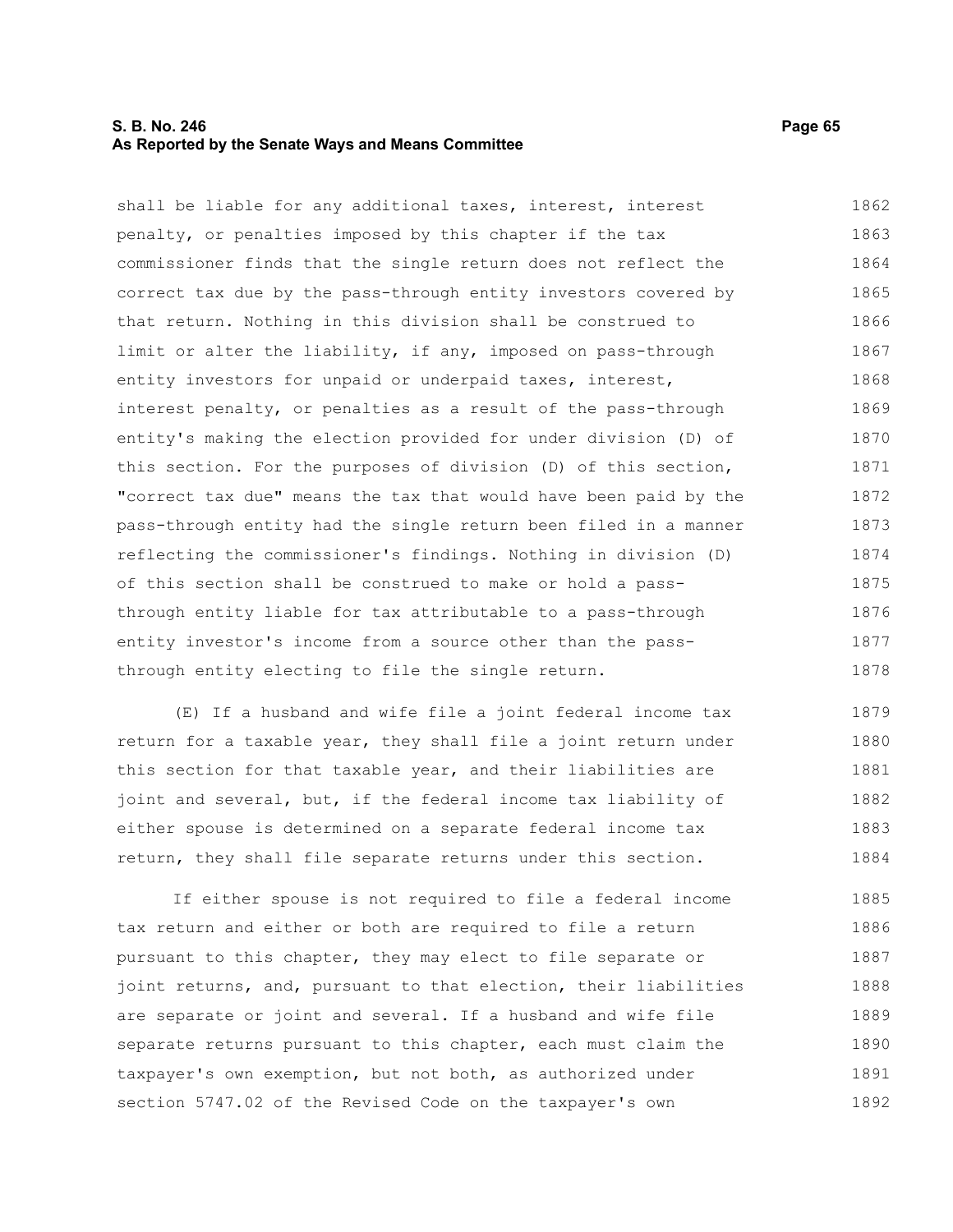### **S. B. No. 246 Page 66 As Reported by the Senate Ways and Means Committee**

#### return.

(F) Each return or notice required to be filed under this section shall contain the signature of the taxpayer or the taxpayer's duly authorized agent and of the person who prepared the return for the taxpayer, and shall include the taxpayer's social security number. Each return shall be verified by a declaration under the penalties of perjury. The tax commissioner shall prescribe the form that the signature and declaration shall take. 1894 1895 1896 1897 1898 1899 1900 1901

(G) Each return or notice required to be filed under this section shall be made and filed as required by section 5747.04 of the Revised Code, on or before the fifteenth day of April of each year, on forms that the tax commissioner shall prescribe, together with remittance made payable to the treasurer of state in the combined amount of the state and all school district income taxes shown to be due on the form. 1902 1903 1904 1905 1906 1907 1908

Upon good cause shown, the commissioner may extend the period for filing any notice or return required to be filed under this section and may adopt rules relating to extensions. If the extension results in an extension of time for the payment of any state or school district income tax liability with respect to which the return is filed, the taxpayer shall pay at the time the tax liability is paid an amount of interest computed at the rate per annum prescribed by section 5703.47 of the Revised Code on that liability from the time that payment is due without extension to the time of actual payment. Except as provided in section 5747.132 of the Revised Code, in addition to all other interest charges and penalties, all taxes imposed under this chapter or Chapter 5748. of the Revised Code and remaining unpaid after they become due, except combined amounts 1909 1910 1911 1912 1913 1914 1915 1916 1917 1918 1919 1920 1921 1922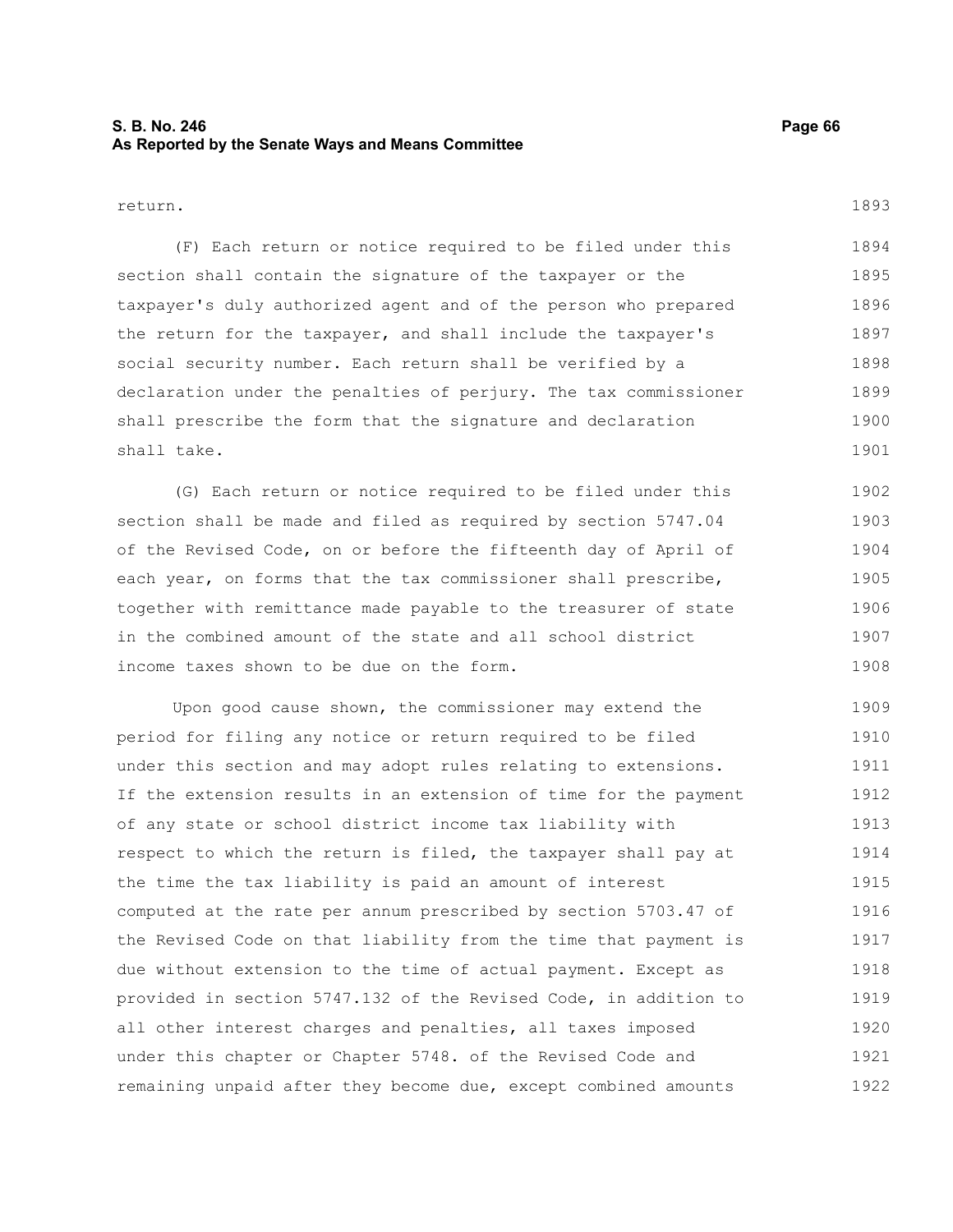### **S. B. No. 246 Page 67 As Reported by the Senate Ways and Means Committee**

due of one dollar or less, bear interest at the rate per annum prescribed by section 5703.47 of the Revised Code until paid or until the day an assessment is issued under section 5747.13 of the Revised Code, whichever occurs first. 1923 1924 1925 1926

If the commissioner considers it necessary in order to ensure the payment of the tax imposed by section 5747.02 of the Revised Code or any tax imposed under Chapter 5748. of the Revised Code, the commissioner may require returns and payments to be made otherwise than as provided in this section. 1927 1928 1929 1930 1931

To the extent that any provision in this division conflicts with any provision in section 5747.026 of the Revised Code, the provision in that section prevails. 1932 1933 1934

(H) The amounts withheld pursuant to section 5747.06, 5747.062, 5747.063, 5747.064, 5747.065, or 5747.071 of the Revised Code shall be allowed to the ultimate recipient of the income as credits against payment of the appropriate taxes imposed on the ultimate recipient by section 5747.02 and under Chapter 5748. of the Revised Code. As used in this division, "ultimate recipient" means the person who is required to report income from which amounts are withheld pursuant to section 5747.06, 5747.062, 5747.063, 5747.064, 5747.065, or 5747.071 of the Revised Code on the annual return required to be filed under this section. 1935 1936 1937 1938 1939 1940 1941 1942 1943 1944 1945

(I) If a pass-through entity elects to file a single return under division (D) of this section and if any investor is required to file the annual return and make the payment of taxes required by this chapter on account of the investor's other income that is not included in a single return filed by a passthrough entity or any other investor elects to file the annual return, the investor is entitled to a refundable credit equal to 1946 1947 1948 1949 1950 1951 1952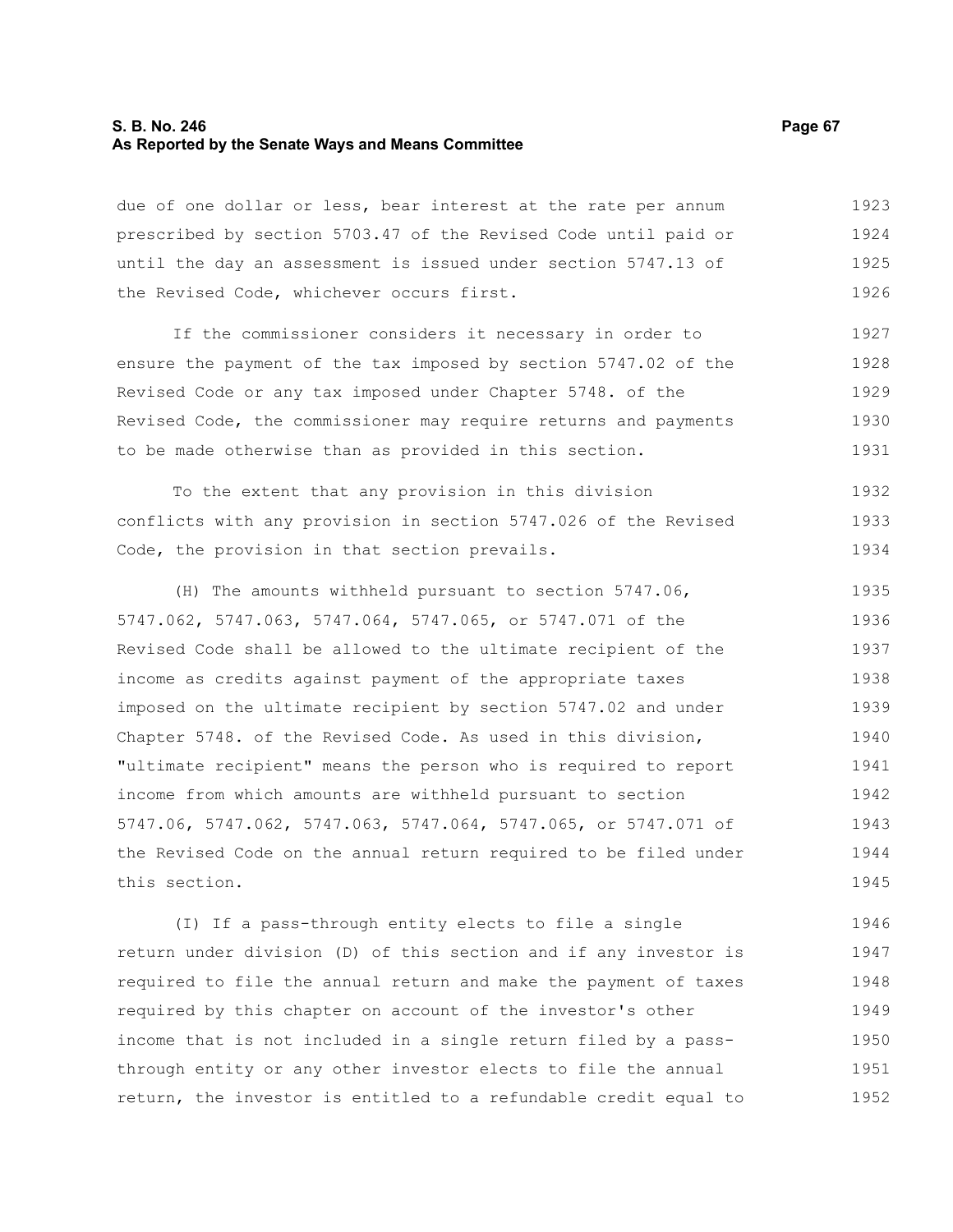### **S. B. No. 246 Page 68 As Reported by the Senate Ways and Means Committee**

the investor's proportionate share of the tax paid by the passthrough entity on behalf of the investor. The investor shall claim the credit for the investor's taxable year in which or with which ends the taxable year of the pass-through entity. Nothing in this chapter shall be construed to allow any credit provided in this chapter to be claimed more than once. For the purpose of computing any interest, penalty, or interest penalty, the investor shall be deemed to have paid the refundable credit provided by this division on the day that the pass-through entity paid the estimated tax or the tax giving rise to the credit. 1953 1954 1955 1956 1957 1958 1959 1960 1961 1962 1963

(J) The tax commissioner shall ensure that each return required to be filed under this section includes a box that the taxpayer may check to authorize a paid tax preparer who prepared the return to communicate with the department of taxation about matters pertaining to the return. The return or instructions accompanying the return shall indicate that by checking the box the taxpayer authorizes the department of taxation to contact the preparer concerning questions that arise during the processing of the return and authorizes the preparer only to provide the department with information that is missing from the return, to contact the department for information about the processing of the return or the status of the taxpayer's refund or payments, and to respond to notices about mathematical errors, offsets, or return preparation that the taxpayer has received from the department and has shown to the preparer. 1964 1965 1966 1967 1968 1969 1970 1971 1972 1973 1974 1975 1976 1977 1978

(K) The tax commissioner shall permit individual taxpayers to instruct the department of taxation to cause any refund of overpaid taxes to be deposited directly into a checking account, savings account, or an individual retirement account or individual retirement annuity, or preexisting college savings 1979 1980 1981 1982 1983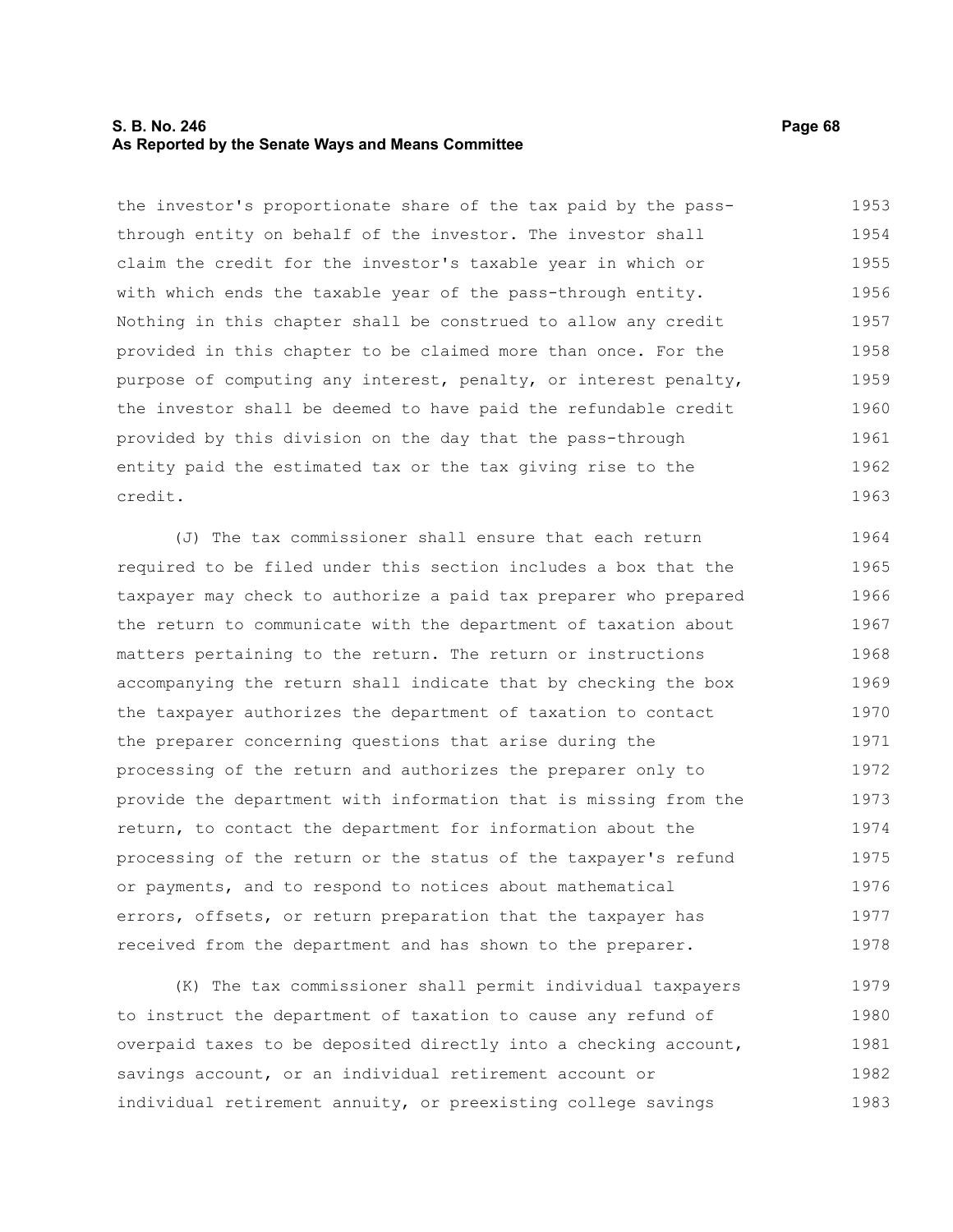### **S. B. No. 246 Page 69 As Reported by the Senate Ways and Means Committee**

plan or program account offered by the Ohio tuition trust authority under Chapter 3334. of the Revised Code, as designated by the taxpayer, when the taxpayer files the annual return required by this section electronically. 1984 1985 1986 1987

(L) If, for the taxable year, a nonresident or trust that is the owner of an electing pass-through entity, as defined in section 5747.38 of the Revised Code, does not have Ohio adjusted gross income or, in the case of a trust, modified Ohio taxable income other than from one or more electing pass-through entities, the nonresident or trust shall not be required to file an annual return under this section. Nothing in this division precludes such an owner from filing the annual return under this section, utilizing the refundable credit under section 5747.39 of the Revised Code equal to the owner's proportionate share of the tax levied under section 5747.38 of the Revised Code and paid by the electing pass-through entity, and making the payment of taxes imposed under section 5747.02 of the Revised Code. 1988 1989 1990 1991 1992 1993 1994 1995 1996 1997 1998 1999 2000

(M) The tax commissioner may adopt rules to administer this section.

**Sec. 5747.11.** (A) The tax commissioner shall refund to employers, qualifying entities, electing pass-through entities, or taxpayers subject to a tax imposed under section 5733.41, 5747.02, 5747.38, or 5747.41, or Chapter 5748. of the Revised Code the amount of any overpayment of such tax. 2003 2004 2005 2006 2007

(B) Except as otherwise provided under divisions (D) and (E) of this section, applications for refund shall be filed with the tax commissioner, on the form prescribed by the commissioner, within four years from the date of the illegal, erroneous, or excessive payment of the tax, or within any additional period allowed by division (B)(3)(b) of section 2008 2009 2010 2011 2012 2013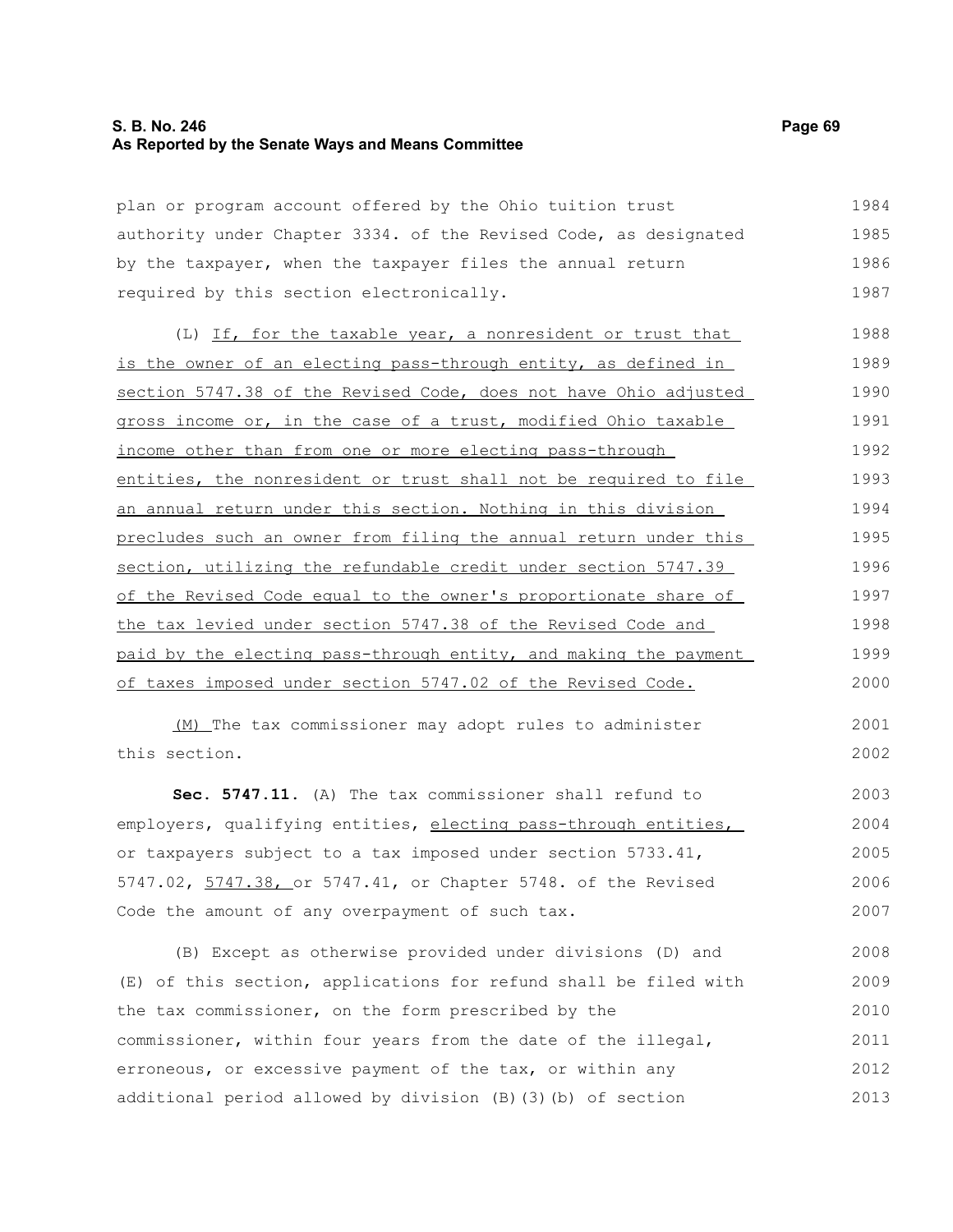### **S. B. No. 246 Page 70 As Reported by the Senate Ways and Means Committee**

5747.05, division (E) of section 5747.10, division (A) of section 5747.13, or division (C) of section 5747.45 of the Revised Code.

On filing of the refund application, the commissioner shall determine the amount of refund due and, if that amount exceeds one dollar, certify such amount to the director of budget and management and treasurer of state for payment from the tax refund fund created by section 5703.052 of the Revised Code. Payment shall be made as provided in division (C) of section 126.35 of the Revised Code. 2017 2018 2019 2020 2021 2022 2023

(C)(1) Interest shall be allowed and paid at the rate per annum prescribed by section 5703.47 of the Revised Code on amounts refunded with respect to the tax imposed under section 5747.02 or Chapter 5748. of the Revised Code from the date of the overpayment until the date of the refund of the overpayment, except that if any overpayment is refunded within ninety days after the final filing date of the annual return or ninety days after the return is filed, whichever is later, no interest shall be allowed on such overpayment. If the overpayment results from the carryback of a net operating loss or net capital loss to a previous taxable year, the overpayment is deemed not to have been made prior to the filing date, including any extension thereof, for the taxable year in which the net operating loss or net capital loss arises. For purposes of the payment of interest on overpayments, no amount of tax, for any taxable year, shall be treated as having been paid before the date on which the tax return for that year was due without regard to any extension of time for filing such return. 2024 2025 2026 2027 2028 2029 2030 2031 2032 2033 2034 2035 2036 2037 2038 2039 2040 2041

(2) Interest shall be allowed at the rate per annum prescribed by section 5703.47 of the Revised Code on amounts 2042 2043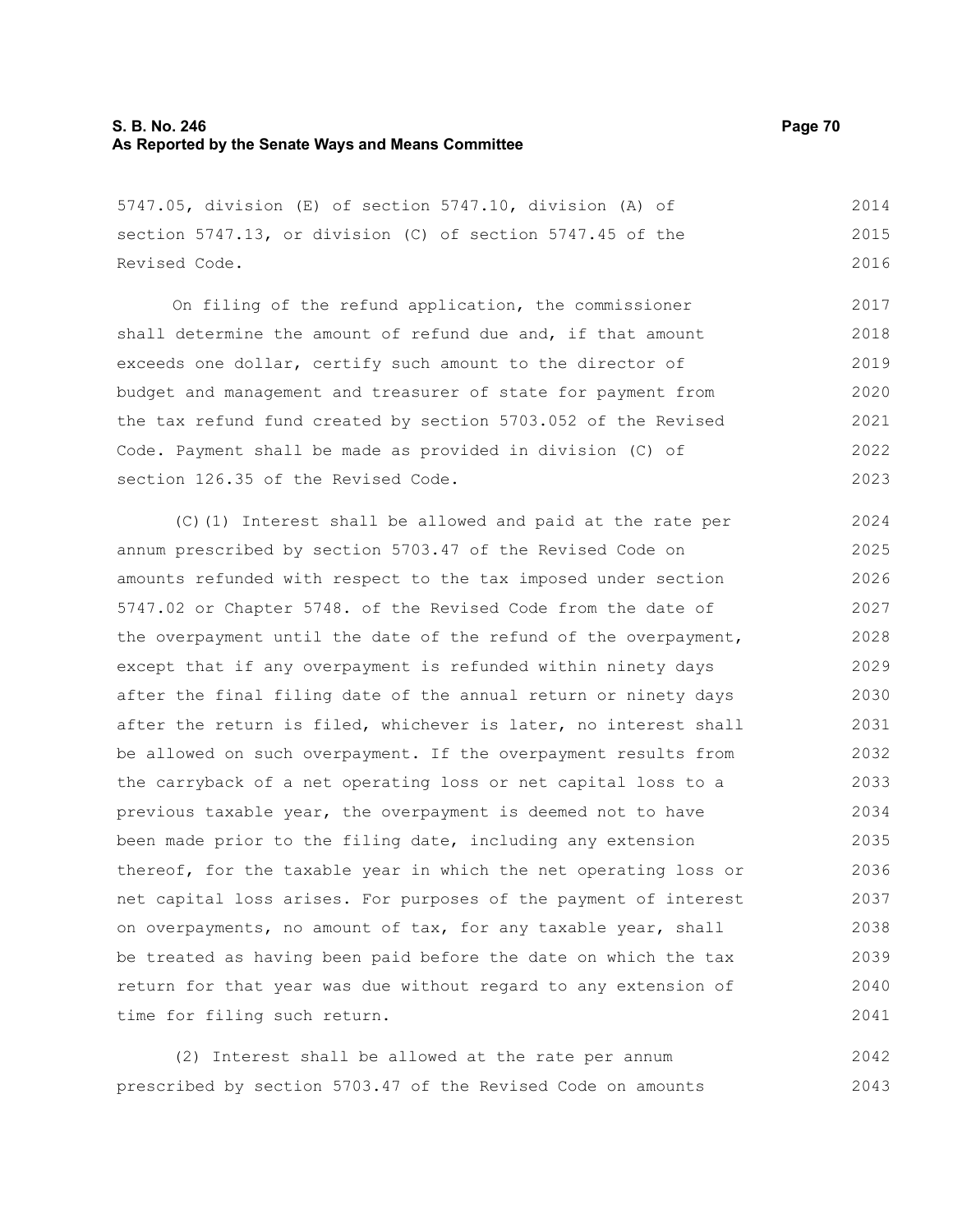### **S. B. No. 246 Page 71 As Reported by the Senate Ways and Means Committee**

refunded with respect to the taxes imposed under sections 5733.41 and 5747.41 or under section 5747.38 of the Revised Code. The interest shall run from whichever of the following days is the latest until the day the refund is paid: the day the illegal, erroneous, or excessive payment was made; the ninetieth day after the final day the annual report was required to be filed under section 5747.42 of the Revised Code; or the ninetieth day after the day that report was filed. (D) "Ninety days" shall be substituted for "four years" in division (B) of this section if the taxpayer satisfies both of the following conditions: (1) The taxpayer has applied for a refund based in whole or in part upon section 5747.059 of the Revised Code; (2) The taxpayer asserts that either the imposition or collection of the tax imposed or charged by this chapter or any portion of such tax violates the Constitution of the United States or the Constitution of Ohio. (E)(1) Division (E)(2) of this section applies only if all of the following conditions are satisfied: (a) A qualifying entity pays an amount of the tax imposed by section 5733.41 or 5747.41 of the Revised Code; (b) The taxpayer is a qualifying investor as to that qualifying entity; (c) The taxpayer did not claim the credit provided for in section 5747.059 of the Revised Code as to the tax described in division (E)(1)(a) of this section; (d) The four-year period described in division (B) of this 2044 2045 2046 2047 2048 2049 2050 2051 2052 2053 2054 2055 2056 2057 2058 2059 2060 2061 2062 2063 2064 2065 2066 2067 2068 2069 2070

section has ended as to the taxable year for which the taxpayer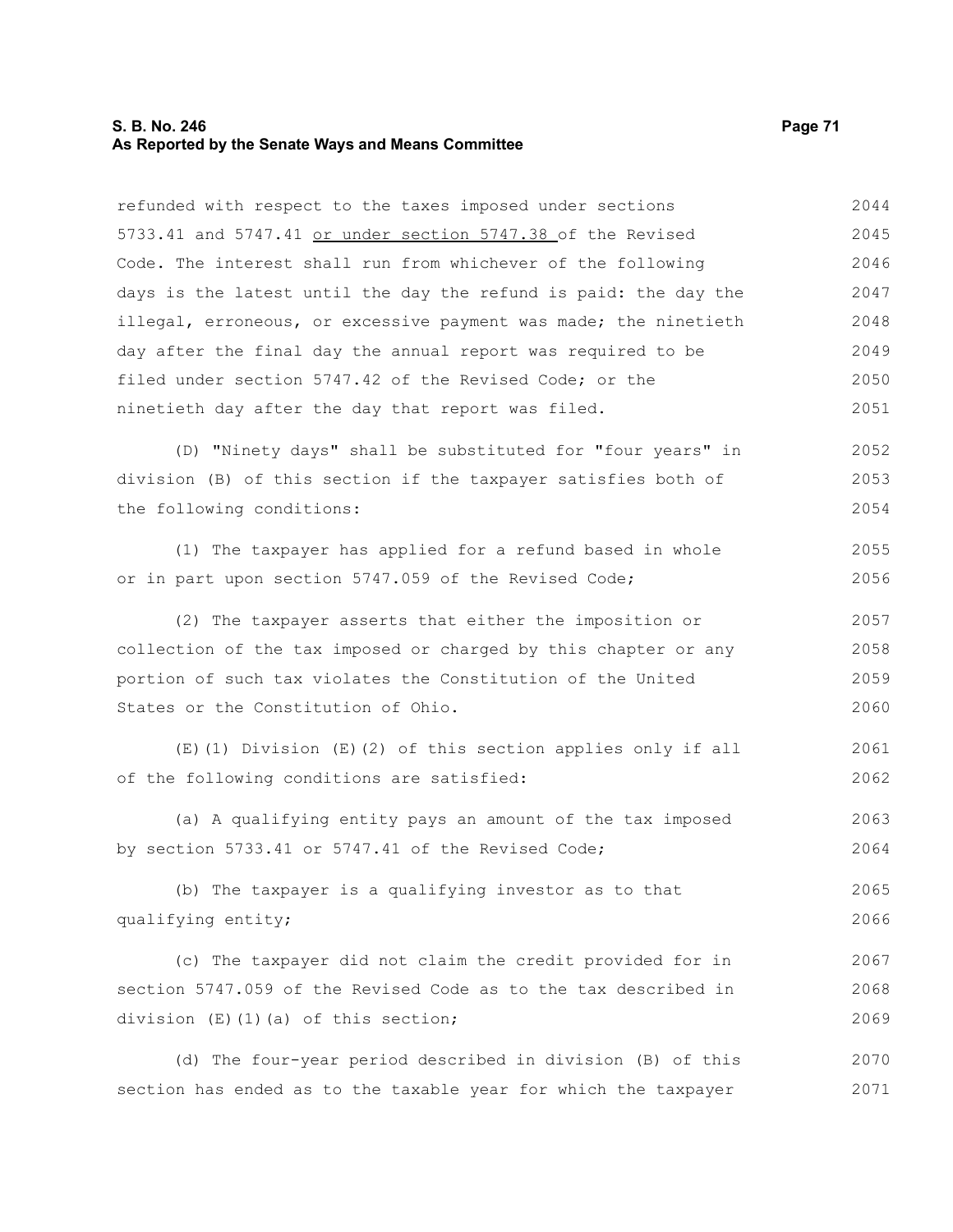### **S. B. No. 246 Page 72 As Reported by the Senate Ways and Means Committee**

otherwise would have claimed that credit.

(2) A taxpayer shall file an application for refund pursuant to division (E) of this section within one year after the date the payment described in division  $(E)$  (1)(a) of this section is made. An application filed under division (E)(2) of this section shall claim refund only of overpayments resulting from the taxpayer's failure to claim the credit described in division  $(E)(1)(c)$  of this section. Nothing in division  $(E)$  of this section shall be construed to relieve a taxpayer from complying with division (A)(15) of section 5747.01 of the Revised Code. 2073 2074 2075 2076 2077 2078 2079 2080 2081 2082

**Sec. 5747.13.** (A) If any employer collects the tax imposed by section 5747.02 or under Chapter 5748. of the Revised Code and fails to remit the tax as required by law, or fails to collect the tax, the employer is personally liable for any amount collected that the employer fails to remit, or any amount that the employer fails to collect. If any taxpayer fails to file a return or fails to pay the tax imposed by section 5747.02 or under Chapter 5748. of the Revised Code, the taxpayer is personally liable for the amount of the tax. 2083 2084 2085 2086 2087 2088 2089 2090 2091

If any employer, taxpayer,  $\theta$ r-qualifying entity, or electing pass-through entity required to file a return under this chapter fails to file the return within the time prescribed, files an incorrect return, fails to remit the full amount of the taxes due for the period covered by the return, or fails to remit any additional tax due as a result of a reduction in the amount of the credit allowed under division (B) of section 5747.05 of the Revised Code together with interest on the additional tax within the time prescribed by that division, the tax commissioner may make an assessment against any person 2092 2093 2094 2095 2096 2097 2098 2099 2100 2101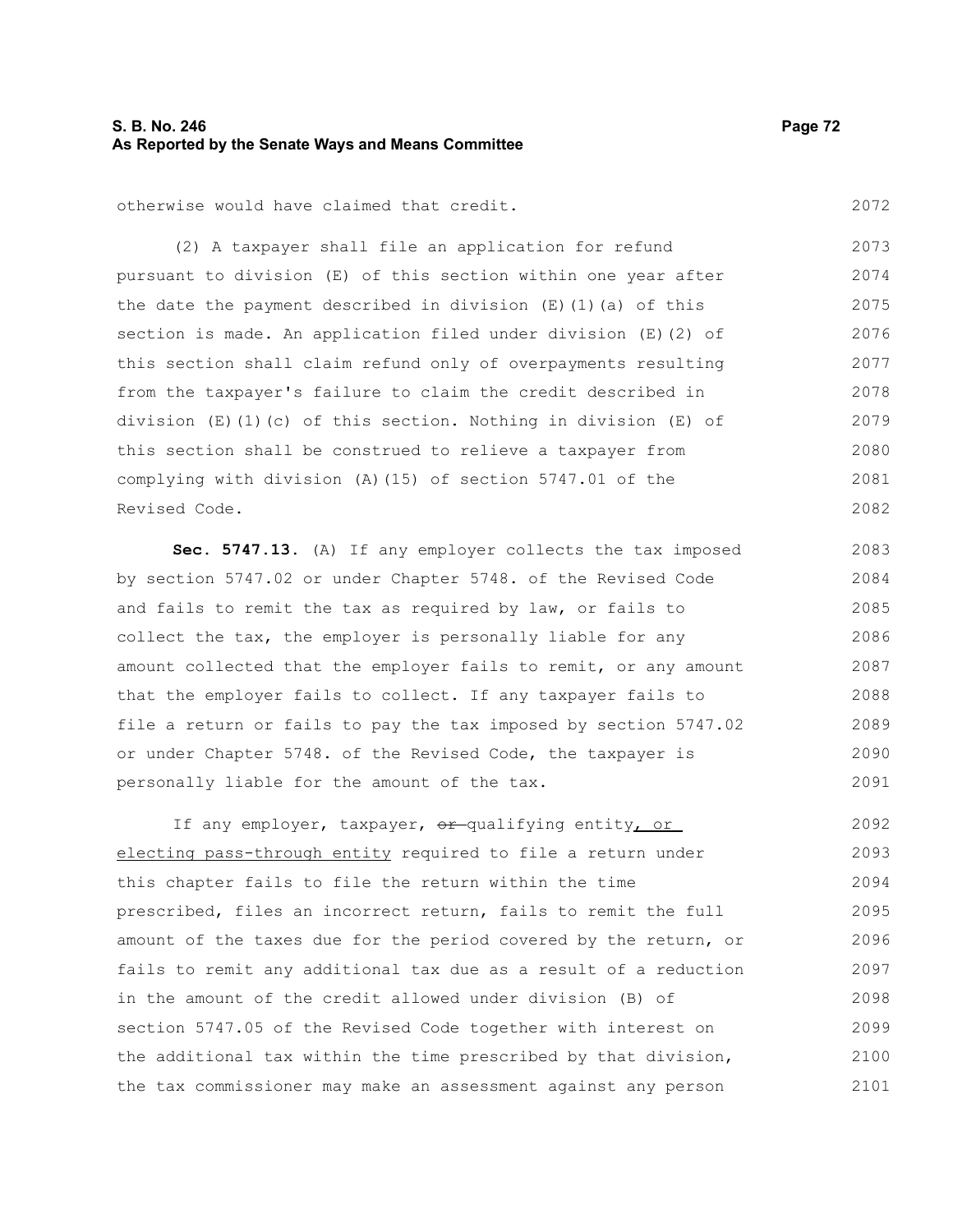## **S. B. No. 246 Page 73 As Reported by the Senate Ways and Means Committee**

liable for any deficiency for the period for which the return is or taxes are due, based upon any information in the commissioner's possession. 2102 2103 2104

An assessment issued against either the employer or the taxpayer pursuant to this section shall not be considered an election of remedies or a bar to an assessment against the other for failure to report or pay the same tax. No assessment shall be issued against any person if the tax actually has been paid by another. 2105 2106 2107 2108 2109 2110

No assessment shall be made or issued against an employer, a taxpayer,  $\sigma$  a qualifying entity, or an electing pass-through entity more than four years after the final date the return subject to assessment was required to be filed or the date the return was filed, whichever is later. However, the commissioner may assess any balance due as the result of a reduction in the credit allowed under division (B) of section 5747.05 of the Revised Code, including applicable penalty and interest, within four years of the date on which the taxpayer reports a change in either the portion of the taxpayer's adjusted gross income subjected to an income tax or tax measured by income in another state or the District of Columbia, or the amount of liability for an income tax or tax measured by income to another state or the District of Columbia, as required by division (B)(3) of section 5747.05 of the Revised Code. Such time limits may be extended if both the employer, taxpayer,  $\theta$ r-qualifying entity, or electing pass-through entity and the commissioner consent in writing to the extension or if an agreement waiving or extending the time limits has been entered into pursuant to section 122.171 of the Revised Code. Any such extension shall extend the four-year time limit in division (B) of section 5747.11 of the Revised Code for the same period of time. There shall be no bar 2111 2112 2113 2114 2115 2116 2117 2118 2119 2120 2121 2122 2123 2124 2125 2126 2127 2128 2129 2130 2131 2132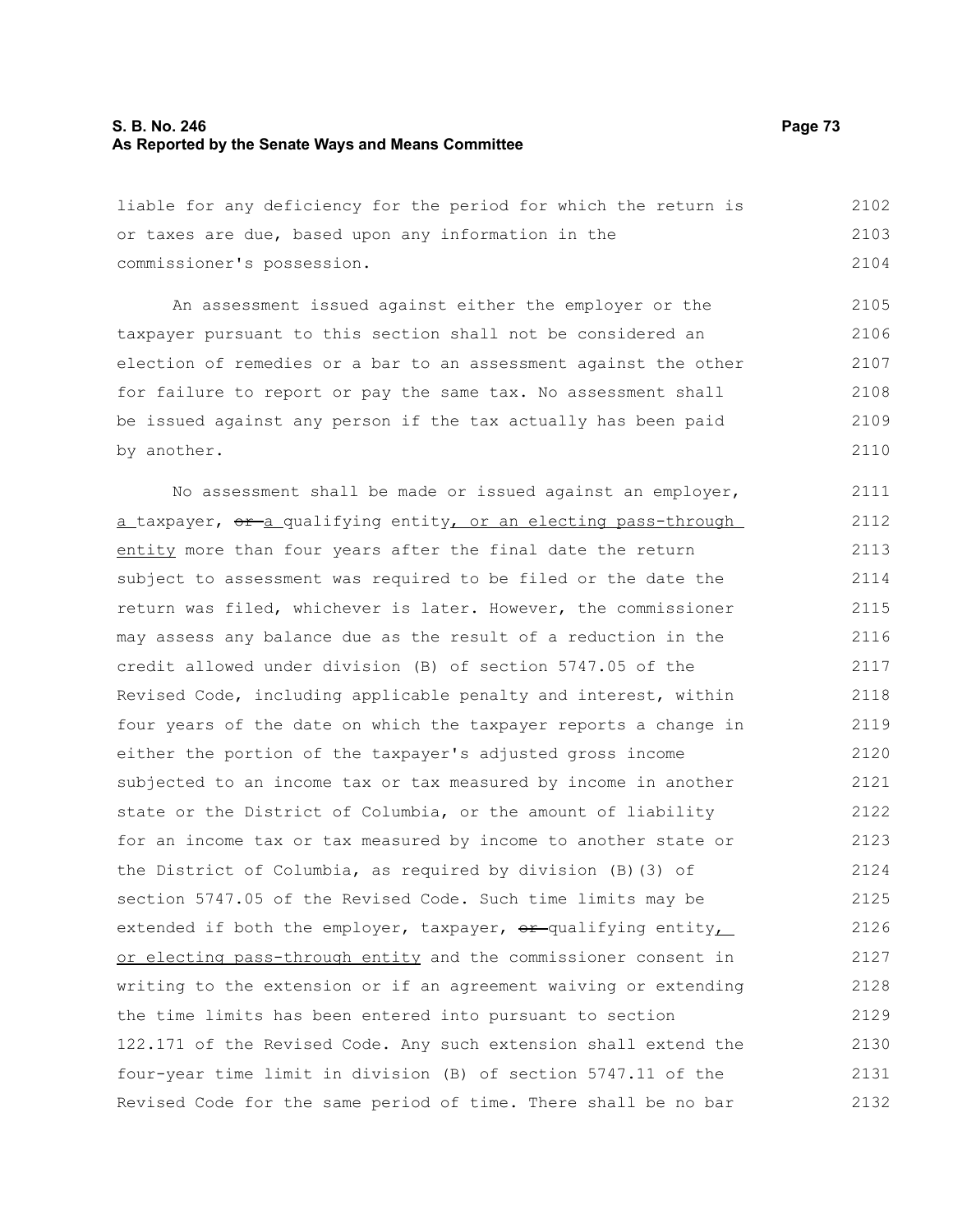#### **S. B. No. 246 Page 74 As Reported by the Senate Ways and Means Committee**

or limit to an assessment against an employer for taxes withheld from employees and not remitted to the state, against an employer,  $a$  taxpayer,  $e^{a}$  qualifying entity, or an electing pass-through entity that fails to file a return subject to assessment as required by this chapter, or against an employer, a taxpayer, or a qualifying entity, or an electing pass-through entity that files a fraudulent return. 2133 2134 2135 2136 2137 2138 2139

The commissioner shall give the party assessed written notice of the assessment in the manner provided in section 5703.37 of the Revised Code. With the notice, the commissioner shall provide instructions on how to petition for reassessment and request a hearing on the petition. 2140 2141 2142 2143 2144

(B) Unless the party assessed files with the tax commissioner within sixty days after service of the notice of assessment, either personally or by certified mail, a written petition for reassessment, signed by the party assessed or that party's authorized agent having knowledge of the facts, the assessment becomes final, and the amount of the assessment is due and payable from the party assessed to the commissioner with remittance made payable to the treasurer of state. The petition shall indicate the objections of the party assessed, but additional objections may be raised in writing if received by the commissioner prior to the date shown on the final determination. If the petition has been properly filed, the commissioner shall proceed under section 5703.60 of the Revised Code. 2145 2146 2147 2148 2149 2150 2151 2152 2153 2154 2155 2156 2157 2158

(C) After an assessment becomes final, if any portion of the assessment remains unpaid, including accrued interest, a certified copy of the tax commissioner's entry making the assessment final may be filed in the office of the clerk of the 2159 2160 2161 2162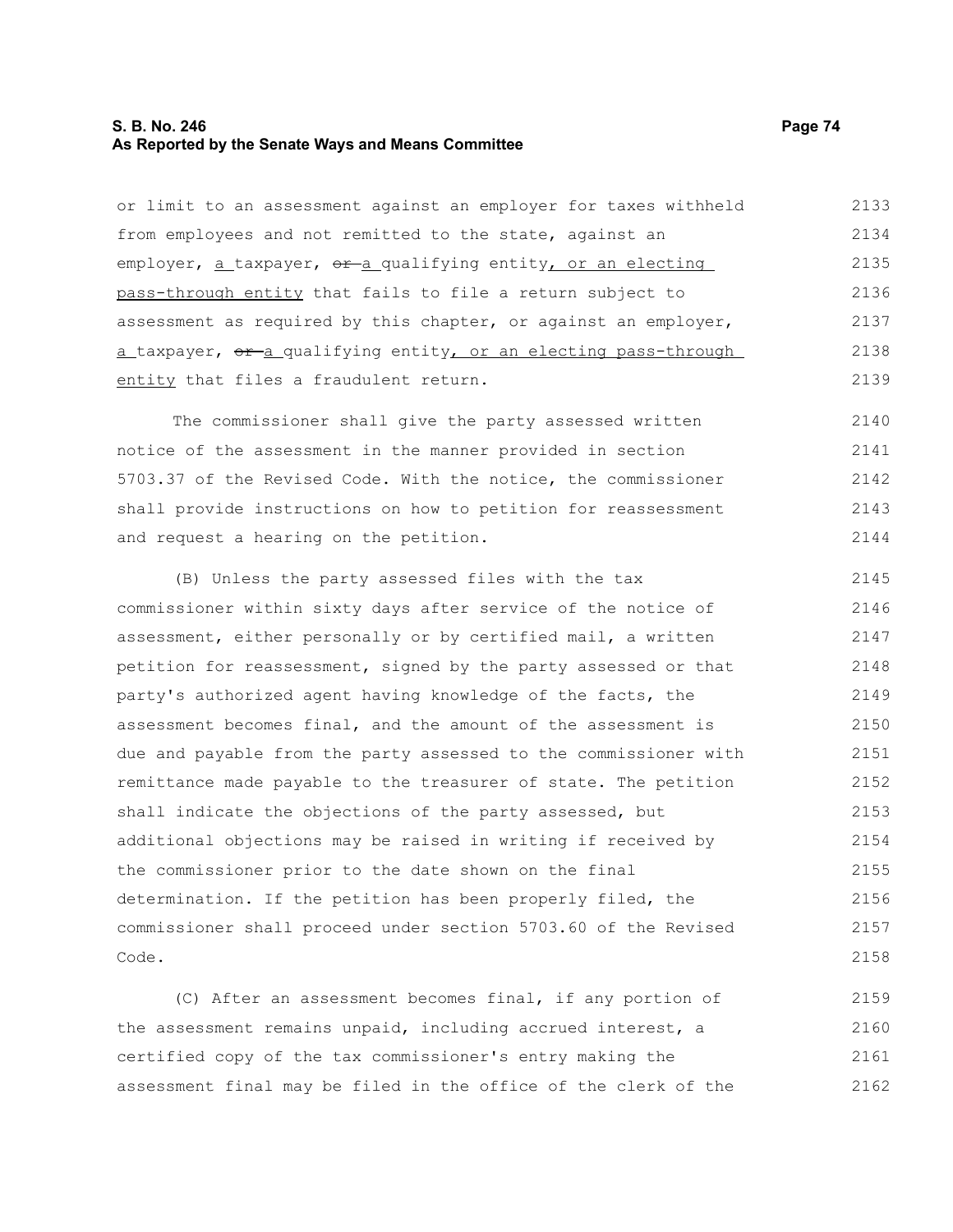### **S. B. No. 246 Page 75 As Reported by the Senate Ways and Means Committee**

court of common pleas in the county in which the employer's, taxpayer's,  $er$ -qualifying entity's, or electing pass-through entity's place of business is located or the county in which the party assessed resides. If the party assessed is not a resident of this state, the certified copy of the entry may be filed in the office of the clerk of the court of common pleas of Franklin county. 2163 2164 2165 2166 2167 2168 2169

Immediately upon the filing of the entry, the clerk shall enter a judgment against the party assessed in the amount shown on the entry. The judgment shall be filed by the clerk in one of two loose-leaf books, one entitled "special judgments for state and school district income taxes," and the other entitled "special judgments for qualifying entity and electing passthrough entity taxes." The judgment shall have the same effect as other judgments. Execution shall issue upon the judgment upon the request of the tax commissioner, and all laws applicable to sales on execution shall apply to sales made under the judgment. 2170 2171 2172 2173 2174 2175 2176 2177 2178 2179

If the assessment is not paid in its entirety within sixty days after the assessment was issued, the portion of the assessment consisting of tax due shall bear interest at the rate per annum prescribed by section 5703.47 of the Revised Code from the day the tax commissioner issues the assessment until it is paid or until it is certified to the attorney general for collection under section 131.02 of the Revised Code, whichever comes first. If the unpaid portion of the assessment is certified to the attorney general for collection, the entire unpaid portion of the assessment shall bear interest at the rate per annum prescribed by section 5703.47 of the Revised Code from the date of certification until the date it is paid in its entirety. Interest shall be paid in the same manner as the tax and may be collected by the issuance of an assessment under this 2180 2181 2182 2183 2184 2185 2186 2187 2188 2189 2190 2191 2192 2193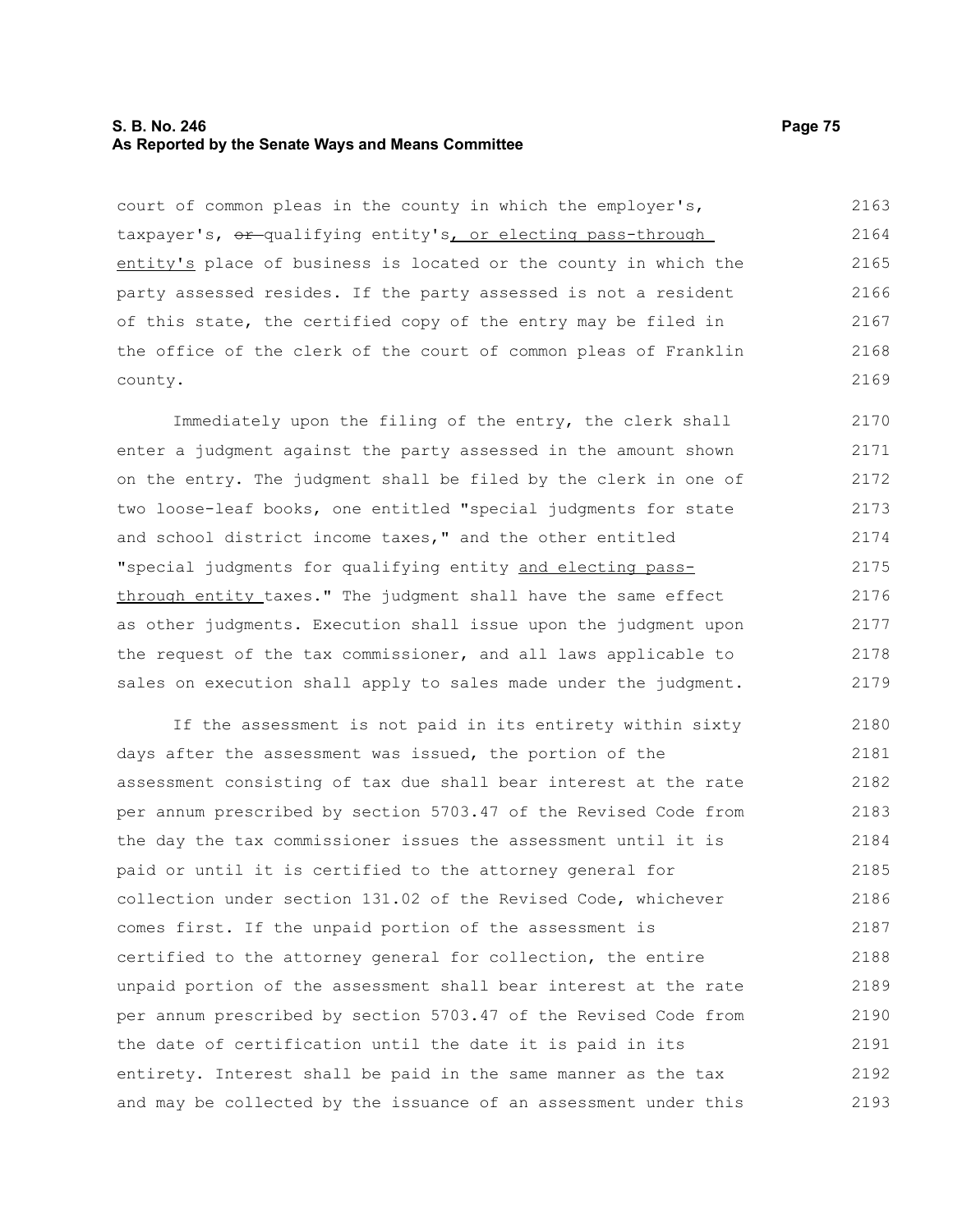# **S. B. No. 246 Page 76 As Reported by the Senate Ways and Means Committee**

| section.                                                         | 2194 |
|------------------------------------------------------------------|------|
| (D) All money collected under this section shall be              | 2195 |
| considered as revenue arising from the taxes imposed by this     | 2196 |
| chapter or Chapter 5733. or 5748. of the Revised Code, as        | 2197 |
| appropriate.                                                     | 2198 |
| (E) If the party assessed files a petition for                   | 2199 |
| reassessment under division (B) of this section, the person, on  | 2200 |
| or before the last day the petition may be filed, shall pay the  | 2201 |
| assessed amount, including assessed interest and assessed        | 2202 |
| penalties, if any of the following conditions exists:            | 2203 |
| (1) The person files a tax return reporting Ohio adjusted        | 2204 |
| gross income, less the exemptions allowed by section 5747.025 of | 2205 |
| the Revised Code, in an amount less than one cent, and the       | 2206 |
| reported amount is not based on the computations required under  | 2207 |
| division (A) of section 5747.01 or section 5747.025 of the       | 2208 |
| Revised Code.                                                    | 2209 |
| (2) The person files a tax return that the tax                   | 2210 |
| commissioner determines to be incomplete, false, fraudulent, or  | 2211 |
| frivolous.                                                       | 2212 |
| (3) The person fails to file a tax return, and the basis         | 2213 |
| for this failure is not either of the following:                 | 2214 |
| (a) An assertion that the person has no nexus with this          | 2215 |
| state;                                                           | 2216 |
| (b) The computations required under division (A) of              | 2217 |
| section 5747.01 of the Revised Code or the application of        | 2218 |
| credits allowed under this chapter has the result that the       | 2219 |
| person's tax liability is less than one dollar and one cent.     | 2220 |

(F) Notwithstanding the fact that a petition for 2221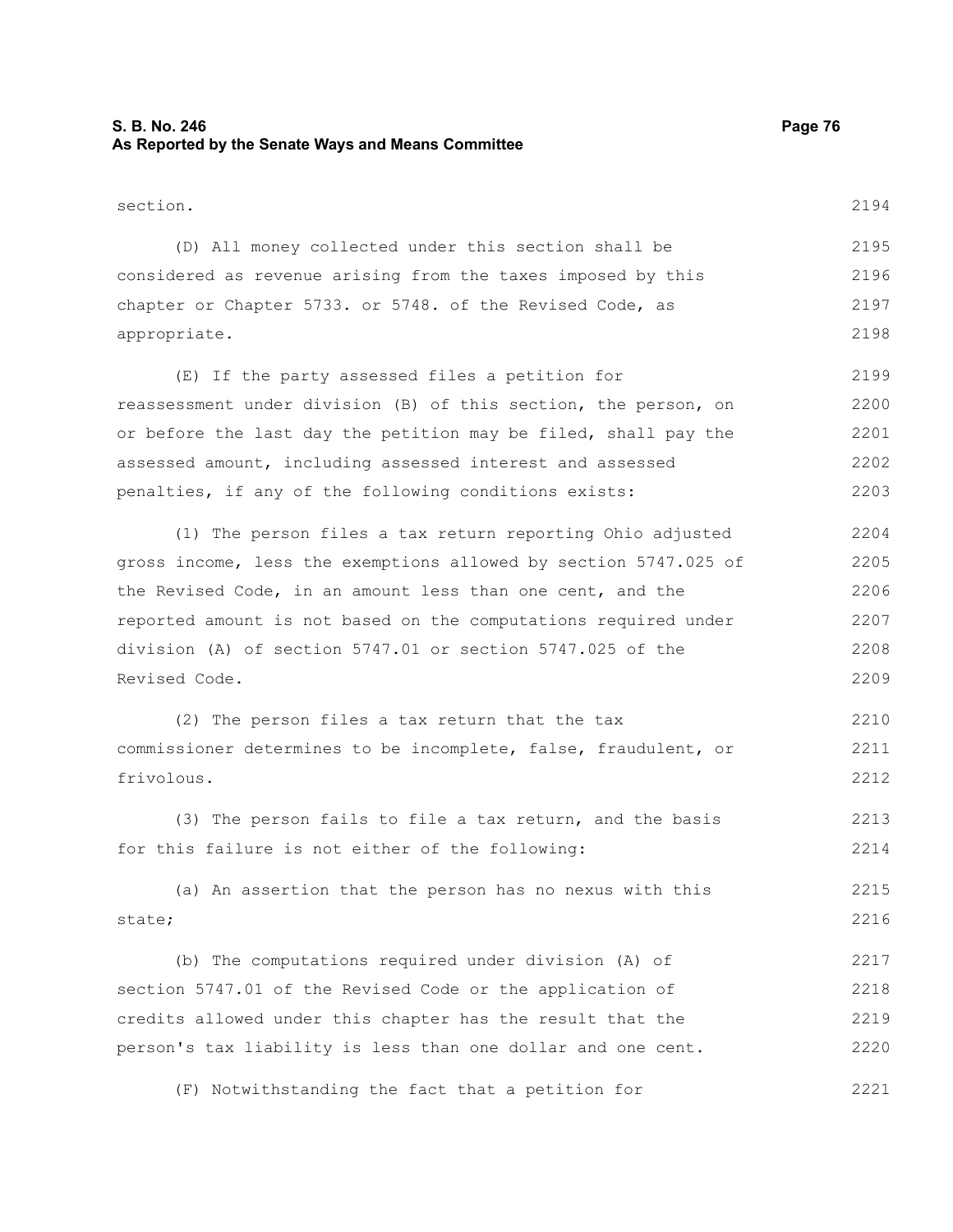#### **S. B. No. 246 Page 77 As Reported by the Senate Ways and Means Committee**

reassessment is pending, the petitioner may pay all or a portion of the assessment that is the subject of the petition. The acceptance of a payment by the treasurer of state does not prejudice any claim for refund upon final determination of the petition. 2222 2223 2224 2225 2226

If upon final determination of the petition an error in the assessment is corrected by the tax commissioner, upon petition so filed or pursuant to a decision of the board of tax appeals or any court to which the determination or decision has been appealed, so that the amount due from the party assessed under the corrected assessment is less than the portion paid, there shall be issued to the petitioner or to the petitioner's assigns or legal representative a refund in the amount of the overpayment as provided by section 5747.11 of the Revised Code, with interest on that amount as provided by such section, subject to section 5747.12 of the Revised Code. 2227 2228 2229 2230 2231 2232 2233 2234 2235 2236 2237

**Sec. 5747.132.** (A) As used in this section:

(1) "Qualifying taxpayer" means a taxpayer, an employer, or-a qualifying entity, or an electing pass-through entity. 2239 2240

(2) "Qualifying refund overpayment" means an amount received by a qualifying taxpayer in excess of a refund or request for payment claimed or made by or on behalf of the qualifying taxpayer on a return, report, or other document filed with the tax commissioner. 2241 2242 2243 2244 2245

(B) A qualifying taxpayer is not liable for any interest or penalty with respect to the repayment of a qualifying refund overpayment if the taxpayer pays the entire amount of the overpayment to the tax commissioner not later than thirty days after the taxpayer receives an assessment for it. If the 2246 2247 2248 2249 2250

2238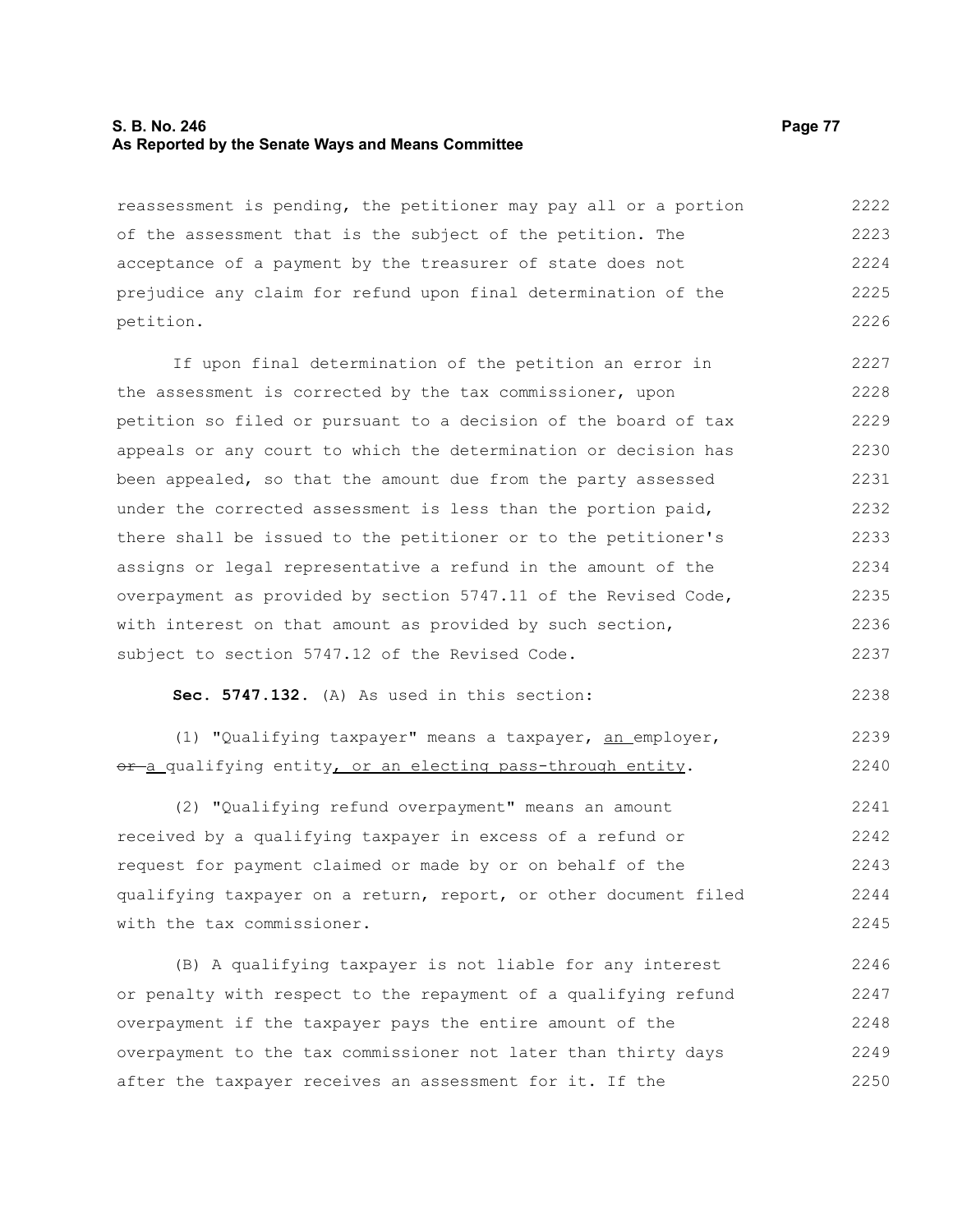#### **S. B. No. 246 Page 78 As Reported by the Senate Ways and Means Committee**

taxpayer does not pay the entire amount of the overpayment to the commissioner within the time prescribed by this section, interest shall accrue on the amount of the deficiency pursuant to section 5747.13 of the Revised Code from the day the commissioner issues the assessment until the deficiency is paid. 2251 2252 2253 2254 2255

**Sec. 5747.14.** If the tax commissioner finds that an employer, a qualifying entity, an electing pass-through entity, or a taxpayer liable for any tax imposed under section 5733.41, this chapter, or Chapter 5748. of the Revised Code is about to depart from the state, to remove the employer's, qualifying entity's, electing pass-through entity's, or taxpayer's property therefrom, to conceal the employer's, qualifying entity's, electing pass-through entity's, or taxpayer's self or the employer's, qualifying entity's, electing pass-through entity's, or taxpayer's property, or to do any other act tending to prejudice or render wholly or partly ineffectual proceedings to collect such tax, unless such proceedings are brought without delay, or if the commissioner believes that the collection of the amount due from any employer, qualifying entity, electing pass-through entity, or taxpayer will be jeopardized by delay, the commissioner shall give notice of such findings to such employer, qualifying entity, electing pass-through entity, or taxpayer together with the demand for an immediate return and immediate payment of such tax, with an assessment and penalty, if applicable as provided in section 5747.13 of the Revised Code, whereupon such tax shall become immediately due and payable. In such cases the commissioner may immediately file the commissioner's entry with the clerk of the court of common pleas in the same manner and with the same effect as provided in section 5747.13 of the Revised Code, provided that if such employer, qualifying entity, electing pass-through entity, or 2256 2257 2258 2259 2260 2261 2262 2263 2264 2265 2266 2267 2268 2269 2270 2271 2272 2273 2274 2275 2276 2277 2278 2279 2280 2281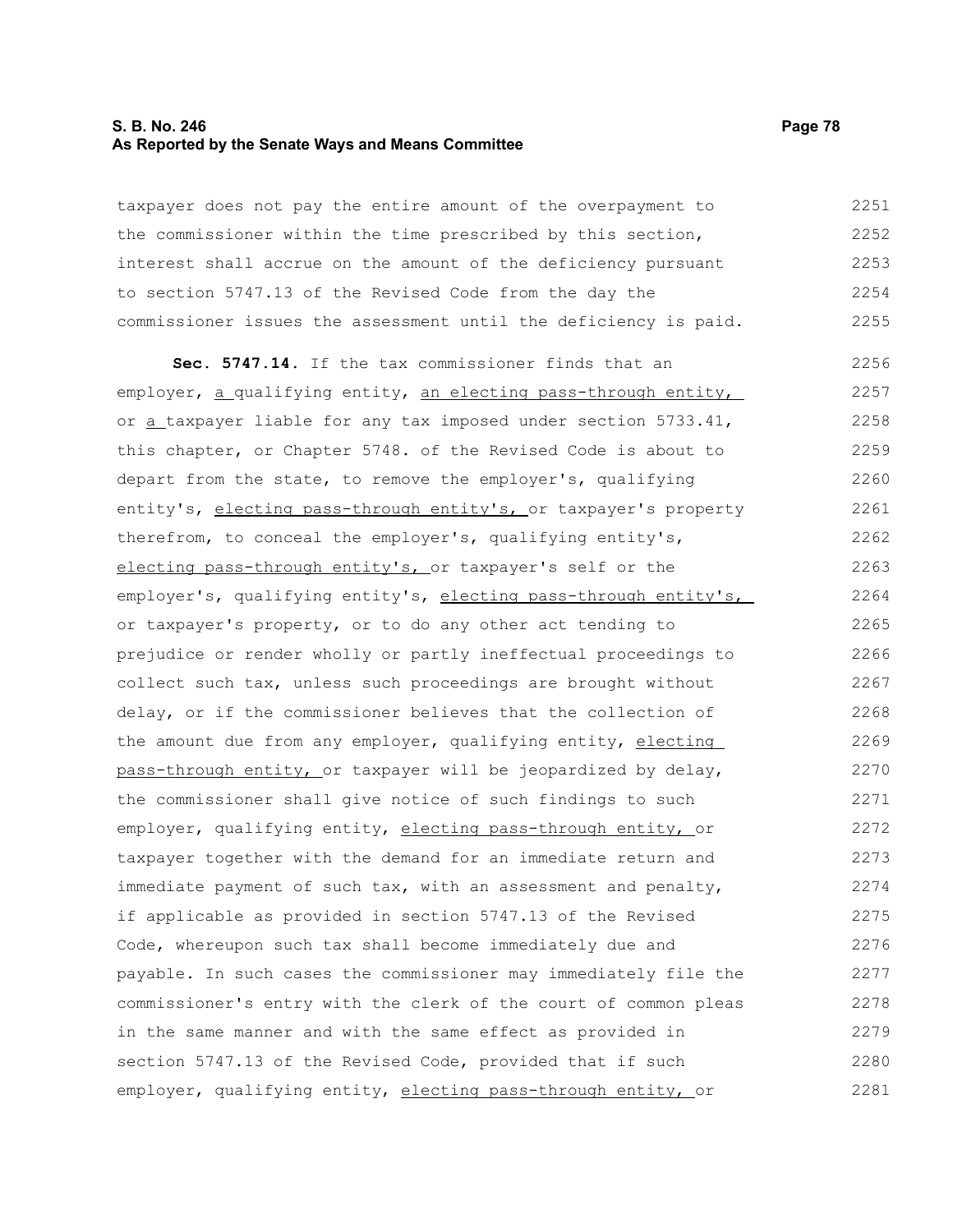## **S. B. No. 246 Page 79 As Reported by the Senate Ways and Means Committee**

taxpayer, within five days from notice of the assessment, furnishes evidence satisfactory to the commissioner, under the rules prescribed by the commissioner, that the employer, qualifying entity, electing pass-through entity, or taxpayer is not in default in making returns or paying or collecting any tax prescribed by this chapter or that the employer, qualifying entity, electing pass-through entity, or taxpayer will duly return and pay, or post bond satisfactory to the commissioner conditioned upon payment of the tax finally determined to be due, such tax shall not be payable prior to the time and manner otherwise fixed for payment under section 5747.13 of the Revised Code, and the person assessed shall be restored to the rights granted the person under such section. Upon satisfaction of the assessment the commissioner shall order the bond canceled, securities released, and judgment vacated. 2282 2283 2284 2285 2286 2287 2288 2289 2290 2291 2292 2293 2294 2295 2296

**Sec. 5747.15.** (A) In addition to any other penalty imposed by this chapter or Chapter 5703. of the Revised Code, the following penalties shall apply:

(1) If a taxpayer, a qualifying entity, an electing passthrough entity, or an employer required to file any report or return, including an informational notice, report, or return, under this chapter fails to make and file the report or return within the time prescribed, including any extensions of time granted by the tax commissioner, a penalty may be imposed not exceeding the greater of fifty dollars per month or fraction of a month, not to exceed five hundred dollars, or five per cent per month or fraction of a month, not to exceed fifty per cent, of the sum of the taxes required to be shown on the report or return, for each month or fraction of a month elapsing between the due date, including extensions of the due date, and the date on which filed. 2300 2301 2302 2303 2304 2305 2306 2307 2308 2309 2310 2311 2312

2297 2298 2299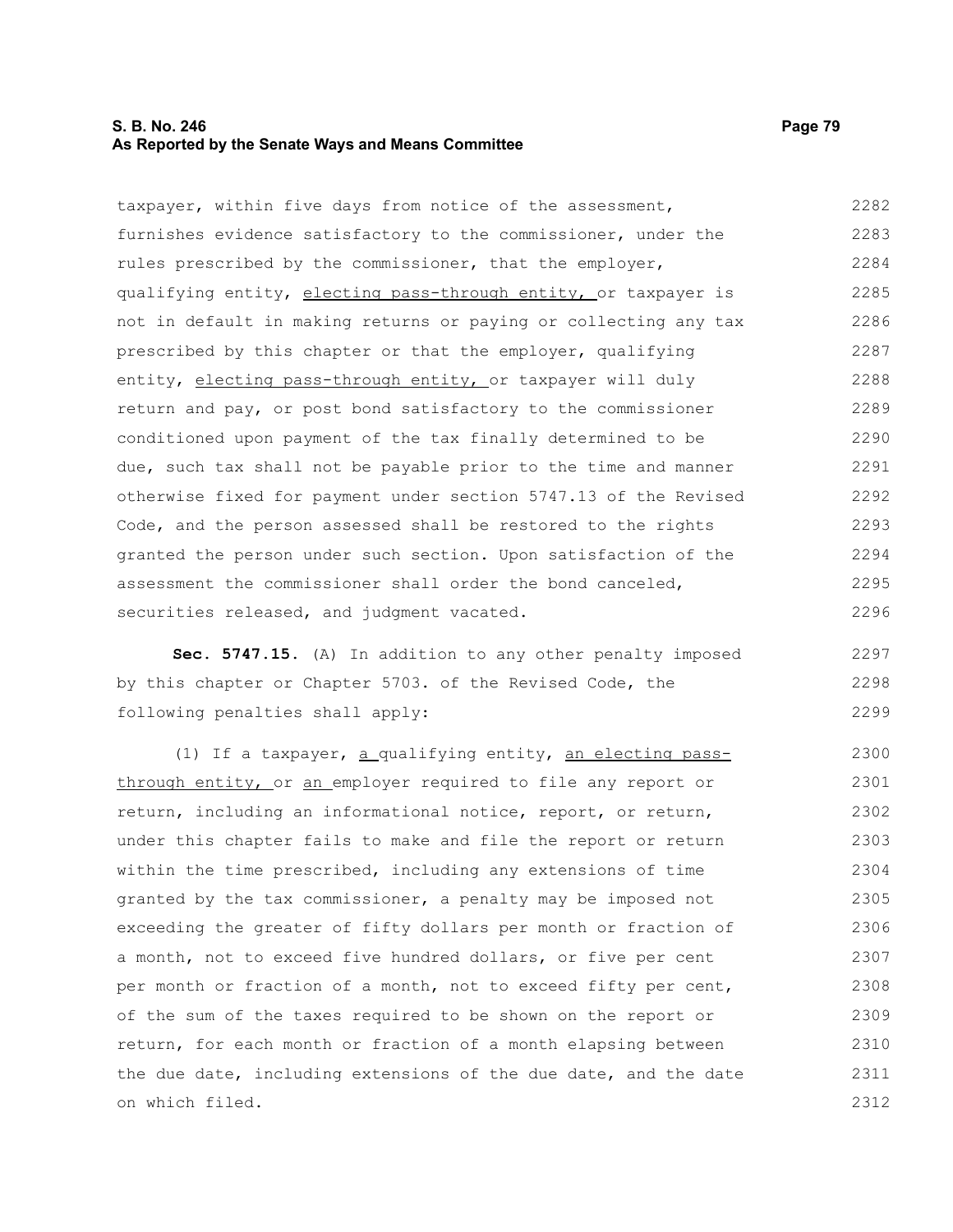### **S. B. No. 246 Page 80 As Reported by the Senate Ways and Means Committee**

(2) If a taxpayer fails to pay any amount of tax required to be paid under section 5733.41 or Chapters 5747. or 5748. of the Revised Code, except estimated tax under section 5747.09 or 5747.43 of the Revised Code, by the dates prescribed for payment, a penalty may be imposed not exceeding twice the applicable interest charged under division (G) of section 5747.08 of the Revised Code for the delinquent payment. 2313 2314 2315 2316 2317 2318 2319

(3)(a) If an employer fails to pay any amount of tax imposed by section 5747.02 of the Revised Code and required to be paid under this chapter by the dates prescribed for payment, a penalty may be imposed not exceeding the sum of ten per cent of the delinquent payment plus twice the interest charged under division (F)(5) of section 5747.07 of the Revised Code for the delinquent payment. 2320 2321 2322 2323 2324 2325 2326

(b) If a qualifying entity or an electing pass-through entity fails to pay any amount of tax imposed by section 5733.41, 5747.38, or 5747.41 of the Revised Code and required to be paid under this chapter by the dates prescribed for payment, a penalty may be imposed not exceeding the sum of ten per cent of the delinquent payment plus twice the applicable interest charged under division (G) of section 5747.08 of the Revised Code for the delinquent payment. 2327 2328 2329 2330 2331 2332 2333 2334

(4)(a) If an employer withholds from employees the tax imposed by section 5747.02 of the Revised Code and fails to remit the tax withheld to the state as required by this chapter on or before the dates prescribed for payment, a penalty may be imposed not exceeding fifty per cent of the delinquent payment. 2335 2336 2337 2338 2339

(b) If a qualifying entity withholds any amount of tax imposed under section 5747.41 of the Revised Code from an individual's qualifying amount and fails to remit that amount to 2340 2341 2342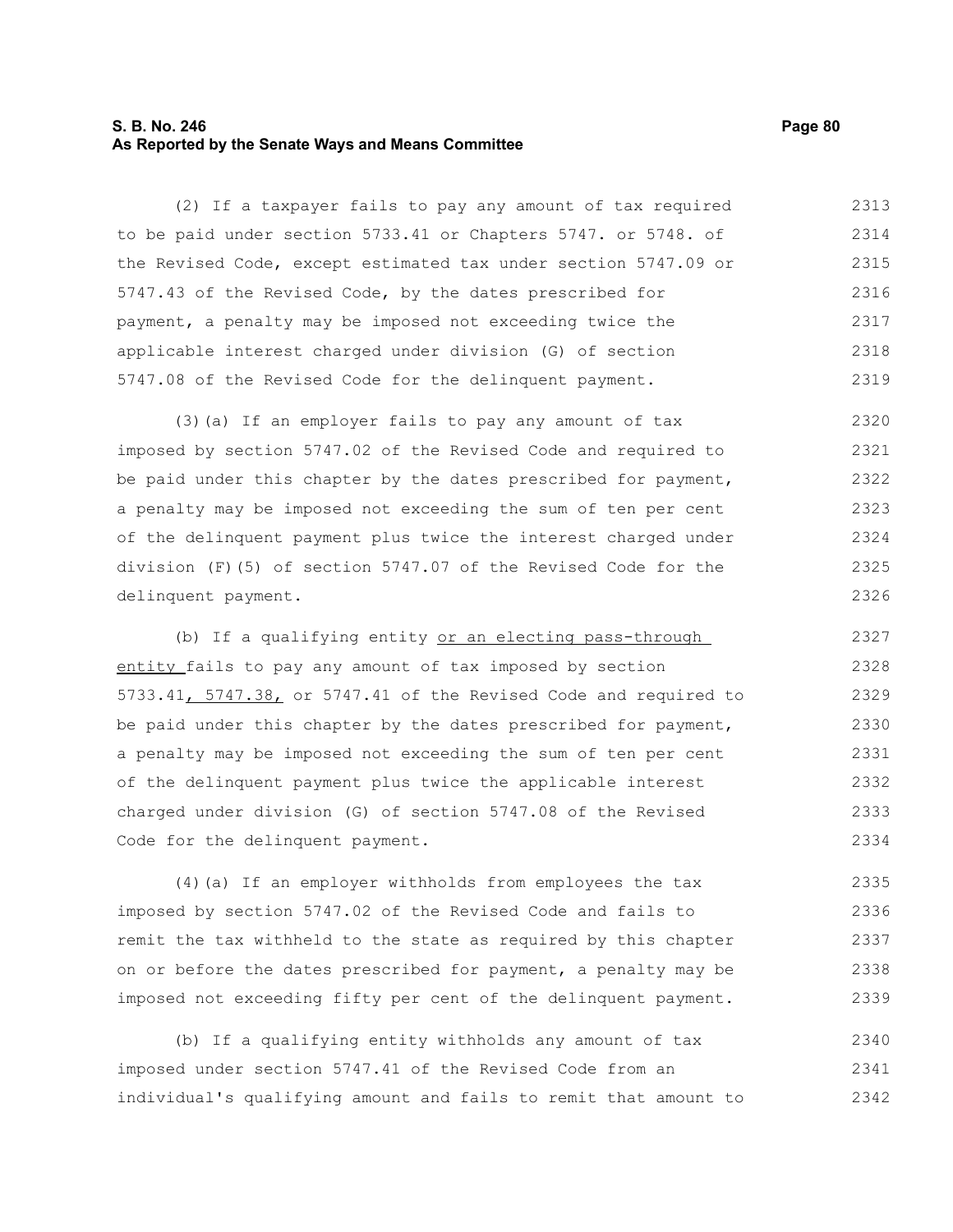## **S. B. No. 246 Page 81 As Reported by the Senate Ways and Means Committee**

the state as required by sections 5747.42 to 5747.453 of the Revised Code on or before the dates prescribed for payment, a penalty may be imposed not exceeding fifty per cent of the delinquent payment. 2343 2344 2345 2346

(5) If a taxpayer, a qualifying entity, an electing passthrough entity, or an employer files what purports to be a return required by this chapter that does not contain information upon which the substantial correctness of the return may be judged or contains information that on its face indicates that the return is substantially incorrect, and the filing of the return in that manner is due to a position that is frivolous or a desire that is apparent from the return to delay or impede the administration of the tax levied by section 5733.41, 5747.02, 5747.38, or 5747.41, or Chapter 5748. of the Revised Code, a penalty of up to five hundred dollars may be imposed. 2347 2348 2349 2350 2351 2352 2353 2354 2355 2356 2357

(6) If a taxpayer-or, a qualifying entity, or an electing pass-through entity makes a fraudulent attempt to evade the reporting or payment of the tax required to be shown on any return required under this chapter, a penalty may be imposed not exceeding the greater of one thousand dollars or one hundred per cent of the tax required to be shown on the return. 2358 2359 2360 2361 2362 2363

(7) If any person makes a false or fraudulent claim for a refund under this chapter, a penalty may be imposed not exceeding the greater of one thousand dollars or one hundred per cent of the claim. The penalty imposed under division (A)(7) of this section, any refund issued on the claim, and interest on any refund from the date of the refund, may be assessed under section 5747.13 of the Revised Code as tax, penalty, or interest imposed under section 5733.41, 5747.02, 5747.38, or 5747.41 of the Revised Code, without regard to whether the person making 2364 2365 2366 2367 2368 2369 2370 2371 2372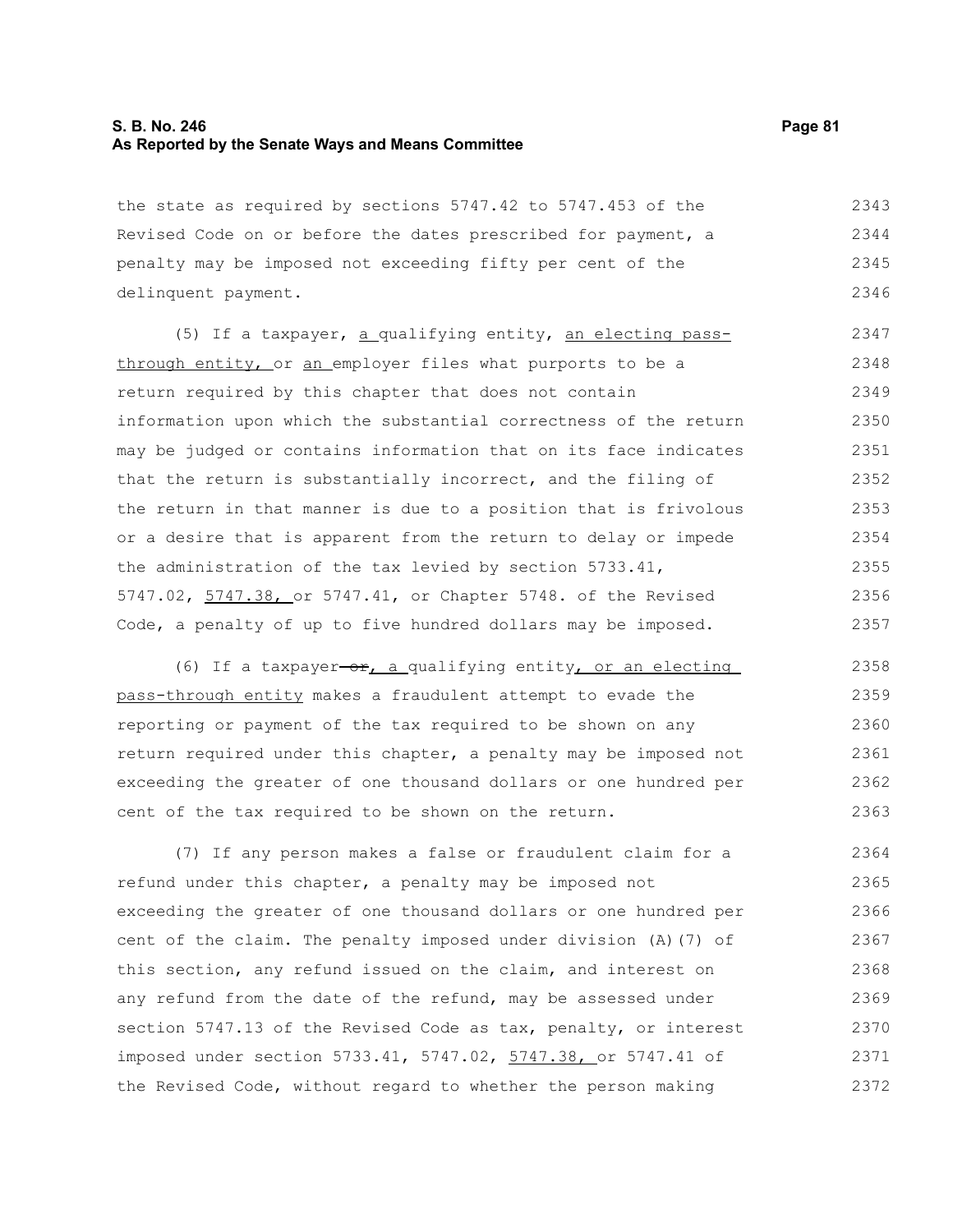### **S. B. No. 246 Page 82 As Reported by the Senate Ways and Means Committee**

the claim is otherwise subject to the provisions of this chapter or Chapter 5733. of the Revised Code, and without regard to any time limitation for the assessment imposed by division (A) of section 5747.13 of the Revised Code. 2373 2374 2375 2376

(B) For purposes of this section, the taxes required to be shown on the return shall be reduced by the amount of any part of the taxes paid on or before the date, including any extensions of the date, prescribed for filing the return. 2377 2378 2379 2380

(C) Any penalty imposed under this section shall be in addition to all other penalties imposed under this section. All or part of any penalty imposed under this section may be abated by the commissioner. All or part of any penalty imposed under this section may be abated by the commissioner if the taxpayer, qualifying entity, electing pass-through entity, or employer shows that the failure to comply with the provisions of this chapter is due to reasonable cause and not willful neglect. 2381 2382 2383 2384 2385 2386 2387 2388

 **Sec. 5747.38.** (A) As used in this section and section 5747.39 of the Revised Code and in other sections of Chapter 5747. of the Revised Code in the context of the tax imposed under this section: 2389 2390 2391 2392

(1) "Electing pass-through entity" means a qualifying pass-through entity that elects to be subject to the tax levied under this section for a taxable year pursuant to division (C) of this section. 2393 2394 2395 2396

(2) "Owner" means a person that is a partner, member, shareholder, or investor in an electing pass-through entity for any portion of the taxable year. 2397 2398 2399

(3) "Income" means the sum of owners' distributive shares of the income, gain, expense, or loss of an electing pass-2400 2401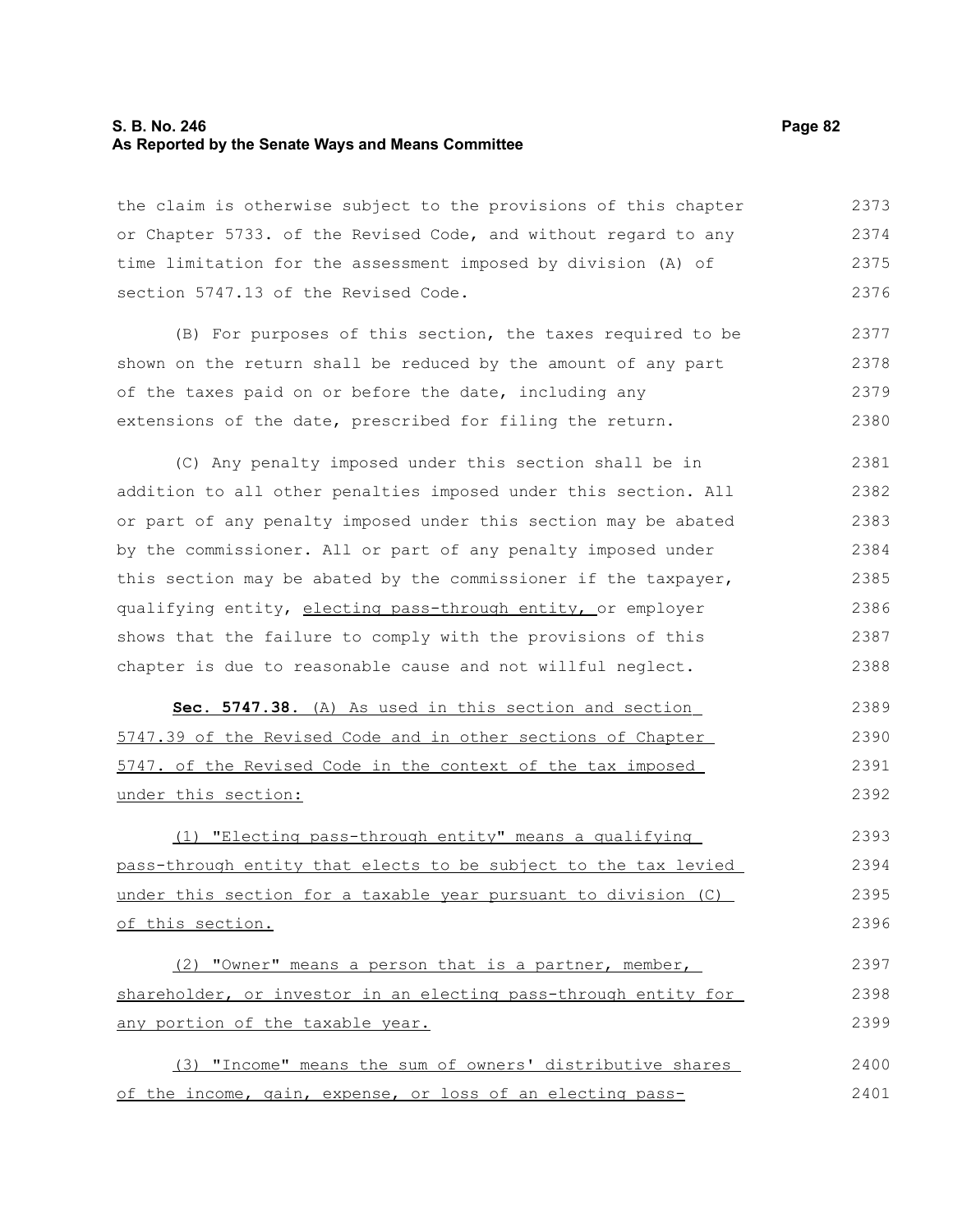| through entity for the taxable year, as reported for federal     | 2402 |
|------------------------------------------------------------------|------|
| income tax purposes.                                             | 2403 |
| (4) "Qualifying taxable income" means the sum of the             | 2404 |
| following:                                                       | 2405 |
| (a) The portion of an electing pass-through entity's             | 2406 |
| income that is business income, subject to the applicable        | 2407 |
| adjustments in divisions (A)(2) to (7) of section 5733.40 of the | 2408 |
| Revised Code, multiplied by the fraction described in division   | 2409 |
| (B) (1) of that section;                                         | 2410 |
| (b) The portion of the electing pass-through entity's            | 2411 |
| income that is nonbusiness income allocated to this state under  | 2412 |
| section 5747.20 of the Revised Code.                             | 2413 |
| (B) For the same purposes for which the tax is levied            | 2414 |
| under section 5747.02 of the Revised Code, a tax is hereby       | 2415 |
| levied on each electing pass-through entity on the entity's      | 2416 |
| gualifying taxable income for the taxable year, at the following | 2417 |
| <u>rates:</u>                                                    | 2418 |
| (1) For an electing pass-through entity's taxable year           | 2419 |
| that begins in 2022, five per cent;                              | 2420 |
| (2) For an electing pass-through entity's taxable year           | 2421 |
| that begins in 2023 and in any year thereafter, the rate equal   | 2422 |
| to the tax rate imposed on taxable business income under         | 2423 |
| division (A) (4) (a) of section 5747.02 of the Revised Code      | 2424 |
| applicable to that taxable year.                                 | 2425 |
| (C) A pass-through entity that is not a disregarded              | 2426 |
| entity, as defined in section 5733.01 of the Revised Code, may   | 2427 |
| elect to be subject to the tax levied under this section by      | 2428 |
| filing with the tax commissioner a form prescribed by the        | 2429 |
| commissioner making such election on or before the deadline to   | 2430 |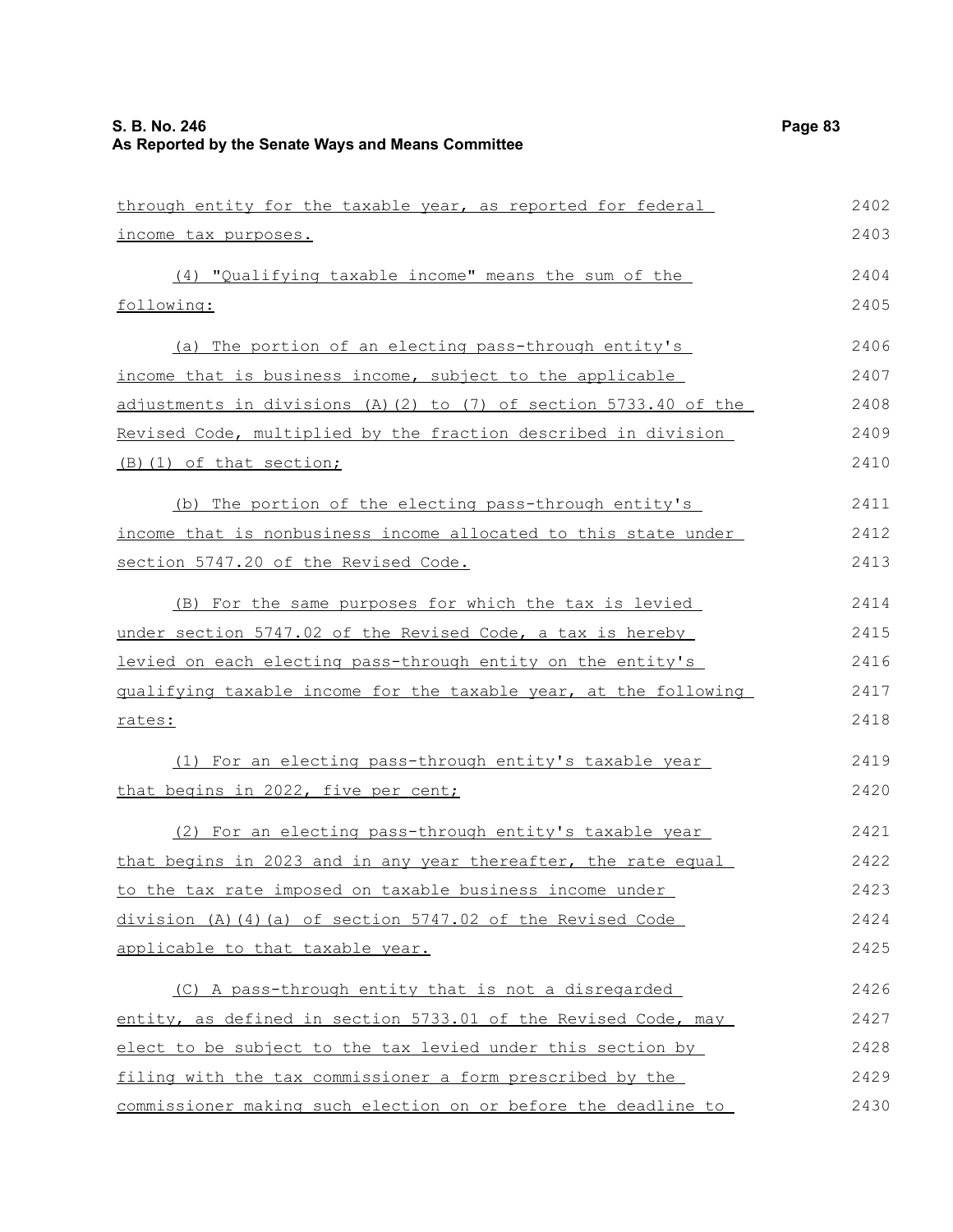# **S. B. No. 246 Page 84 As Reported by the Senate Ways and Means Committee**

| file the return under section 5747.43 of the Revised Code for    | 2431 |
|------------------------------------------------------------------|------|
| the taxable year. Such election applies only to the taxable year | 2432 |
| for which the election is made and is, once made, irrevocable    | 2433 |
| for that year.                                                   | 2434 |
| (D) The tax levied under this section shall be calculated        | 2435 |
| without regard to any deductions or credits otherwise permitted  | 2436 |
| to be claimed by an owner of the electing pass-through entity in | 2437 |
| computing the owner's aggregate tax liability under section      | 2438 |
| 5747.02 of the Revised Code.                                     | 2439 |
| (E) The tax levied under this section is intended to             | 2440 |
| comply with the provisions of internal revenue service notice    | 2441 |
| 2020-75 in which such tax paid by an electing pass-through       | 2442 |
| entity is deductible to the entity for federal income tax        | 2443 |
| purposes.                                                        | 2444 |
| (F) The tax commissioner shall adopt rules to administer         | 2445 |
| the tax levied under this section. Such rules shall include a    | 2446 |
| description of how the adjustments to income under divisions (A) | 2447 |
| (36) and (S) (15) of section 5747.01 of the Revised Code and the | 2448 |
| credit under section 5747.39 of the Revised Code apply to direct | 2449 |
| or indirect owners of an electing pass-through entity based on   | 2450 |
| various ownership structures. Any rule adopted under this        | 2451 |
| section is not a regulatory restriction for the purpose of       | 2452 |
| section 121.95 of the Revised Code.                              | 2453 |
| Sec. 5747.39. There is hereby allowed a refundable credit        | 2454 |
| against a taxpayer's aggregate tax liability under section       | 2455 |
| 5747.02 of the Revised Code for a taxpayer who is an owner of an | 2456 |
| electing pass-through entity. The credit shall equal the owner's | 2457 |
| proportionate share of the tax levied under section 5747.38 of   | 2458 |
| the Revised Code remitted by the owner's electing pass-through   | 2459 |
| entity for the taxable year.                                     | 2460 |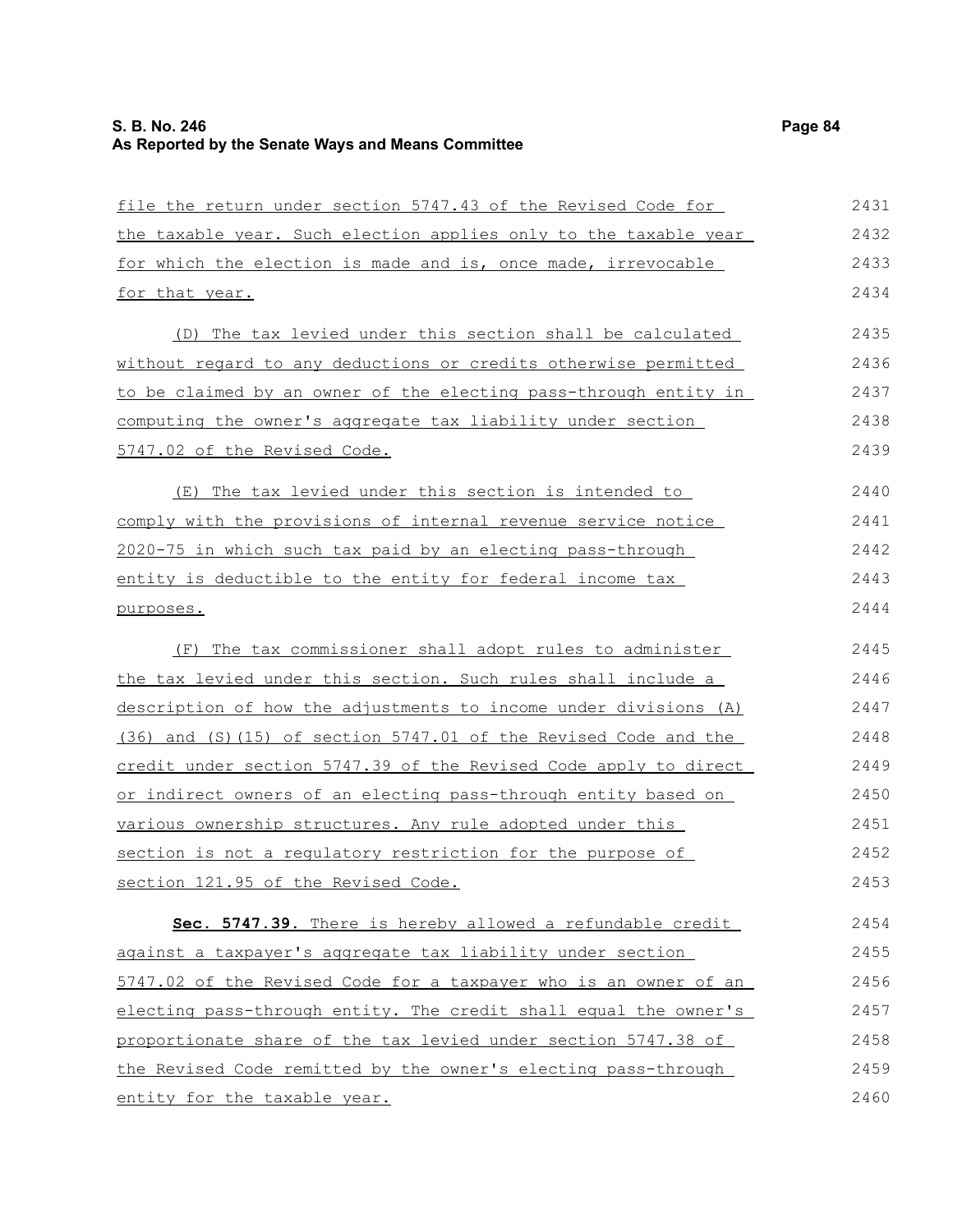## **S. B. No. 246 Page 85 As Reported by the Senate Ways and Means Committee**

The credit shall be claimed for the taxpayer's taxable year that includes the last day of the electing pass-through entity's taxable year for which the tax levied under that section was paid and in the order required under section 5747.98 of the Revised Code. If the credit exceeds the aggregate amount of tax otherwise due, the excess shall be refunded to the taxpayer. 2461 2462 2463 2464 2465 2466 2467

The tax commissioner may request that a taxpayer claiming a credit under this section furnish information as is necessary to support the claim for the credit under this section, and no credit shall be allowed unless the requested information is provided. 2468 2469 2470 2471 2472

**Sec. 5747.41.** For the same purposes for which the tax is levied under section 5747.02 of the Revised Code, there is hereby levied a withholding tax on every qualifying pass-through entity having at least one qualifying investor who is an individual and on every qualifying trust having at least one qualifying beneficiary who is an individual. The withholding tax imposed by this section is imposed on the sum of the adjusted qualifying amounts of a qualifying pass-through entity's qualifying investors who are individuals and on the sum of the adjusted qualifying amounts of a qualifying trust's qualifying beneficiaries, at a rate equal to the tax rate imposed on taxable business income under division (A)(4)(a) of section 5747.02 of the Revised Code. 2473 2474 2475 2476 2477 2478 2479 2480 2481 2482 2483 2484 2485

The tax imposed by this section applies only if the qualifying entity has nexus with this state under the Constitution of the United States for any portion of the qualifying entity's qualifying taxable year, and the sum of the qualifying entity's adjusted qualifying amounts exceeds one 2486 2487 2488 2489 2490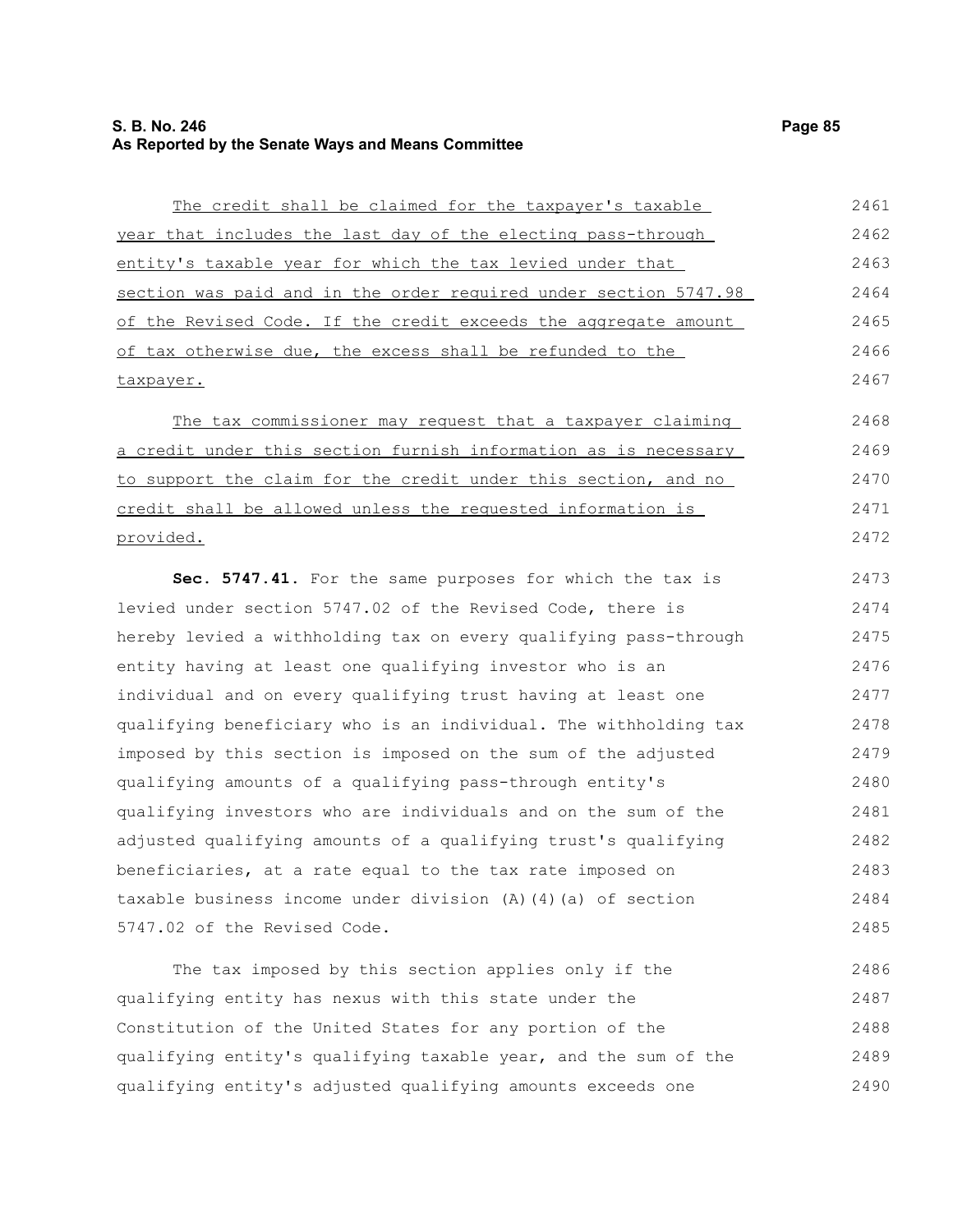year.

The tax imposed under this section does not apply to a qualifying pass-through entity that makes an election under division (C) of section 5747.38 of the Revised Code to be subject to the tax levied under that section for the entity's qualifying taxable year. **Sec. 5747.42.** (A) In addition to the other returns

required to be filed and other remittances required to be made pursuant to this chapter, every qualifying entity or electing pass-through entity that is subject to the tax imposed by section 5733.41, 5747.38, or 5747.41 of the Revised Code shall file an annual return as follows: 2498 2499 2500 2501 2502 2503

(1) For a qualifying entity, on or before the fifteenth day of the fourth month following the end of the qualifying entity's qualifying taxable year, and; 2504 2505 2506

(2) For an electing pass-through entity, on or before the fifteenth day of April following the end of the entity's taxable year that ends in the preceding calendar year. 2507 2508 2509

Each entity shall also remit to the tax commissioner, with the remittance made payable to the treasurer of state, the amount of the taxes shown to be due on the return, less the amount paid for the taxable year on a declaration of estimated tax report filed by the taxpayer as provided by section 5747.43 of the Revised Code. Remittance shall be made in the form prescribed by the tax commissioner, including electronic funds transfer if required by section 5747.44 of the Revised Code. 2510 2511 2512 2513 2514 2515 2516 2517

A domestic qualifying entity shall not dissolve, and a foreign qualifying entity shall not withdraw or retire from 2518 2519

2491 2492

thousand dollars for the qualifying entity's qualifying taxable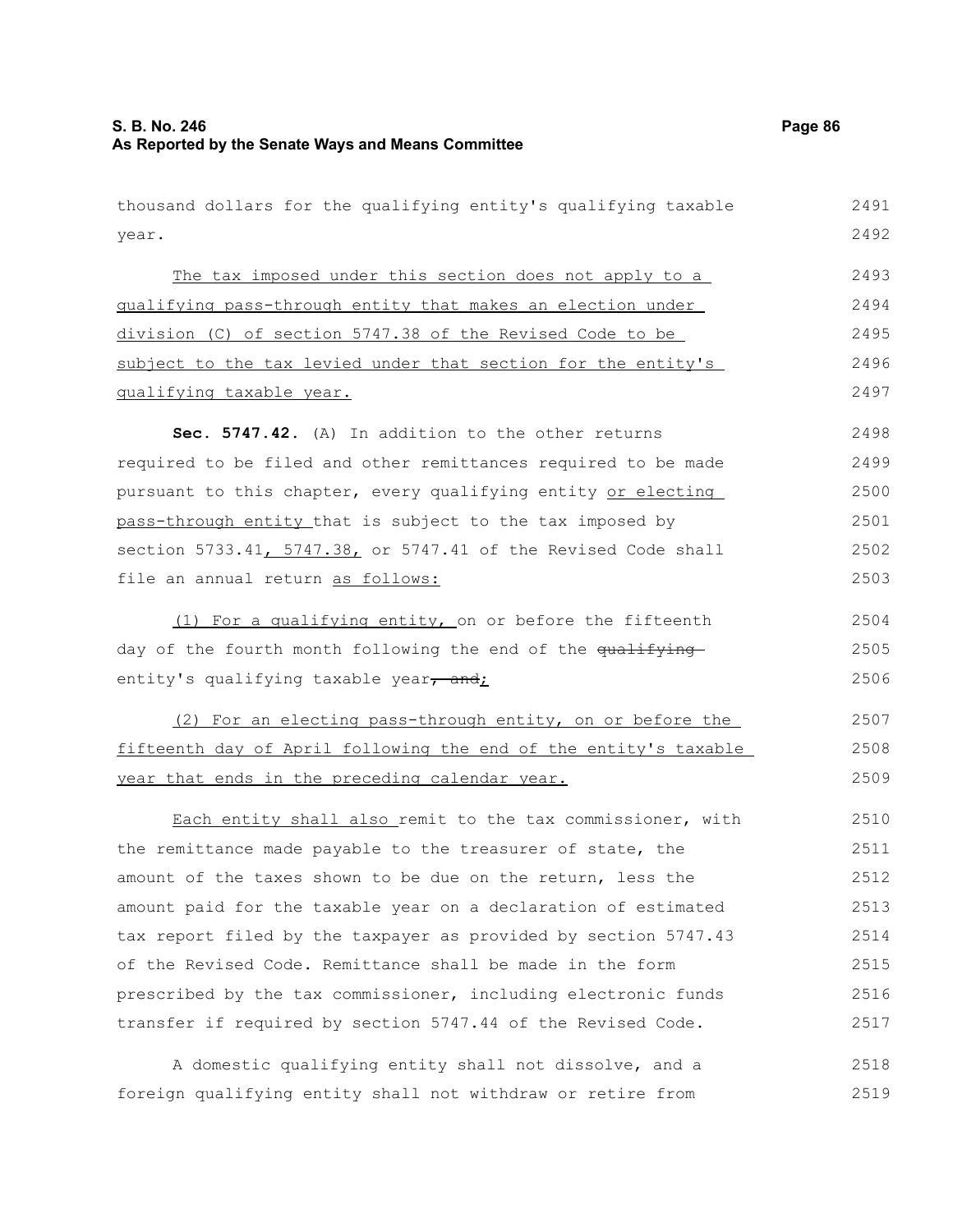## **S. B. No. 246 Page 87 As Reported by the Senate Ways and Means Committee**

business in this state, without filing the tax returns and paying the taxes charged for the year in which such dissolution or withdrawal occurs. 2520 2521 2522

(B) The tax commissioner shall furnish qualifying entities or electing pass-through entities, upon request, copies of the forms prescribed by the commissioner for the purpose of making the returns required by sections 5747.42 to 5747.453 of the Revised Code. 2523 2524 2525 2526 2527

(C) The annual return required by this section shall be signed by the qualifying applicable entity's trustee or other fiduciary, or president, vice-president, secretary, treasurer, general manager, general partner, superintendent, or managing agent in this state. The annual return shall contain the facts, figures, computations, and attachments that result in the tax charged by section 5733.41,  $5747.38$ , or 5747.41 of the Revised Code. Each qualifying entity also shall file with its annual return all of the following: 2528 2529 2530 2531 2532 2533 2534 2535 2536

(1) The In the case of the tax charged by section 5733.41 or 5747.41 of the Revised Code, the full name and address of each qualifying investor or qualifying beneficiary unless the qualifying entity submits such information in accordance with division (D) of this section; 2537 2538 2539 2540 2541

(2)  $Fhe-In$  the case of the tax charged by section 5733.41 or 5747.41 of the Revised Code, the social security number, federal employer identification number, or other identifying number of each qualifying investor or qualifying beneficiary, unless the taxpayer submits that information in accordance with division (D) of this section; 2542 2543 2544 2545 2546 2547

(3) In the case of the tax charged by section 5747.38 of

2548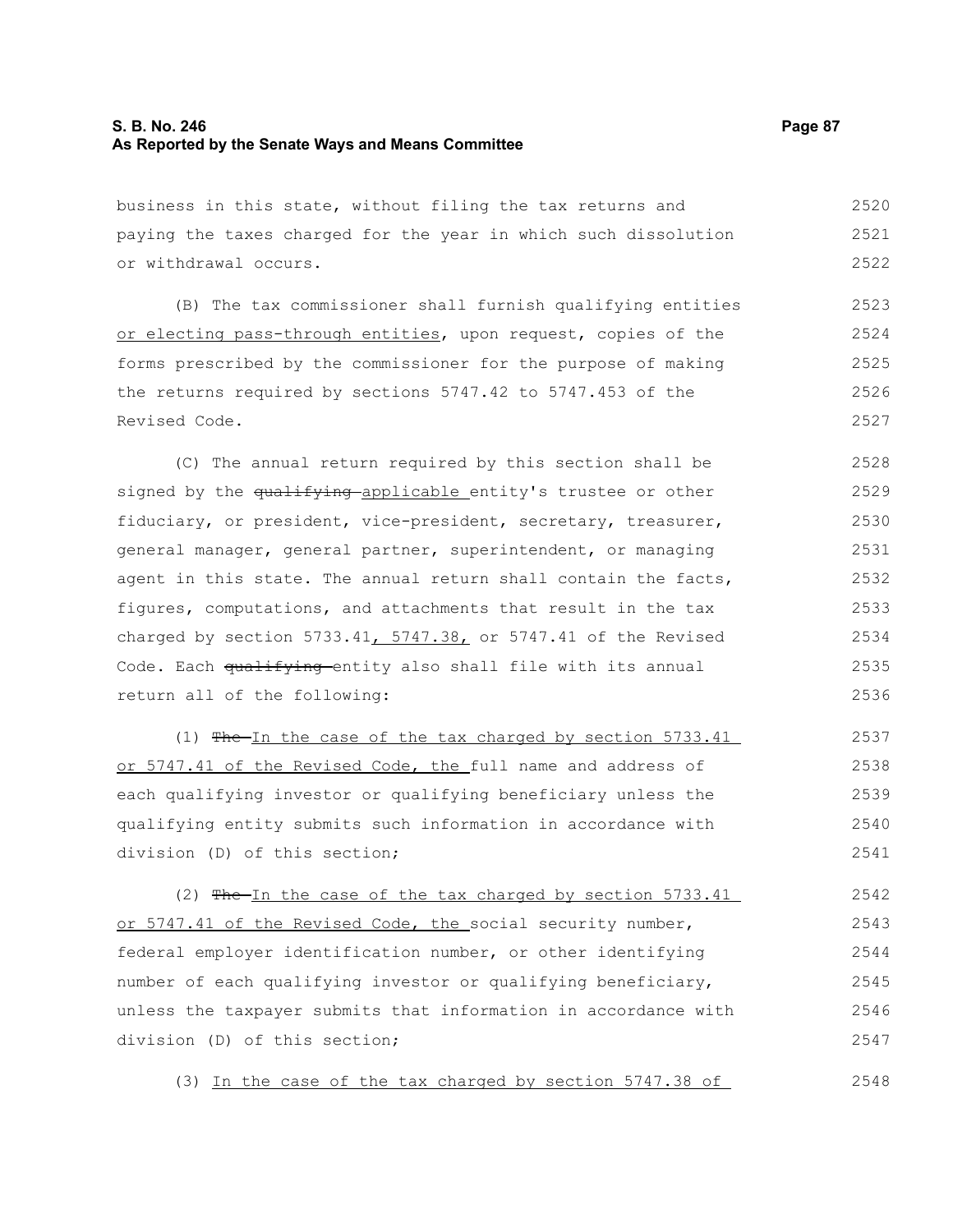#### **S. B. No. 246 Page 88 As Reported by the Senate Ways and Means Committee**

| the Revised Code, the full name and address and the social       | 2549 |
|------------------------------------------------------------------|------|
| security number, federal employer identification number, or      | 2550 |
| other identifying number of each owner of the electing pass-     | 2551 |
| through entity, unless the entity submits such information in    | 2552 |
| accordance with division (D) of this section;                    | 2553 |
| $(4)$ The amount of tax imposed by sections 5733.41 and          | 2554 |
| 5747.41 or by section 5747.38 of the Revised Code, and the       | 2555 |
| amount of the tax paid by the qualifying entity, for the         | 2556 |
| qualifying applicable taxable year covered by the annual return; | 2557 |
| $(4)$ (5) The amount of tax imposed by sections 5733.41 and      | 2558 |
| 5747.41 or by section 5747.38 of the Revised Code that is        | 2559 |
| attributable to each qualifying investor-or, qualifying          | 2560 |
| beneficiary, or owner, as applicable, unless the qualifying      | 2561 |
| entity submits this information in accordance with division (D)  | 2562 |
| of this section.                                                 | 2563 |
| (D) On the date the annual return is due, including              | 2564 |
| extensions of time, if any, the qualifying applicable entity may | 2565 |
| be required by rule to transmit electronically or by magnetic    | 2566 |
|                                                                  |      |

media the information set forth in division (C) of this section. The tax commissioner may adopt rules governing the format for the transmission of such information. The tax commissioner may exempt a qualifying an entity or a class of qualifying entities from the requirements imposed by this division. 2567 2568 2569 2570 2571

(E) Upon good cause shown, the tax commissioner may extend the period for filing any return required to be filed under this section or section 5747.43 or 5747.44 of the Revised Code and for transmitting any information required to be transmitted under those sections. The tax commissioner may adopt rules relating to extensions of time to file and to transmit. At the time a qualifying an entity pays any tax imposed under section 2572 2573 2574 2575 2576 2577 2578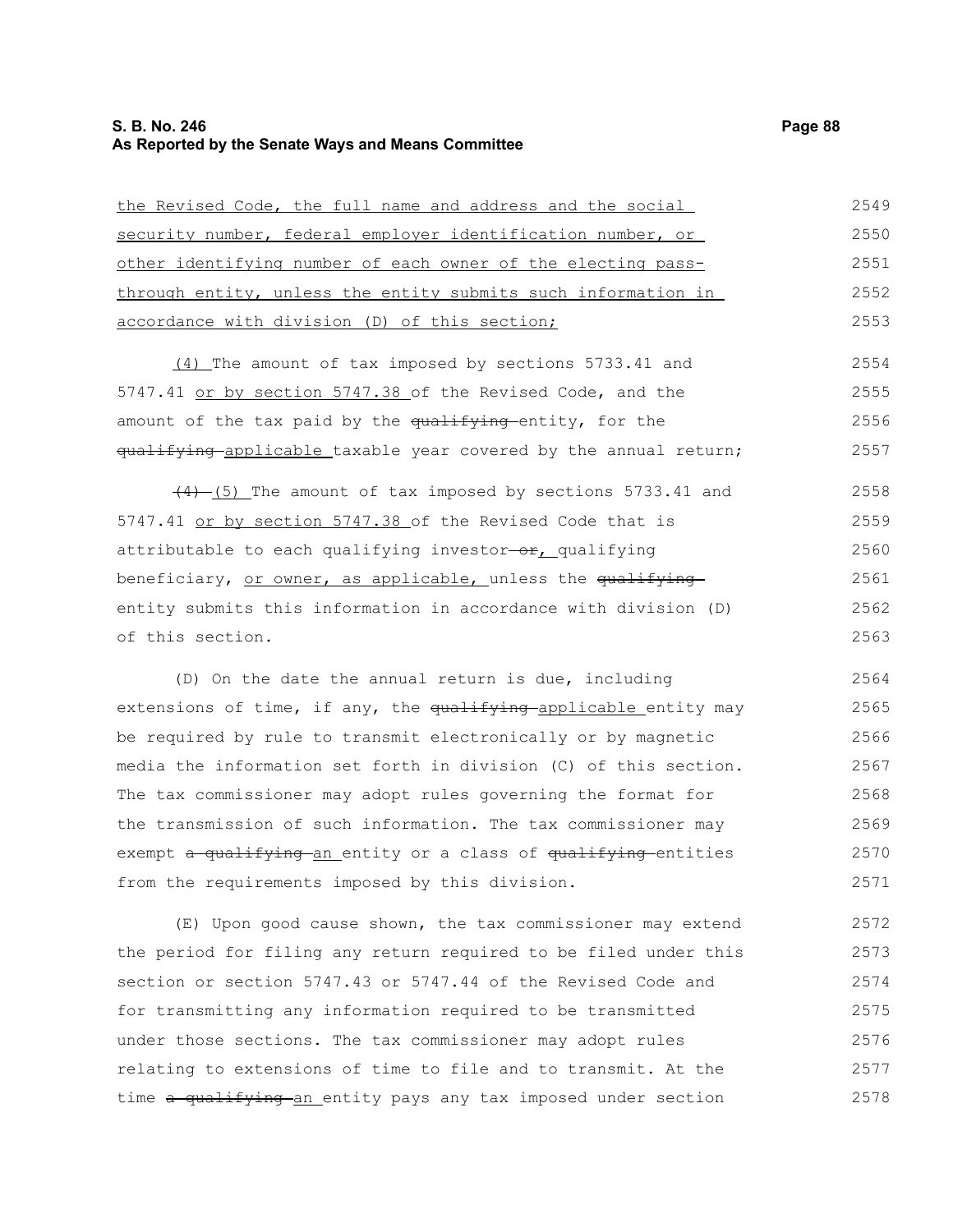#### **S. B. No. 246 Page 89 As Reported by the Senate Ways and Means Committee**

5733.41, 5747.38, or 5747.41 of the Revised Code or estimated tax as required under section 5747.43 of the Revised Code, the qualifying entity also shall pay interest computed at the rate per annum prescribed by section 5703.47 of the Revised Code on that tax or estimated tax, from the time the tax or estimated tax originally was required to be paid, without consideration of any filing extensions, to the time of actual payment. Nothing in this division shall be construed to abate, modify, or limit the imposition of any penalties imposed for the failure to timely pay taxes under this chapter or Chapter 5733. of the Revised Code without consideration of any filing extensions. 2579 2580 2581 2582 2583 2584 2585 2586 2587 2588 2589

**Sec. 5747.43.** (A) As used in this section:

(1) "Estimated taxes" means the amount that a qualifying entity or electing pass-through entity estimates to be the sum of its liability under sections 5733.41 and 5747.41 or section 5747.38 of the Revised Code for its current qualifying taxable year or taxable year, as applicable. 2593

(2) "Tax liability" means the total of the taxes and withholding taxes due under sections 5733.41 and 5747.41 of the Revised Code or the tax due under section 5747.38 of the Revised Code for the qualifying applicable taxable year prior to applying any estimated tax payment or refund from another year. 2596 2597 2598 2599 2600

(3) "Taxes paid" includes payments of estimated taxes made under division (C) of this section and tax refunds applied by the qualifying entity or electing pass-through entity in payment of estimated taxes. 2601 2602 2603 2604

(4) "Required installment" means a payment equal to twenty-five per cent of the lesser of the following: 2605 2606

(a) Ninety per cent of the tax liability for the 2607

2590

2591 2592

2594 2595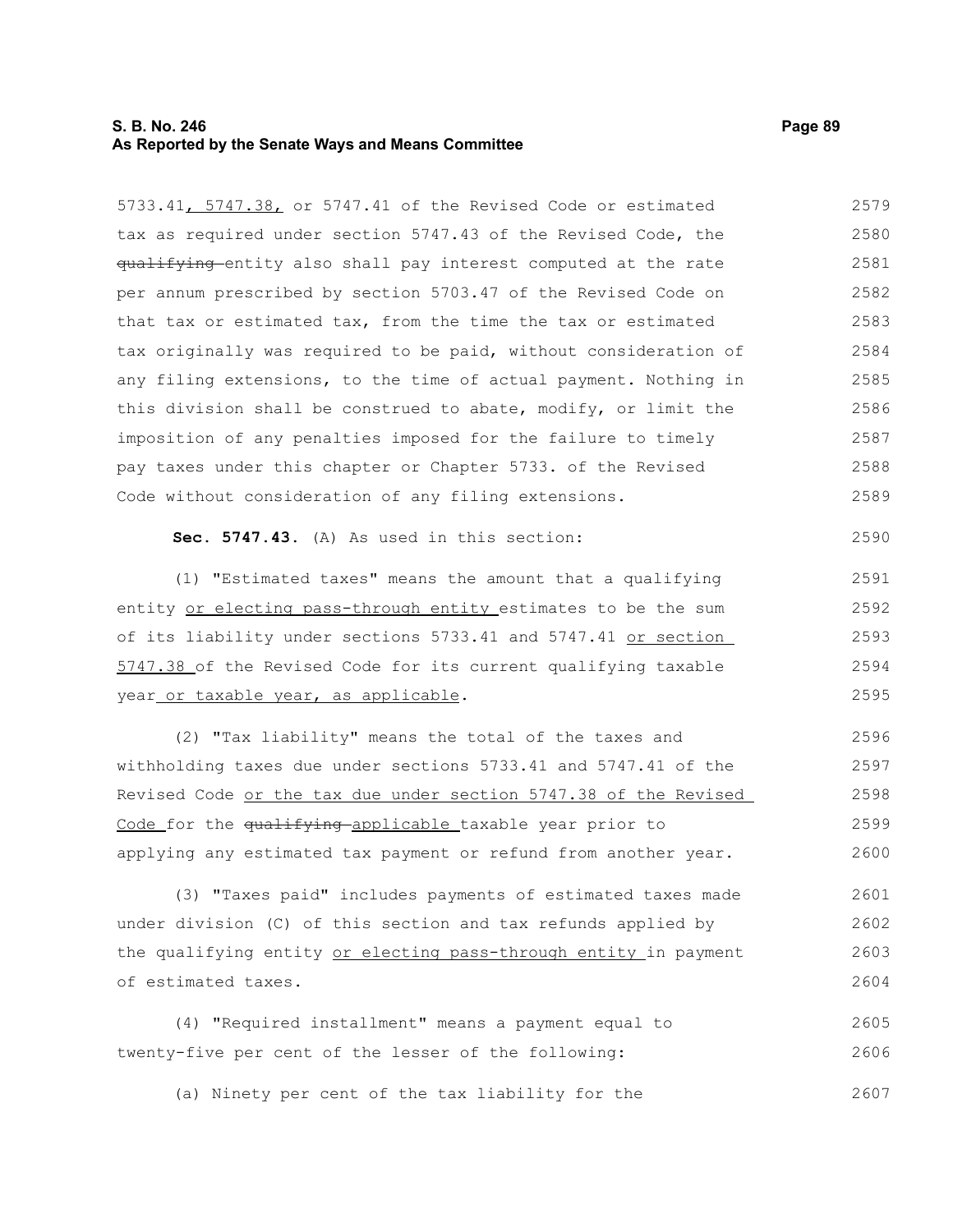## **S. B. No. 246 Page 90 As Reported by the Senate Ways and Means Committee**

qualifying taxable year;

(b) One hundred per cent of the tax liability shown on the return of a qualifying entity or an electing pass-through entity for the preceding qualifying taxable year. 2609 2610 2611

Division (A)(4)(b) of this section applies only if the qualifying entity filed a return under section 5747.42 of the Revised Code for the preceding qualifying taxable year and if the preceding qualifying taxable year was a twelve-month taxable year. 2612 2613 2614 2615 2616

(B) In addition to the return required to be filed pursuant to section 5747.42 of the Revised Code, each qualifying entity or electing pass-through entity that is subject to the tax imposed under section 5733.41 and to the withholding tax imposed by section 5747.41 of the Revised Code or that is subject to the tax imposed under section 5747.38 of the Revised Code shall file an estimated tax return and pay a portion of the qualifying entity's tax liability for its qualifying taxable year. The portion of those taxes required to be paid, and the last day prescribed for payment thereof, shall be as prescribed by divisions  $(B)$ (1),  $(2)$ ,  $(3)$ , and  $(4)$  of this section: 2617 2618 2619 2620 2621 2622 2623 2624 2625 2626 2627

(1) On or before the fifteenth day of the month following the last day of the first quarter of the qualifying entity's qualifying-taxable year, twenty-two and one-half per cent of the qualifying entity's estimated tax liability for that taxable year; 2628 2629 2630 2631 2632

(2) On or before the fifteenth day of the month following the last day of the second quarter of the qualifying-entity's qualifying taxable year, forty-five per cent of the qualifying entity's estimated tax liability for that taxable year; 2633 2634 2635 2636

2608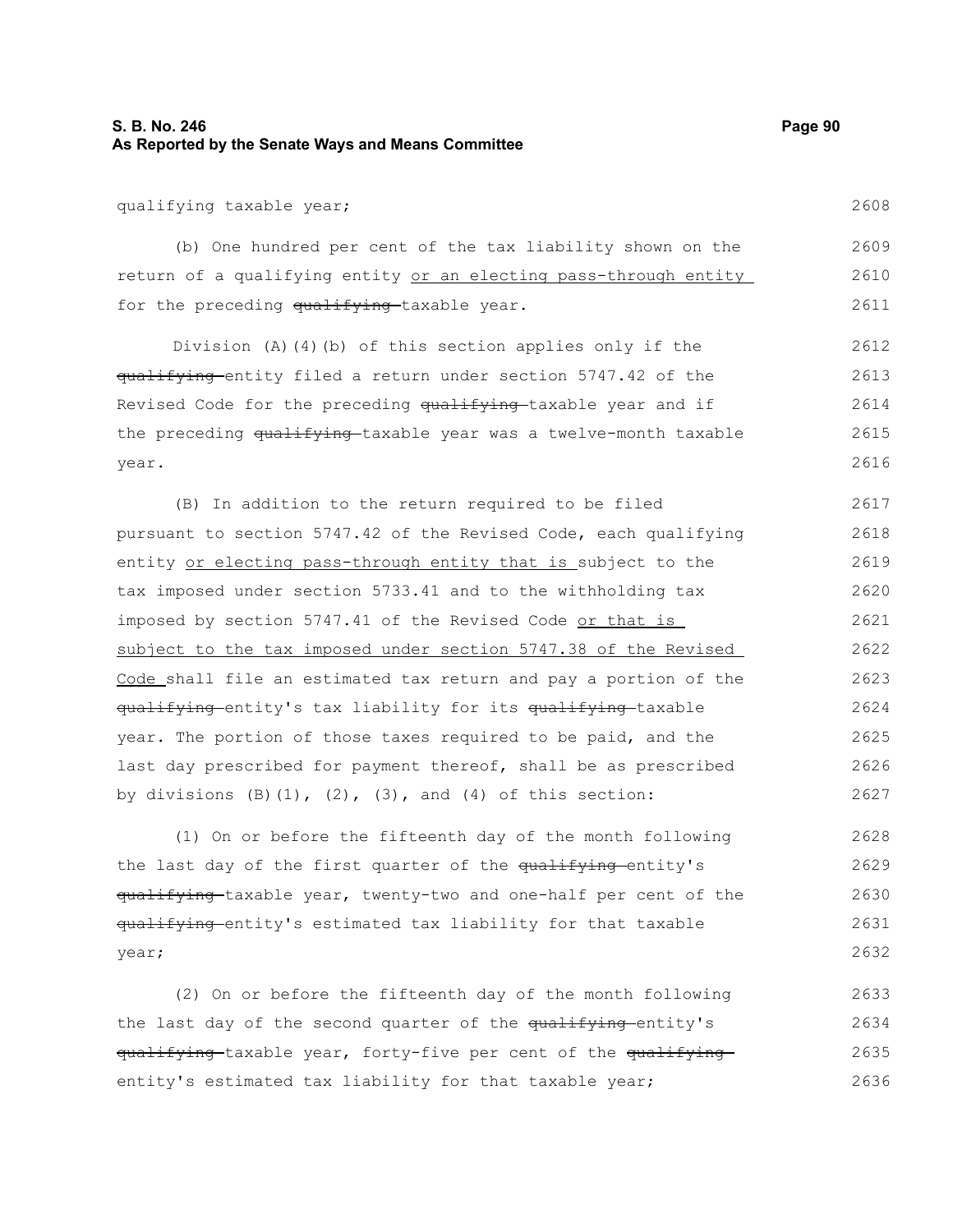#### **S. B. No. 246 Page 91 As Reported by the Senate Ways and Means Committee**

(3) On or before the fifteenth day of the month following the last day of the third quarter of the qualifying-entity's qualifying taxable year, sixty-seven and one-half per cent of the qualifying entity's estimated tax liability for that taxable year; 2637 2638 2639 2640 2641

(4) On or before the fifteenth day of the month following the last day of the fourth quarter of the qualifying-entity's qualifying-taxable year, ninety per cent of the qualifyingentity's estimated tax liability for that taxable year. 2642 2643 2644 2645

Payments of estimated taxes shall be made payable to the treasurer of state. 2646 2647

(C) If a payment of estimated taxes is not paid in the full amount required under division (B) of this section, a penalty shall be added to the taxes charged for the qualifying taxable year or taxable year, as applicable, unless the underpayment is due to reasonable cause as described in division (D) of this section. The penalty shall accrue at the rate per annum prescribed by section 5703.47 of the Revised Code upon the amount of underpayment from the day the estimated payment was required to be made to the day the payment is made. 2648 2649 2650 2651 2652 2653 2654 2655 2656

The amount of the underpayment upon which the penalty shall accrue shall be determined as follows: 2657 2658

(1) For the first payment of estimated taxes each year, the required installment less the amount of taxes paid by the date prescribed for that payment; 2659 2660 2661

(2) For the second payment of estimated taxes each year, the required installment less the amount of taxes paid by the date prescribed for that payment; 2662 2663 2664

(3) For the third payment of estimated taxes each year, 2665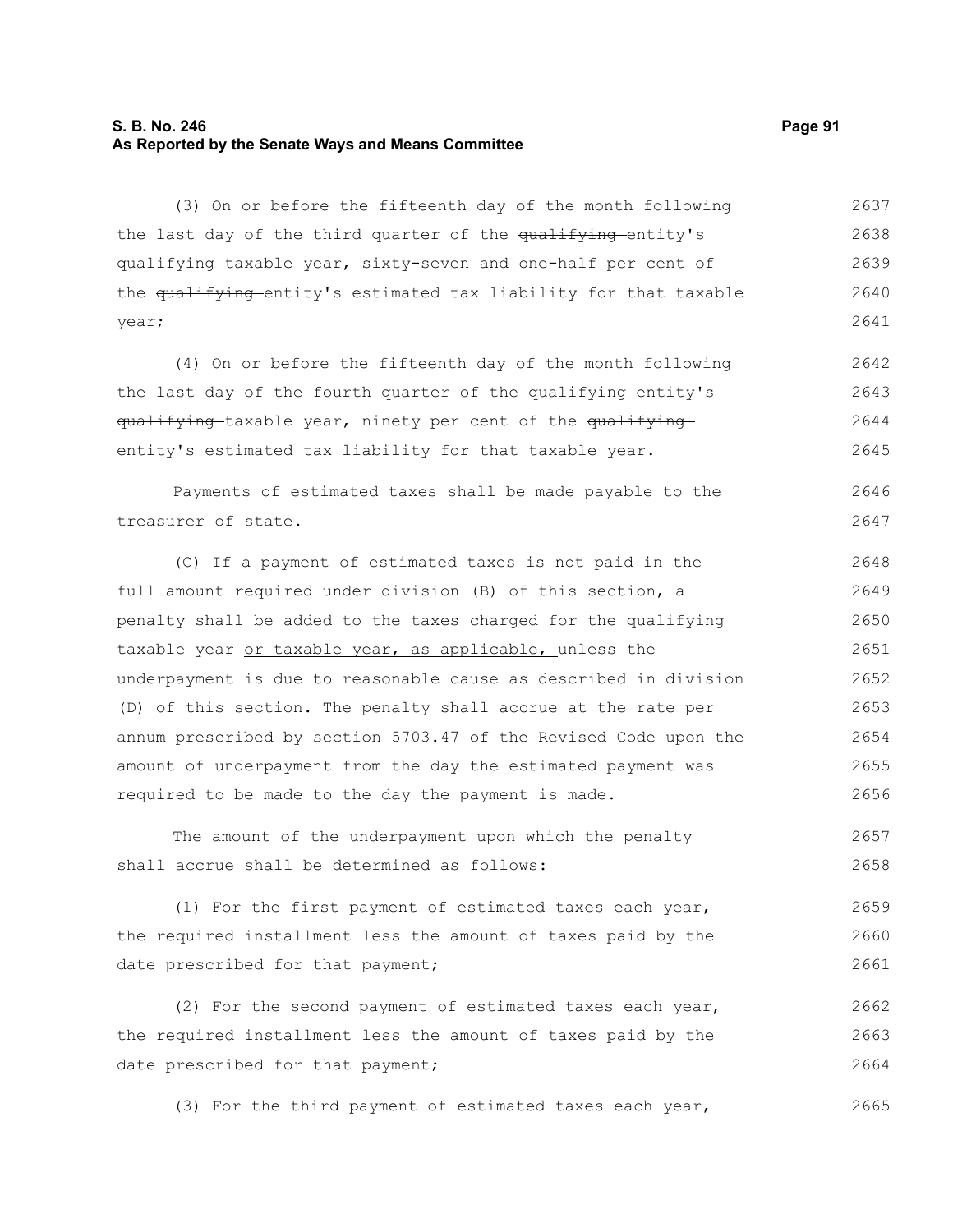#### **S. B. No. 246 Page 92 As Reported by the Senate Ways and Means Committee**

the required installment less the amount of taxes paid by the date prescribed for that payment; 2666 2667

(4) For the fourth payment of estimated taxes each year, the required installment less the amount of taxes paid by the date prescribed for that payment. 2668 2669 2670

For the purposes of this section, a payment of estimated taxes on or before any payment date shall be considered a payment of a previous underpayment only to the extent the payment of estimated taxes exceeds the amount of the payment presently required to be paid to avoid any penalty. 2671 2672 2673 2674 2675

The penalty imposed under division (C) of this section is in lieu of any other interest charge or penalty imposed for failure to file a declaration of estimated tax report and make estimated payments as required by this section. 2676 2677 2678 2679

(D) An underpayment of estimated taxes determined under division (C) of this section is due to reasonable cause if any of the following apply: 2680 2681 2682

(1) The amount of tax that was paid equals at least ninety per cent of the tax liability for the current qualifying-taxable year, determined by annualizing the income received during that year up to the end of the month immediately preceding the month in which the payment is due; 2683 2684 2685 2686 2687

(2) The amount of tax liability that was paid equals at least ninety per cent of the tax liability for the current qualifying-taxable year; 2688 2689 2690

(3) The amount of tax liability that was paid equals at least one hundred per cent of the tax liability shown on the return of the qualifying entity for the preceding qualifying taxable year, provided that the immediately preceding qualifying 2691 2692 2693 2694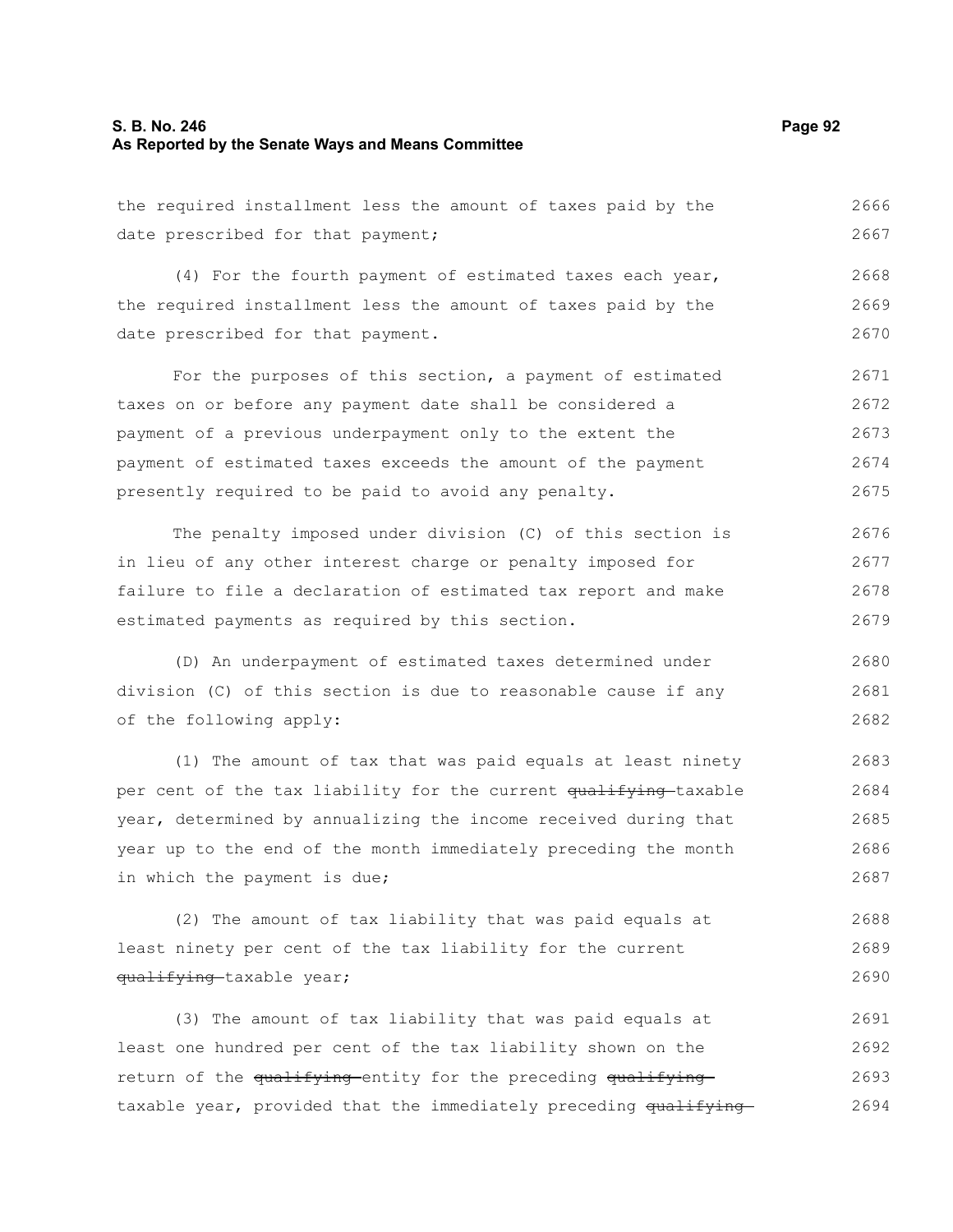### **S. B. No. 246 Page 93 As Reported by the Senate Ways and Means Committee**

taxable year reflected a period of twelve months and the qualifying entity filed a return under section 5747.42 of the Revised Code for that year. 2695 2696 2697

(E)(1) Divisions (B) and (C) of this section do not apply for a taxable year if either of the following applies to the qualifying entity: 2698 2699 2700

(a) For the immediately preceding taxable year, the entity computes in good faith and in a reasonable manner that the sum of its adjusted qualifying amounts or its qualifying taxable income, as applicable, is ten thousand dollars or less. 2701 2702 2703 2704

(b) For the taxable year the entity computes in good faith and in a reasonable manner that the sum of its adjusted qualifying amounts or its qualifying taxable income, as applicable, is ten thousand dollars or less. 2705 2706 2707 2708

(2) Notwithstanding any other provision of Title LVII of the Revised Code to the contrary, the entity shall establish by a preponderance of the evidence that its computation of the adjusted qualifying amounts or qualifying taxable income, as applicable, for the immediately preceding taxable year and the taxable year was, in fact, made in good faith and in a reasonable manner. 2709 2710 2711 2712 2713 2714 2715

(F) The tax commissioner may waive the requirement for filing a declaration of estimated taxes for any class of qualifying entities if the commissioner finds the waiver is reasonable and proper in view of administrative costs and other factors. 2716 2717 2718 2719 2720

(G) Estimated taxes paid by a qualifying entity or an electing pass-through entity may be applied to satisfy the entity's tax liability under section 5733.41, 5747.38, or 2721 2722 2723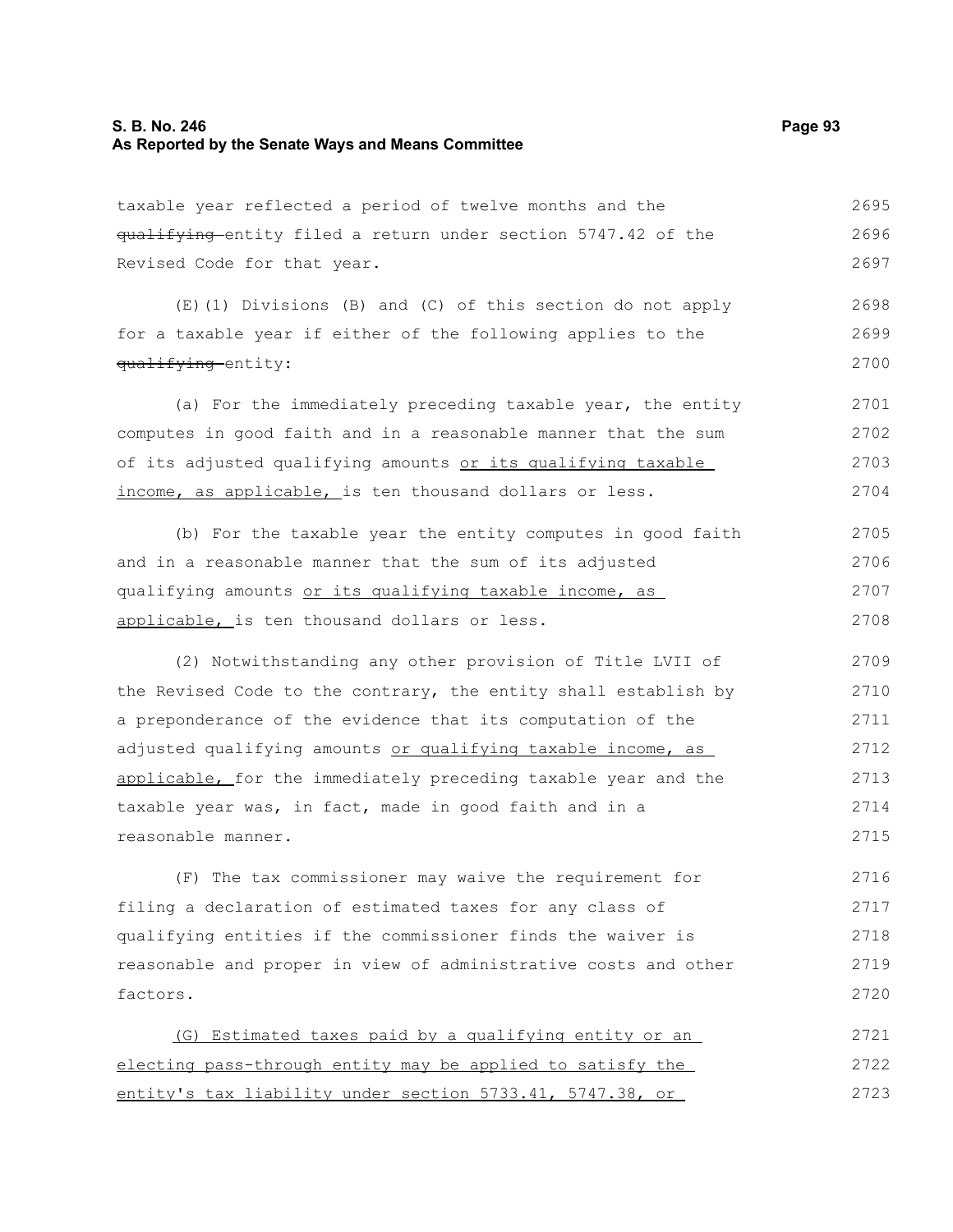5747.41 of the Revised Code. Nothing in this section authorizes such an entity to apply estimated taxes paid against more than one tax. Sec. 5747.44. (A) If a qualifying entity's or an electing pass-through entity's total liability for taxes imposed under sections 5733.41 and 5747.41 or under section 5747.38 of the Revised Code exceeds one hundred eighty thousand dollars for the second preceding taxable year or qualifying taxable year, as applicable, the qualifying entity shall make all payments required under sections 5747.42 and 5747.43 or under section 5747.38 of the Revised Code by electronic funds transfer as prescribed by this section and rules adopted by the treasurer of state under section 113.061 of the Revised Code. The tax commissioner shall notify each qualifying entity and electing pass-through entity required to remit taxes by electronic funds transfer of the entity's obligation to do so, shall maintain an updated list of those entities, and shall provide the list and any additions thereto or deletions therefrom to the treasurer of state. Failure by the tax commissioner to notify a qualifying an entity subject to this section to remit taxes by electronic funds transfer does not 2724 2725 2726 2727 2728 2729 2730 2731 2732 2733 2734 2735 2736 2737 2738 2739 2740 2741 2742 2743 2744

relieve the qualifying entity of its obligation to remit taxes by electronic funds transfer. 2745 2746

(B) Except as otherwise provided in this division, the payment of taxes by electronic funds transfer does not affect a qualifying entity's or an electing pass-through entity's obligation to file the returns required under sections 5747.42 and 5747.43 of the Revised Code. The treasurer of state, in consultation with the tax commissioner, may adopt rules in addition to the rules adopted under section 113.061 of the 2747 2748 2749 2750 2751 2752 2753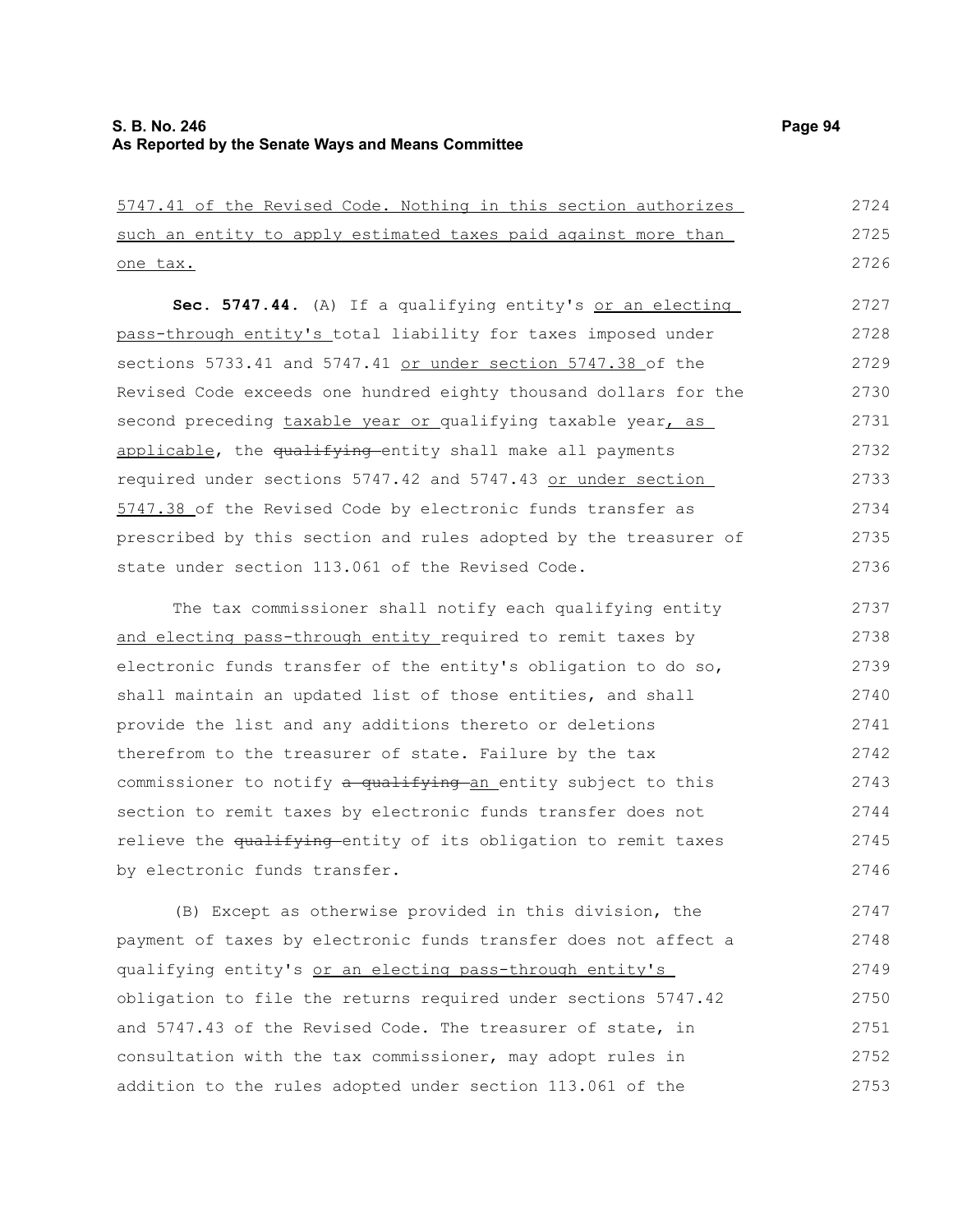#### **S. B. No. 246 Page 95 As Reported by the Senate Ways and Means Committee**

Revised Code governing the format for filing returns by qualifying entities and electing pass-through entities that remit taxes by electronic funds transfer. The rules may provide for the filing of returns at less frequent intervals than otherwise required if the treasurer of state and the tax commissioner determine that remittance by electronic funds transfer warrants less frequent filing of returns. 2754 2755 2756 2757 2758 2759 2760

(C) A qualifying entity or an electing pass-through entity required by this section to remit taxes by electronic funds transfer may apply to the treasurer of state in the manner prescribed by the treasurer of state to be excused from that requirement. The treasurer of state may excuse the qualifying entity from remittance by electronic funds transfer for good cause shown for the period of time requested by the qualifying entity or for a portion of that period. The treasurer of state shall notify the tax commissioner and the qualifying entity of the treasurer of state's decision as soon as is practicable. 2761 2762 2763 2764 2765 2766 2767 2768 2769 2770

(D) If a qualifying entity or an electing pass-through entity required by this section to remit taxes by electronic funds transfer remits those taxes by some means other than by electronic funds transfer as prescribed by this section and the rules adopted by the treasurer of state, and the treasurer of state determines that such failure was not due to reasonable cause or was due to willful neglect, the treasurer of state shall notify the tax commissioner of the failure to remit by electronic funds transfer and shall provide the commissioner with any information used in making that determination. The tax commissioner may collect an additional charge by assessment in the manner prescribed by section 5747.13 of the Revised Code. The additional charge shall equal five per cent of the amount of the taxes required to be paid by electronic funds transfer, but 2771 2772 2773 2774 2775 2776 2777 2778 2779 2780 2781 2782 2783 2784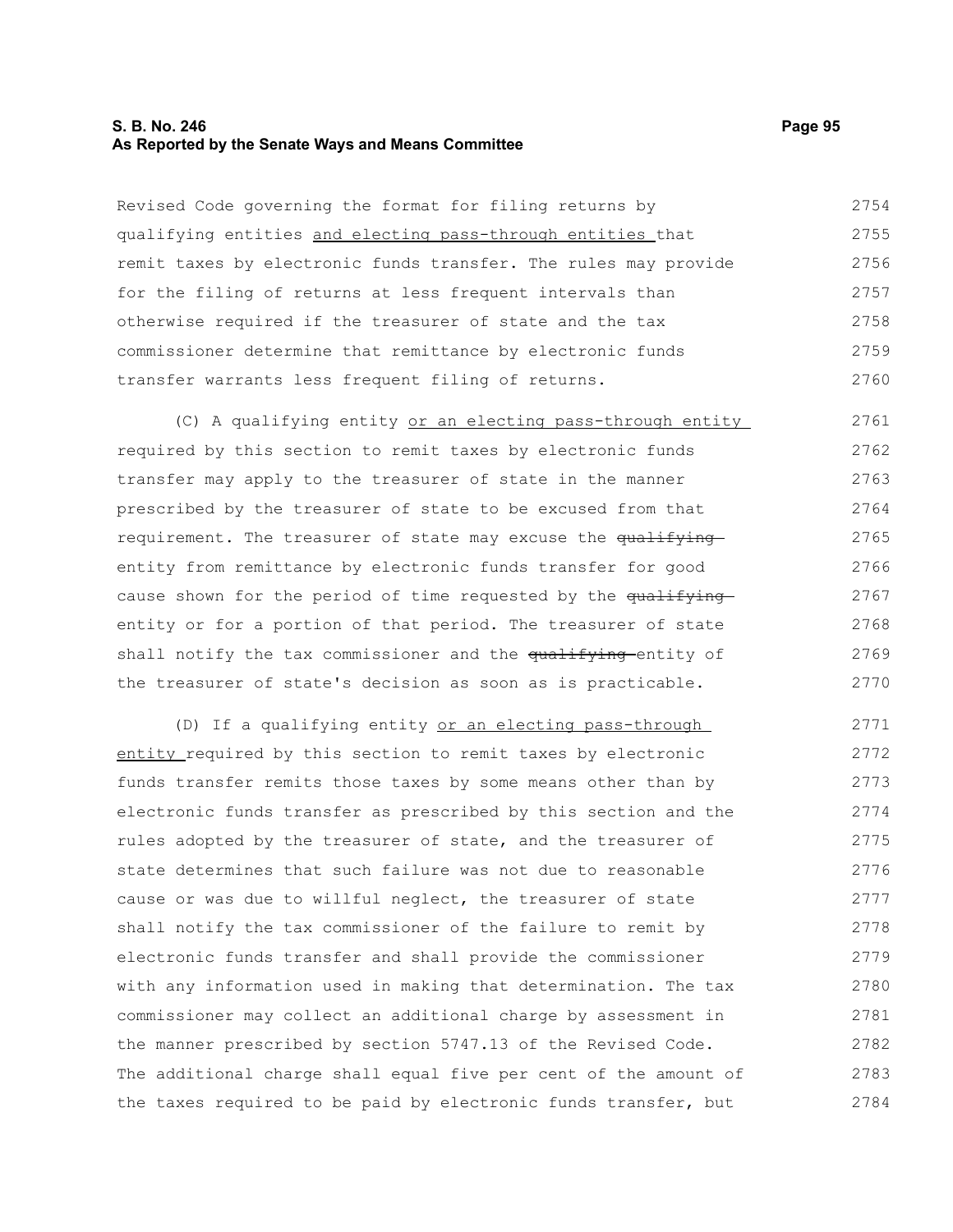#### **S. B. No. 246 Page 96 As Reported by the Senate Ways and Means Committee**

shall not exceed five thousand dollars. Any additional charge assessed under this section is in addition to any other penalty or charge imposed under this chapter or Chapter 5733. of the Revised Code, and shall be considered as revenue arising from the taxes imposed under sections 5733.41 and 5747.41 or under section 5747.38 of the Revised Code. The tax commissioner may remit all or a portion of such a charge and may adopt rules governing such remission. 2785 2786 2787 2788 2789 2790 2791 2792

No additional charge shall be assessed under this division against a qualifying entity or an electing pass-through entity that has been notified of its obligation to remit taxes under this section and that remits its first two tax payments after such notification by some means other than electronic funds transfer. The additional charge may be assessed upon the remittance of any subsequent tax payment that the qualifying entity remits by some means other than electronic funds transfer. 2793 2794 2795 2796 2797 2798 2799 2800 2801

**Sec. 5747.45.** (A) A qualifying entity's qualifying taxable year is the same as its taxable year for federal income tax purposes. If a qualifying entity's taxable year is changed for federal income tax purposes, the qualifying taxable year for purposes of this chapter and sections 5733.40 and 5733.41 of the Revised Code is changed accordingly. 2802 2803 2804 2805 2806 2807

(B) A qualifying entity's and an electing pass-through entity's method of accounting shall be the same as its method of accounting for federal income tax purposes. In the absence of any method of accounting for federal income tax purposes, income shall be computed under such method as in the opinion of the tax commissioner clearly reflects income. 2808 2809 2810 2811 2812 2813

If a qualifying entity's or an electing pass-through 2814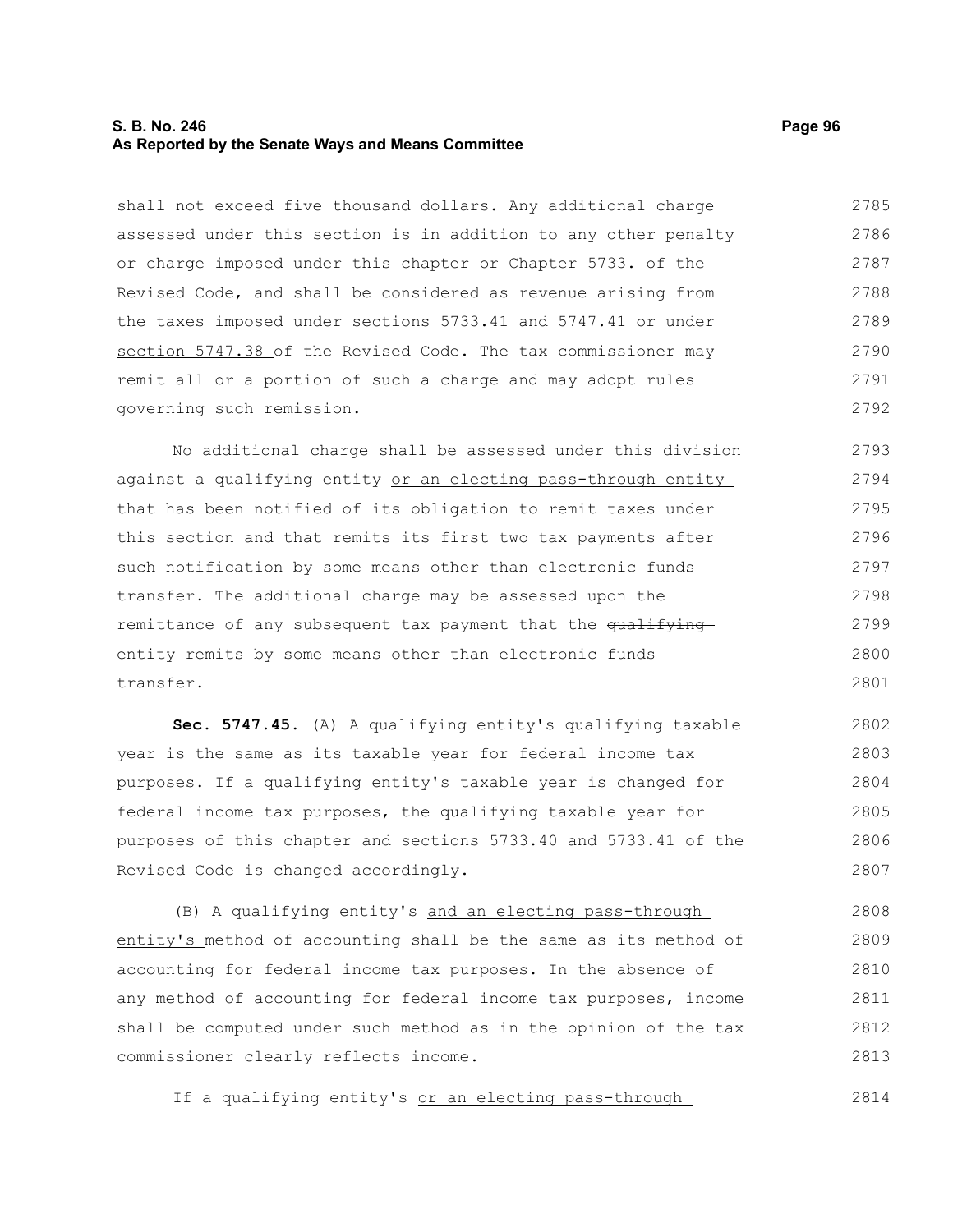entity's method of accounting is changed for federal income tax purposes, its method of accounting for purposes of this chapter shall be changed accordingly. 2815 2816 2817

(C) If any of the facts, figures, computations, or attachments required in a qualifying entity's or an electing pass-through entity's annual report to determine the taxes imposed by section 5733.41,  $5747.38$ , or 5747.41 of the Revised Code must be altered as the result of an adjustment to the qualifying entity's federal income tax return, whether the adjustment is initiated by the qualifying-entity or the internal revenue service, and such alteration affects the qualifying entity's tax liability under one or both any of those sections, the qualifying entity shall file an amended report with the tax commissioner in such form as the commissioner requires. The amended report shall be filed not later than one year after the adjustment has been agreed to or finally determined for federal income tax purposes or any federal income tax deficiency or refund, or the abatement or credit resulting therefrom, has been assessed or paid, whichever occurs first. 2818 2819 2820 2821 2822 2823 2824 2825 2826 2827 2828 2829 2830 2831 2832 2833

(1) In the case of an underpayment, the amended report shall be accompanied by payment of an additional tax and interest due and is a report subject to assessment under section 5747.13 of the Revised Code for the purpose of assessing any additional tax due under this division, together with any applicable penalty and interest. It shall not reopen those facts, figures, computations, or attachments from a previously filed report no longer subject to assessment that are not affected, either directly or indirectly, by the adjustment to the qualifying entity's or electing pass-through entity's federal income tax return. 2834 2835 2836 2837 2838 2839 2840 2841 2842 2843 2844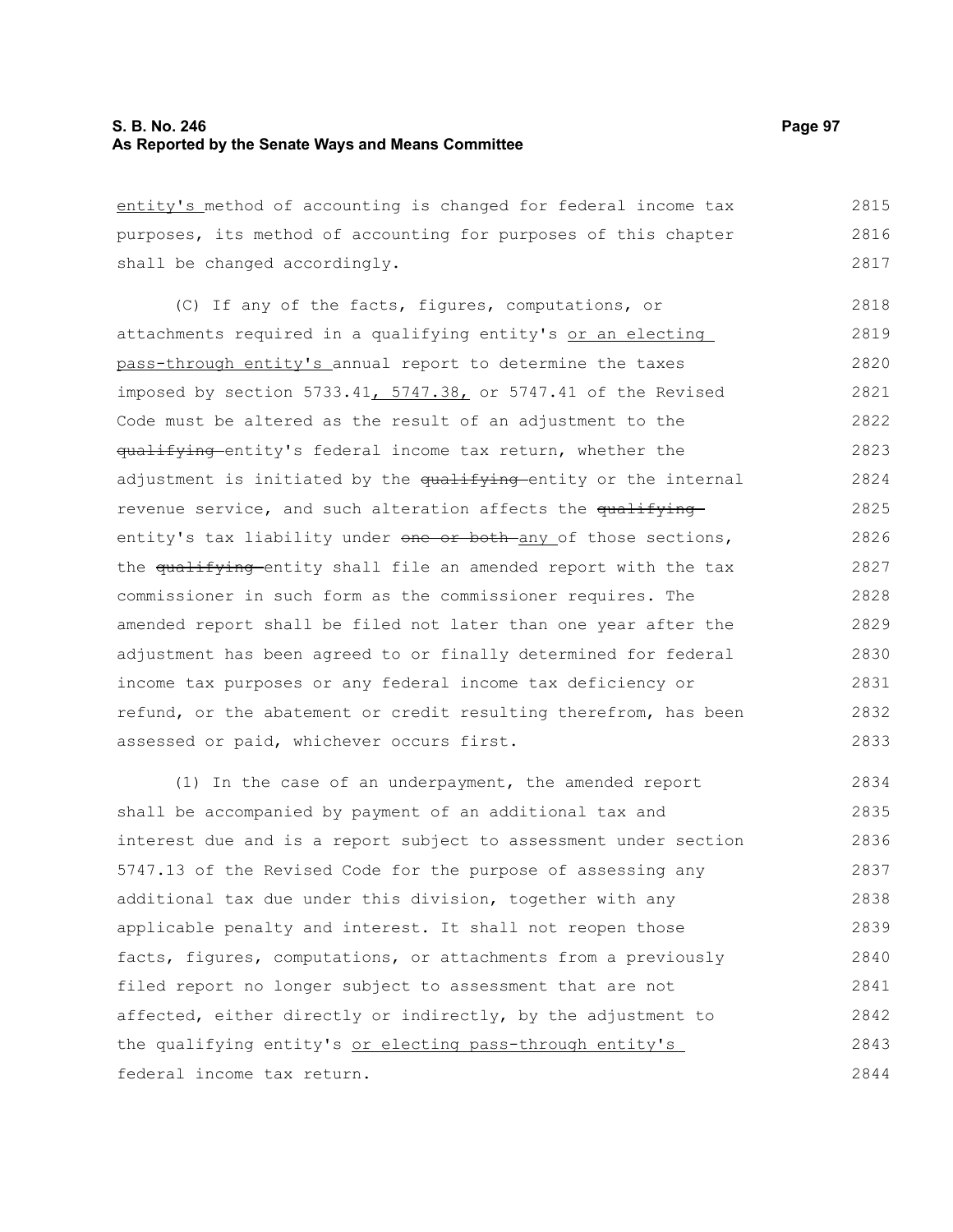## **S. B. No. 246 Page 98 As Reported by the Senate Ways and Means Committee**

(2) In the case of an overpayment, an application for refund may be filed under this division within the one-year period prescribed for filing the amended report even if it is filed beyond the period prescribed in division (B) of section 5747.11 of the Revised Code if it otherwise conforms to the requirements of that section. An application filed under this division shall claim refund of overpayments resulting from alterations to only those facts, figures, computations, or attachments required in the qualifying entity's or electing pass-through entity's annual report that are affected, either directly or indirectly, by the adjustment to the qualifying entity's federal income tax return unless it is also filed within the time prescribed in division (B) of section 5747.11 of the Revised Code. It shall not reopen those facts, figures, computations, or attachments that are not affected, either directly or indirectly, by the adjustment to the qualifying entity's federal income tax return. 2845 2846 2847 2848 2849 2850 2851 2852 2853 2854 2855 2856 2857 2858 2859 2860 2861

**Sec. 5747.451.** (A) The mere retirement from business or voluntary dissolution of a domestic or foreign qualifying entity or electing pass-through entity does not exempt it from the requirements to make reports as required under sections 5747.42 to 5747.44 or to pay the taxes imposed under section 5733.41, 5747.38, or 5747.41 of the Revised Code. If any qualifying entity or electing pass-through entity subject to the taxes imposed under section 5733.41, 5747.38, or 5747.41 of the Revised Code sells its business or stock of merchandise or quits its business, the taxes required to be paid prior to that time, together with any interest or penalty thereon, become due and payable immediately, and the qualifying entity shall make a final return within fifteen days after the date of selling or quitting business. The successor of the qualifying entity or 2862 2863 2864 2865 2866 2867 2868 2869 2870 2871 2872 2873 2874 2875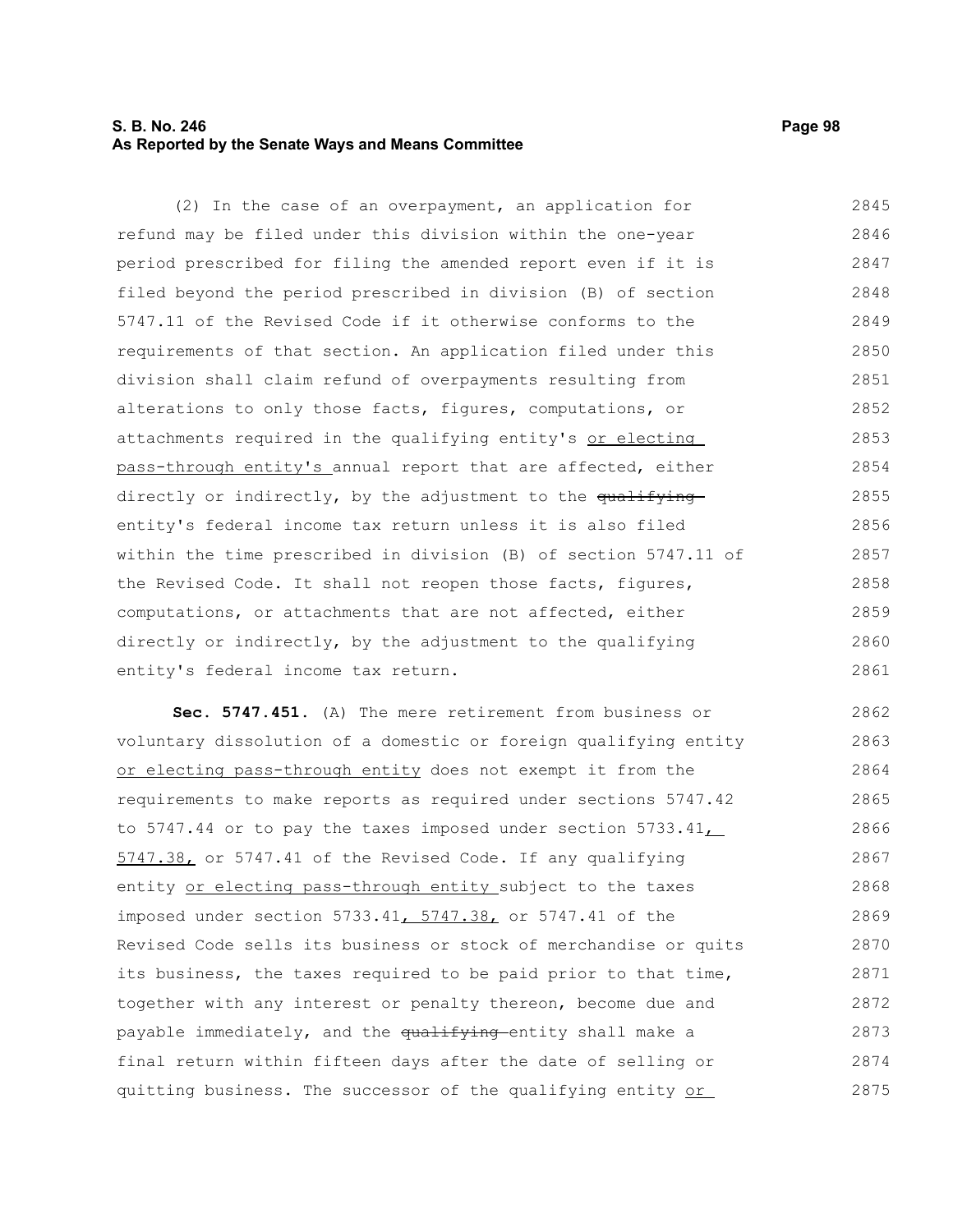### **S. B. No. 246 Page 99 As Reported by the Senate Ways and Means Committee**

electing pass-through entity shall withhold a sufficient amount of the purchase money to cover the amount of such taxes, interest, and penalties due and unpaid until the qualifying entity produces a receipt from the tax commissioner showing that the taxes, interest, and penalties have been paid, or a certificate indicating that no taxes are due. If the purchaser of the business or stock of goods fails to withhold purchase money, the purchaser is personally liable for the payment of the taxes, interest, and penalties accrued and unpaid during the operation of the business by the qualifying entity. If the amount of those taxes, interest, and penalty unpaid at the time of the purchase exceeds the total purchase money, the tax commissioner may adjust the qualifying entity's liability for those taxes, interest, and penalty, or adjust the responsibility of the purchaser to pay that liability, in a manner calculated to maximize the collection of those liabilities. 2876 2877 2878 2879 2880 2881 2882 2883 2884 2885 2886 2887 2888 2889 2890 2891

(B) Annually, on the last day of each qualifying taxable year of a qualifying entity or taxable year of an electing passthrough entity, the taxes imposed under section  $5733.41\_\_$ 5747.38, or 5747.41 of the Revised Code, together with any penalties subsequently accruing thereon, become a lien on all property in this state of the qualifying entity, whether such property is employed by the qualifying entity in the prosecution of its business or is in the hands of an assignee, trustee, or receiver for the benefit of the qualifying entity's creditors and investors. The lien shall continue until those taxes, together with any penalties subsequently accruing, are paid. 2892 2893 2894 2895 2896 2897 2898 2899 2900 2901 2902

Upon failure of such a qualifying entity or an electing pass-through entity to pay those taxes on the day fixed for payment, the treasurer of state shall thereupon notify the tax commissioner, and the commissioner may file in the office of the 2903 2904 2905 2906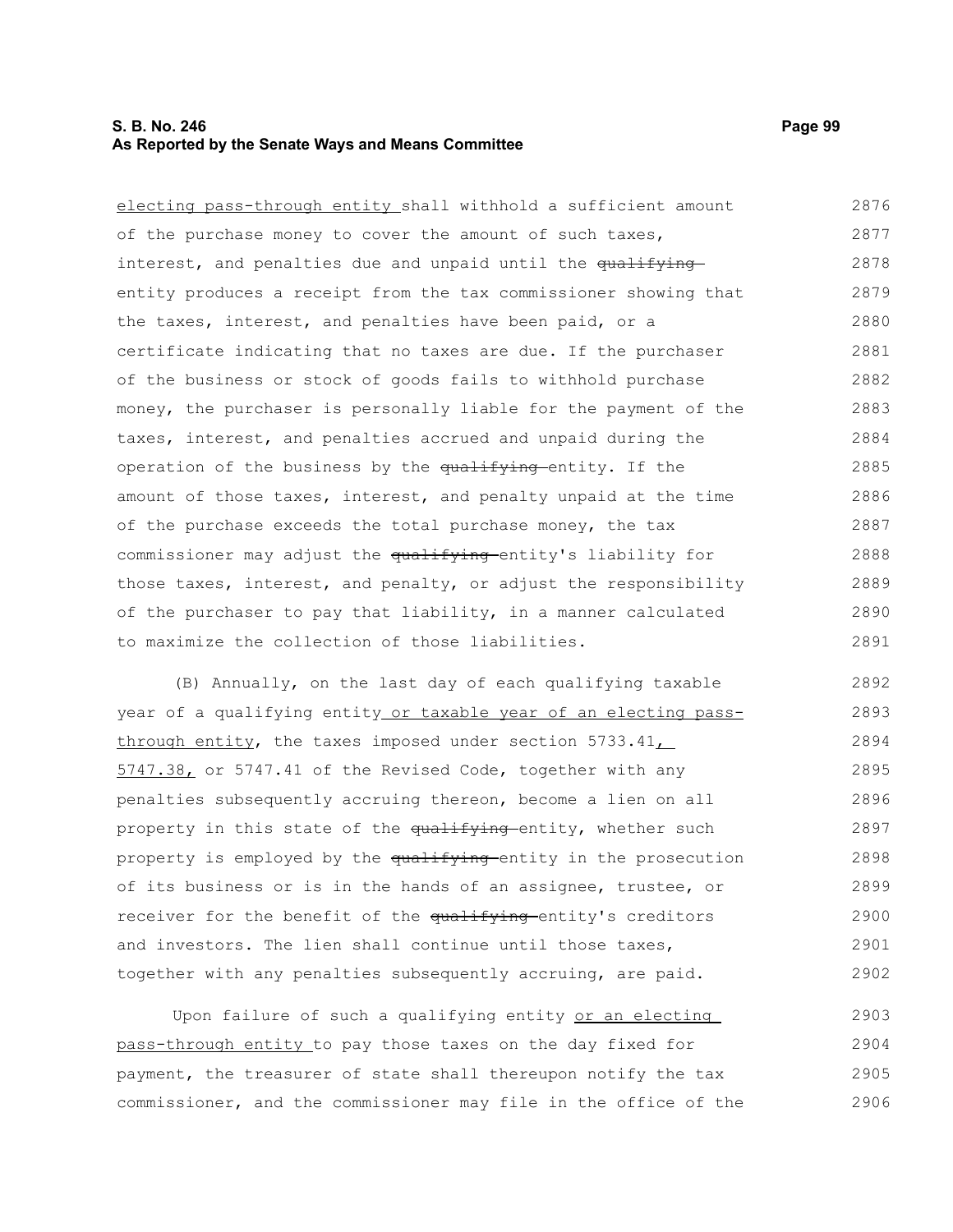### **S. B. No. 246** Page 100 **As Reported by the Senate Ways and Means Committee**

county recorder in each county in this state in which the qualifying entity owns or has a beneficial interest in real estate, notice of the lien containing a brief description of such real estate. No fee shall be charged for such a filing. The lien is not valid as against any mortgagee, purchaser, or judgment creditor whose rights have attached prior to the time the notice is so filed in the county in which the real estate which is the subject of such mortgage, purchase, or judgment lien is located. The notice shall be recorded in the official records kept by the county recorder and indexed under the name of the qualifying entity charged with the tax. When the tax, together with any penalties subsequently accruing thereon, have been paid, the tax commissioner shall furnish to the qualifyingentity an acknowledgment of such payment that the qualifying entity may record with the county recorder of each county in which notice of such lien has been filed, for which recording the county recorder shall charge and receive a fee of two dollars. 2907 2908 2909 2910 2911 2912 2913 2914 2915 2916 2917 2918 2919 2920 2921 2922 2923 2924

(C) In addition to all other remedies for the collection of any taxes or penalties due under law, whenever any taxes, interest, or penalties due from any qualifying entity or electing pass-through entity under section 5733.41 of the Revised Code or this chapter have remained unpaid for a period of ninety days, or whenever any qualifying entity or electing pass-through entity has failed for a period of ninety days to make any report or return required by law, or to pay any penalty for failure to make or file such report or return, the attorney general, upon the request of the tax commissioner, shall file a petition in the court of common pleas in the county of the state in which such qualifying entity has its principal place of business for a judgment for the amount of the taxes, interest, 2925 2926 2927 2928 2929 2930 2931 2932 2933 2934 2935 2936 2937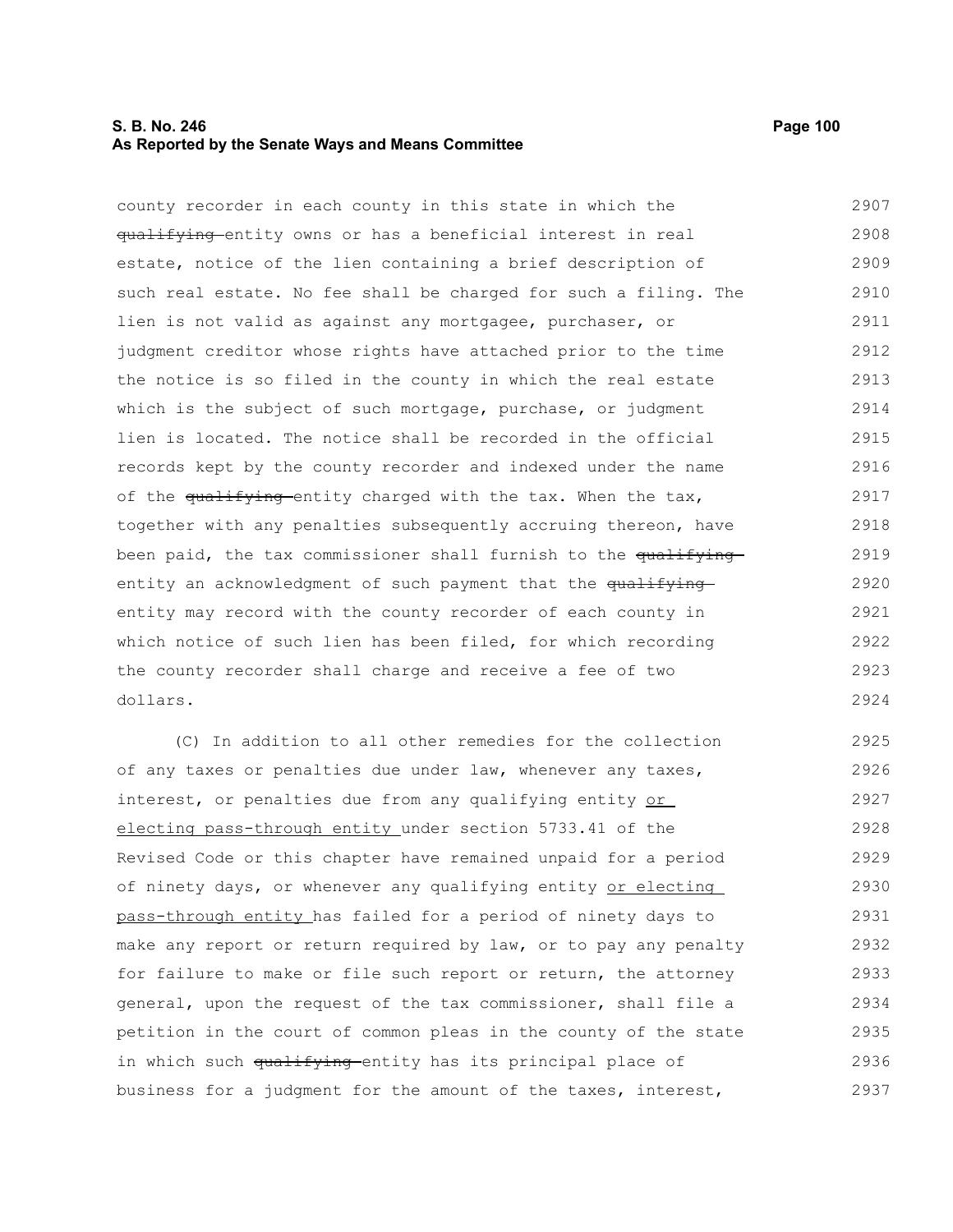### **S. B. No. 246** Page 101 **As Reported by the Senate Ways and Means Committee**

or penalties appearing to be due, the enforcement of any lien in favor of the state, and an injunction to restrain such qualifying entity and its officers, directors, and managing agents from the transaction of any business within this state, other than such acts as are incidental to liquidation or winding up, until the payment of such taxes, interest, and penalties, and the costs of the proceeding fixed by the court, or the making and filing of such report or return. 2938 2939 2940 2941 2942 2943 2944 2945

The petition shall be in the name of the state. Any of the qualifying entities or electing pass-through entities having its principal places of business in the county may be joined in one suit. On the motion of the attorney general, the court of common pleas shall enter an order requiring all defendants to answer by a day certain, and may appoint a special master commissioner to take testimony, with such other power and authority as the court confers, and permitting process to be served by registered mail and by publication in a newspaper of general circulation in the county, which publication need not be made more than once, setting forth the name of each delinquent qualifying entity, the matter in which the qualifying entity is delinquent, the names of its officers, directors, and managing agents, if set forth in the petition, and the amount of any taxes, fees, or penalties claimed to be owing by the qualifying entity. 2946 2947 2948 2949 2950 2951 2952 2953 2954 2955 2956 2957 2958 2959 2960

All or any of the trustees or other fiduciaries, officers, directors, investors, beneficiaries, or managing agents of any qualifying entity or electing pass-through entity may be joined as defendants with the qualifying such entity. 2961 2962 2963 2964

If it appears to the court upon hearing that any qualifying entity or electing pass-through entity that is a party to the proceeding is indebted to the state for taxes 2965 2966 2967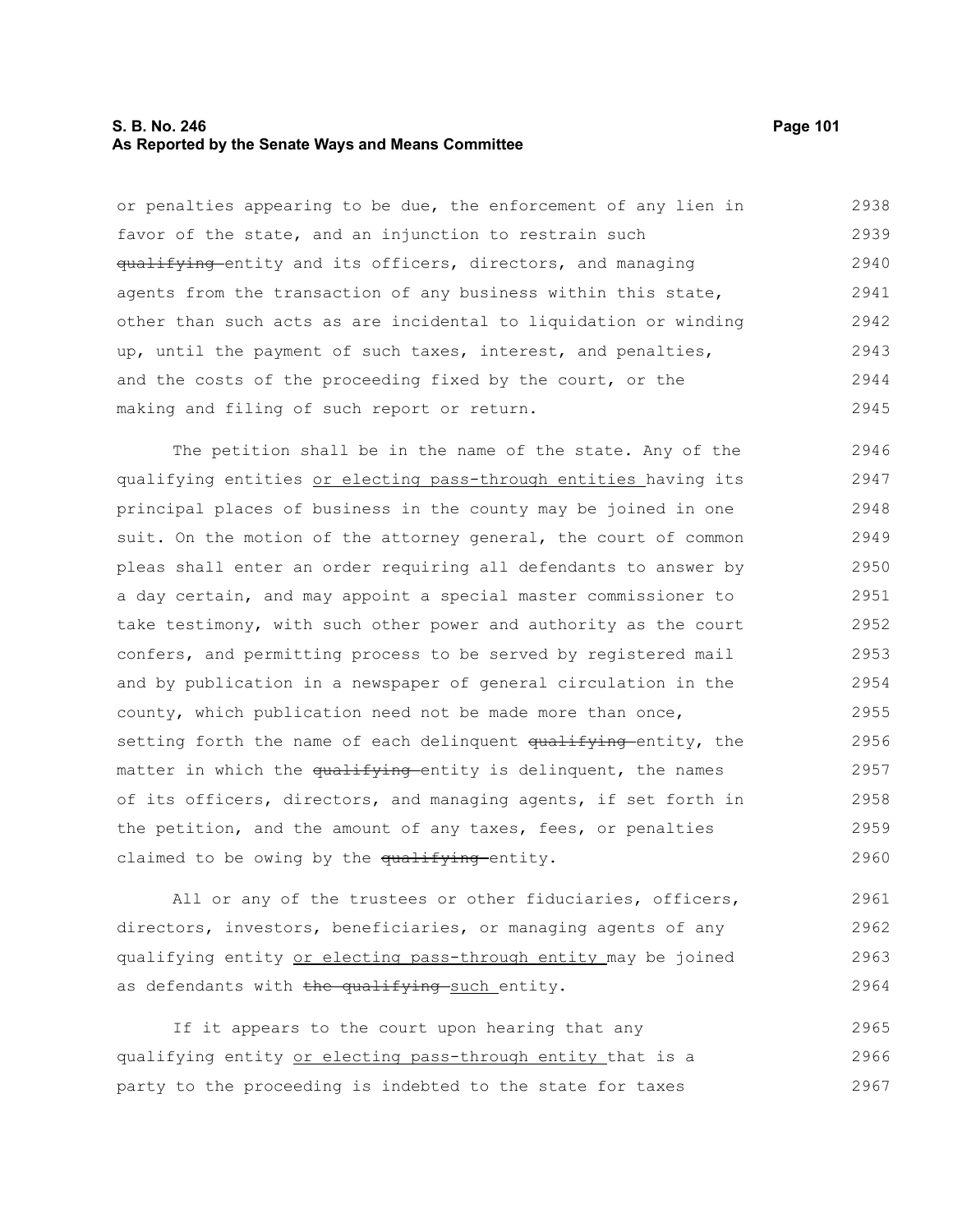### **S. B. No. 246** Page 102 **As Reported by the Senate Ways and Means Committee**

imposed under section 5733.41, 5747.38, or 5747.41 of the Revised Code, or interest or penalties thereon, judgment shall be entered therefor with interest; and if it appears that any qualifying entity or electing pass-through entity has failed to make or file any report or return, a mandatory injunction may be issued against the qualifying entity, its trustees or other fiduciaries, officers, directors, and managing agents, enjoining them from the transaction of any business within this state, other than acts incidental to liquidation or winding up, until the making and filing of all proper reports or returns and until the payment in full of all taxes, interest, and penalties. 2968 2969 2970 2971 2972 2973 2974 2975 2976 2977 2978

If the trustees or other fiduciaries, officers, directors, investors, beneficiaries, or managing agents of a qualifying entity or an electing pass-through entity are not made parties in the first instance, and a judgment or an injunction is rendered or issued against the qualifying entity, those officers, directors, investors, or managing agents may be made parties to such proceedings upon the motion of the attorney general, and, upon notice to them of the form and terms of such injunction, they shall be bound thereby as fully as if they had been made parties in the first instance. 2979 2980 2981 2982 2983 2984 2985 2986 2987 2988

In any action authorized by this division, a statement of the tax commissioner, or the secretary of state, when duly certified, shall be prima-facie evidence of the amount of taxes, interest, or penalties due from any qualifying entity or electing pass-through entity, or of the failure of any qualifying such entity to file with the commissioner or the secretary of state any report required by law, and any such certificate of the commissioner or the secretary of state may be required in evidence in any such proceeding. 2989 2990 2991 2992 2993 2994 2995 2996 2997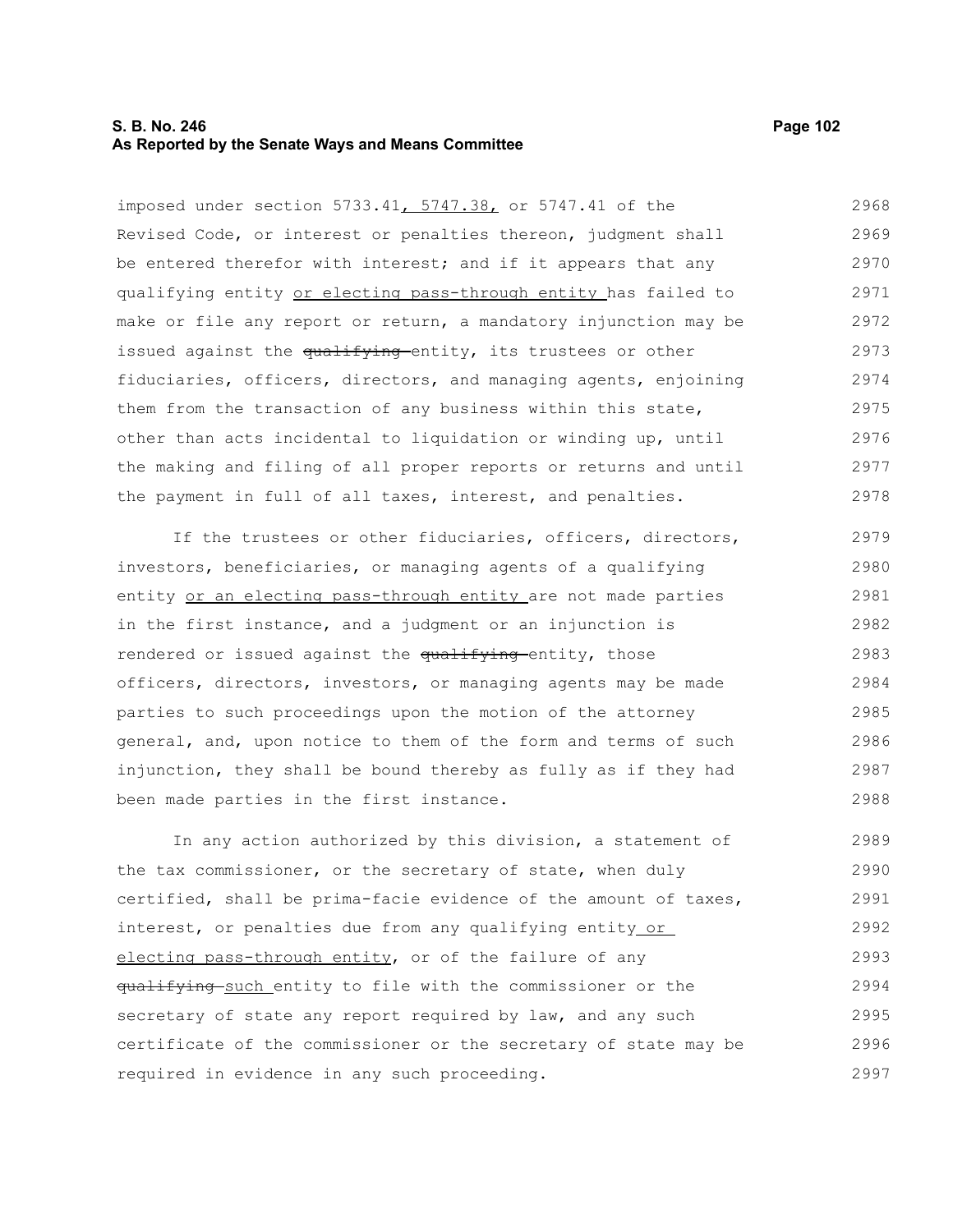## **S. B. No. 246** Page 103 **As Reported by the Senate Ways and Means Committee**

On the application of any defendant and for good cause shown, the court may order a separate hearing of the issues as to any defendant. 2998 2999 3000

The costs of the proceeding shall be apportioned among the parties as the court deems proper. 3002

The court in such proceeding may make, enter, and enforce such other judgments and orders and grant such other relief as is necessary or incidental to the enforcement of the claims and lien of the state. 3003 3004 3005 3006

In the performance of the duties enjoined upon the attorney general by this division, the attorney general may direct any prosecuting attorney to bring an action, as authorized by this division, in the name of the state with respect to any delinquent qualifying entities or delinquent electing pass-through entities within the prosecuting attorney's county, and like proceedings and orders shall be had as if such action were instituted by the attorney general. 3007 3008 3009 3010 3011 3012 3013 3014

(D) If any qualifying entity or electing pass-through entity fails to make and file the reports or returns required under this chapter, or to pay the penalties provided by law for failure to make and file such reports or returns for a period of ninety days after the time prescribed by this chapter, the attorney general, on the request of the tax commissioner, shall commence an action in quo warranto in the court of appeals of the county in which that qualifying entity has its principal place of business to forfeit and annul its privileges and franchises. If the court is satisfied that any such  $qu$ <sup>ifying</sup> entity is in default, it shall render judgment ousting such qualifying entity from the exercise of its privileges and franchises within this state, and shall otherwise proceed as 3015 3016 3017 3018 3019 3020 3021 3022 3023 3024 3025 3026 3027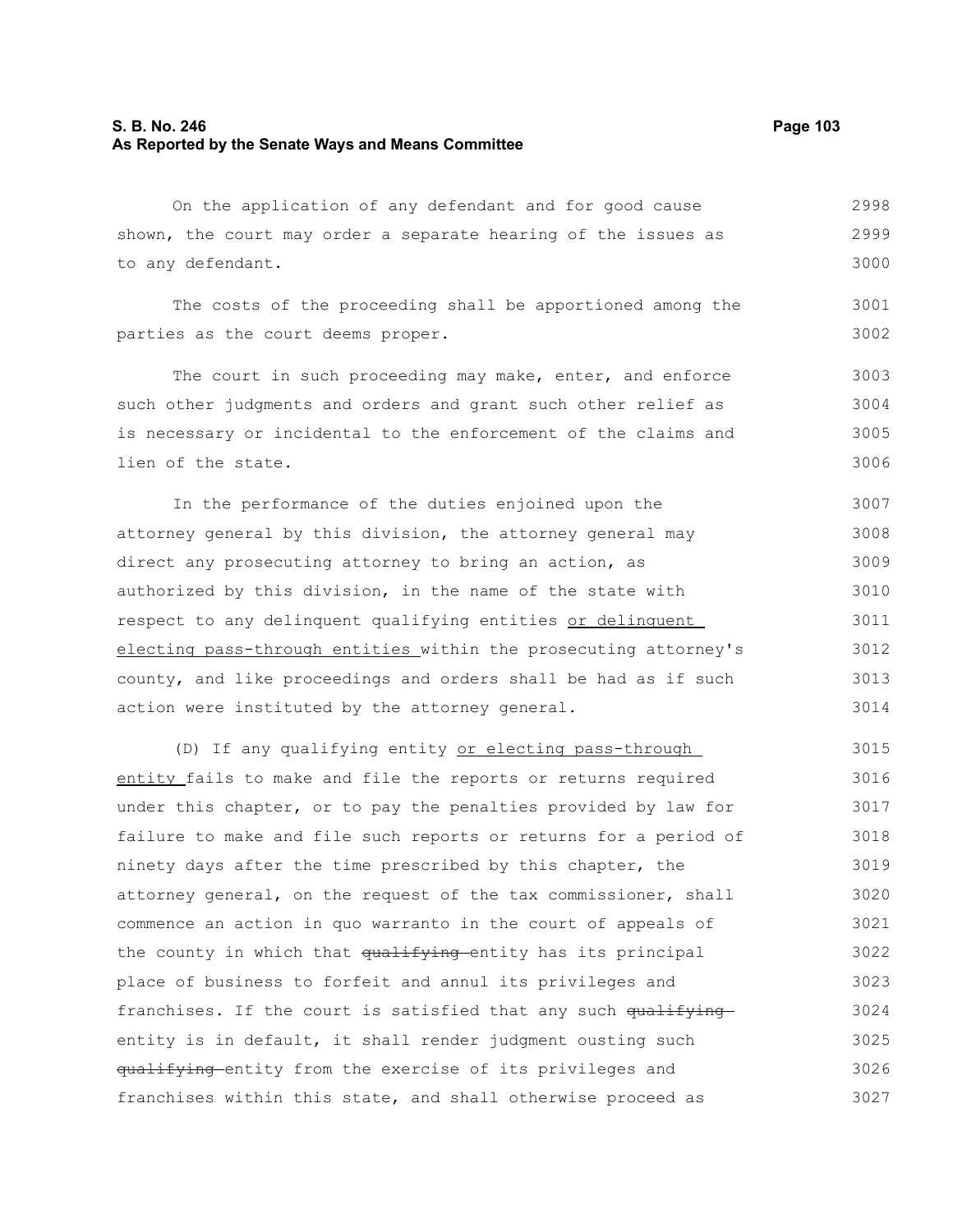# **S. B. No. 246** Page 104 **As Reported by the Senate Ways and Means Committee**

| provided in sections 2733.02 to 2733.39 of the Revised Code.     | 3028 |
|------------------------------------------------------------------|------|
| Sec. 5747.453. An employee, an owner, or a beneficiary of,       | 3029 |
| or an investor in, a qualifying entity or an electing pass-      | 3030 |
| through entity having control or supervision of, or charged with | 3031 |
| the responsibility for, filing returns and making payments, or   | 3032 |
| any trustee or other fiduciary, officer, member, or manager of   | 3033 |
| the qualifying entity who is responsible for the execution of    | 3034 |
| the qualifying entity's fiscal responsibilities, is personally   | 3035 |
| liable for the failure to file any report or to pay any tax due  | 3036 |
| as required by sections 5747.40 to 5747.453 of the Revised Code. | 3037 |
| The dissolution, termination, or bankruptcy of a qualifying      | 3038 |
| entity or an electing pass-through entity does not discharge a   | 3039 |
| responsible trustee's, fiduciary's, officer's, member's,         | 3040 |
| manager's, employee's, investor's, owner's, or beneficiary's     | 3041 |
| liability for failure of the qualifying entity to file any       | 3042 |
| report or pay any tax due as required by those sections. The sum | 3043 |
| due for the liability may be collected by assessment in the      | 3044 |
| manner provided in section 5747.13 of the Revised Code.          | 3045 |
| Sec. 5747.98. (A) To provide a uniform procedure for             | 3046 |
| calculating a taxpayer's aggregate tax liability under section   | 3047 |
| 5747.02 of the Revised Code, a taxpayer shall claim any credits  | 3048 |
| to which the taxpayer is entitled in the following order:        | 3049 |

Either the retirement income credit under division (B) of section 5747.055 of the Revised Code or the lump sum retirement income credits under divisions (C), (D), and (E) of that section; 3050 3051 3052 3053

Either the senior citizen credit under division (F) of section 5747.055 of the Revised Code or the lump sum distribution credit under division (G) of that section; 3054 3055 3056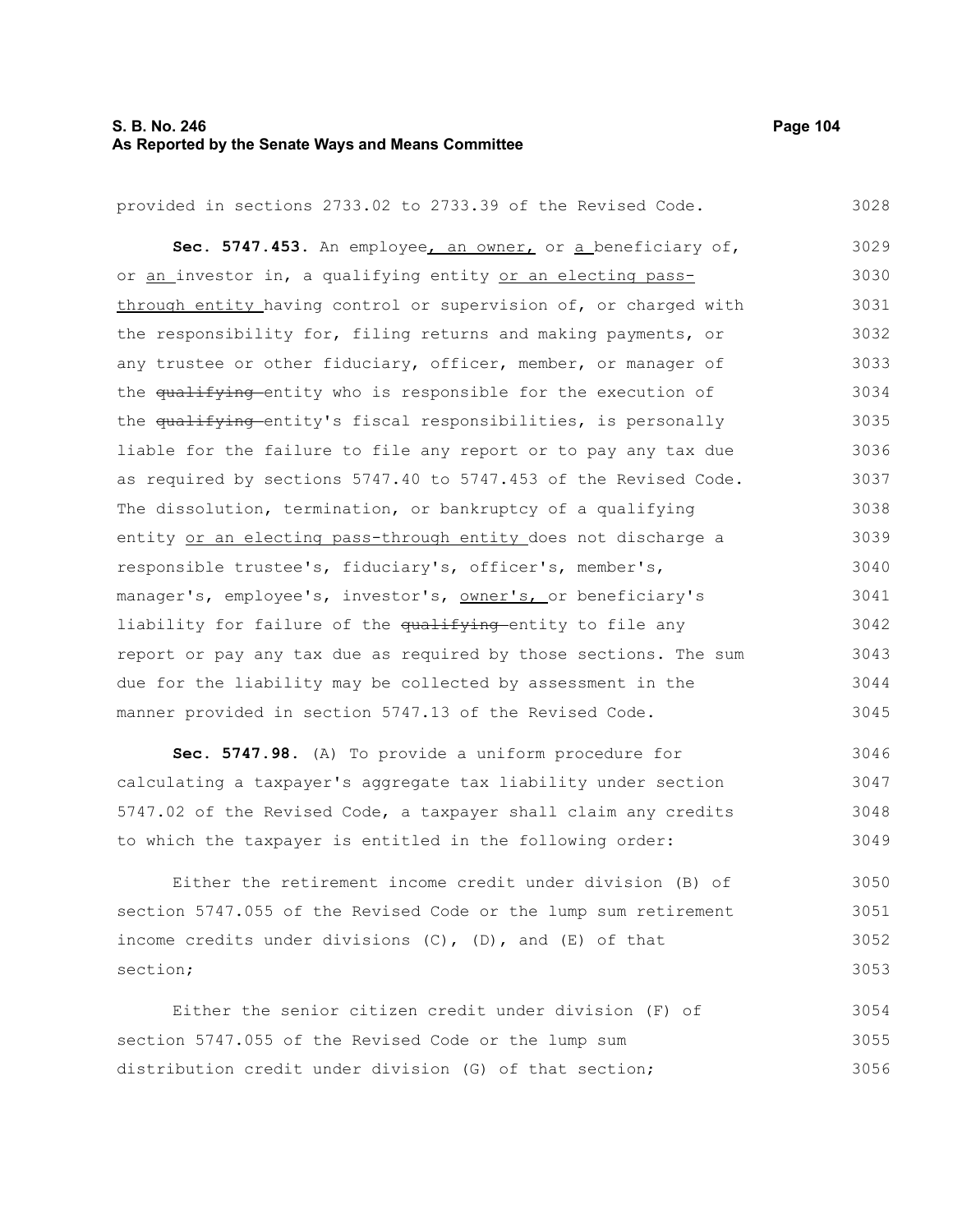## **S. B. No. 246** Page 105 **As Reported by the Senate Ways and Means Committee**

The dependent care credit under section 5747.054 of the Revised Code; The credit for displaced workers who pay for job training under section 5747.27 of the Revised Code; The campaign contribution credit under section 5747.29 of the Revised Code; The twenty-dollar personal exemption credit under section 5747.022 of the Revised Code; The joint filing credit under division (G) of section 5747.05 of the Revised Code; The earned income credit under section 5747.71 of the Revised Code; The nonrefundable credit for education expenses under section 5747.72 of the Revised Code; The nonrefundable credit for donations to scholarship granting organizations under section 5747.73 of the Revised Code; The nonrefundable credit for tuition paid to a nonchartered nonpublic school under section 5747.75 of the Revised Code; The credit for adoption of a minor child under section 5747.37 of the Revised Code; The nonrefundable job retention credit under division (B) of section 5747.058 of the Revised Code; The enterprise zone credit under section 5709.66 of the Revised Code; 3057 3058 3059 3060 3061 3062 3063 3064 3065 3066 3067 3068 3069 3070 3071 3072 3073 3074 3075 3076 3077 3078 3079 3080 3081 3082

The credit for purchases of qualifying grape production 3083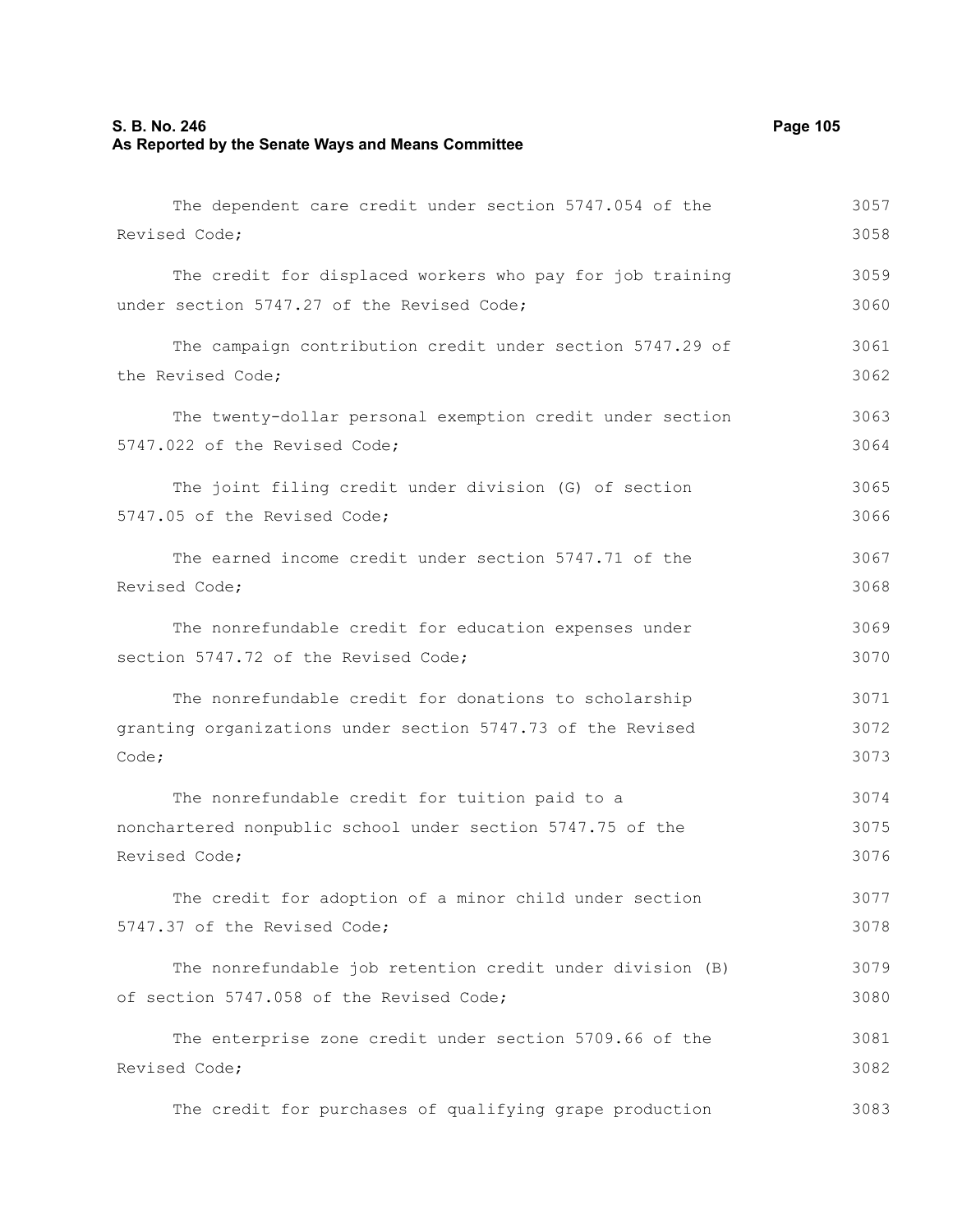# **S. B. No. 246 Page 106 As Reported by the Senate Ways and Means Committee**

| property under section 5747.28 of the Revised Code;          | 3084 |
|--------------------------------------------------------------|------|
| The small business investment credit under section 5747.81   | 3085 |
| of the Revised Code;                                         | 3086 |
| The nonrefundable lead abatement credit under section        | 3087 |
| 5747.26 of the Revised Code;                                 | 3088 |
| The opportunity zone investment credit under section         | 3089 |
| 122.84 of the Revised Code;                                  | 3090 |
| The enterprise zone credits under section 5709.65 of the     | 3091 |
| Revised Code;                                                | 3092 |
| The research and development credit under section 5747.331   | 3093 |
| of the Revised Code;                                         | 3094 |
| The credit for rehabilitating a historic building under      | 3095 |
| section 5747.76 of the Revised Code;                         | 3096 |
| The nonresident credit under division (A) of section         | 3097 |
| 5747.05 of the Revised Code;                                 | 3098 |
| The credit for a resident's out-of-state income under        | 3099 |
| division (B) of section 5747.05 of the Revised Code;         | 3100 |
| The refundable motion picture and broadway theatrical        | 3101 |
| production credit under section 5747.66 of the Revised Code; | 3102 |
| The refundable jobs creation credit or job retention         | 3103 |
| credit under division (A) of section 5747.058 of the Revised | 3104 |
| Code;                                                        | 3105 |
| The refundable credit for taxes paid by a qualifying         | 3106 |
| entity granted under section 5747.059 of the Revised Code;   | 3107 |
| The refundable credits for taxes paid by a qualifying        | 3108 |
| pass-through entity granted under division (I) of section    | 3109 |
| 5747.08 of the Revised Code;                                 | 3110 |